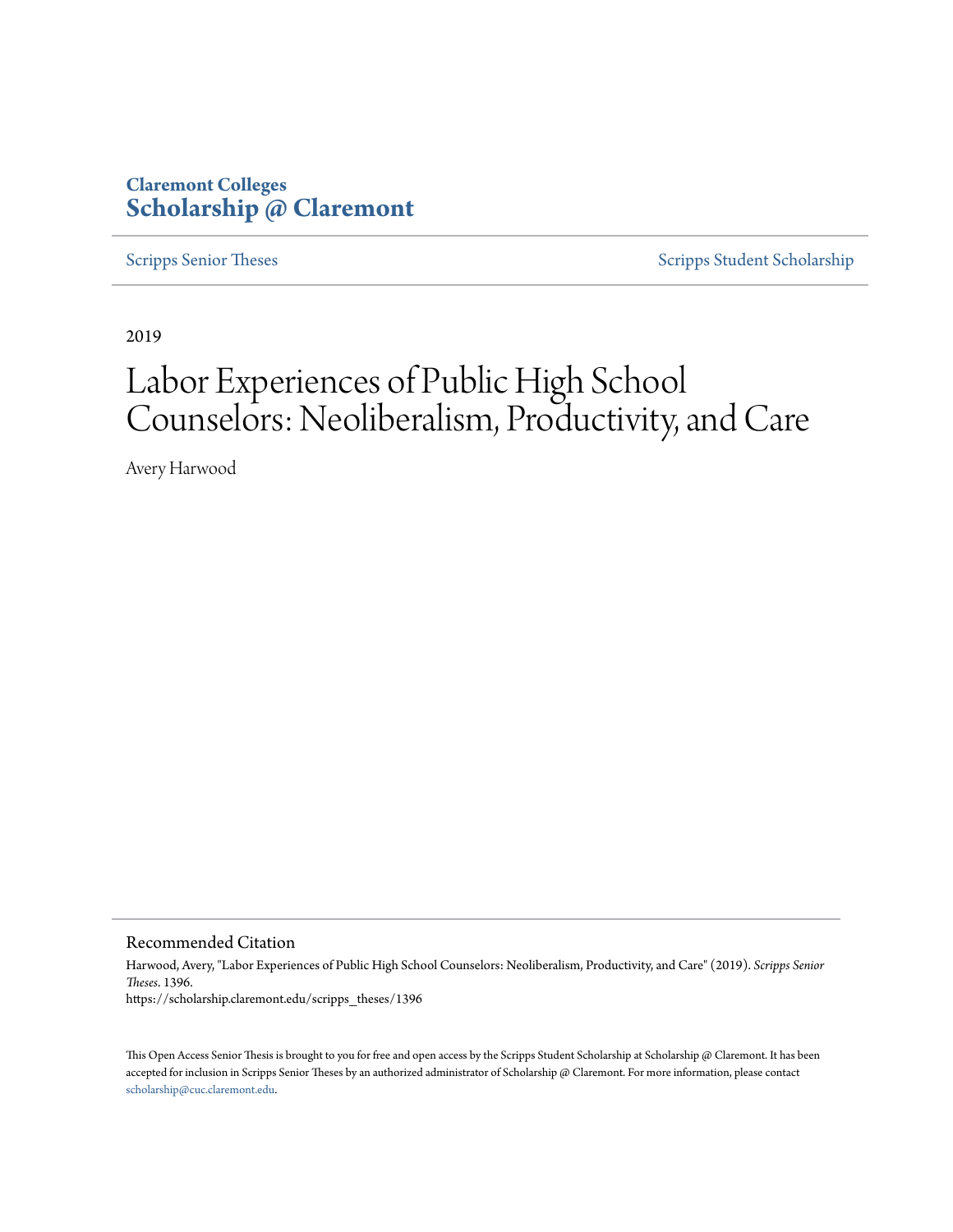# **LABOR EXPERIENCES OF PUBLIC HIGH SCHOOL COUNSELORS: NEOLIBERALISM, PRODUCTIVITY, AND CARE**

by

# **AVERY HARWOOD**

# **SUBMITTED TO SCRIPPS COLLEGE IN PARTIAL FULFILLMENT OF THE DEGREE OF BACHELOR OF ARTS**

# **PROFESSOR SEO YOUNG PARK PROFESSOR GABRIELA MORALES**

**26 APRIL 2019**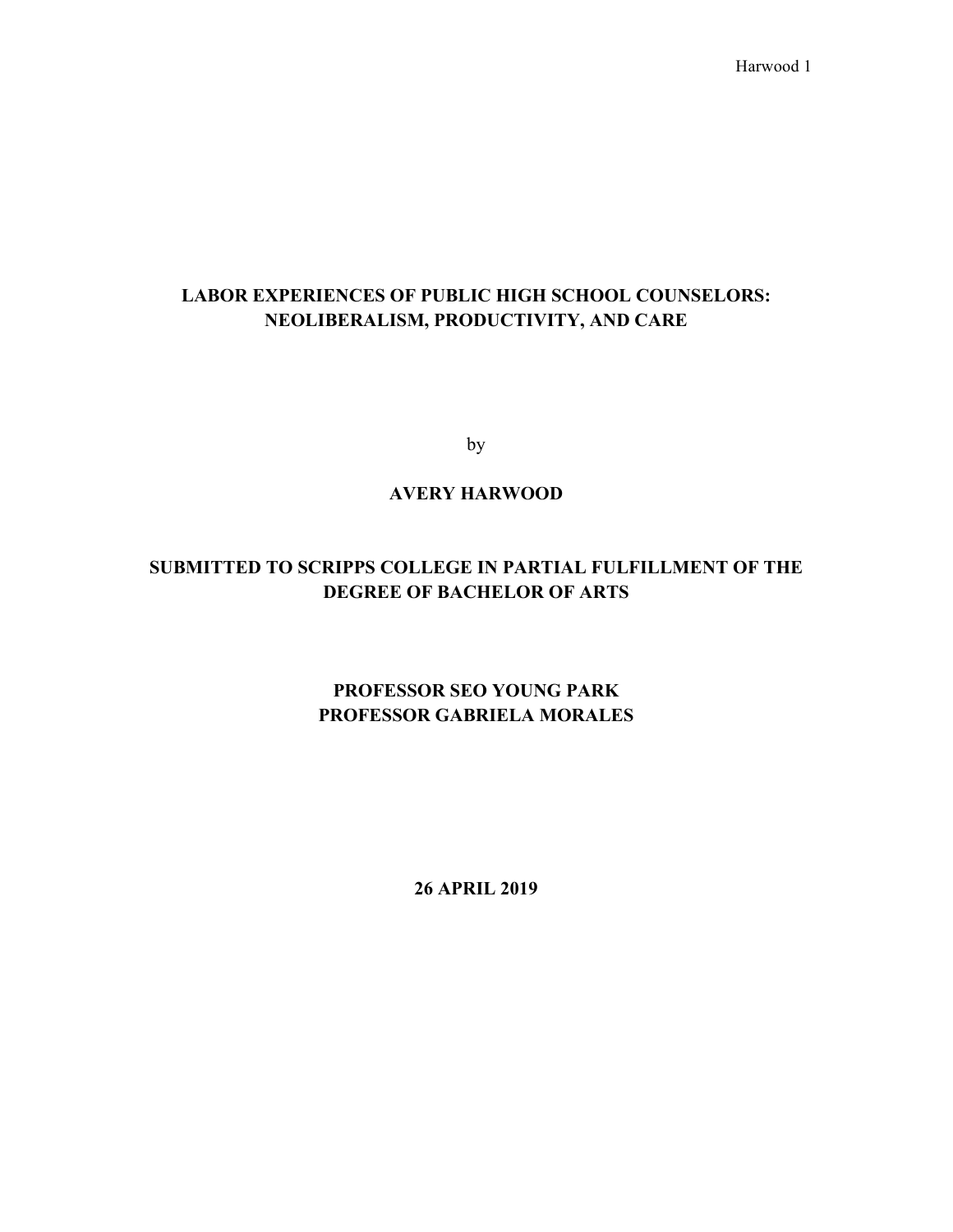# **Acknowledgements**

Thank you to Professor Park and Professor Morales for your year's worth of edits on my messy first drafts, for your unwavering support and guidance on this project, and for your *bureaucratic* and *care* labor, both of which made this project possible.

Thank you to the interlocutors in this thesis, and especially to the counselors who graciously made time in their overworked schedules to speak with me about their work. I acknowledge and deeply respect all of the hard work and labor that you do to both maintain the basic functions of your school and support your students. I can only hope to be as hardworking of a public educator as you all are someday.

Thank you to my family who supported me all year and were even willing to help me work through my main argument at our Christmas dinner. I promise to never say the word "thesis" again!

Thank you to my incredible friends in Claremont who I got to share this process with. I am so lucky to be constantly surrounded by such passionate, confident, and courageous thinkers.

Lastly, thank you to my own high school counselor. I may not have acknowledged your impact in my life while I was in high school, but after completing this thesis, I am left with deep gratitude for all that you did for me and my high school peers. It is in great part because of your invisible labor that I have had the opportunity to write this thesis.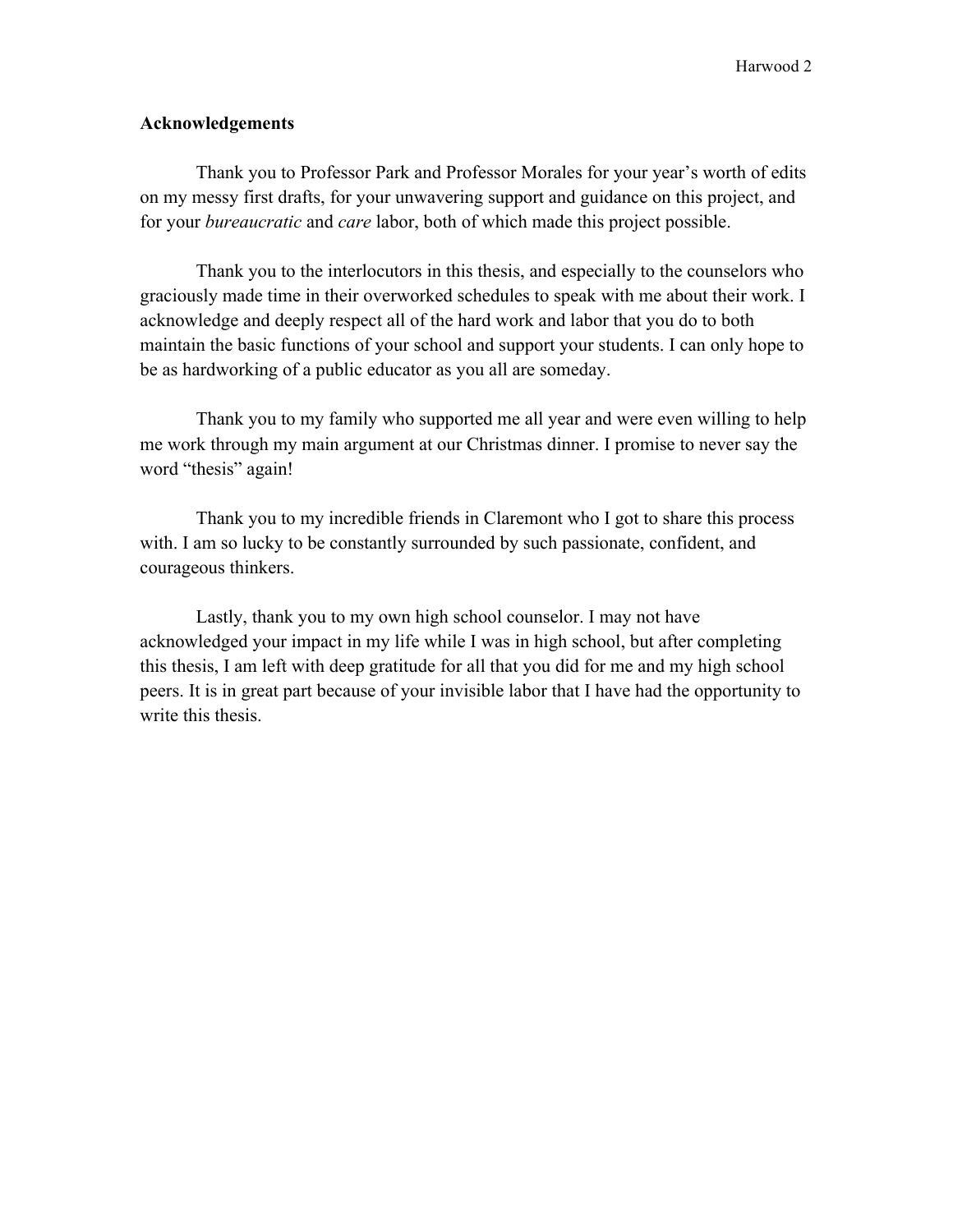# **Table of Contents**

| <b>Introduction</b>                                                                      |    |
|------------------------------------------------------------------------------------------|----|
| <b>Incorporated Theories</b>                                                             | 8  |
| Methodology                                                                              | 16 |
| Outline of this thesis                                                                   | 20 |
| <b>Chapter 1: The Neoliberalization of Public Education and Its Impact on Counselors</b> |    |
| Introduction                                                                             | 22 |
| Privatization of Public Education                                                        | 23 |
| Commodification of Public High School Students                                           | 27 |
| <b>Impacts on Public High School Counselors</b>                                          | 30 |
| Conclusion                                                                               | 40 |
| <b>Chapter 2: Bureaucratic Labor Required of Counselors</b>                              | 41 |
| Introduction                                                                             | 41 |
| Examples of Counselors' Bureaucratic Labor                                               | 43 |
| The Administration and County's Lack of Perspective                                      | 54 |
| Conclusion                                                                               | 57 |
| <b>Chapter 3: Emotional Labor and Counselors' Investment</b>                             | 58 |
| Introduction                                                                             | 58 |
| Care Labor Theory                                                                        | 60 |
| Ms. Roberts Case Study                                                                   | 64 |
| Ms. Harris Case Study                                                                    | 68 |
| Gendered Dynamics of Care Labor                                                          | 74 |
| Conclusion                                                                               | 75 |
| Conclusion                                                                               | 77 |
| Counselors' Visions for Progress                                                         | 78 |
| Ways to Continue this Research                                                           | 79 |
| <b>Final Thoughts</b>                                                                    | 80 |
| <b>References</b>                                                                        | 82 |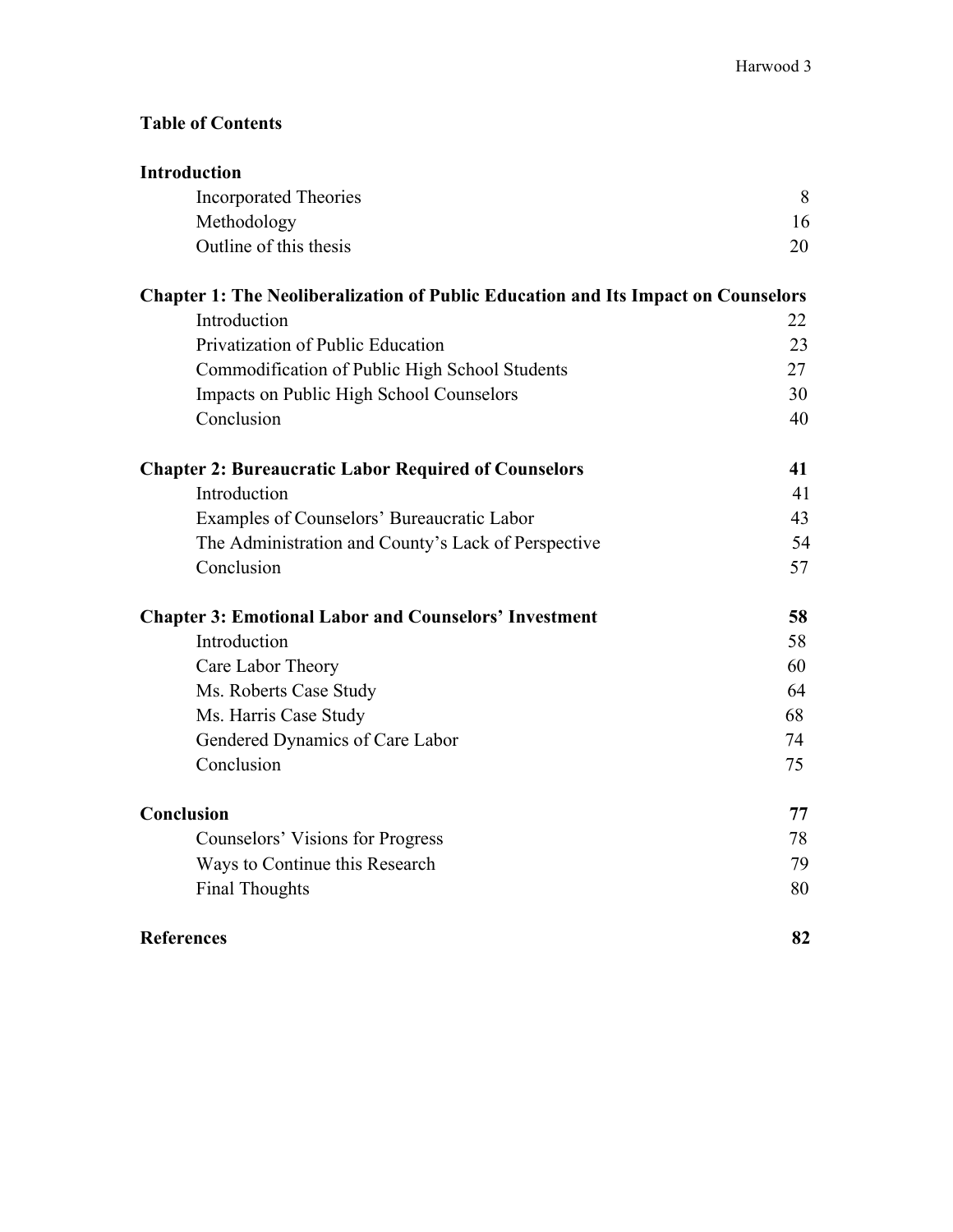# **Introduction**

In 2019, public educators have united forces across the country as they demand for better working conditions within their schools to ensure their ability to properly serve students. Both the LA and Oakland teacher strikes garnered national attention as their demands included better pay for teachers, the reduction of class sizes, and the hiring of more counselors and other forms of support staff such as librarians and nurses.<sup>12</sup> While advocating for public education reform through the use of strikes is no new trend<sup>3</sup>, the demands of these strikes are unique as they command attention towards the lack of school counselors in public schools. In the past, education reform movements have consistently ignored the realities of the public school counselor position, and counselors' inability to effectively make use of their professional training and education.

The American School Counselor Association states that counselors "help all students in the areas of academic achievement, career and social/emotional development, ensuring today's students become the productive, well-adjusted adults of tomorrow."<sup>4</sup> The school counselor position at the high school level is particularly difficult as high school counselors are responsible for advising, supporting, and guiding students through the complexities of adolescence and steering them towards post-secondary education or careers. That amount of responsibility can be expected of counselors for 250 students at a

Starving Their Schools'" *The Washington Post*, February 21, 2019,

https://www.washingtonpost.com/education/2019/02/21/why-oakland-teachers-are-striking-quite-simply-<br>Valerie Strauss, "Why Oakland Teachers Are Striking: 'You Can't Feed the Minds of Our Students by-Starving Their Schools'" *The Washington Post*, February 21, 2019, https://www.washingtonpost.com/education/2019/02/21/why-oakland-teachers-are-striking-quite-simply-<br>you-cant-feed-minds-our-students-by-starving-their-schools/?utm\_term=.97487cbf4d39.

<sup>&</sup>lt;sup>1</sup> Jennifer Medina and Dana Goldstein, "Los Angeles Braces for Major Teachers' Strike," *The New York Times*, January 10, 2019, sec. U.S., https://www.nytimes.com/2019/01/07/us/teacher-strike-lausd-utla.html. <sup>2</sup> Valerie Strauss, "Why Oakland Teachers Are Striking: 'You Can't Feed the Minds of Our Students by

<sup>&</sup>lt;sup>3</sup> Katie Reilly, "The History of American Teacher Strikes—And Where Los Angeles Fits In," *Time*, January 10, 2019, http://time.com/5498897/history-american-teacher-strike-los-angeles/.

<sup>4</sup> "Role of the School Counselor | American School Counselor Association (ASCA)," accessed September 25, 2018, https://www.schoolcounselor.org/administrators/role-of-the-school-counselor.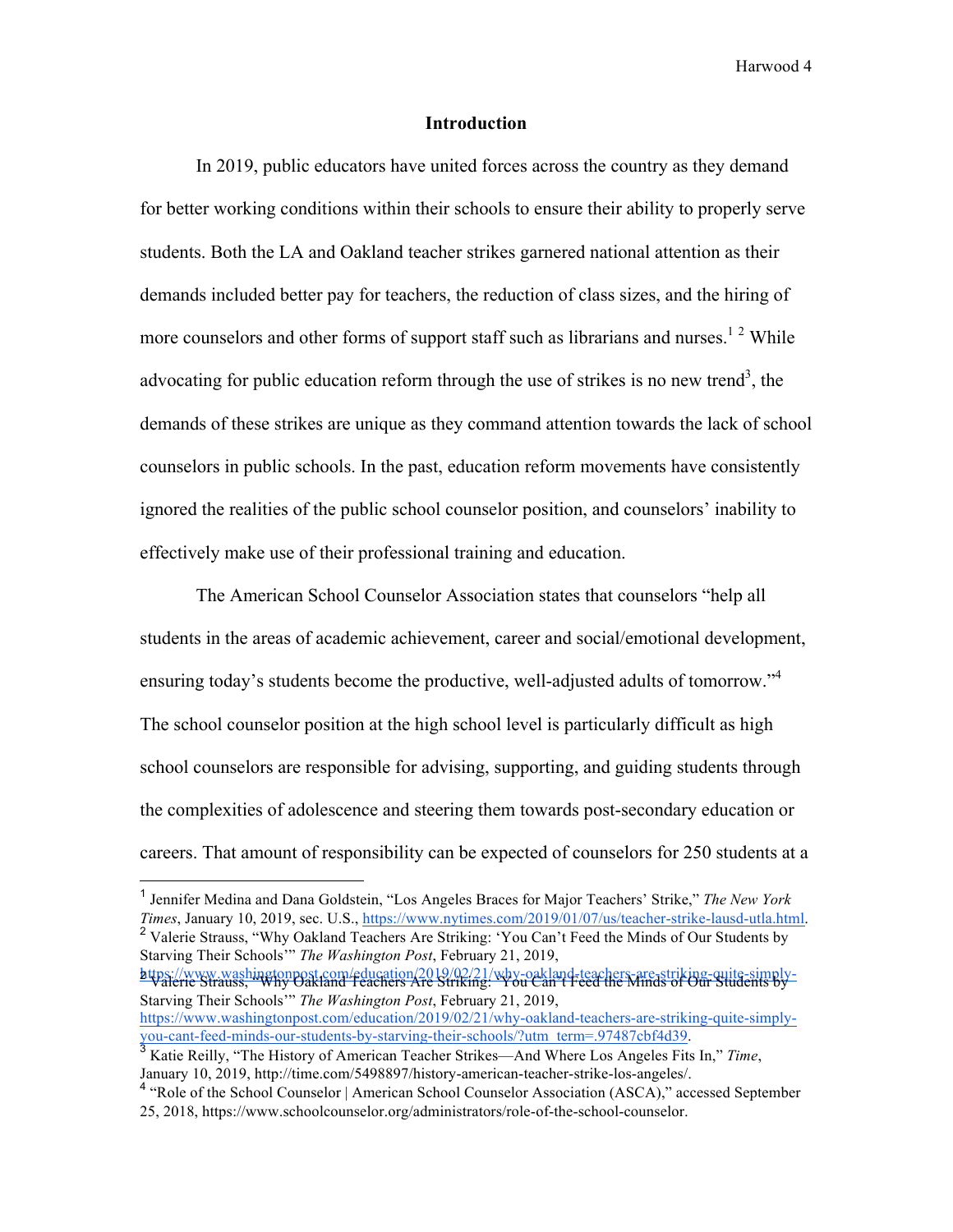time, as is the recommended caseload by ASCA. However the reality is even more daunting as the national average of students per high school counselor in the U.S is 482.<sup>5</sup> Needless to say, school counselors are desperately understaffed in U.S. public high schools, and their incredible workload is far from ideal.

Inflated caseloads are one important reason why high school counselors are not able to do the work that is expected of them for each student on their caseload. While counselors set high expectations for themselves, they constantly face major difficulty achieving their mission in schools, which results in their inability to properly serve their students.<sup>6</sup> In my own public high school experience, I never got to know my counselor, and she never made the effort to get to know me. Our relationship was a purely logistical one. I visited her office a couple times a year so she could sign various forms, she wrote my college recommendation letter as was required by the Common Application, but beyond that, we knew very little about her each other. I left high school having no idea what counselors really did every day, seeing as they were not properly supporting myself or my peers. In my own education career exploration in the last few years, I have often wondered what it would be like to be a high school counselor.

I started this thesis with a basic question: What are counselors actually doing everyday? It soon morphed into a more formal research question asking what are the conditions of their work, and why are they unable to properly complete all aspects of their profession that are expected of them? In my preliminary research, I quickly found that the secondary sources available to me could not comprehensively answer these

 <sup>5</sup> "National Association for College Admission Counseling- State-by-State Student-to-Counselor Ratio Report," accessed September 26, 2018, https://www.nacacnet.org/news--publications/Research/state-bystate-student-to-counselor-ratio-report2/.

<sup>6</sup> John Bridgeland and Mary Bruce, *2011 National Survey of School Counselors: Counseling at a Crossroads* (College Board Advocacy & Policy Center, 2011), https://eric.ed.gov/?id=ED527749.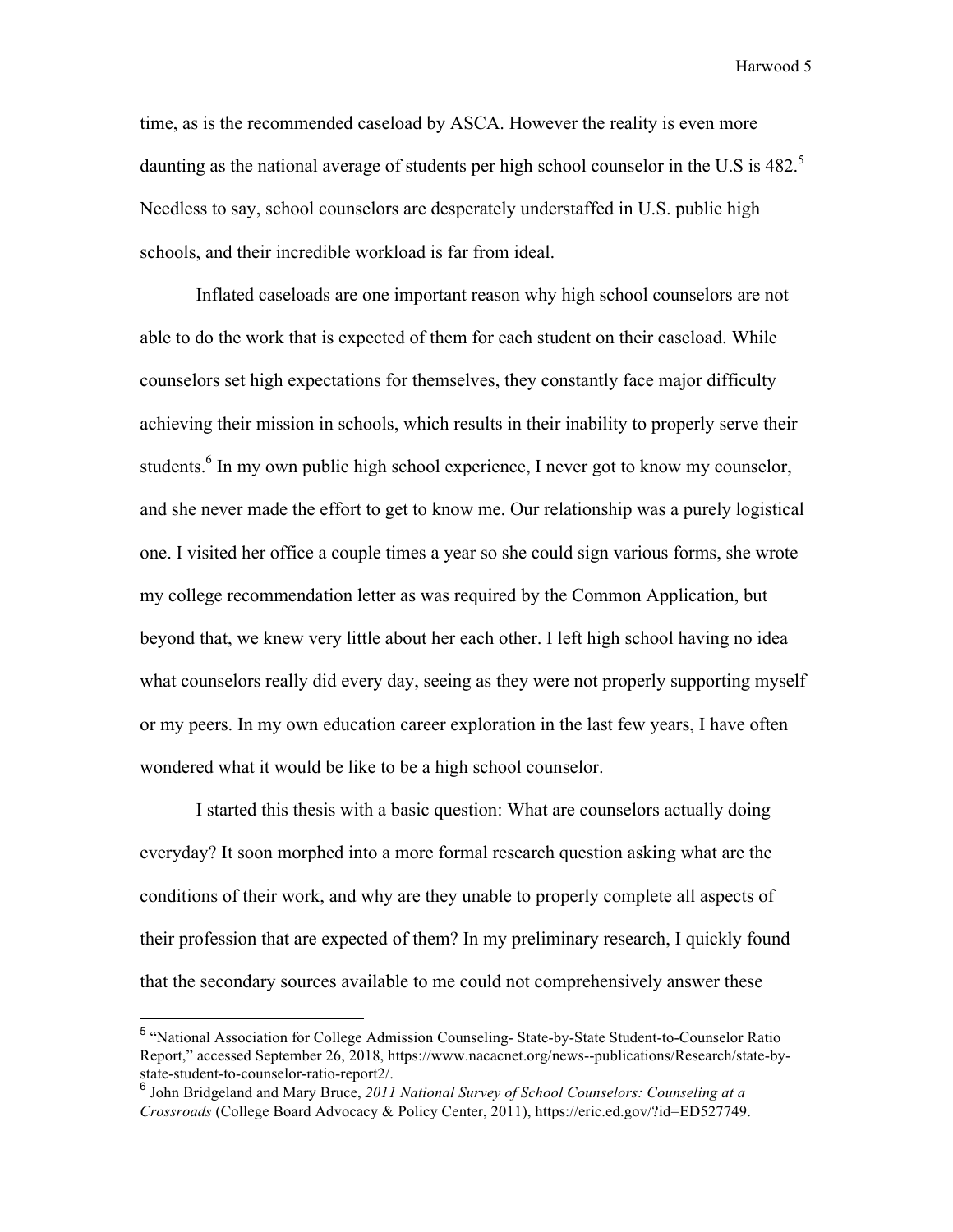questions. The majority of research on school counselors studies their careers through quantitative data.<sup>7</sup> With this limited data, I was unable to form a clear picture of what exactly was going on in their offices everyday, and how it was affecting counselors' perceptions of their own work. I wanted human perspective. After my first phone call with a counselor, I quickly learned that she was completing many kinds of labor on a daily basis and I wanted to know more about the specifics of these labors and why they were so important to her work. My research question became: What kinds of labor are counselors practicing on a daily basis and how does it affect their own perceptions of their job? While starting my ethnographic research, I simultaneously learned about the neoliberalization of public education and I started to notice how neoliberal qualities were evident in the culture of public schools, and particularly the social processes of the school counselor position. This brought me to one final research question: In what ways does neoliberalism rely on school counselors' work while simultaneously making their job immensely difficult?

Counselors' inflated caseloads are just one impact of decades of budget cuts within the U.S. public school system.<sup>8</sup> This defunding of public education is a result of the neoliberalization of many U.S. public sectors that has taken place in the past decades. Neoliberal influences on public education are evident in the following: the privatization of public education, the creation of the test-taking industry, and the years of failed federal education reform efforts, such as No Child Left Behind and Race to the Top. These

 <sup>7</sup> Wei-Cheng J. Mau, Jiaqi Li, and Kimberly Hoetmer, "Transforming High School Counseling: Counselors' Roles, Practices, and Expectations for Students' Success," *Administrative Issues Journal: Connecting Education, Practice, and Research* 6, no. 2 (January 1, 2016): 83–95.

<sup>&</sup>lt;sup>8</sup> "A Punishing Decade for School Funding," Center on Budget and Policy Priorities, November 27, 2017, https://www.cbpp.org/research/state-budget-and-tax/a-punishing-decade-for-school-funding.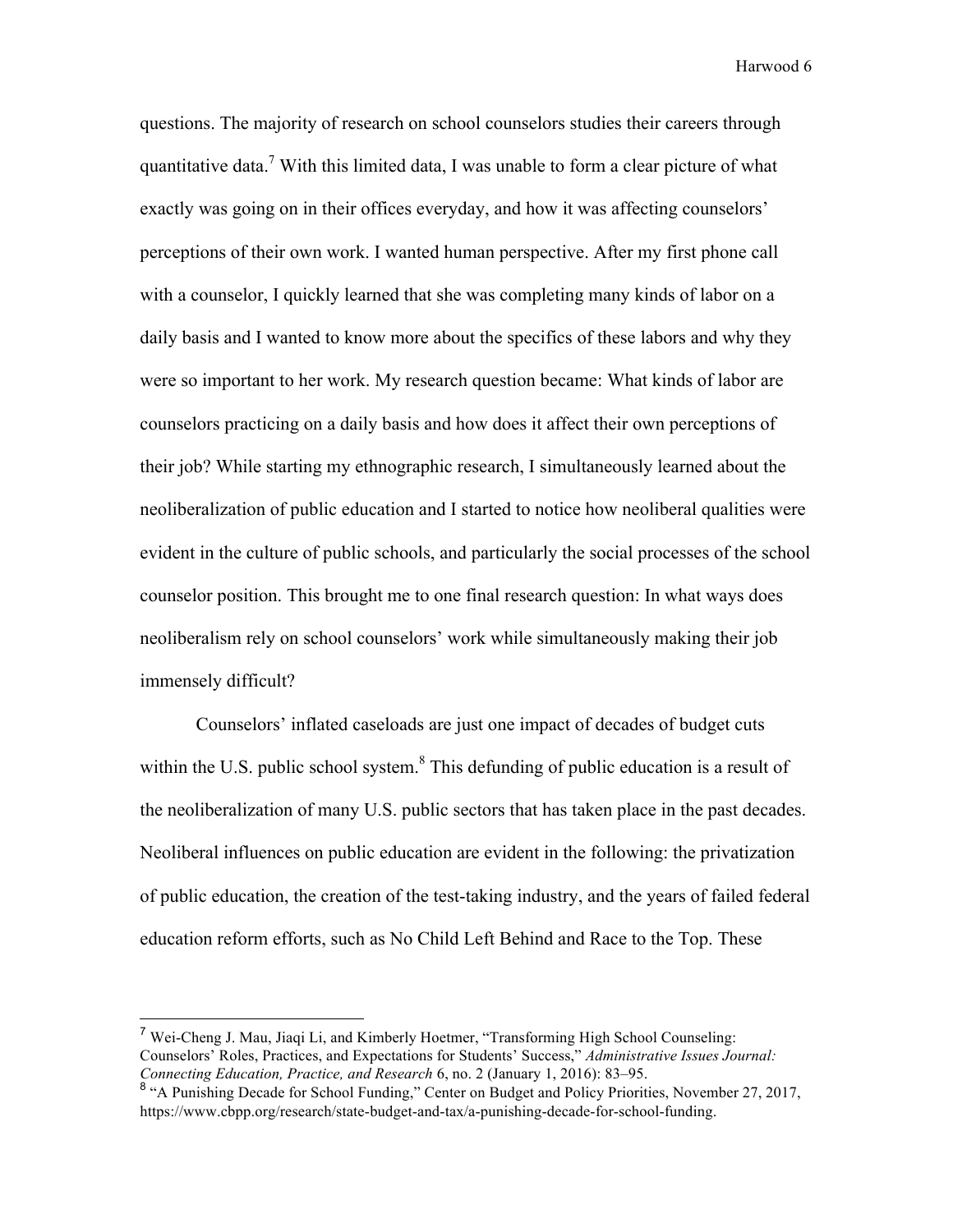privatizing efforts have instilled intense regulatory practices and accountability measures for public educators.<sup>9</sup>

The high number of students on a counselor's caseload is not the only reason why their jobs are so difficult. In fact, in this thesis I explore how the diverse kinds of labor that are demanded of them make it impossible to fulfill all expectations of their profession. I argue that the unique forms of labor that they must perform on a daily basis are in large part due to particular processes of neoliberalism. These include the privatization of public goods, the economic focus on deregulation, and the emphasis on self-management, individualism and productivity.

These processes have significant impacts on the ways public high school counselors conduct their work. In order to maintain the formal functioning of their schools, public high school counselors are asked to complete many forms of *bureaucratic labor*. These forms of work, are crucial for counselors to carry out under the regulatory nature of the public school system. These complicated forms of bureaucracy not only impact what counselors spend their time on, but also influence how counselors perceive their own work.

Alongside these bureaucratic demands, students compete with counselors' time for in-person advising and support, which requires the counselor's frequent performing of *care labor*. As counselors attempt to fulfill both forms of labor asked of them, they find themselves in a constant pattern of feeling unproductive. In effect, school counselors' labor is exploited as they nevertheless try to keep up with the overwhelming workload in order to best support their students and keep their schools functioning.

 <sup>9</sup> Diane Ravitch, *The Death and Life of the Great American School System: How Testing and Choice Are Undermining Education* (Basic Books, 2016).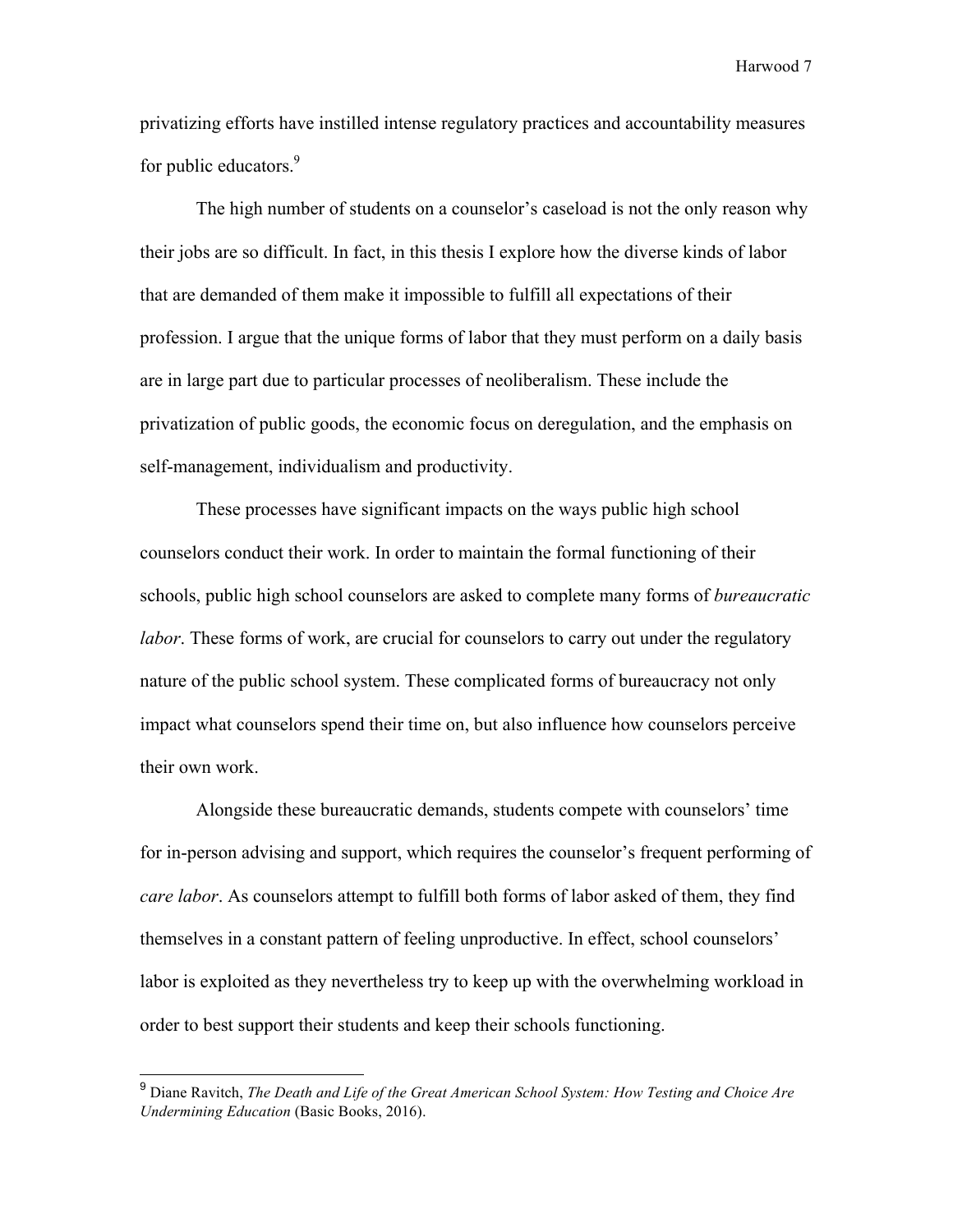# **Incorporated Theories**

#### *Neoliberalism*

Neoliberalism is hard to define, not only because of the complex nature of the theory, but because the qualities and functions of neoliberalism have evolved over time, indicating unique impacts on many aspects of the way we understand our world today.<sup>10</sup> Marxist scholar David Harvey describes the neoliberalization of the U.S. as a "series of gyrations and chaotic experiments."11 Theorists Robert Dahl and Charles Lindblom argued that these experiments were an attempt to "construct the right blend of state, market, and democratic institutions to guarantee peace, inclusion, well-being, and stability."<sup>12</sup> In his foundational work, *A Brief History of Neoliberalism,* published in 2005, Harvey introduces the basic concepts of neoliberal theory:

Neoliberalism is in the first instance a theory of political economic practices that proposes that human well-being can best be advanced by liberating individual entrepreneurial freedoms and skills within an institutional framework characterized by strong private property rights, free markets, and free trade.<sup>13</sup>

The neoliberal focus on individual freedom has impacted the pressure that counselors face in their work, as I discuss in this thesis. Economic neoliberalization attempted to find the balance described by Dahl and Lindblom through deregulation and privatization. According to Susan L. Robertson, deregulation can be defined as "the removal of the state from a substantive role in the economy, except as a guarantor of the free movement of capital and profits."<sup>14</sup> Deregulation has influenced U.S. public

 <sup>10</sup> David Harvey, *A Brief History of Neoliberalism* (Oxford, UNITED KINGDOM: Oxford University Press USA - OSO, 2005), 70. <sup>11</sup> Harvey, 13.

<sup>12</sup> Robert A. Dahl, Charles Lindblom *Politics, Economics, and Welfare* (Routledge, 1953).

 $13$  Harvey, 2.

<sup>&</sup>lt;sup>14</sup> Susan L Robertson, "'Remaking the World': Neo-Liberalism and the Transformation of Education and Teachers' Labour," n.d., 6.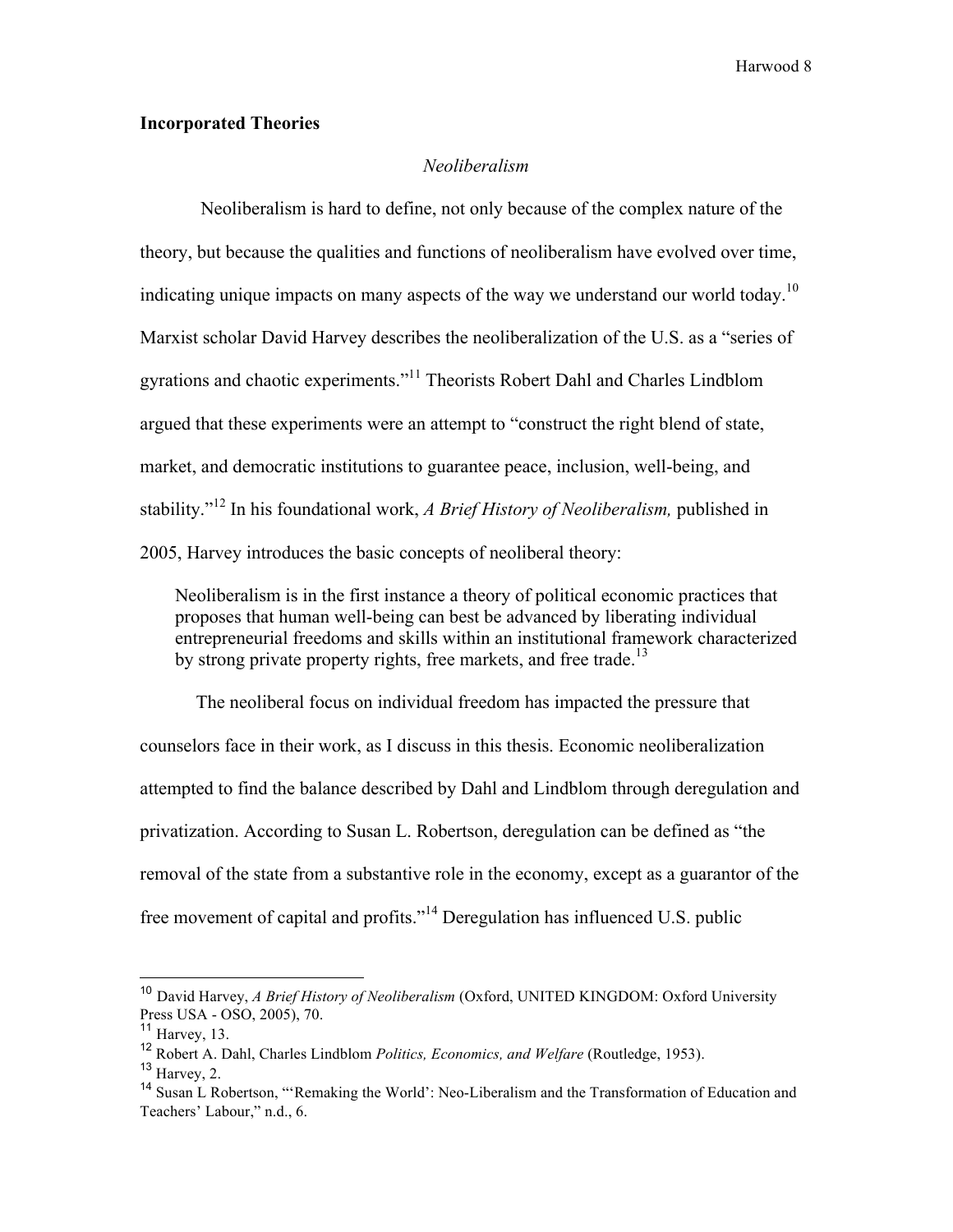education reform efforts and I explore its impacts in this thesis. Harvey uses privatization to describe intentional efforts of making both public sectors of government and the state marketable by using free-market business practices on previously-public goods. Free markets mobilize the competition of private business enterprises to control and define the economy. $15$ 

If these concepts sound commonplace, it is because within the last thirty years they have not only become deeply immersed in the functioning of our economy, the government, and the way that many of our public systems work, but also in a widespread social ethos and the goals of broader society.

Neoliberalism has, in short, become hegemonic as a mode of discourse. It has pervasive effects on ways of thought to the point where it has become incorporated into the common-sense way many of us interpret, live in, and understand the world.<sup>16</sup>

The neoliberalization of our modern world, while it is influential in actual policy impacts in the U.S. and worldwide, is equally powerful in its creation of a discourse that normalizes values of self-management, individual free choice, productivity, and transparency, just to name a few. Neoliberalism is most commonly linked, in the U.S. context, to the 1980s, during Ronald Reagan's presidency. President Reagan is known for the creation and enforcement of many "policies to curb the power of labour, deregulate industry, agriculture, and resource extraction, and liberate the powers of finance both internally and on the world stage."<sup>17</sup> In these policies, the state was used as a tool for the neoliberalization of the world, to create and preserve an institutional framework

 $15$  Harvey, 3.

 $16$  Harvey, 3.

 $17$  Harvey, 1.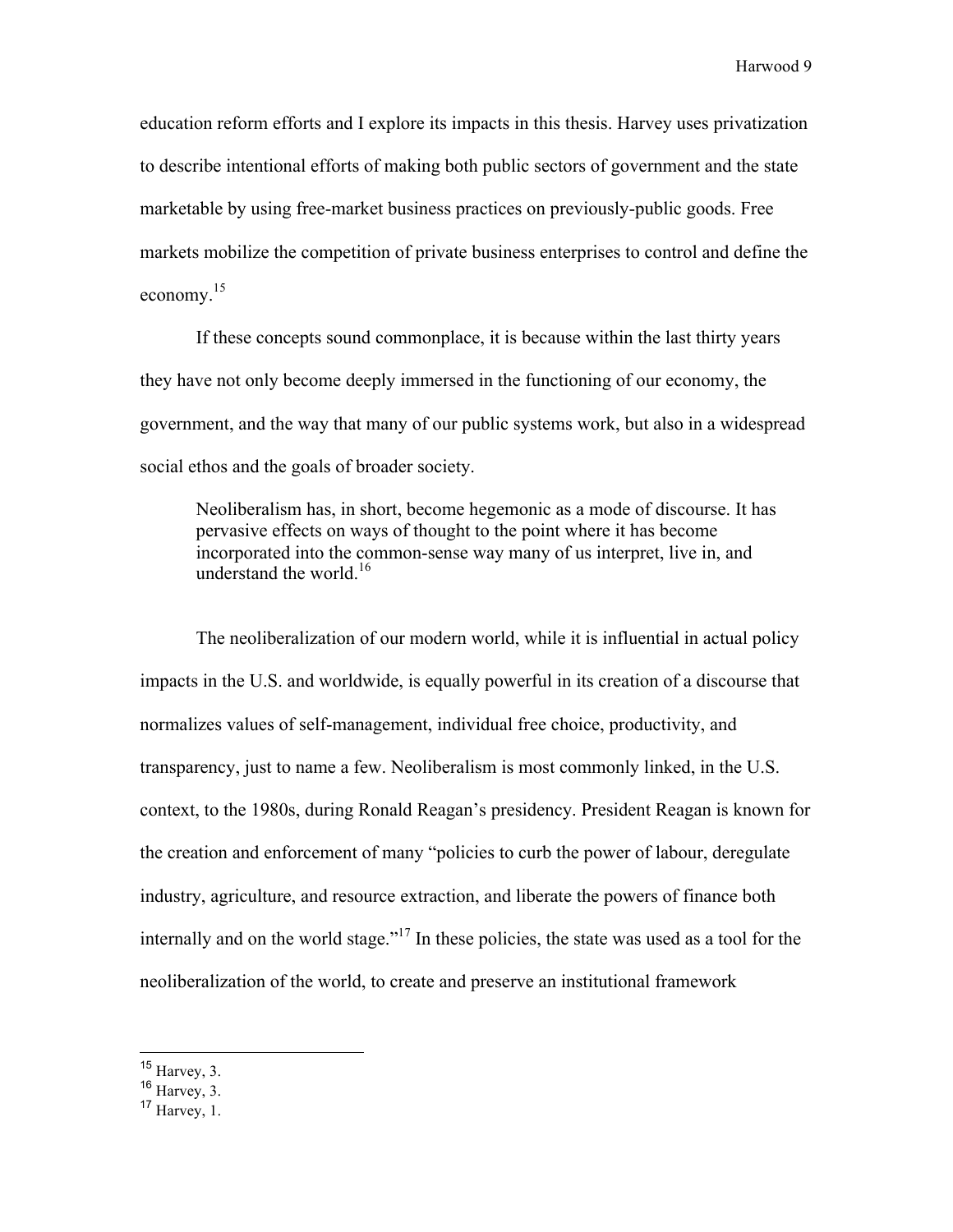appropriate to such practices. These developments created more access to competition and the free market, and gave more freedom to individual choices.

In the terms of this thesis, these changes included the individualized, business control of public education. However, these free-market developments have not had the beneficial impacts on our education system that theorists and politicians hoped they would. Instead, our public education system acts as an example of the contradictory realities of the neoliberalization of our economy. This contradictory nature of neoliberalism is a focus of my first chapter, where I provide context and examples of these contradictions, such as the deregulation of education paradoxically instilling more regulatory practices for public schools.

Individuality as quality promoted by neoliberalism asserts a hegemonic understanding that individuals are directly connected to their own ability to succeed.

While personal and individual freedom in the marketplace is guaranteed, each individual is held responsible and accountable for his or her own actions and wellbeing...Individual success or failure are interpreted in terms of entrepreneurial virtues or personal failings rather than being attributed to any systemic property.<sup>18</sup>

In this thesis, I analyze the dominating values of individualism in various ways. First, individualism compels people to feel responsible for their own success, meaning that if they work hard enough, are productive enough, or can properly demonstrate their ability to self-manage, they can achieve whatever they want to. I will discuss this aspect of individualism in relation to both students and counselors' perceptions of their own success. This notion of individuality blatantly ignores the ways that systematic oppression continually, and deeply harms low-income people of color and other marginalized identities, and their ability to achieve societal notions of success.

 <sup>18</sup> Harvey, 66.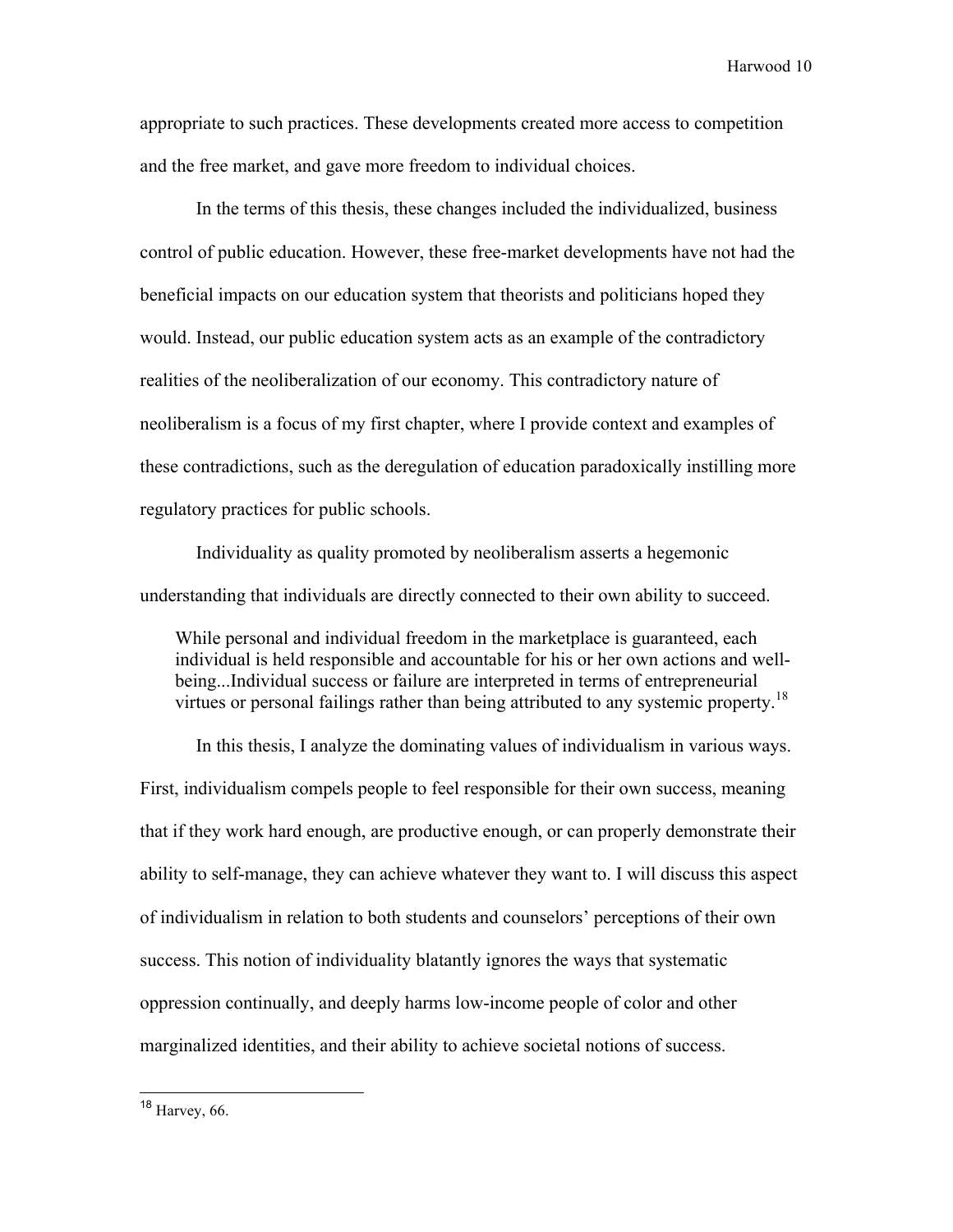Additionally, individualism misleads people to believe that the pathway to success is the demonstration of themselves as exceptionally unique in talent or intellect, in comparison to those around them. This value of individualism relates to my own analysis of the neoliberal influences on students' perception of themselves, and how they impact students' reliance on counselors. Lastly, I use the term individualism as it relates to the notion that individual, one-on-one interactions and care are the superior way for counselors to support their students.

#### *Neoliberalism in Education*

There are a plethora of previous works that have detailed how aspects of neoliberalism, such its privatization efforts and enforcements of free-market capitalism, have affected what we understand as public education and the conditions for students' education, and teachers' jobs.<sup>19 20</sup>Joseph Cleary outlines neoliberal influences on high schools in his article "Neoliberalism inside two American high schools" and discusses how neoliberalism creates competition among schools in the same county, under the same local control. Cleary details how this competition creates winning and losing schools, as if they are their own individual entities regardless of the fact that they are within the same school system. Cleary also argues that the competition created between the schools in the same county is unfair from the start, as specific schools are situated in very different economic positions. Cleary proves how the competitive nature of the county that pins these schools against each other, as well as the ignorant assumption of a level-playing field, both represent real time impacts of these individual, free-market

 <sup>19</sup> Douglas Loveless Ed. et al., *Deconstructing the Education-Industrial Complex in the Digital Age* (IGI Global. 701 East Chocolate Avenue Suite 200, Hershey, PA 17033).

<sup>20</sup> Carol J. Greenhouse, *Ethnographies of Neoliberalism* (Philadelphia, UNITED STATES: University of Pennsylvania Press, 2012).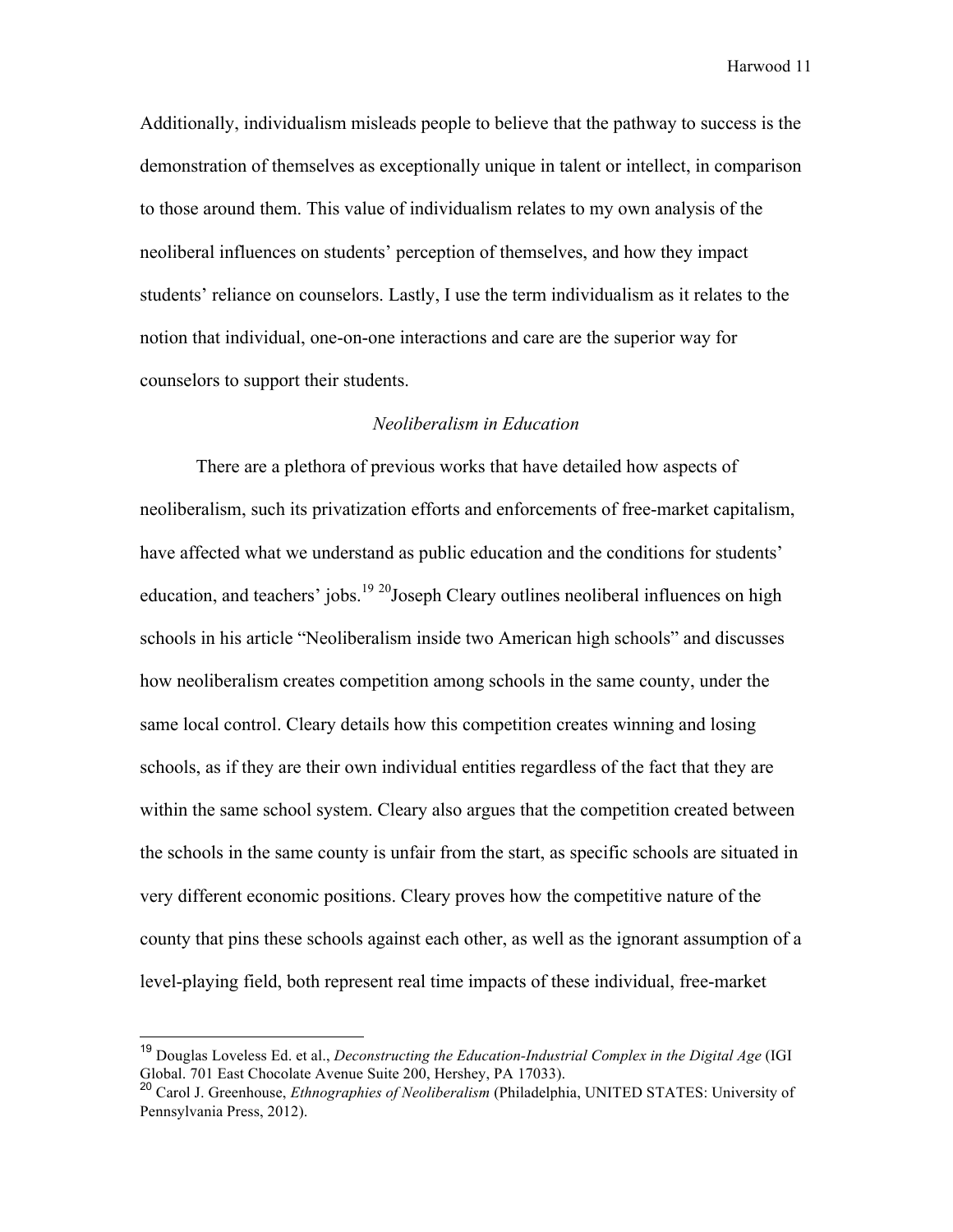competition aspects of neoliberalism.<sup>21</sup> I will use this work to contextualize how individual schools are situated within their school systems. However, I will further this argument to discuss the real life impacts of these treatments of schools as winning or losing schools, in how it affects not only what resources, such as funding, that schools receive, but also how it affects the job conditions for those educators within the schools.

This thesis also incorporates research done by Lesley Bartlett, Marla Frederick, Thaddeus Gulbrandsen, and Enrique Murillo. In the Anthropology & Education Quarterly article *The Marketization of Education: Public Schools for Private Ends*, they argue that

the resurrection of neoliberal logic and the naturalization of economic uses of schools at this particular historical moment have elevated business involvement and conservative designs on education policy development while inhibiting democratic debate and marginalizing other claims on the public resource of education.<sup>22</sup>

This journal article informs my own argument as I expand on how the business practices involved in public education have changed how the school functions, which impacts the conditions of work for public educators. My own ethnographic research uses this larger anthropological conversation about this marketization of public education, and its implications on social processes and cultural understandings within school communities. While they focus in this article more specifically on its impacts on lowincome families of color, I use their neoliberal and critical-discourse analysis to set a foundation for my own research.

 <sup>21</sup> Joseph Cleary, "Neoliberalism inside Two American High Schools," *British Journal of Sociology of Education* 38, no. 3 (April 3, 2017): 325–43, https://doi.org/10.1080/01425692.2015.1081090.

<sup>22</sup> Lesley Bartlett et al., "The Marketization of Education: Public Schools for Private Ends," *Anthropology & Education Quarterly* 33, no. 1 (March 1, 2002): 5–29, https://doi.org/10.1525/aeq.2002.33.1.5, 7.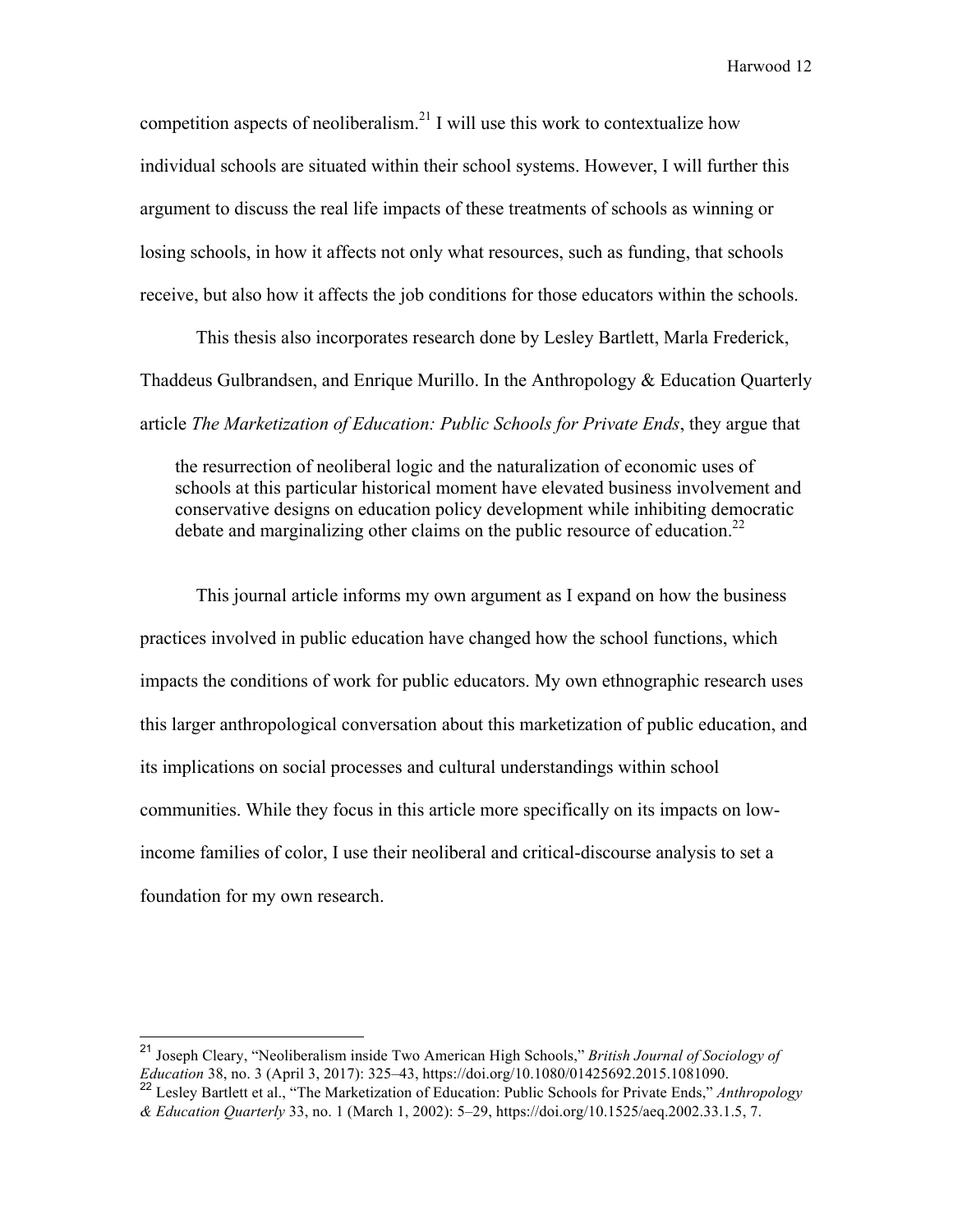#### *Education Labor*

There is a plethora of scholarship that discusses conditions of work in for public educators, and studies this kind of work under the conceptualization of different labor practices. This past research primarily focuses on teachers and their emotional labor practices. One foundational piece of research that analyzed caring relationships in schools is Lynn Isenbarger and Michalinos Zembylas' "The emotional labour of caring in teaching." <sup>23</sup> They conceptualized how *emotional labour* was an important aspect of the complexity that comes with being a caring teacher. Research that then has built upon these primary discourses around emotional labor in education include discussion about teacher burnout, the emotional labor practiced by teachers in specific kinds of classes, such as physical education, and studies of "teachers' emotional labour and their discrete emotional experiences," among many.<sup>24, 25</sup> Previous anthropological research specifically can also be found about emotional labor in classrooms and how it influences students' ability to learn. $26$ 

This research is foundational for my own project as they analyze forms of labor within education, and help me attempt to differentiate between different kinds of labor that counselors practice on a daily basis. While there is plenty of research studying teachers' labor, the same cannot be said for school counselors. For this reason, I

 <sup>23</sup> Lynn Isenbarger and Michalinos Zembylas, "The Emotional Labour of Caring in Teaching," *Teaching and Teacher Education* 22, no. 1 (January 1, 2006): 120–34, https://doi.org/10.1016/j.tate.2005.07.002.

<sup>&</sup>lt;sup>24</sup> Mikyoung Lee and Stephen van Vlack, "Teachers' Emotional Labour, Discrete Emotions, and Classroom Management Self-Efficacy," *Educational Psychology* 38, no. 5 (May 28, 2018): 669–86, https://doi.org/10.1080/01443410.2017.1399199.

<sup>&</sup>lt;sup>25</sup> Ye Hoon Lee, "Emotional Labor, Teacher Burnout, and Turnover Intention in High-School Physical Education Teaching," *European Physical Education Review* 25, no. 1 (February 1, 2019): 236–53, https://doi.org/10.1177/1356336X17719559.

<sup>26</sup> Lesley Bartlett, "Women Teaching Class: Emotional Labor in Brazilian Literacy Classes," *Anthropology of Work Review* 22, no. 3 (2001): 22–26, https://doi.org/10.1525/awr.2001.22.3.22.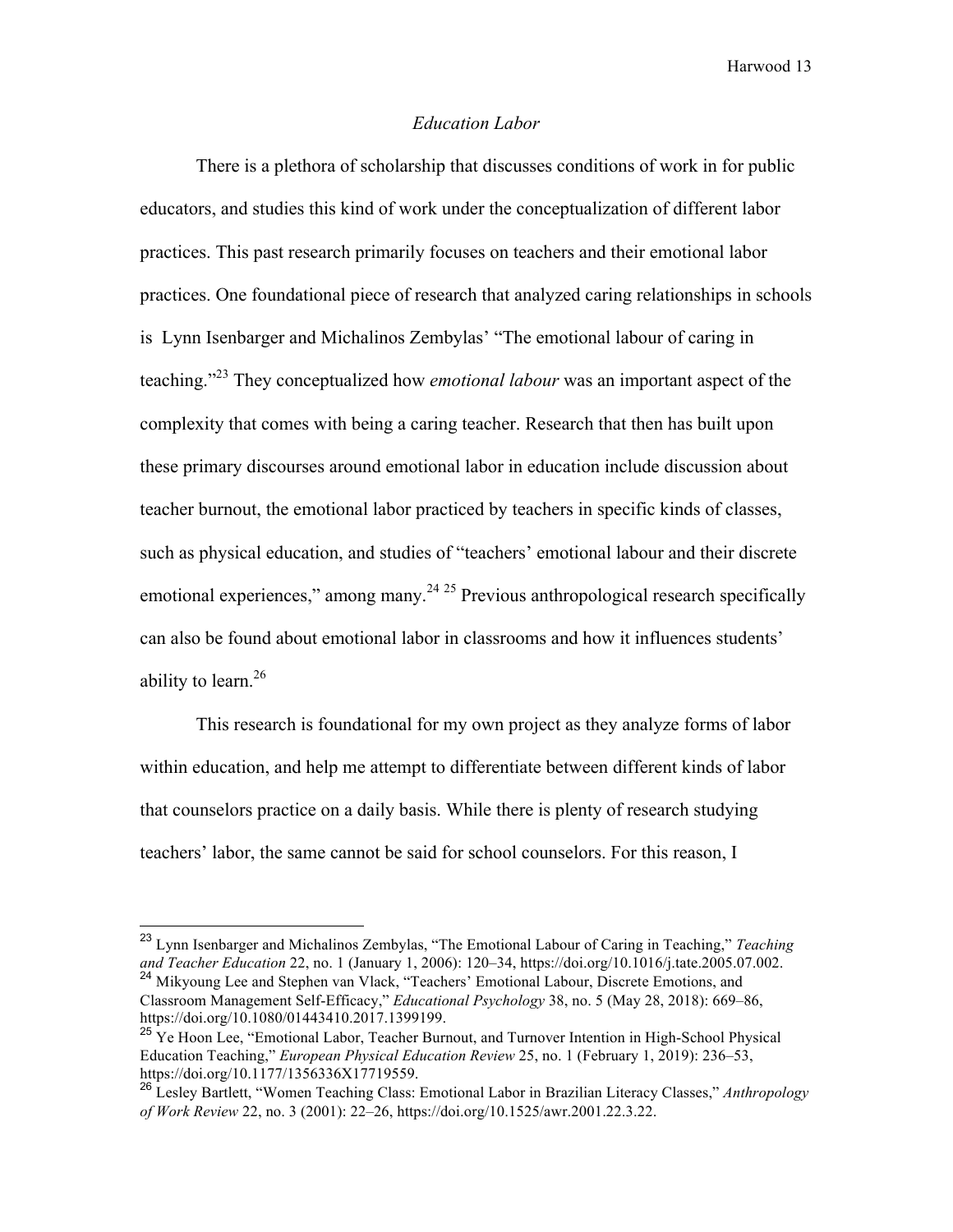differentiated between two forms of labor that are paramount to the counselors position: *bureaucratic labor* and *care labor*.

#### *Bureaucratic Labor*

The second chapter of this thesis focuses on the labor that counselors do every day to fulfill regulatory, accountability practices, which arguably reflect neoliberal influences on public high schools. In this thesis, I use the term *bureaucratic labor* to refer to work that public high school counselors must do in order to keep their school functioning within their greater county or district. These kinds of work are necessary for any school to complete in order to meet all of their requirements as defined by both the county/district and the state. Examples of these kinds of work required of counselors include, but are not limited to proctoring standardized tests, creating and enforcing attendance intervention plans for students with multiple absences, communicating with parents, teachers and students through email, inputting of grades into transcripts for new students, and making presentations about college-access for students in classes multiple times throughout the year. In my discussion and analysis of this labor I reference secondary sources that study audit culture as they inform my own understanding of the implications of counselors' bureaucratic labor. For example in *Audit Cultures: Anthropological Studies in Accountability, Ethics and the Academy,* Marilyn Strathern defines what she means by audit culture:

The concept of audit in turn has broken loose from its moorings in finance and accounting; its own expanded presence gives it the power of a descriptor seemingly applicable to all kinds of reckonings, evaluations and measurements. In this volume, audit (in its expanded sense) is the immediate starting point for an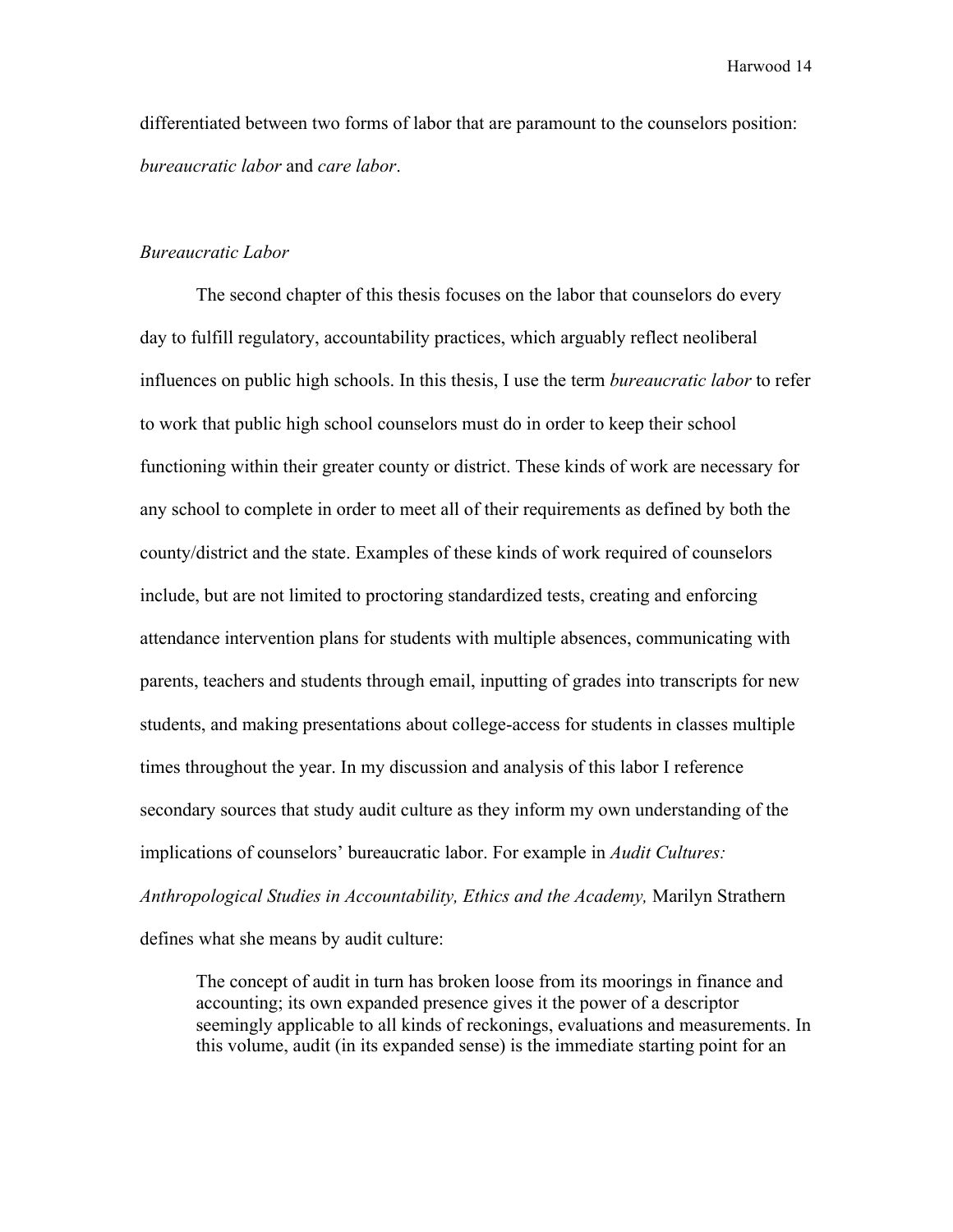anthropological enquiry into some of the impacts of new ways of practising, or performing, 'accountability.'<sup>27</sup>

This process of enforcing methods of "accountability," is especially important for my argument in this chapter as the term relates to demands put on counselors in the neoliberalized public high school. Strathern is arguing the ways in which audit work, including practices of measurement and accountability, is becoming foundational aspects of work in which it did not used to be. Strathern's ethnography helps me situate my own argument in previous anthropological theory about accountability and audit culture's impact on public institutions, such as our public school system.

# *Care Labor*

The third chapter of this thesis discusses the care labor that counselors perform on a daily basis for the students on their caseload. In order to properly analyze their labor as *care labor*, it is first important to define exactly what care labor means. Amidst the large quantity of research studying care labor, many academics still find it very difficult to define, and to commit to a single definition.<sup>28</sup> I myself had a difficult time toggling between different forms of labor that seemed to indicate similar types of work. There are many terms used to describe work that require use of emotion, such as affective labor, emotional labor, or care labor. In this thesis, I have decided to use the term care labor as particularly defined by Mignon Duffy, Randy Albelda, and Clare Hammonds in "Counting Care Work: The Empirical and Policy Applications of Care Theory":

 <sup>27</sup> Marilyn Strathern, *Audit Cultures: Anthropological Studies in Accountability, Ethics and the Academy*, 1 edition (London New York: Routledge, 2000), 1.

<sup>&</sup>lt;sup>28</sup> Paul Leduc Browne, "The Dialectics of Health and Social Care: Toward a Conceptual Framework," *Theory and Society* 39, no. 5 (September 1, 2010): 575–91, https://doi.org/10.1007/s11186-010-9120-6, 576.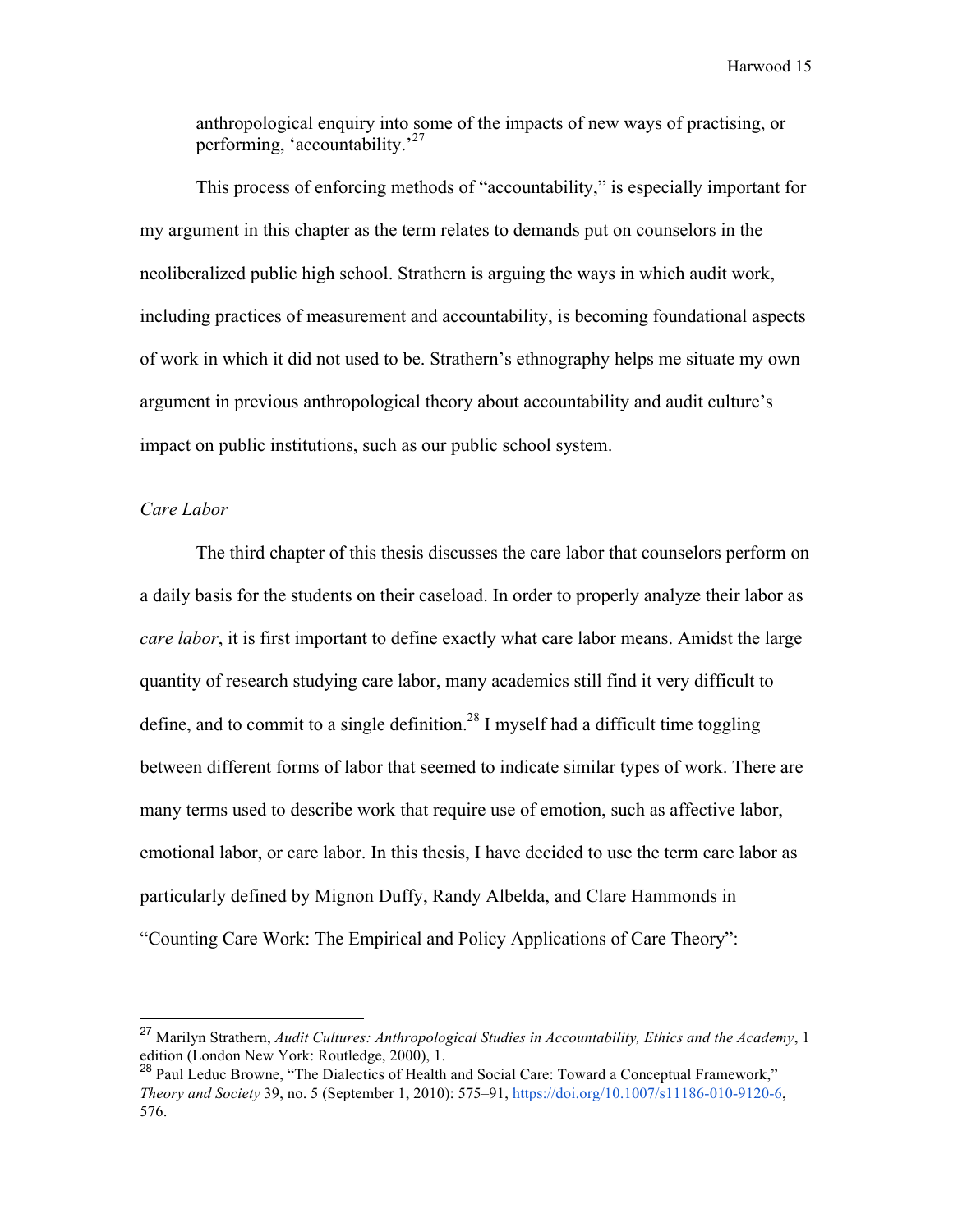We integrate insights from a number of theoretical traditions across a range of disciplines to identify four defining criteria: (1) the activity contributes to physical, mental, social, and/or emotional well-being; (2) the primary labor process of the activity involves face-to-face relationship with those cared for; (3) those receiving care are members of groups that by normal social standards cannot provide for all of their own care because of age, illness, or disability; and (4) care work builds and maintains human infrastructure that cannot be adequately produced through unpaid work or unsubsidized markets, necessitating public investment.<sup>29</sup>

This definition is suited for my thesis perfectly for reasons that notably correspond to the four different aspects of care labor that they detail. First, counselors are responsible for helping students' social-emotional learning processes.<sup>30</sup> Second, their care labor most often takes place in their offices, where students can visit the counselors for individualized care. Third, counselors work with students under the age of 18, who fall into a group of people who are assumed to not be able to provide for themselves. Lastly, their work maintains the structure of the school by keeping the schools' students in their classes and on track to graduate, as well as keeping them mentally healthy. With this definition, alongside the theory work that they describe in this article, I will assess counselors' relation to their labor and situate their specific care labor within larger arguments about care work and its exploitative and complex nature.

# **Methodology**

I developed my curiosity about counselors' work into a thesis project after getting to know a Florida high school counselor, Ms. Harris, this past summer. While getting to

<sup>&</sup>lt;sup>29</sup> Mignon Duffy, Randy Albelda, and Clare Hammonds, "Counting Care Work: The Empirical and Policy Applications of Care Theory," *Social Problems* 60, no. 2 (May 1, 2013): 145–67, https://doi.org/10.1525/sp.2013.60.2.145, 147.

<sup>&</sup>lt;sup>30</sup> "Office of Human Resources - Montgomery County Public Schools," accessed April 7, 2019, https://montgomeryschoolsmd.org/departments/personnel/classification/descriptions/description.aspx?fn=1 051-337.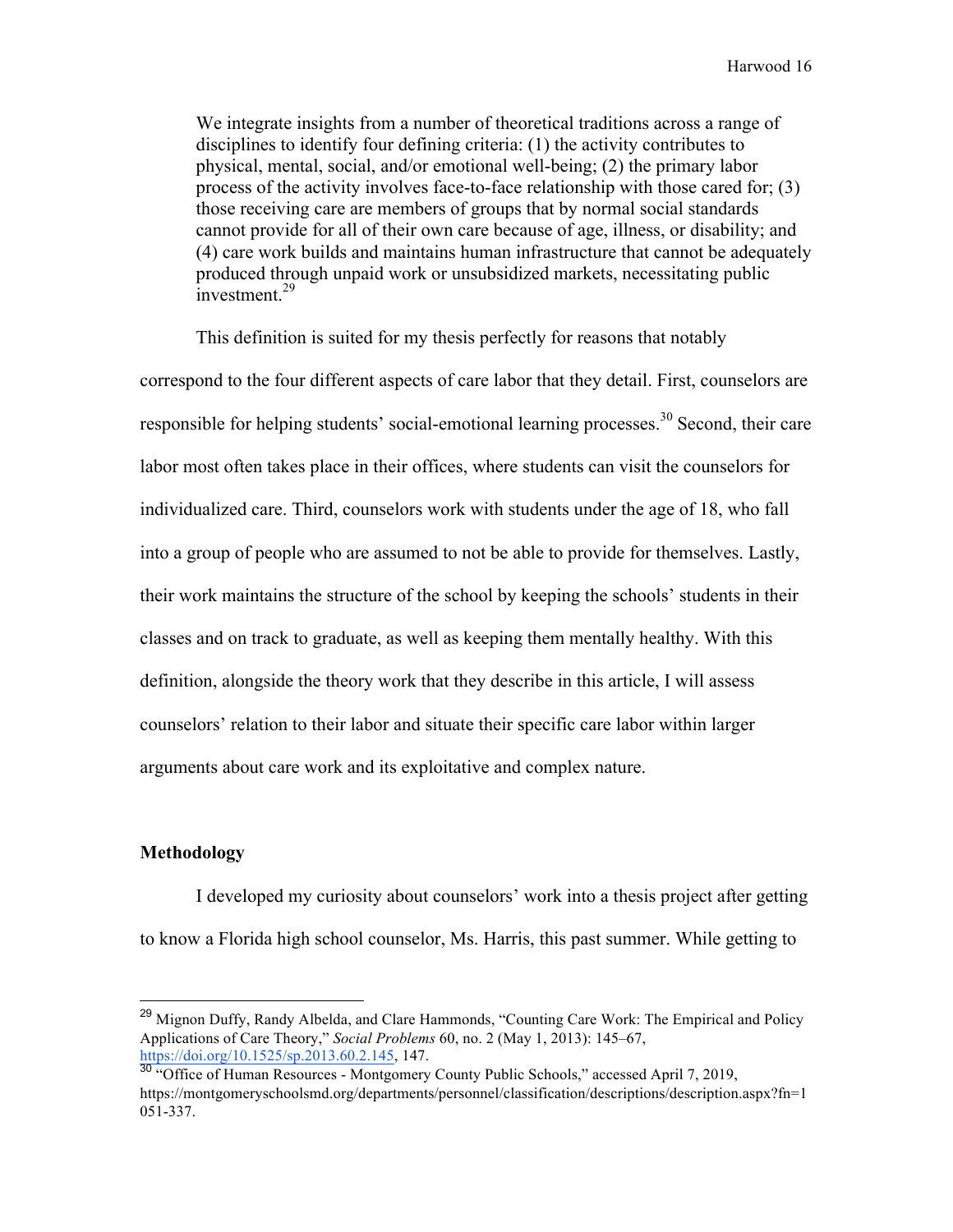know her, I got to hear more about what it is like to be a public high school counselor and became increasingly interested in the conditions of her work. After she very graciously spoke with me about my project, I decided to reach out to other counselors across the country. I got in contact with these people in a variety of settings. I reached out to people I knew from my own high school and I reached out to parents of friends who are counselors. I also approached counselors at a high school college fair where I was representing Scripps College as an Admission Ambassador, and I used networks in the Scripps Office of Admission to find counselors to speak with.

I interviewed eleven people for this project. Of the eleven I interviewed, seven of them were counselors, one a principal, another a teacher, one a vice chair of her county's school board, and lastly, an Americorp member serving as a college coach. These counselors and public educators work in states all over the country including California, Florida, Connecticut, Maryland, Washington, and Massachusetts. The schools are situated in diverse kinds of counties/districts, ranging in socio-economic status. Getting to speak with educators all over the country in separate high schools helped me to understand various perspectives and how the counselor position ranges based on the socio-economic status of the school. The open-ended nature of the interviews enabled me to hear from the counselors themselves and get their own perspectives. The majority of these interviews were done over the phone, some via skype. I also conducted two interviews in person in California.

In addition to my eleven interviews, I conducted a focus group with a full high school counseling team of a California public high school. I attended one of the team's weekly meetings and was able to ask them my own set of questions and allow for a group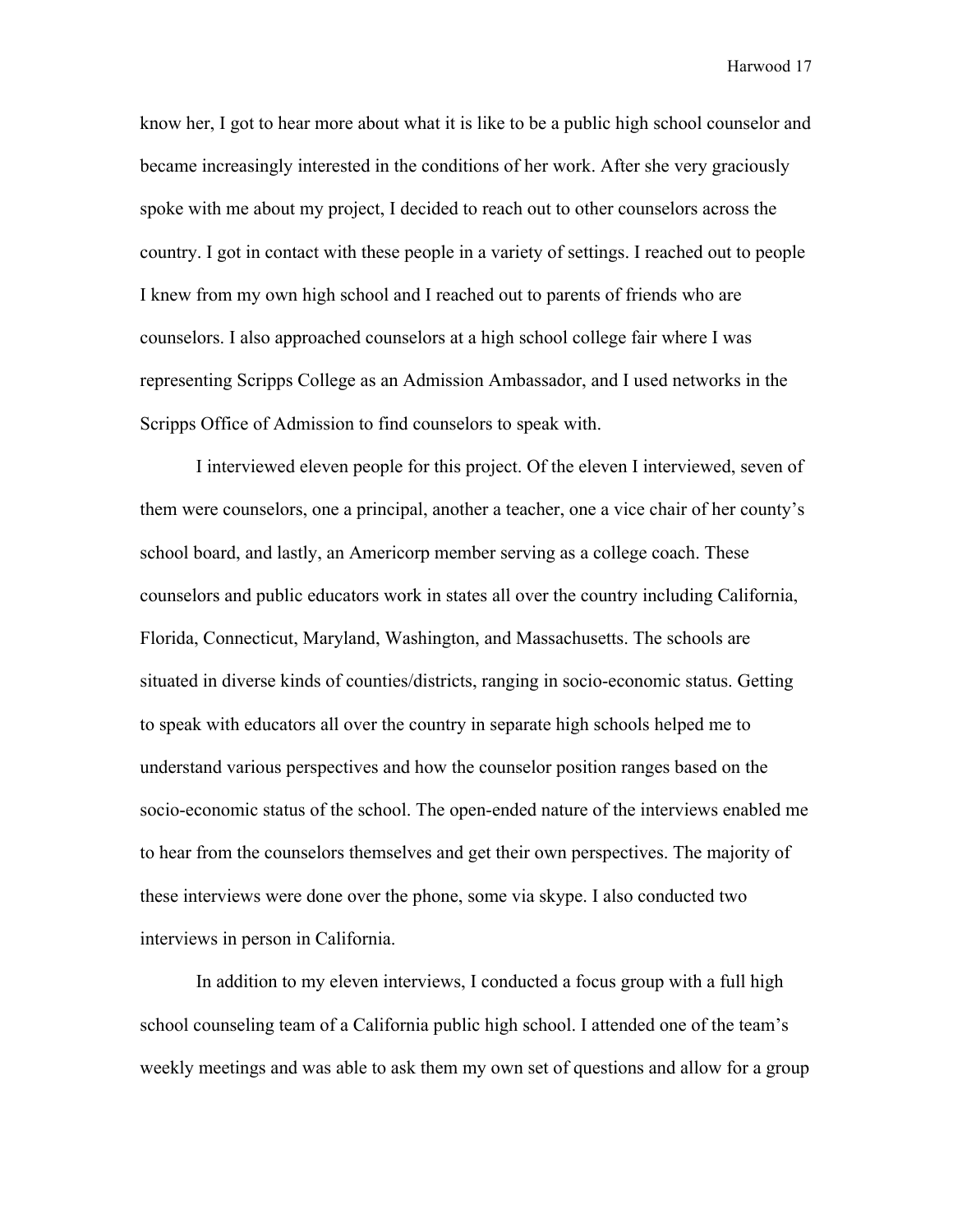conversation. I started out by asking my regular interview questions, and let the conversation go where they wanted it to, as they all provided their own unique perspectives and answers to my questions. This group conversation enabled me to find the connections they all share in regards to their unique positions within the school.

Alongside these forms of ethnographic research, I conducted some participant observation as I shadowed one of my interlocutors, Ms. Roberts, for one day in her Maryland high school. I was able to observe her office, watch how she interacted with her employees, and learn about her daily duties within the context of her own work. This was a helpful experience as I was able to better visualize a typical day for a counselor, feel the pace and intensity of the work, and better understand other counselors' perspectives from my interviews.

It is important to recognize and acknowledge that public high schools all over the country are incredibly distinct and diverse. It is impossible to attempt to summarize or generalize all of the schools in one county, let alone all of the schools in one state or in the country. It would be similarly problematic to make generalizations about the public high school counselor job experience. I can only speak of the interviews with seven counselors and the focus group of eight counselors, which goes without saying, is a very small pool of interlocutors.

Despite this limited number, the diversity of the schools helped me to understand a wide variety of counselor experiences. I was also able to speak to a counselor from a vocational technical high school, which provides more options for post-secondary job opportunities than a traditional public high school. I was also able to speak to counselors who have different positions within their own teams: head counselors, resource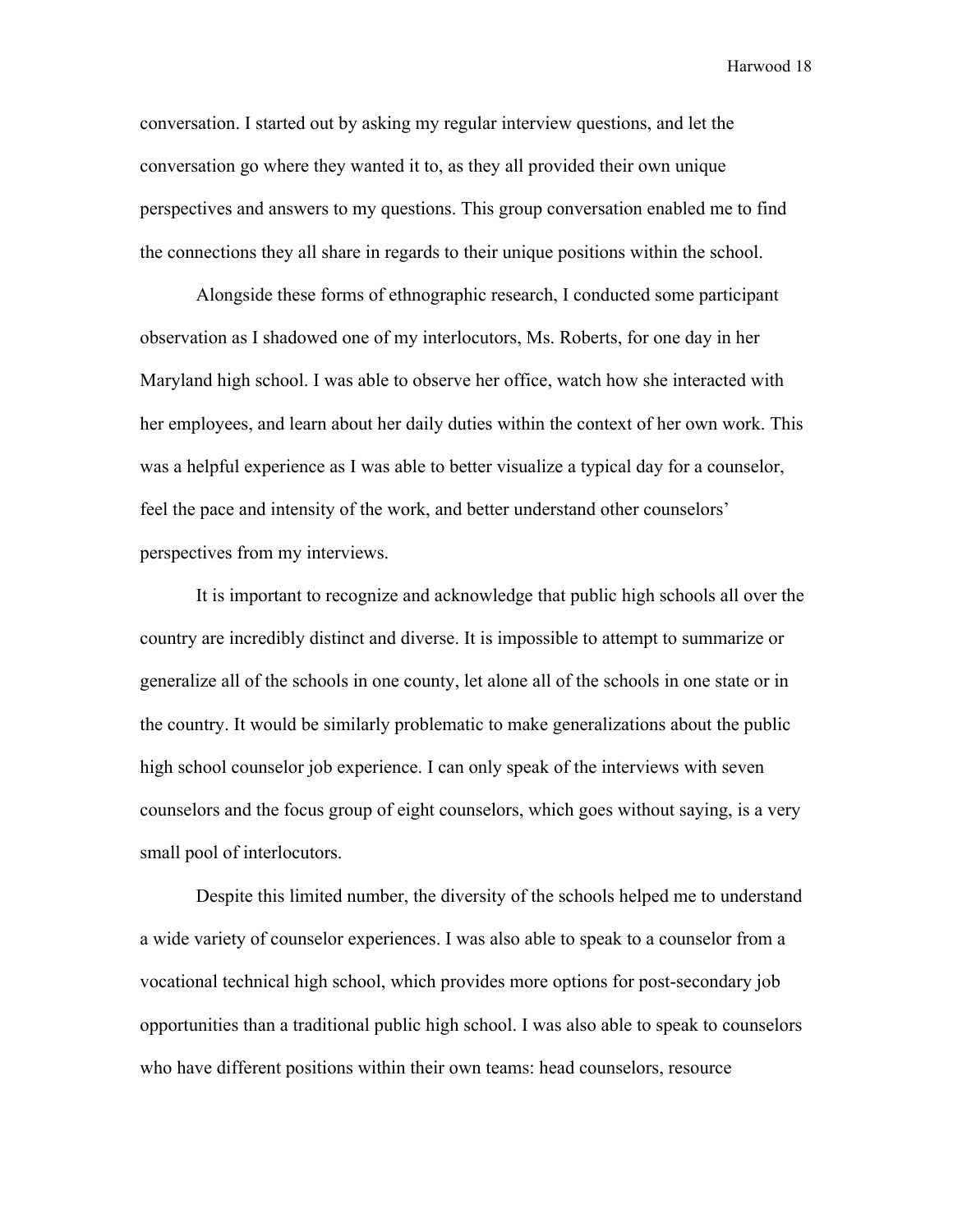counselors, counselors with students of all grade levels on their caseloads, counselors of just one grade level, etc. While the small sample size is not enough to make a generalization regarding the conditions of school counselors' work across the U.S., my interlocutors' narratives offer the varying kinds of counselors' own perspectives through which we can question a simplistic understanding of counselors' work. In order to keep my informants safe and protect their confidentiality, in this thesis I use pseudonyms for all of their names and have not included their school name nor the town in which their school is located.

In recruiting interview participants, I got to witness firsthand the intensity of the counselor job. There were many moments in which counselors had to reschedule our interview because something came up in their work day. Some counselors were late to our phone calls because they were busy dealing with an emergency situation in their school. Many counselors would not answer my emails for weeks, and there are several emails I sent that were never responded to. I found myself getting frustrated with counselors for their lack of timely responses, and was disappointed that I was not getting as many interviews as I had hoped. I then realized that this was part of the problem, that I was just another layer to their already complex days. In the end, I often felt guilty reaching out to them because I did not want to waste their time or distract them from their already incredibly overworked days at school.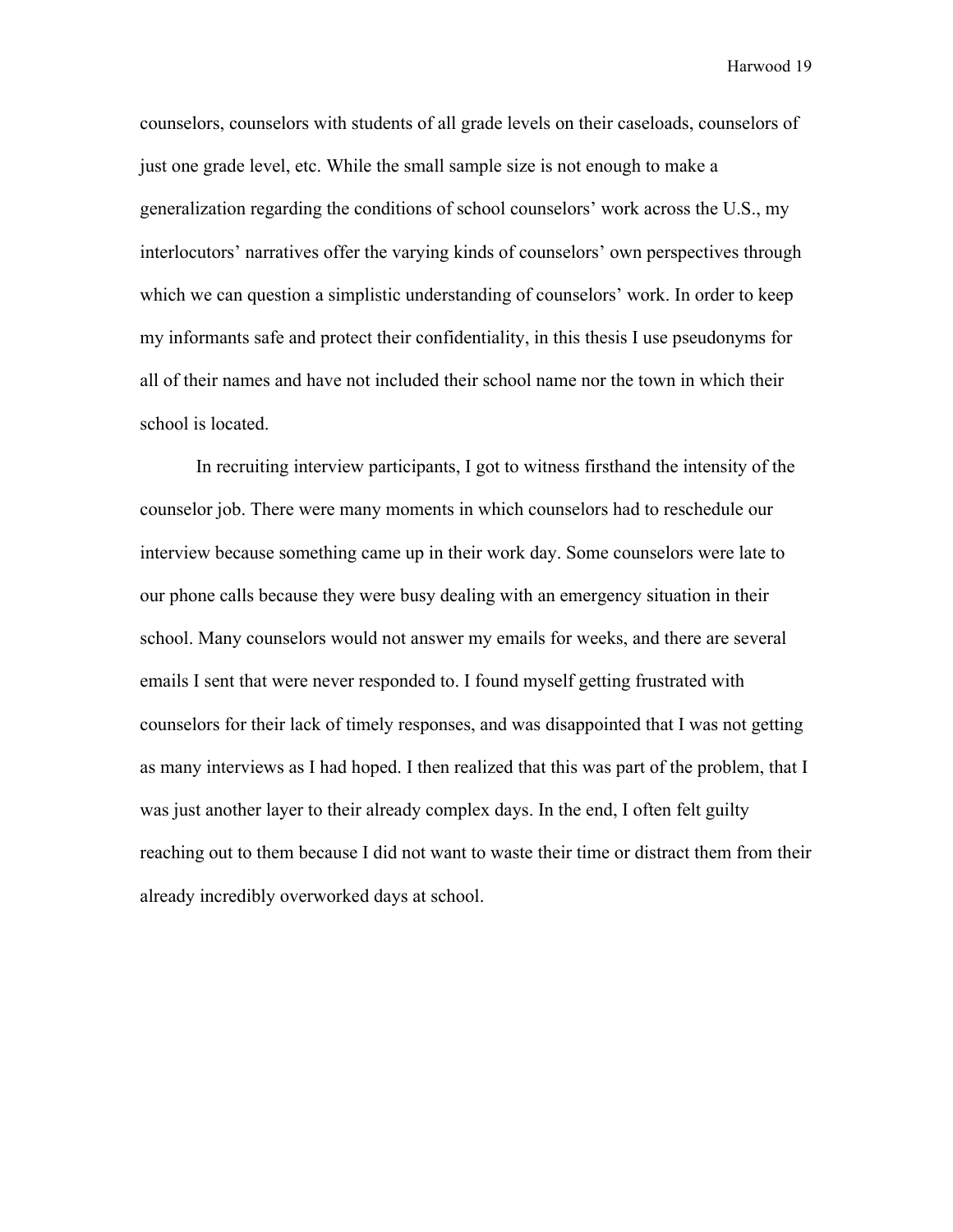### **Outline of this thesis**

To understand the broader conditions of high school counselors' work, this thesis starts with a chapter that outlines the neoliberalization of the public school system through various hegemonic discourses. I explored the ways in which reformers miscalculated what could save public schools and how the test taking industry and the privatization of public schools reflect international trends of neoliberal influence. I studied how these influences are reflected in the daily life of a school counselor in the ways that they are constantly asked to switch back and forth between performing different forms of labor. I explored how these forms of labor are often in competition with one another.

In the second chapter of this thesis, I began to focus more directly on examples of bureaucratic labor that counselors are required to uphold and complete in order for the school to function properly and best serve their students. I demonstrate how these forms of labor are specifically necessary under demands of the school that reflect individualized, free-market practices. Counselors' bureaucratic labor is crucial for the student to succeed and survive, but only because the public school is situated in a neoliberal context, not actually because it is what counselors think is best for their students. I examine the ways in which this labor impacts their perceptions of their work and their ability to feel productive.

After studying bureaucratic labor in detail, I wanted to better understand the complexity of the care labor that counselors frequently perform for their students. The third chapter of this thesis explores the ways that care labor is often only used in response to emergency or crisis situations. I explore how their care labor fulfills counselors, but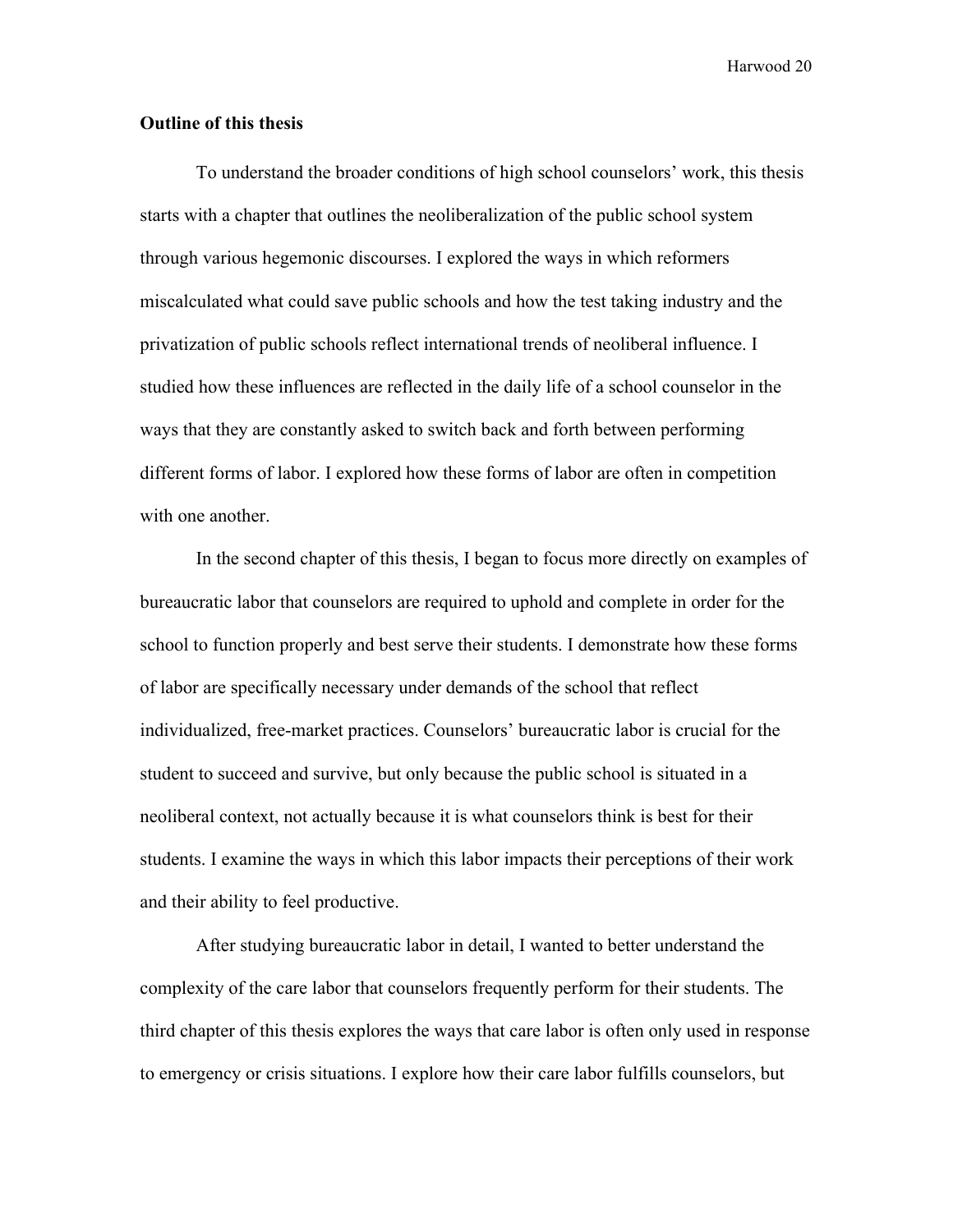simultaneously contributes to their perceptions of constantly feeling behind or unproductive in their work. This exploration highlights the cycle of exploitation that counselors find themselves in as they strive to do the care labor that gives meaning to their work and supports their students, but also harms their ability to manage their workload.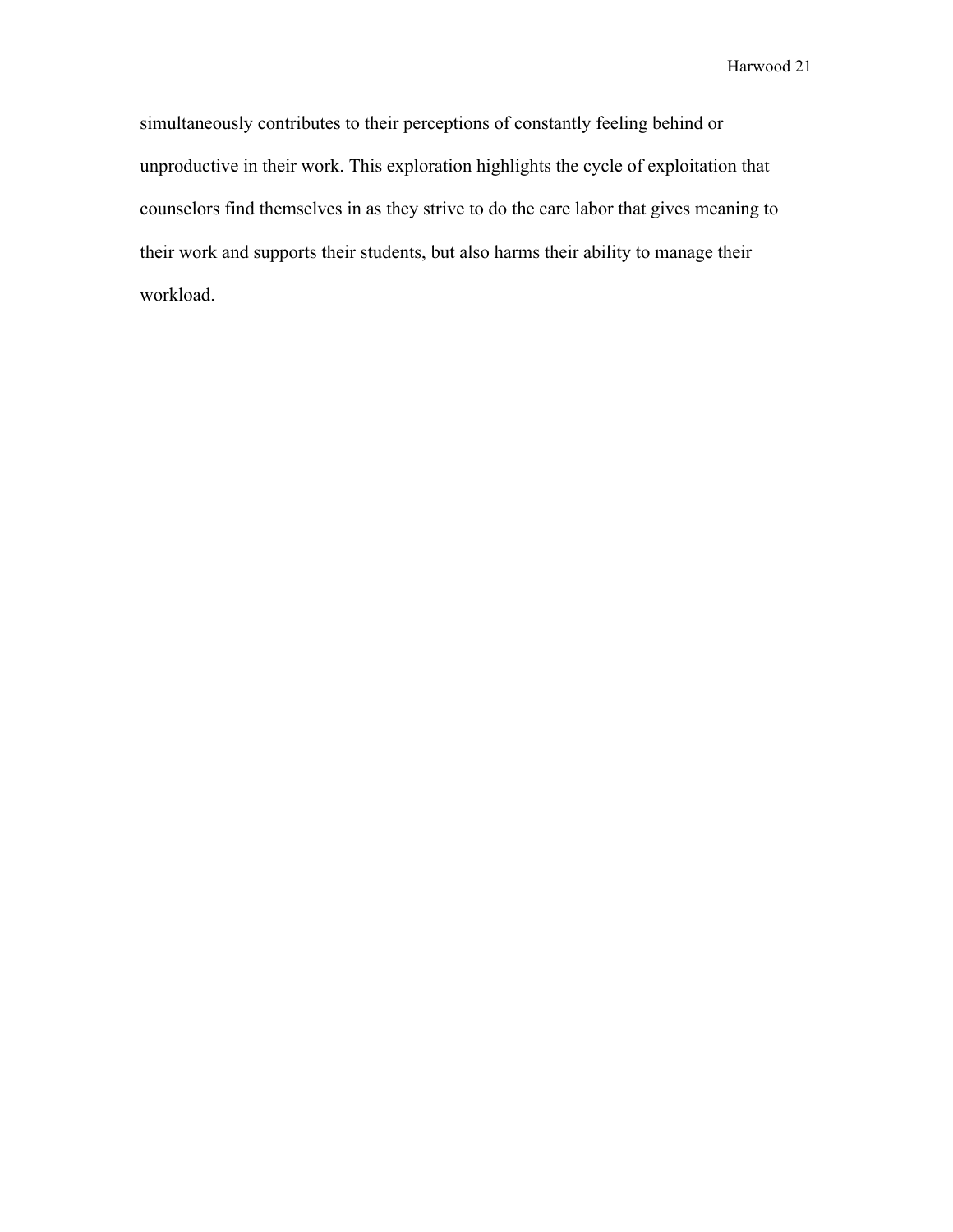# **Chapter 1: The Neoliberalization of Public Education and Its Impacts on Counselors**

# **Introduction**

To exist within a public high school in the U.S. as a student, staff, or teacher is to welcome the complex bureaucracies and systems in place that represent the national economy's obsession with regulation and accountability. In this chapter, I argue how the neoliberalization of the U.S. public high school has changed the functioning of the school to be less student centered, and more focused on systems of education as a whole. These changes have impacted the ways in which high school counselors are able to do the work that they strive to do for their students. This chapter will set out the foundation for subsequent chapters as I explain the types of labor that are necessary of counselors for the functioning and upkeep of the school under the current system. I also describe the types of labor that are being demanded by the students, although not recognized or valued by the school.

I argue that these neoliberal influences represent how problem solvers and reformers miscalculated what would make children successful. In doing so, the very forms of bureaucratic regulation that they believed would fix our school system are in fact preventing the change needed. As a result, counselors are at the nexus of what the students ask for and what the school needs. While both what the school and student's demands may ultimately be in the student's best interests, these demands are in competition with one another for the counselor's time, making counselors have to switch between forms of labor at any second. Counselors are expected to be doing primarily *intentional* services in their offices, meaning work that helps keep students on the right track towards graduation and post-secondary opportunities, through both social-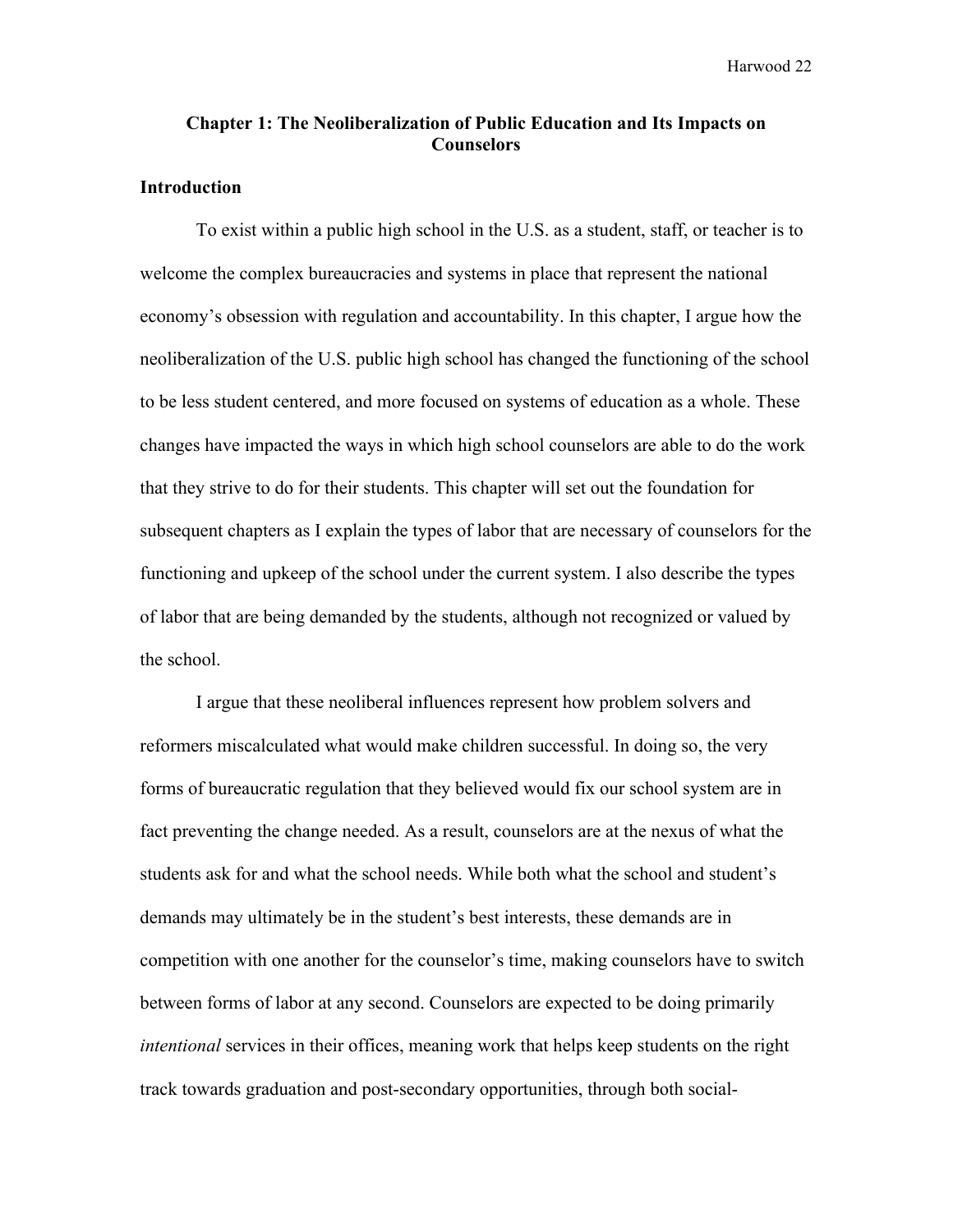emotional guidance and academic advising. However, their days in reality are largely filled with *responsive* services, as they react and respond to different crises that come up involving specific students or the school as a whole. These demands put on counselors make them completely overworked. This chapter seeks to outline these miscalculations by reformers and their direct impacts on the general conditions of the public high school counselor's work.

# **Privatization of Public Education**

The privatization of public education is an impact of divisive reform trends over past decades in the United States.<sup>31</sup> Privatization essentially refers to the shifted use of public money for private means. The privatization of education in the U.S. has intensely defunded public schools without even producing better results, through various modes such as the charter school movement and federal reform.<sup>32</sup> This defunding has had obvious effects on the qualities of public schools. Public educators are often paid minimally.<sup>33</sup> Support staff are limited.<sup>34</sup> In an interview, a teacher in LA told me there are not enough computers or desks for all of her students. These problems are the result of a decreasing lack of money put towards public education.<sup>35</sup>

<sup>&</sup>lt;sup>31</sup>"Why the Movement to Privatize Public Education Is a Very Bad Idea," Washington Post, July 14, 2016, https://www.washingtonpost.com/news/answer-sheet/wp/2016/07/14/why-the-movement-to-privatizepublic-education-is-a-very-bad-idea/. <sup>32</sup> Jennifer Medina and Dana Goldstein, "Los Angeles Braces for Major Teachers' Strike," *The New York* 

*Times*, January 10, 2019, sec. U.S., https://www.nytimes.com/2019/01/07/us/teacher-strike-lausd-utla.html. <sup>33</sup> "'I Work 3 Jobs And Donate Blood Plasma to Pay the Bills.' This Is What It's Like to Be a Teacher in

America," Time, accessed April 13, 2019, http://time.com/longform/teaching-in-america/. <sup>34</sup> Corrie Stone-Johnson, "That's Not in My Job Description!": Personnel Management in the

Accountability Era," *Journal of Cases in Educational Leadership* 18, no. 4 (December 1, 2015): 294–308, https://doi.org/10.1177/1555458915606767.

 $rac{35}{4}$  "A Punishing Decade for School Funding."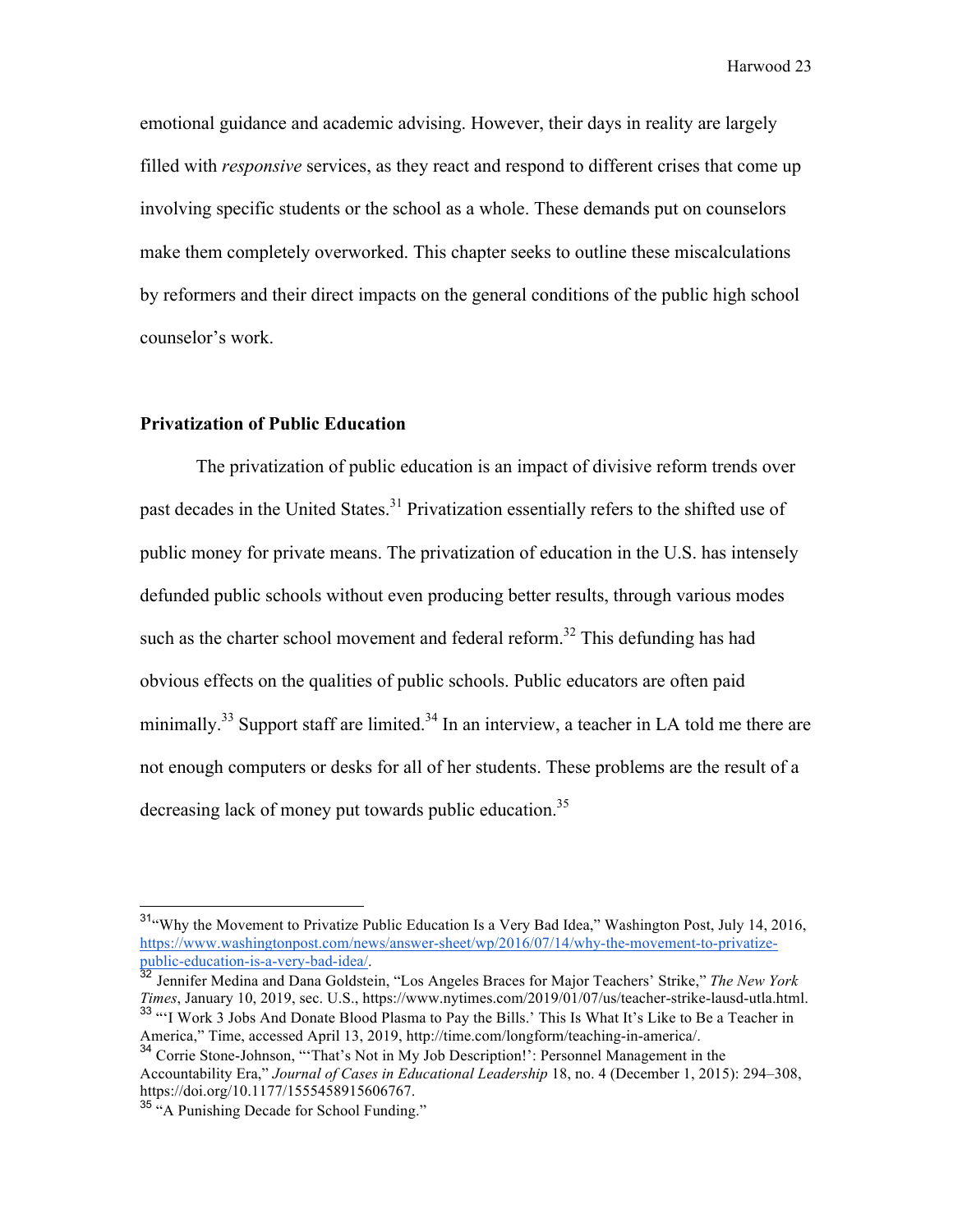I was first exposed to the privatization of education in middle school, but at that time I did not quite understand what I was learning. *Waiting for Superman,* a documentary that explores "failing" public schools in the U.S., moved me to tears as I got a glimpse of just how little public education was serving its students. The documentary argues that charter schools are the best options for students to escape poverty and seek a quality education in the U.S.*<sup>36</sup>* However, I did not realize at the time, how misguided I was by the documentary's subtle, but powerful, messages that promote the privatization of public education. In *The Death and Life of The Great American School System,*  Education historian Diane Ravitch describes this documentary as "anti-public school, anti-teacher, anti-union."37 Ravitch argues how privatization, in the form of the charter school and "choice" movement, "is stealthily advancing an undemocratic agenda, cloaked in deceptive rhetoric, that the public is not aware of and does not understand."<sup>38</sup>

Ravitch credits the destructive problems with our current public education system to the recent federal "reform" movements that place an emphasis on there being a "choice" of where people can go to school, through schools like charters and vouchers. There are two main problems here: reform movements take money from public spending and put it towards private efforts, and federal government education efforts focus on enhancing competition as a way for increasing proficiency in school. Both problems have impacted our education system. Ravitch explains that "the money for choice schools is

 <sup>36</sup> "Waiting for 'Superman' (2010) - IMDb," accessed December 11, 2018, https://www.imdb.com/title/tt1566648/.

<sup>37</sup> Diane Ravitch, *The Death and Life of the Great American School System: How Testing and Choice Are Undermining Education* (Basic Books, 2016).

<sup>38</sup> Ravitch, xvii.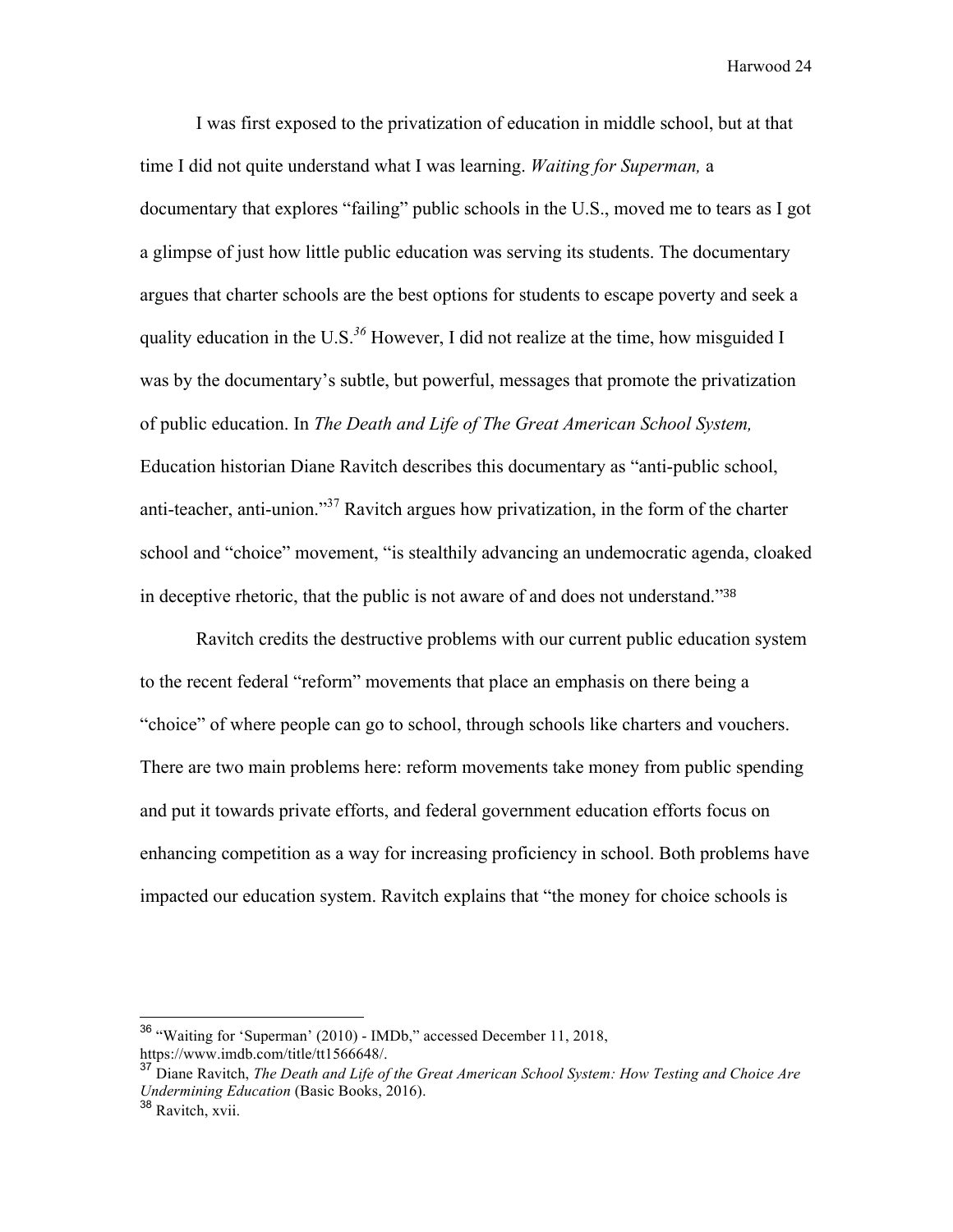taken away from the schools that enroll a majority of students, reducing their budgets and causing them to lose teachers, services and programs."<sup>39</sup>

In 1991, Minnesota established the first ever charter school. Charter schools are of no cost in the same way that public schools are, they use tax money like public schools do, but there is one catch. Charter schools are not required to adhere to the same rules and regulations as public schools. Charter schools attend to a much smaller population of students, and they are given the freedom to try out different ways of educating students. Many charter schools in the U.S. are started by people with great intentions, and have incredible success in the work that they do with their students, as is outlined in *Waiting for Superman.*<sup>40</sup> However, they can lead to dangerous territory because charter schools can be started by anyone who can get authorization from the government.<sup>41</sup> Charter schools can be started by corporations, parents, teachers, and even non-profits. For this reason they are far less predictable and regulated, and it is hard to control who starts these schools. Corporations have taken on a savior complex through the creation of charter schools regardless of their lack of on-the-ground experience. Private enterprises believe it's their responsibility, "that the private sector is inherently more innovative and effective than the public sector."<sup>42</sup> It is true that some charter schools do tremendous work for students who attend the school.<sup>43</sup> However, most charter schools are performing just as poorly as their public school counterparts.<sup>44</sup>

 <sup>39</sup> Ravitch, xix.

<sup>40</sup> "Waiting for 'Superman'", 2010.

<sup>41</sup> "What Is A Charter School?," Information Station, https://informationstation.org/video/what-is-acharter-school/.

<sup>42</sup> Ravitch, xix.

<sup>43</sup> "Report on 41 Regions," accessed April 20, 2019, http://urbancharters.stanford.edu/summary.php. <sup>44</sup> Ravitch, *The Death and Life of the Great American School System,* xix.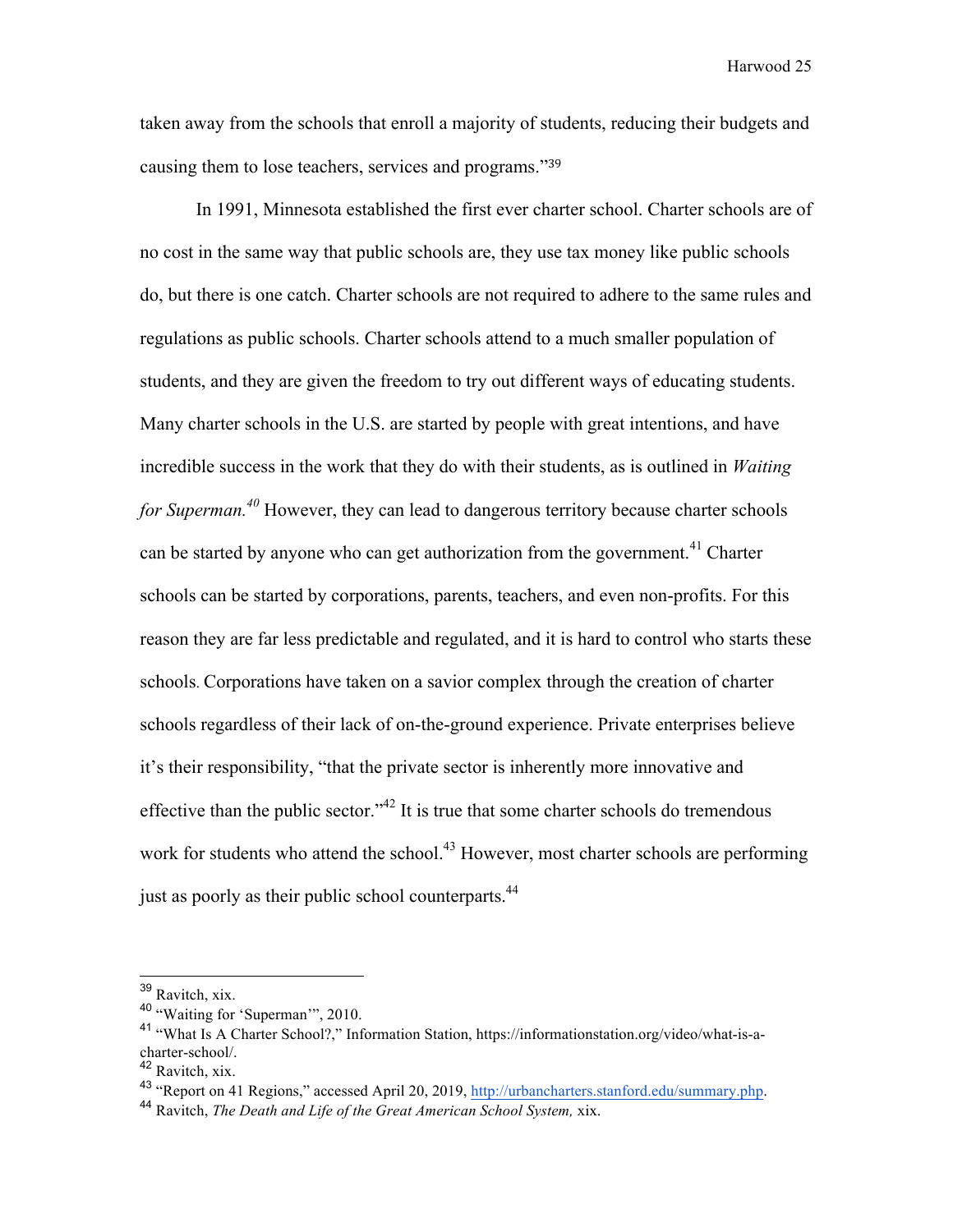These new developments in public education directly relate to the free-market investments central to neoliberalism and have shifted the focus of public schools to be centered around their competition with other schools. For example, in the state of Michigan, the "choice" phenomenon can be better described as a public money-wasting business: "the state encourages schools and districts to compete for funding by attracting students; as a result, every district spends \$100,000 or more to market its wares and poach students from neighboring districts. Millions are spent to lure students, with no evidence that it produces better education."<sup>45</sup>

Between 2008 and 2011, federal reform policies, pioneered by Florida governor Jeb Bush, implemented the process of giving public schools letter grades. This was supposedly implemented as reform effort, however these grades given to schools more often "closely correlate with family and community wealth."46 Ms. Harris, a counselor in a Florida public high school expanded upon this policy when explaining her personal mission as a school counselor:

Our main job is to get them across that stage in four years. One, because we want kids to have a productive life and move out into the world as they should. But the other reason, and I will be very blunt about this, is because the state of Florida has a graduation check that they do and your graduation rate plays very heavily into your schools grade. Every school gets a grade in Florida every year, ABCDEF. The better your grade, the more money your school is eligible to receive. It's kind of hilarious to me, because you would think it would be opposite, the failing school really needs the more money, but that's not how they do it.

This emphasis on free-market, self-producing efficiency is evident in neoliberal education policies like that of Gov. Bush. It makes the specific schools within a county responsible for their own success and takes away the collectivist nature of a county. It stratifies the schools within the county and continues to put competition at the forefront

<sup>45</sup> Ibid*.* <sup>46</sup> Ravitch, xxx.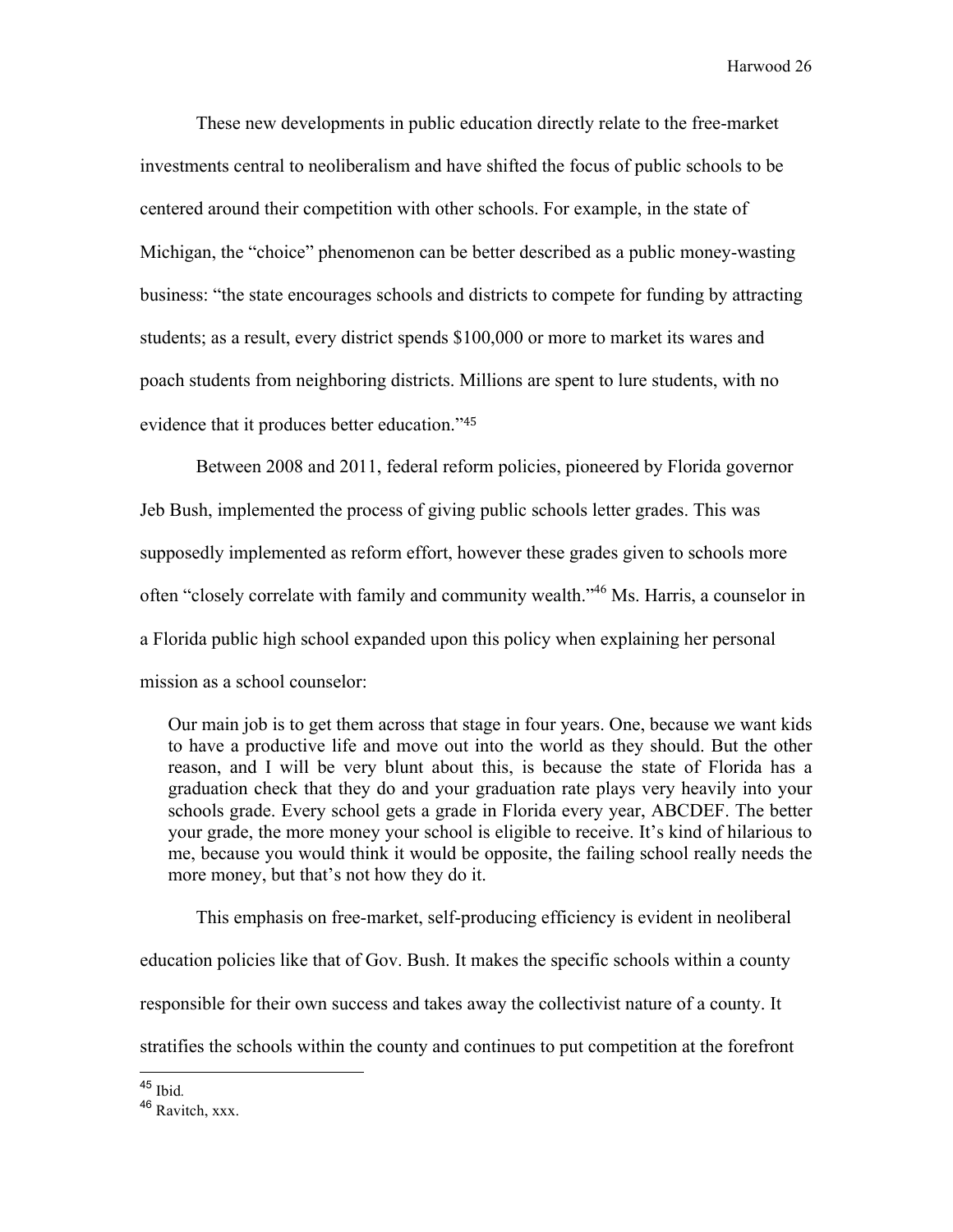of their schools' missions.<sup>47</sup> As a result, staff in Ms. Harris' school have to gear their attention to competing for those kinds of resources, taking their attention away from the students' needs. This not only changes counselors' motives, but also puts more pressure on their work. Instead of schools receiving better funding to help make their goals, they are essentially told to compete for the funds, even though the funding is what the schools need in order to make them more competitive.

# **Commodification of Public High School Students**

The commodification of students in public schools is a pressing issue in education systems all over the world, including the U.S. $^{48\,49}$  Commodification in this particular sense of the word describes "the process nearby social domains and institutions, whose concern is not producing commodities in the narrower economic sense of goods for sale, come nevertheless to be organized and conceptualized in term of commodity production, distribution, and consumption."<sup>50</sup> Commodification is the process of understanding someone as if they were a product or a marketable item. In public school systems all over the world, students are commodified by the test taking industry. Standardized tests, often created by private corporations, reduce individuals with unique emotions, complex learning abilities or disabilities, and particular identities and family backgrounds, to a single score. This test taking industry assumes all students think the same way and that they have had the same access to kinds of education that would prepare them for the test.

 <sup>47</sup> Bartlett et al, 6.

<sup>48</sup> Nafez Dakkak, "Obstacles towards Curriculum Reform in the Middle East – Using Jordan and the UAE as Case Studies.," n.d., 10.

<sup>49</sup> Judith A. Cochran, "Disillusionment with Higher Education in the Middle East and the United States," *Forum on Public Policy Online* 2011, no. 3 (2011), https://eric.ed.gov/?id=EJ969857.

<sup>50</sup> Norman Fairclough, *Discourse and Social Change* (Cambridge, UK ; Polity Press, 1992), 207.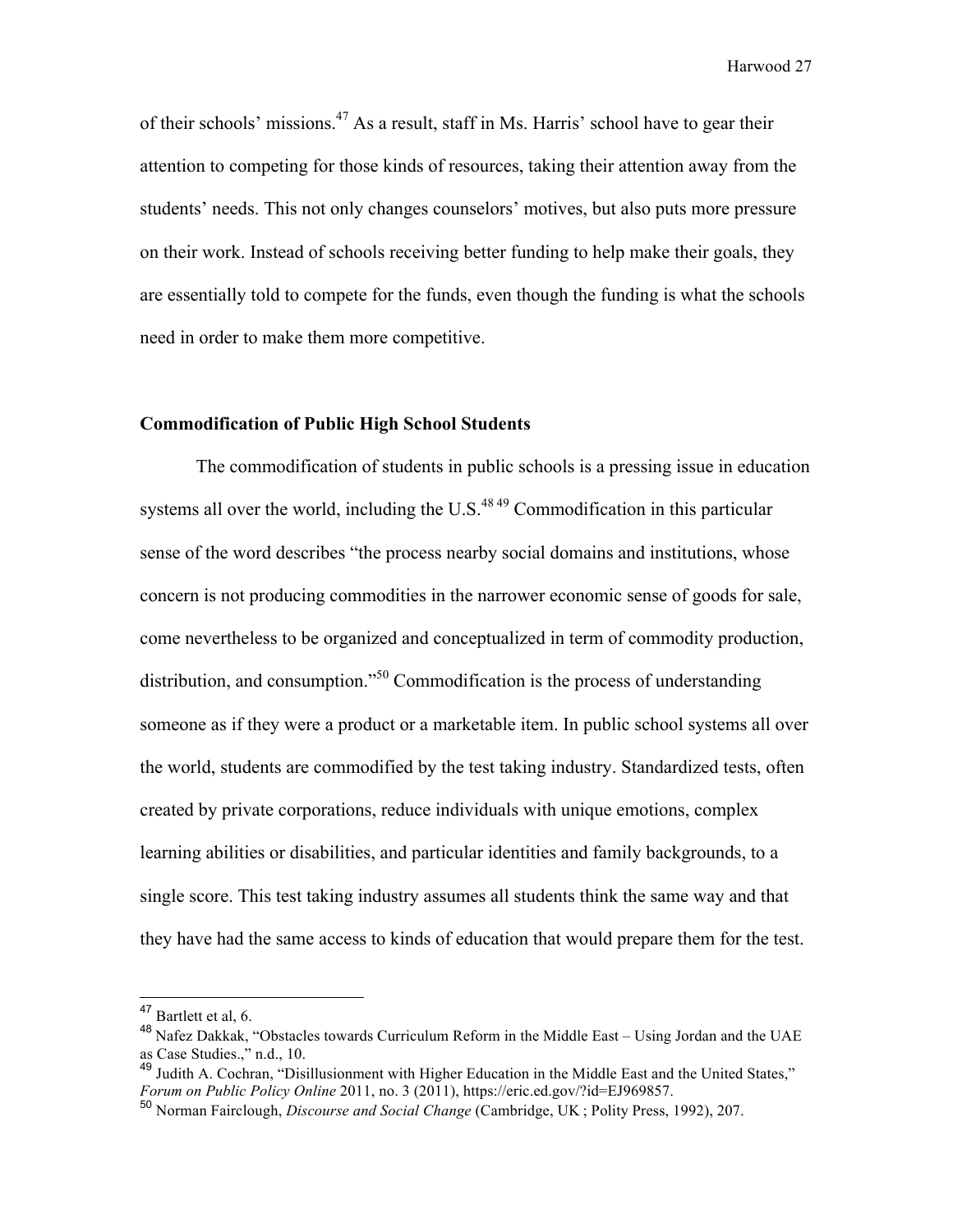Standardized testing is proven to excessively harm low-income, students of colors' ability to excel in school.<sup>51</sup> Standardized testing is less of a measure of intellect, but rather represents a student's access to proper training and tutoring. Regardless, standardized tests are frequently utilized in public education to measure a student's intellect or a school's ability to properly educate their students.

Additionally, standardized tests such as the SAT or ACT are often required for college applications. If students are not set up for success on these tests, their college access opportunities are significantly lower. Colleges use these test scores to not only admit their students, but also to select who they want to advertise their school to. Colleges have the ability to "purchase" students based off of their testing scores.<sup>52</sup> When a student takes a test through College Board, they have the option to fill out a box of information that can be given to colleges who might be interested in admitting them depending on their test scores. Colleges and universities can access that information, including the student's email or mailing address, by buying the information of students from a select range of test scores that the college defines. The commodification of students is unmistakable within this aspect of the test-taking industry.

The concept of "education reform" masks what really is the privatization of education. It equally masks the ways in which test taking industries take advantage of low-performing schools and instill test-taking processes that only stratify students more.<sup>53</sup> These industries were supported and funded by both President Bush's 2001 education

 <sup>51</sup> Graham B. Slater and C. Bradford Griggs, "Standardization and Subjection: An Autonomist Critique of Neoliberal School Reform," *Review of Education, Pedagogy, and Cultural Studies* 37, no. 5 (October 20, 2015): 443, https://doi.org/10.1080/10714413.2015.1091259.

<sup>52</sup> "College Board Search — Pricing and Payment Policies — The College Board," accessed April 13, 2019, https://collegeboardsearch.collegeboard.org/pastudentsrch/support/licensing/pricing-paymentpolicies.

<sup>&</sup>lt;sup>53</sup> Slater and Griggs, 438.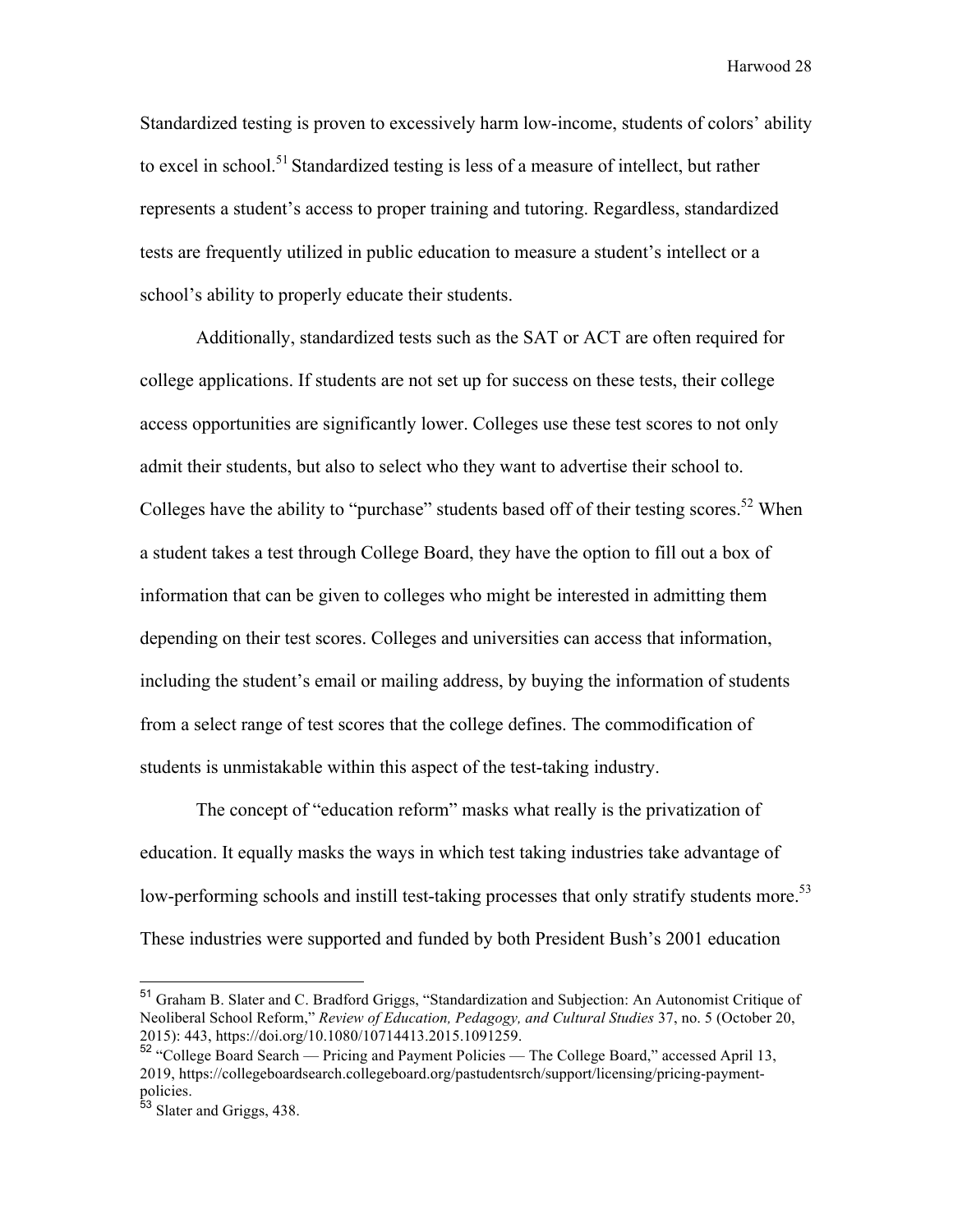reform policy, No Child Left Behind, and President Obama's 2009 education reform policy, Race To The Top. No Child Left Behind aimed to close "the achievement gap between high- and low-performing children, especially the achievement gaps between minority and nonminority students, and between disadvantaged children and their more advantaged peers."54 By NCLB, "high-stakes testing was officially mandated nationwide."<sup>55</sup> Race To The Top was aimed at "adopting internationally benchmarked standards and assessments that prepare students for success in college and the workplace…building data systems that measure student success and inform teachers and principals about how they can improve instruction."<sup>56</sup> However, when policies are repeatedly legislated by politicians and not educators with on the ground experience, the results are likely to be unsuccessful.<sup>57</sup> These education policies created more forms of regulation for schools and homogenization of students, which only stratified students more.

Individuality is less valued within standardized assessments. The commodification of students follows "the naïve assumption that all children will progress at the same rate if exposed to the same standards and tests."58 Students in these schools are not assessed on their critical thinking skills, but instead are all forced to demonstrate their knowledge in a uniform way.<sup>59</sup> One of my interlocutors, a vice chair for a school committee in Massachusetts described test taking as one of the most pressing issues for

<sup>&</sup>lt;sup>54</sup> "The Elementary and Secondary Education Act (The No Child Left Behind Act of 2001)," Laws, December 6, 2010, https://www2.ed.gov/policy/elsec/leg/esea02/index.html.

<sup>55</sup> Pepi Leistyna, "Corporate Testing: Standards, Profits, and the Demise of the Public Sphere," *Teacher Education Quarterly* 34, no. 2 (January 1, 2007): 59–84, 64.

<sup>56</sup> "Fact Sheet -- Race to the Top," Pamphlets, August 8, 2011,

https://www2.ed.gov/programs/racetothetop/factsheet.html.

<sup>57</sup> Leistyna, "Corporate Testing," 62.

<sup>58</sup> Ravitch, xxiv.

<sup>59</sup> Leistyna, "Corporate Testing," 73.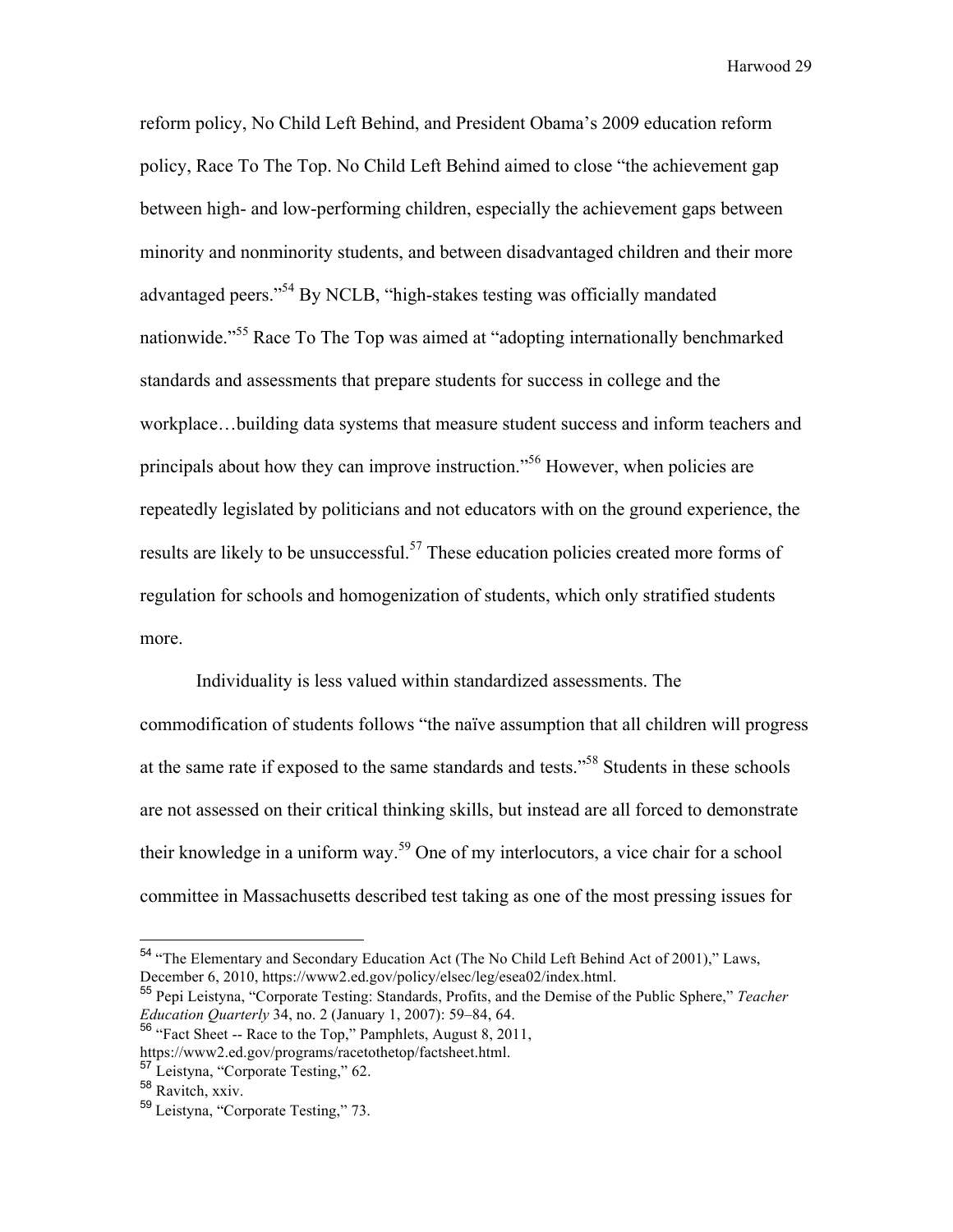her constituents: "Our kids are essentially taught to a test and it's impeding their critical thinking skills and really preparing them for jobs that are going to be obsolete in the future." Not only is there no room for individuality within these standardized tests in terms of how a student demonstrates their intellect, but the tests are reducing a student's ability to critically think for themselves. It is important to note that this lack of individuality is an obvious contradiction to neoliberal discourse. Enterprises that support the founding aspects of neoliberal theory, such as individuality, have paradoxically implemented policies that take away students' individuality and instead homogenize them.

This commodification of students has changed the purpose of education: "it has created a booming and politically powerful 'education industry,' where the big prize is profits, not educated citizens."<sup>60</sup> Students are reduced to numbers that define the success of the school or county/district they are in. These numbers only help the functioning of the school within the neoliberalized system of public education, instead of actually helping their students.

#### **Impacts on Public High School Counselors**

The commodification of students has impacted what counselors perceive to be effective and productive work. High school counselors, among other public educators, are left responsible for navigating and controlling the complexities of what the school and its students need. These counselors are handling an overwhelming workload. Getting a glimpse of their day-to-day work experiences left me with a stronger understanding of how busy a day in the office is for my interlocutors. It was immediately clear to me that

 <sup>60</sup> Ravitch, *The Death and Life of the Great American School System,* xx.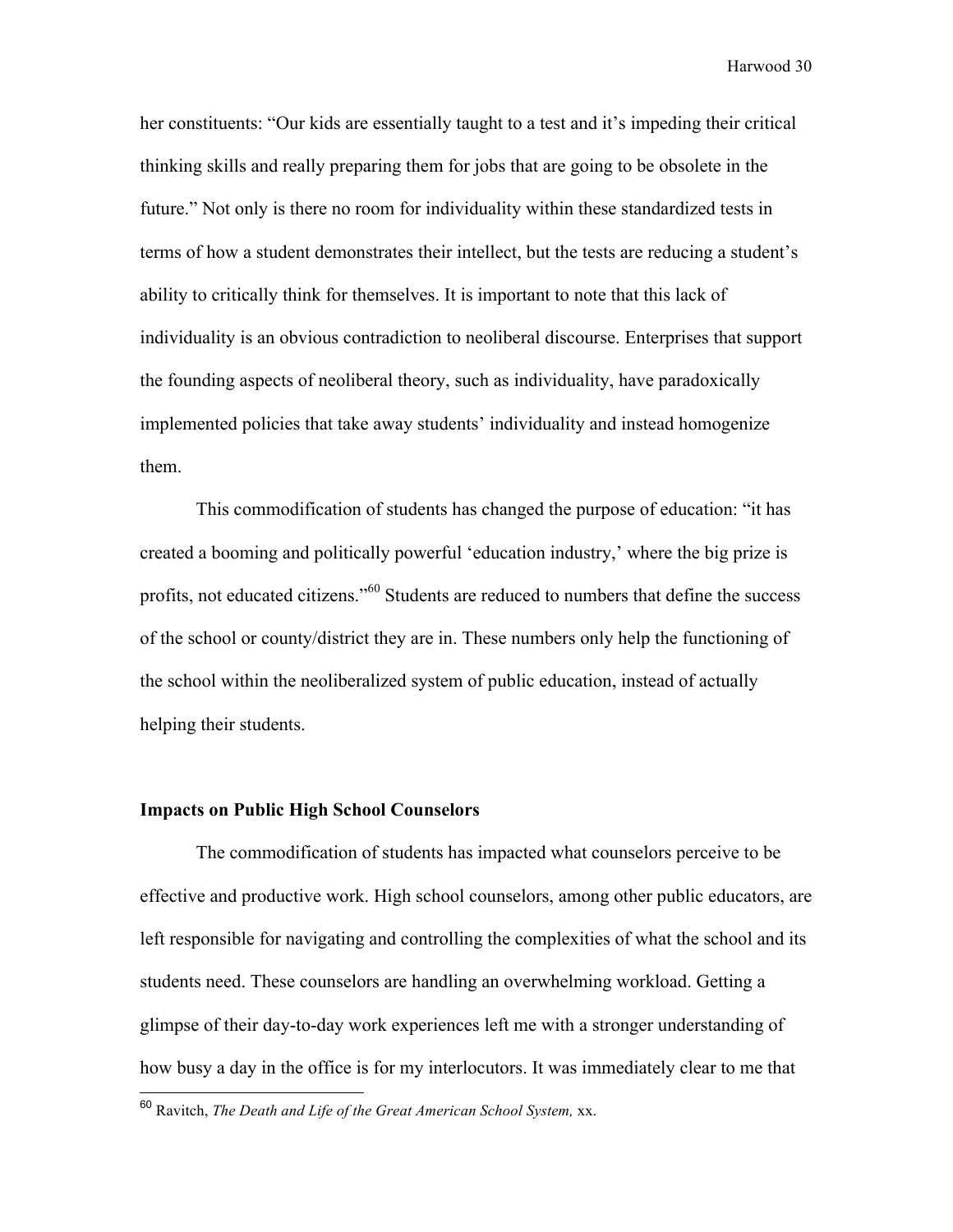counselors have to make use of a variety of skills and work experience on a daily basis. These skills require different kinds of labor. They are expected to switch between modes of labors at any moment, including bureaucratic and care labor. This is a common thread in many of my interlocutors' explanation of their day-to-day activities. In order to get a better understanding of their days, it is important to outline three counselors' days from start to finish to show the diversity in labors they perform daily, and the intensity in all of their days.

# *A Day in the Life of Ms. Roberts*

Ms. Roberts is the head counselor of a public high school in Maryland. Her counseling team separates their caseloads by grade and alphabet. Ms. Roberts is one of two  $9<sup>th</sup>$  grade counselors, and additionally oversees a portion of the students with disabilities who attend the school. The other six counselors split up the rest of  $10^{th}$ —  $12<sup>th</sup>$  grade students, separated by alphabet. No counselor has more than 250 students on their caseload.

Ms. Roberts started her day with a meeting with all of the other department heads in the school, discussing updates from each of the different departments. In this meeting she shared informative updates she had received from a countywide meeting with other high schools' head counselors the day before. After this hour long meeting, she spent an hour on a new equity initiative by the county that will take place in her school within the next year. She presented this initiative to her colleagues to share her understanding of what it will look like in their school. After this presentation, she met with two other colleagues in the school to preemptively start the master scheduling for the next school year. She later described this daunting task as an equally exciting puzzle to work through with her colleagues. At 10:15 am this meeting ended, and Ms. Roberts had a chance to turn on her computer and manage any communication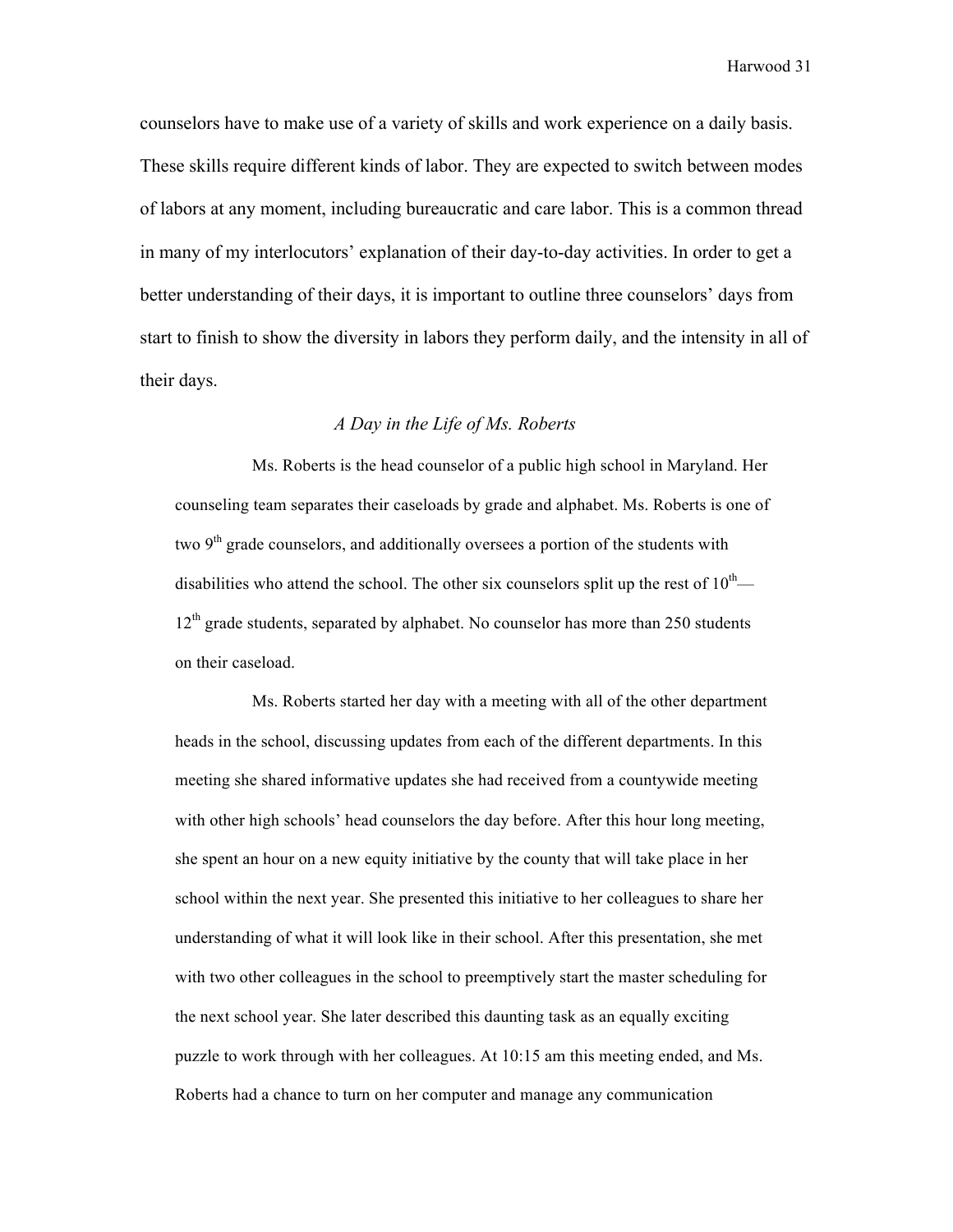responsibilities of hers, which include responding to any emails that could have come from parents, students, teachers, and administration the night before, or calling back anyone who might have left her a message over the phone while she was out of her office. She then met with a teacher in the school who had some concerns about students who needed schedule changes due to their language abilities.

Once the teacher left her office, Ms. Roberts had a chance to return to her in-person communication responsibilities with students. She took a look at which students had attempted to visit her office the day before when she had been out of the building for the countywide counselor meeting. She promptly called those students down to her office one at a time to talk through what had brought them to her office. This first meeting took place with a student with high levels of anxiety, who was looking for a change in her schedule. After speaking with the student Ms. Roberts agreed with the students' concerns and changed her schedule to the higher-level class that the student was requesting. She then immediately brought in the next student, who was also looking for a schedule change to a more difficult class. After taking a look at the student's transcript, Ms. Roberts decided that it would be a good change in his schedule. Next, she called a new student's brother, who the student had recently started living with, as she came from a "very tumultuous background." She talked the brother through how the school could best support this student.

Another counselor in the office then approached Ms. Roberts to say that a student had come to her office to let her know that she thought her friend might be suicidal. Ms. Roberts then called that friend to the office to have a conversation with the student to assess if she needed to be referred to the crisis center. She had a conversation with the student and then called the student's father and had a conversation with him. She let the father and daughter have a private conversation in her office. They ultimately decided that she did not need to be referred to the crisis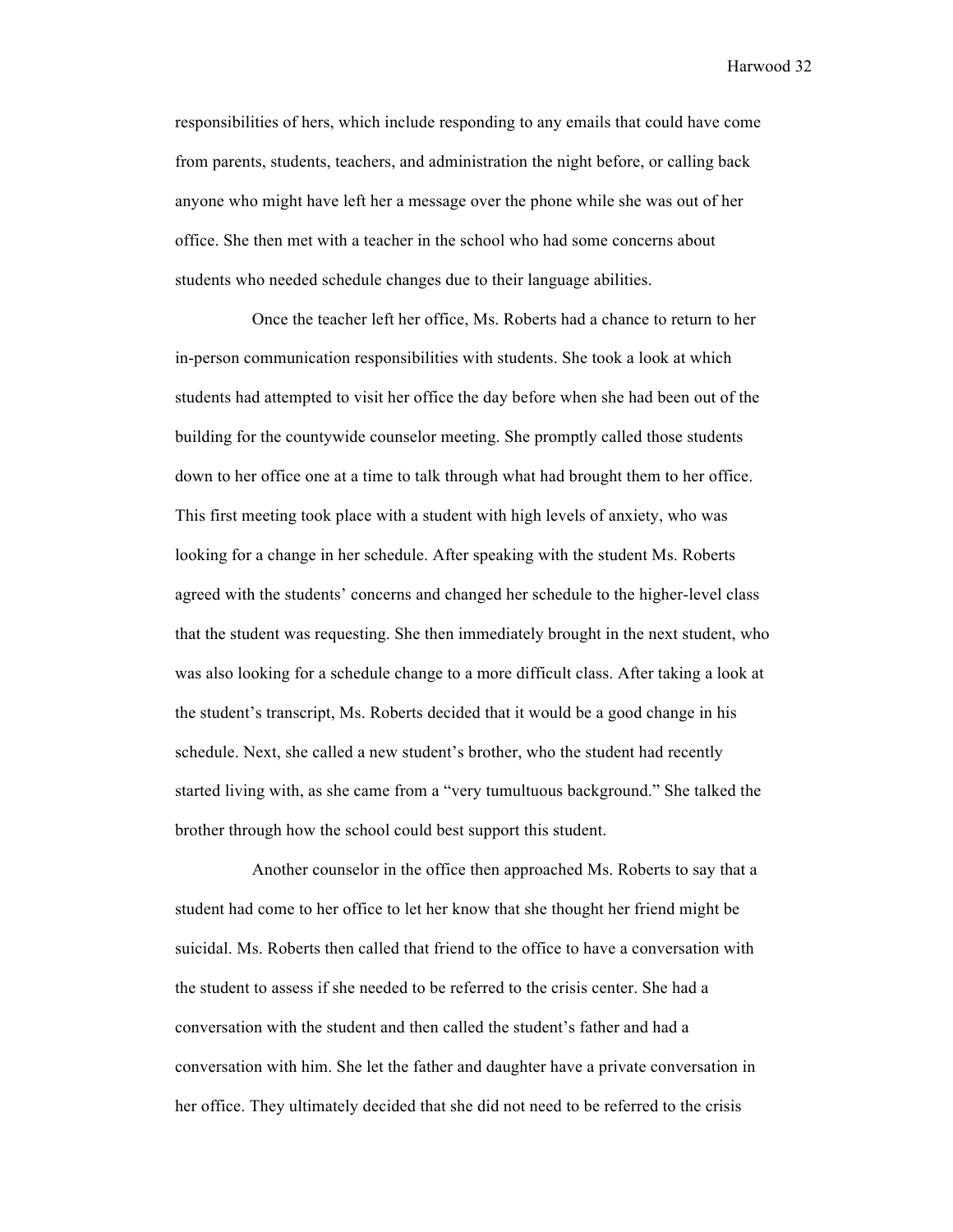center, but that she should seek counseling. Other students immediately came to her office following the intervention to ask for more schedule changes. She then answered a few emails, and then it was time for her to start our interview.

Evidently, there was a lot going on in Ms. Roberts' day. She was responsible for controlling a myriad of interactions, such as dispersing information she had learned from the county wide level to her colleagues, meeting with students who desired a change in their classes, responding to a variety of emails, and taking control of a crisis intervention with a student who was suspected to be suicidal. Theses tasks require the ability for Ms. Roberts to communicate effectively with professionals in her field, with high school students, and with demanding or concerned parents. She communicates with others in person and over the phone or computer all day. This requires Ms. Roberts' ability to handle one task at a time, as they all demand unique skills, including taking on unexpected situations and changes in schedule with ease, and generally accepting that your day will not turn out the way you intended it to.

#### *A Day in the Life of Ms. Harris*

Ms. Harris is the  $11<sup>th</sup>$  grade counselor at a public high school in Florida. Within her four person counseling team, each counselor is in charge of a whole grade level, with around 450 students on each counselor's caseload. Ms. Harris started her eventful day in school at 7:15 am by leading the varsity cheerleading practice, as she is the varsity cheerleading coach for the school. She then got back to her office and checked in with a parent who she had been in contact with because the student's father was near death from a stroke that had taken place earlier in the week. Next, she met with the principal of her school to discuss the decision to remove one of the cheerleaders from the team for disciplinary purposes. After this, she and the three other counselors met with the county's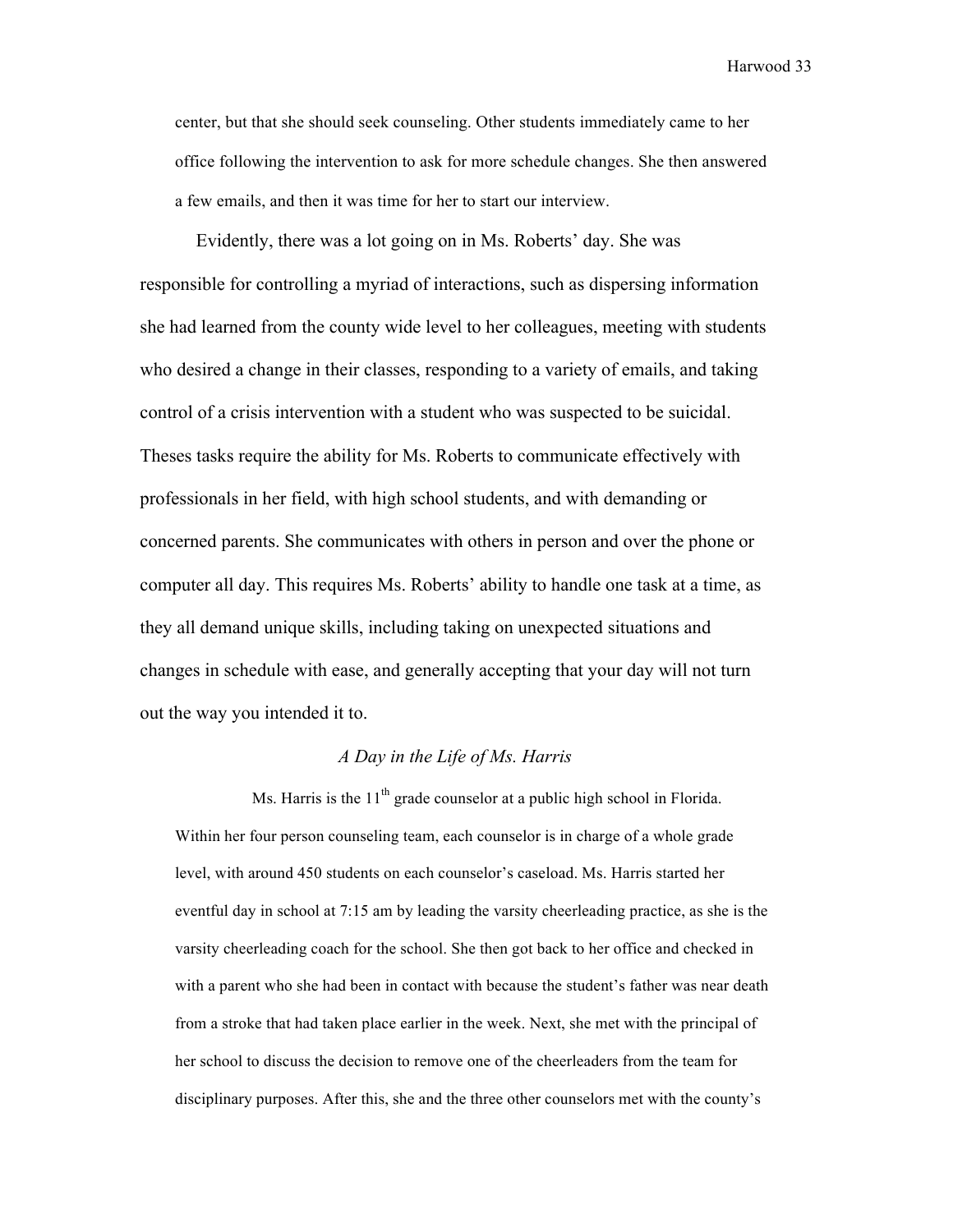graduation coach to discuss ways in which they could further motivate students to graduate within four years. They discussed the possibility of organizing an information night at their feeder middle schools focused on graduation requirements to inform students about graduating high school even before they start.

She then described how she "sat down and started answering emails of which I have like roughly 1000 right now, that's no joke I really do." One of these emails required calling back a parent who had a question about access to her child's transcript. She then met with one of the other counselors on her team because they run the Chick-Fil-A Leadership Academy, where they choose high achieving students who are nonconventional leaders to promote how to be productive leaders in their school community.

After this meeting ended she had multiple students visit her office: "As soon as Ms. Gliddon walked out the door I had a student come to talk to me about his geometry class… then as soon as he walked out the door another student walked in and it was my student whose dad is going to be taken off life support tomorrow." The student was very visibly upset when she came to visit Ms. Harris. Ms. Harris talked this student through the grieving process and gave her a book to look through that explains how grief looks different for everyone. The student asked to read the book while in Ms. Harris' office. Ms. Harris agreed, "so I sat there and answered emails and she sat there and read and cried her eyeballs out."

Immediately after this, another student was sent to her office very upset and communicated to Ms. Harris that a different student on her caseload, his sister, had attempted to commit suicide the night before. Ms. Harris did not expect to receive this kind of information about her student who showed her no genuine concern regarding mental health prior to this event. As the brother's counselor was busy at that moment, Ms. Harris had to be the one to counsel him through this experience.

Next, she met with a student who had requested information about a school specific test taking process. However, the conversation quickly changed gears when Ms. Harris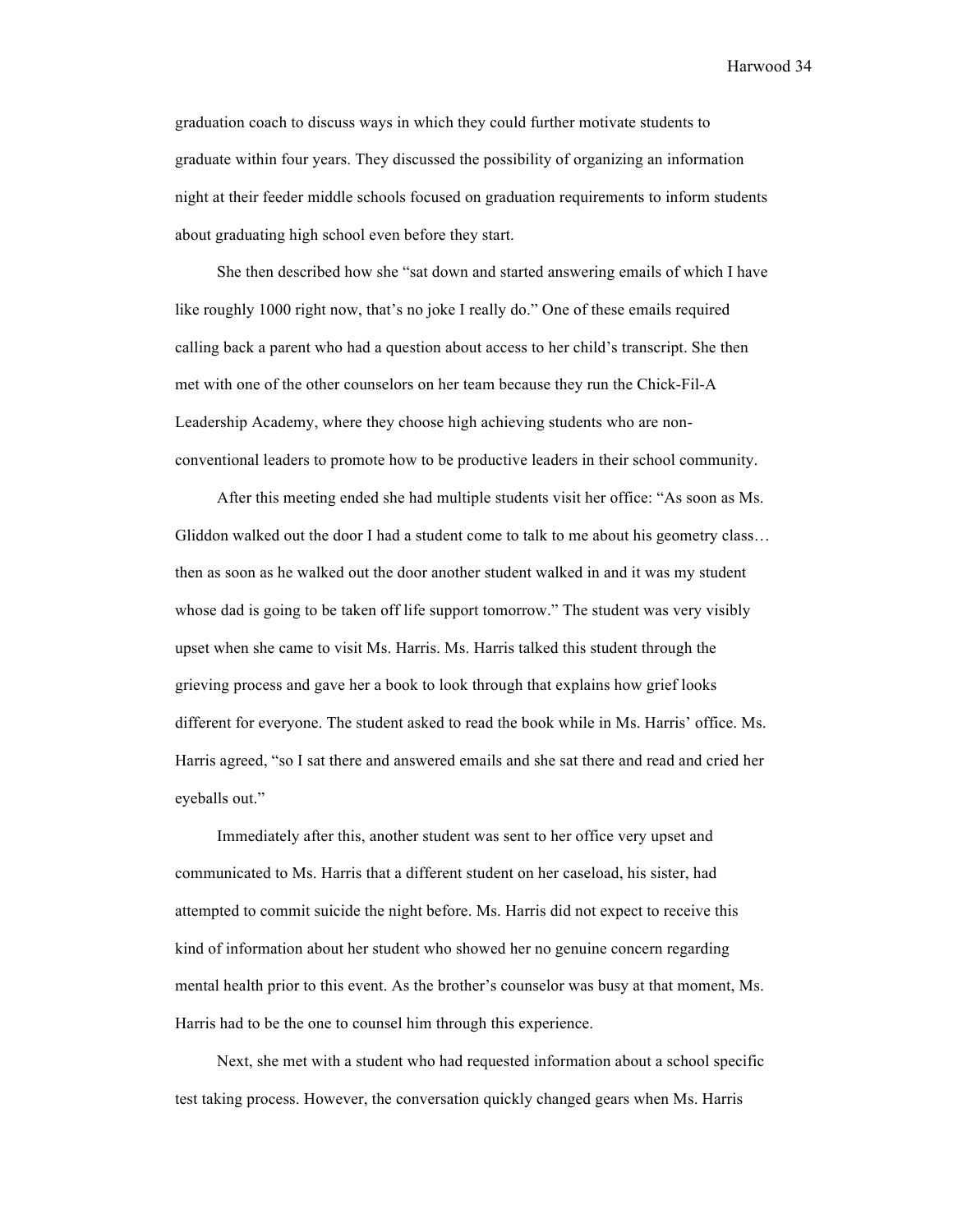brought up an observation that she made about the student's relationship with her father. Ms. Harris had noticed some concerns during the student's parent teacher conference a few weeks before. This opened the opportunity for the student to become emotional and the conversation developed into a tearful, meaningful one about the student's relationship to her father. While the student was extremely emotional throughout this breakthrough, she left the office feeling much better in the end.

Ms. Harris' day was exceptionally hectic. The majority of her day was spent counseling just three students who each had heavy concerns weighing on them, one of which was not even on her 450 student caseload. However, as soon as one stepped out the door, her next tasks included trying to communicate professionally with parents, attempting to respond to all of her emails filled with demands and questions, and collaborating with multiple professionals in her school community. She ended her day by saying, "No day is alike and you never know day-to-day what's coming in." When I described my amazement at the diversity of work she had done in a day, she simply responded that "everybody goes to the school counselor for everything. That's the bottom line, we have to know a little bit of everything to help them."

# *A Day in the Life of Ms. Jacobs*

Ms. Jacobs is the head counselor at a magnet public high school in California. She works with three other counselors who split up the 1700 students at her school by alphabet and grade level, alongside a school psychologist who works with students with disabilities as well as with students dealing with more extreme mental health issues. Ms. Jacobs started her day by checking in at her office, where she described being rushed with a few students coming to see her.

These students then made her late to her presentations that she was completing in  $10<sup>th</sup>$  grade classes throughout the school. These presentations included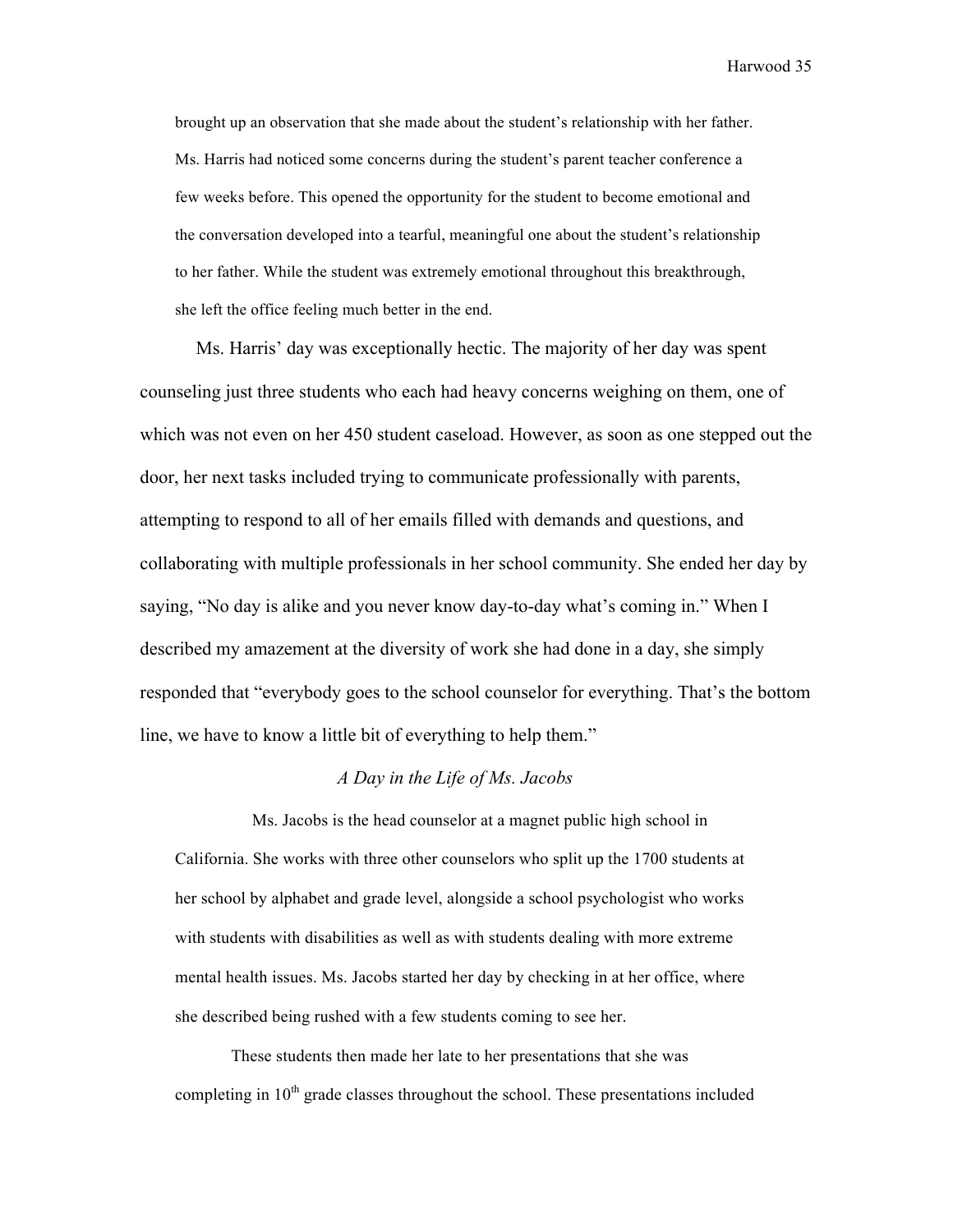"career exploration" conversations, discussing what education levels are needed for the kinds of jobs the students might want. After her presentations, Ms. Jacobs found herself "coming up to the counseling office and walking into a 51-50 situation where we had a suicidal student. I had to meet with them, calm them down, and make plans about who was going to come to campus to pick her up to bring her to get a medical evaluation right away." She had other meetings scheduled at those times, but because of the emergency, she had to cancel and push back those meetings.

This then brought her to the  $4<sup>th</sup>$  period of the day, where she attempted to catch up on what she had missed due to the presentations in classes alongside the incident with the suicidal student. She also began calling a few students to her office, and had a few minutes to begin getting ready for the facilitation of the Plus Forum, a program that would be led by Peer Leaders Uniting Students, a group on their campus. At the end of our interview she stated, "I don't think that there is ever down time anymore, I am lucky to be able to clean my office once a month to get stuff out of the way."

Ms. Jacobs is yet another example of the hectic calendar for a school counselor. She started her day by dealing with student demands and questions, which immediately set her behind schedule. She was then forced to calmly insert herself and take control of a crisis intervention with a student who had revealed that she was suicidal. This sends her into to catch-up mode all day, with unrealistic expectations of getting done all she wanted to.

One of the most common threads in each of the three counselors' days is the fact that they all had to deal with crisis situations, all of which dealing with a potentially suicidal student or a student who had attempted suicide. None of them seemed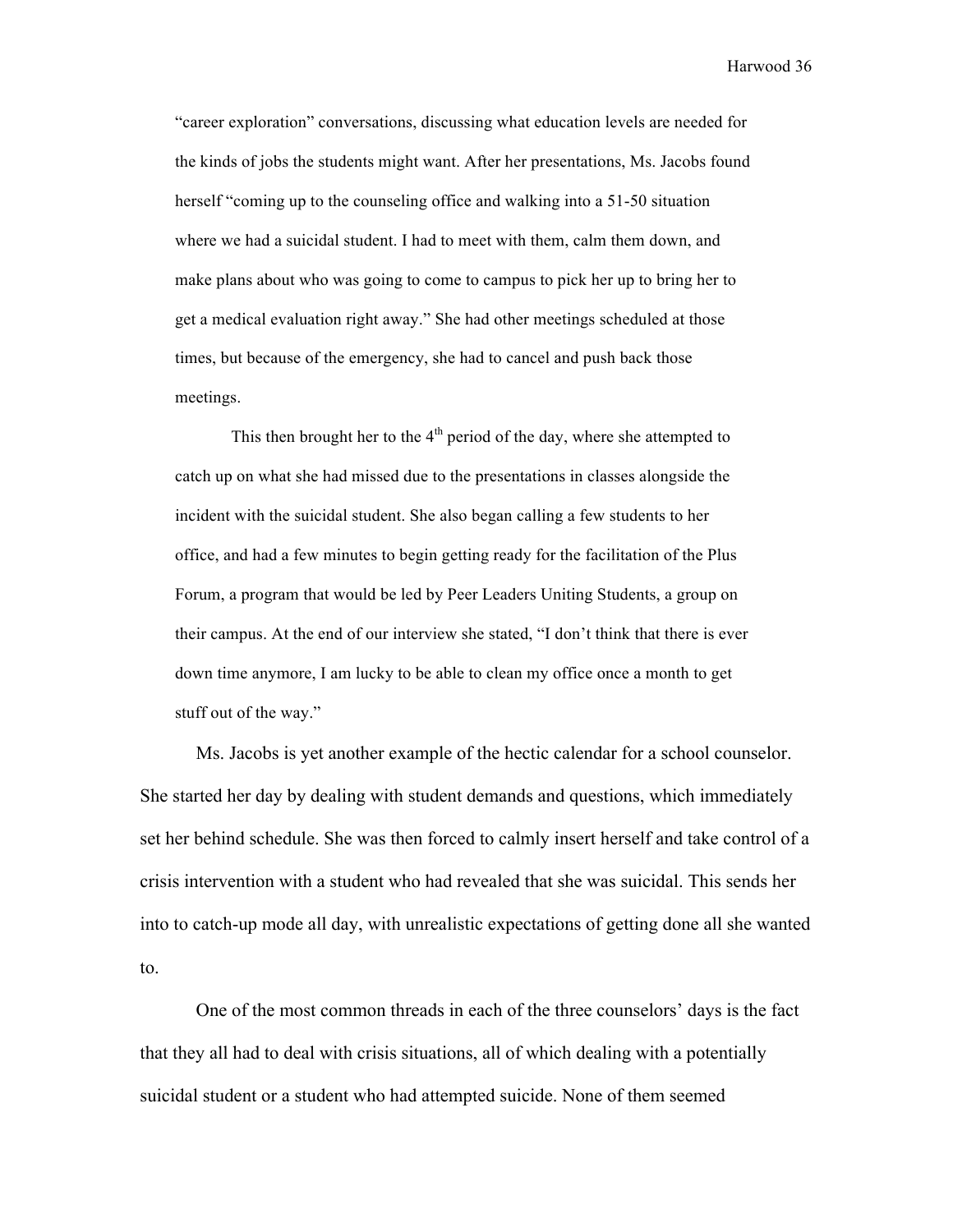particularly phased by these emergencies and it was made clear to me that they had all developed the ability to calmly take control of a crisis situation. Counselors have to be ready to be open for a conversation with students and are expected to find immediate solutions and further steps to take for their students. This requires their ability to be flexible putting aside what they might have been working on and coming back to it in their next free moment. It is also important to note how the low numbers of counselors on both Ms. Harris and Ms. Jacobs' counseling teams indicate some the volume and intensity of their work. They both had to step in on crisis situations because of a lack of other available counselors. Small counseling teams are a result of the defunding of public education, which is just one impact of the neoliberalization of public education.

As Ms. Harris described, by the halfway point in her day she had a chance to attempt to respond to her a portion of email inbox of 1000 unread emails, many of which are from parents of students. Other interlocutors, including Mr. Liu, a public high school counselor in California, relate to the overwhelming demands from many parents. School counselors also have to meet with a variety of professionals in the school community such as administration, graduation coaches, teachers, and principals to explain certain situations within the counseling department and to receive explanations about what is going on outside of their office.

Ms. Jacobs and Ms. Roberts both shared similar sentiments of working with difficult administration. Other interlocutors also described the trouble of working with a constantly changing administration, which requires counselors to often work under people who might not understand what it is that the counselors actually do. Ms. Jacobs described how because of frequent changes in administration, "now it's my job to not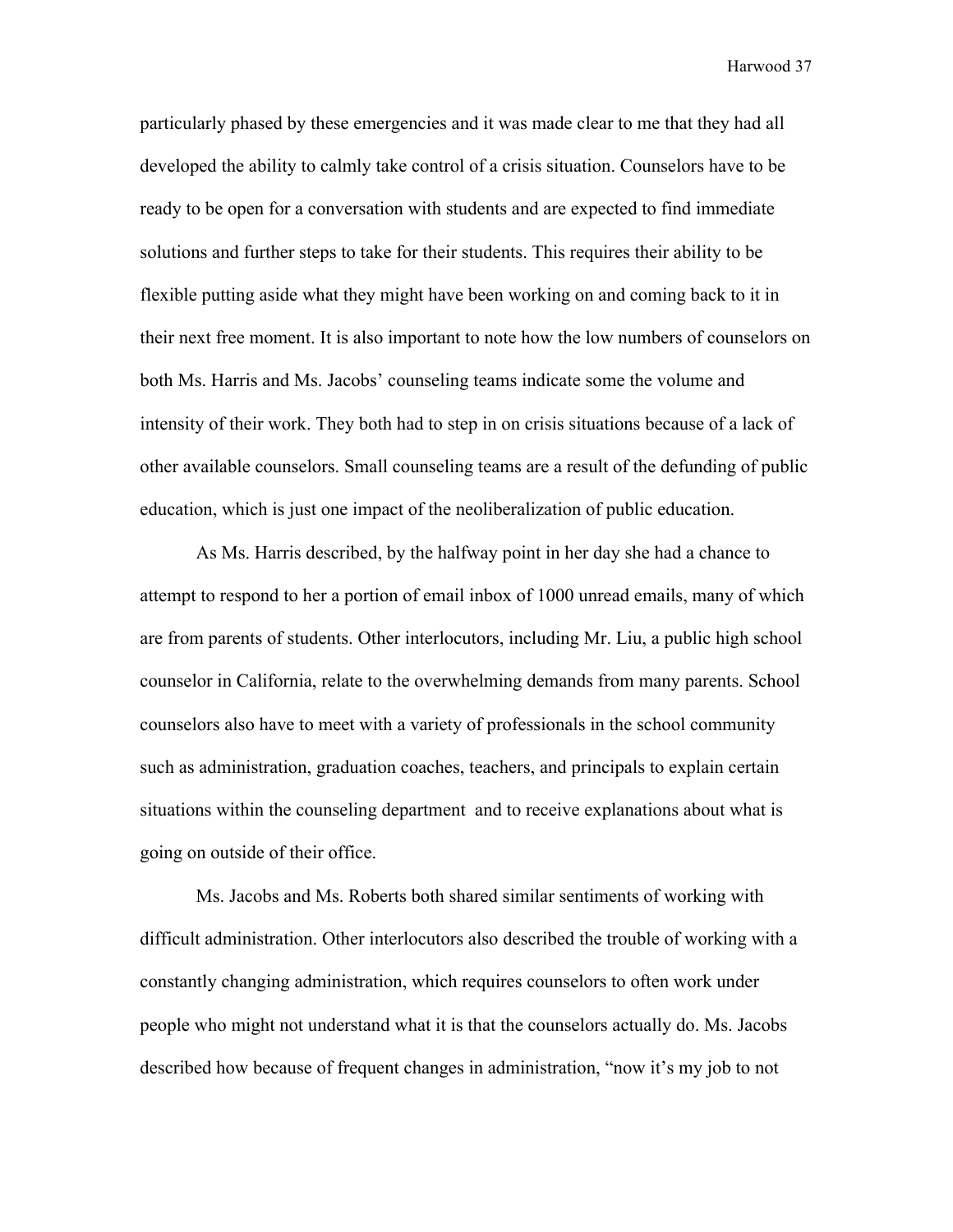only do all of my job, but also to teach my supervisor how to supervise us just because they're not coming in with the knowledge of this information beforehand." The lack of administrative support is an important issue for the counselors I interviewed.

There is a clear lack of normalcy or routine in their day-to-day experiences. While those were typical days in their office, it was apparent to me that the next day would most likely look completely different. This is unique within any 9-5 job, even within jobs in the school system like teachers. I was amazed at how many different kinds of skills counselors have to have mastered in order to successfully and smoothly complete their days amidst the inevitable bumps and unexpected changes within their schedules.

Ms. Jacobs explained that

everyday is one of those things where you have a plan and you know you're not going to get to everything, because something will happen unexpected. I think going into that, you're a guidance counselor, it's like what does your job encompass, well I do everything from patching somebody socially emotionally to sending transcripts and anything in between.

Ms. Roberts echoes this similar sentiment by stating, "basically what happens is you know the things that you allot for that day, but when emergencies come up and they don't necessarily get done, they get pushed to the next day or to that afternoon." Counselors are constantly given more work, such as mindlessly proctoring daylong tests for students, because there is a lack of understanding, even within other staff in the school, of the true pressure and demands of what counselors do. The intensity of their workloads can sometimes even result in the school counselor staying late in order to get their tasks done. These kinds of labor are not only extremely time and energy consuming, but in order to get through a day, counselors must be comfortable switching back and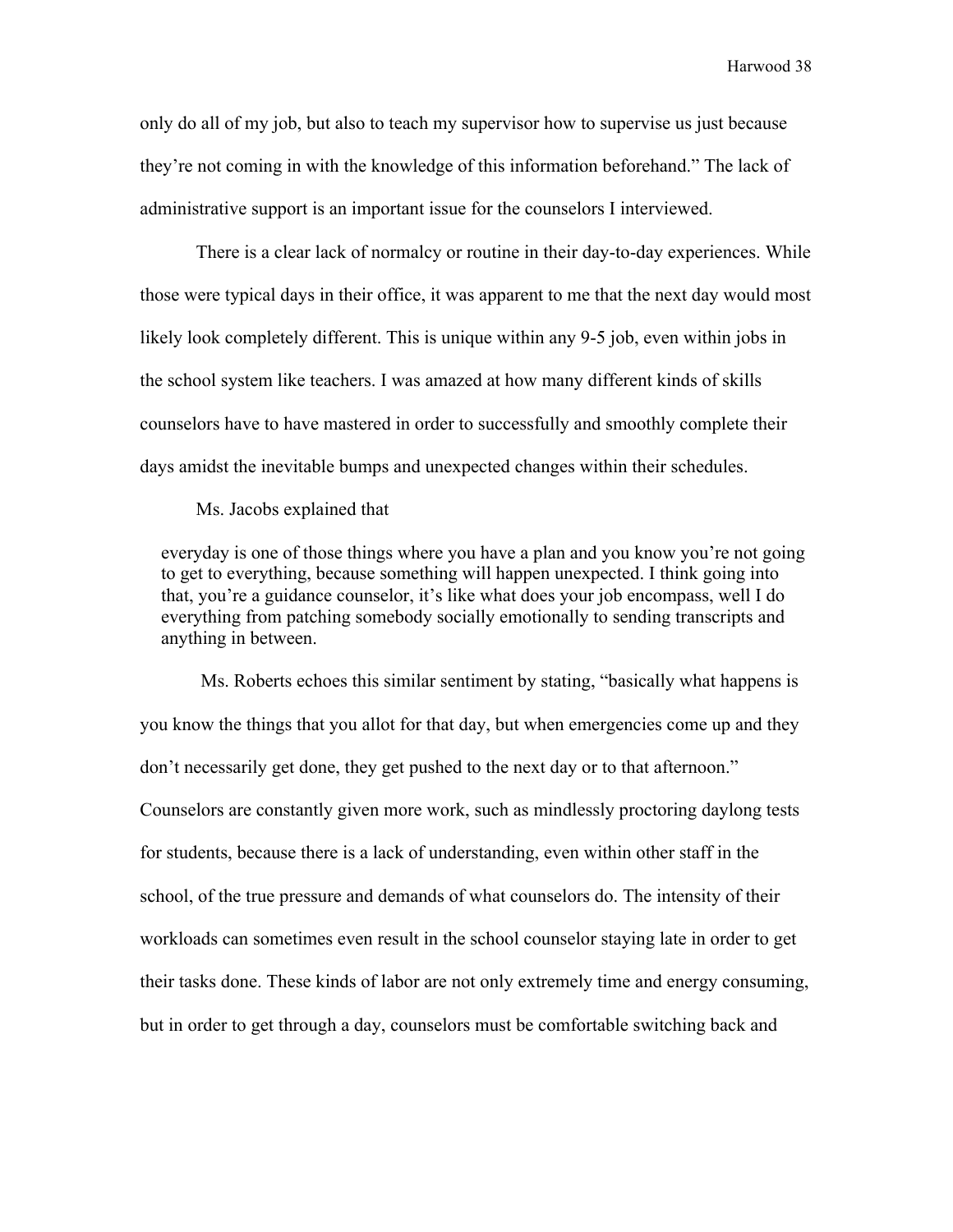forth from one type of labor to another that require different skill sets. When I asked how she is able to manage her workload, Ms. Jacobs responded,

I mean I don't think you could do this job if you're not flexible and aren't able to take transition easy…you need to be able to drop anything your doing to address anywhere from a minor situation to an extreme situation and handle that in a manner, and still be expected to go on with your day on a normal basis.

Ms. Harris describes the work as "very heavy stuff, and the next person walking into your office may just want to talk to you about where they want to go to college and you have to switch. You have to switch, you have deal with the rest." Not only are they expected to go on normally with their days after difficult and emotional interventions with students, but they are also counted upon to continue to be "productive" and to make up for the "missed time" on their work. In addition to their heavy workload with diverse kinds of labor, these labors are loaded with preconceived notions and ideas about what kinds of work are considered productive and what are not.

As stated in a Boston Globe op-ed, "Simply put, counselors matter. In many cases, they may be the only staff member responsible for understanding each child as a whole person."<sup>61</sup> Because this is not taking place in other parts of the school, under the demands of testing and lack of focus on emotional learning and preparation because of the standardization of learning, counselors have a whole lot more work. Not to mention the fact that if a counselor is the only one who wholly understands a student, they have 400 students to understand. For this reason, their jobs are incredibly difficult, and only made more difficult when the pressures of the neoliberal high school continually have negative impacts on students.

<sup>61</sup> Jessica Lander. "Why School Counselors Matter," (The Boston Globe), November 23, 2018, https://www.bostonglobe.com/opinion/editorials/2018/11/23/why-school-counselorsmatter/FueD3N5wJvlKdDWLj2aiyJ/story.html.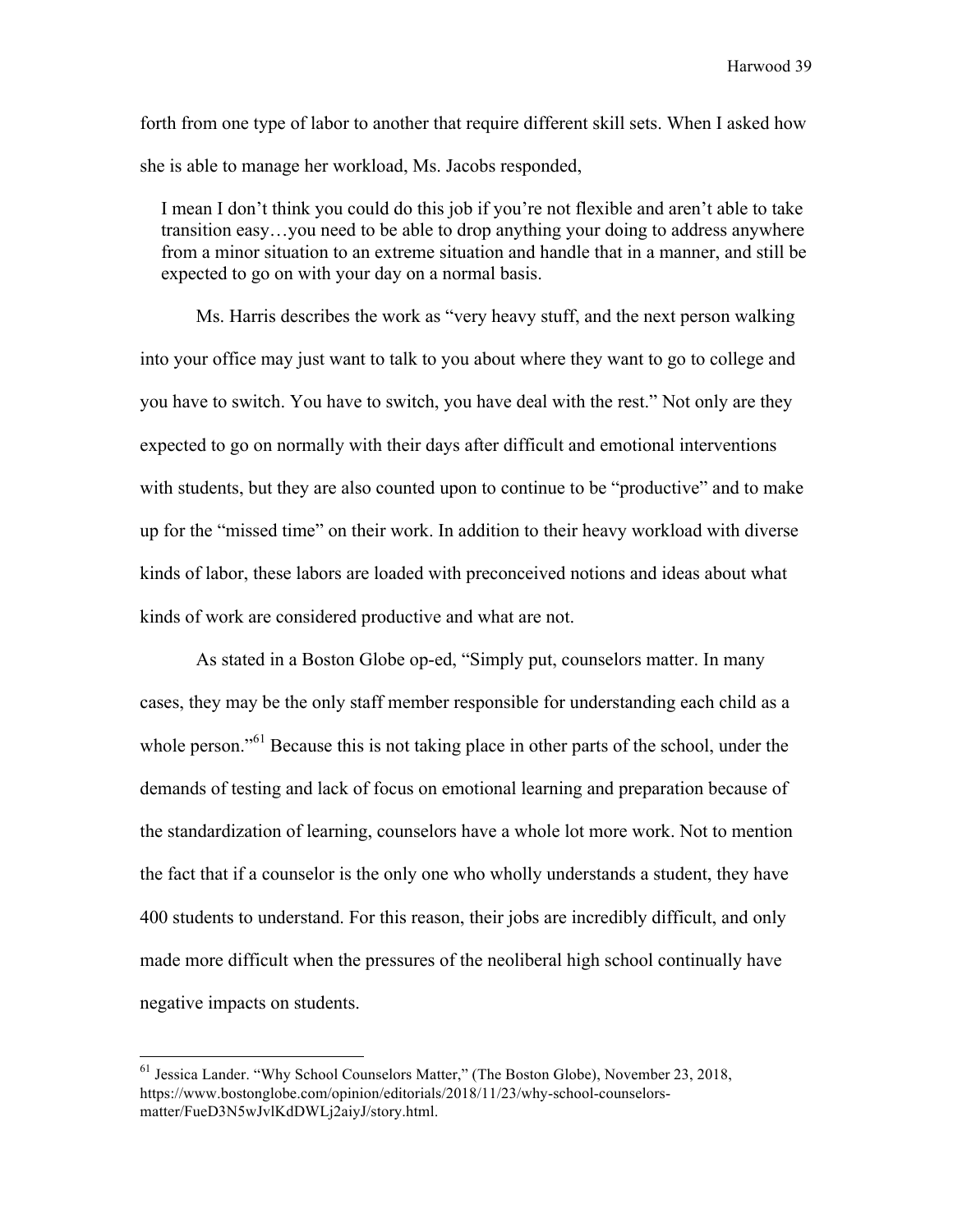# **Conclusion**

Many of my interlocutors discuss their eagerness for individual connection with students on their caseloads. However, under the current demands and conditions of their job, they are not doing a good job achieving the goals they set out to do which is to support students through academic, college and career, and emotional counseling. The U.S. public school system currently enforces the belief that education reform can be achieved through homogenous, large-scale, for-profit changes, rather than localized decisions about what local students need. As a result, counselors' days are filled with bureaucratic labor that fulfills these regulations for the school. However, counselors are additionally performing care labor as they help navigate students through the complexities of high school and adolescence. These competing forms of labor put counselors in an uncomfortable position of managing two kinds of needs that are unbalanced. Chapters two and three of this thesis study more deeply these two forms of labor and how they impact counselors' perceptions of their own work.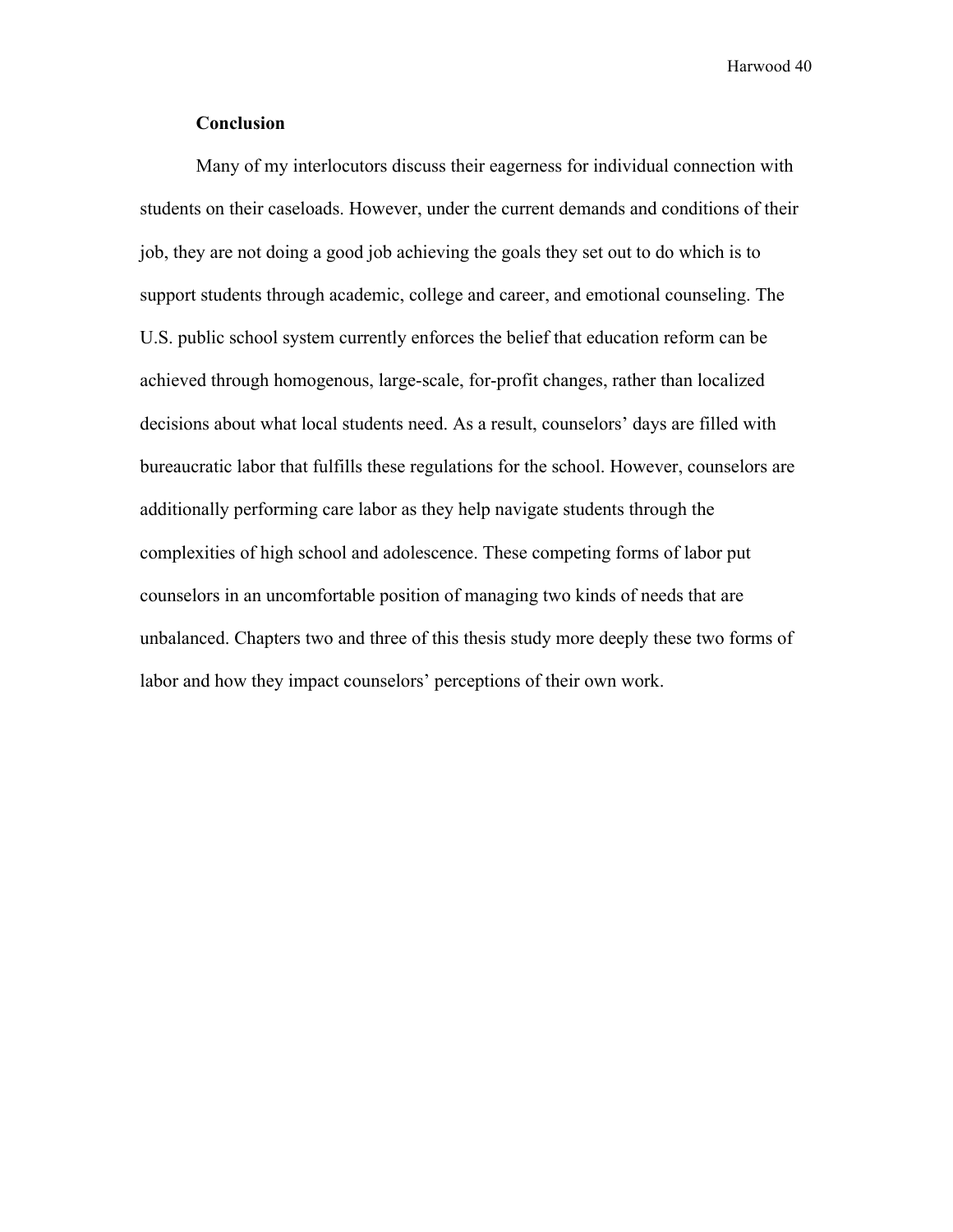# **Chapter 2: Bureaucratic Labor Required of Counselors**

# **Introduction**

As argued in this first chapter, the neoliberalization of public education has impacted public high school counselors' conditions of work. As outlined by three interlocutors, their workdays are filled with different kinds of labor. This chapter explores different examples of *bureaucratic labor* and its implications. I argue that many examples of the bureaucratic labor required of counselors uphold and perpetuate the regulatory practices that neoliberal influences have implemented within the public high school. The types of work described in this chapter reflect contradictions of neoliberal influence including the emphasis on individuality and deregulation, and reinforce neoliberal influences of transparency and efficiency.

This chapter studies various parts of the counselor position that are indirect services to students. Indirect services to students include any kind of work that the counselor does that may help the student, but does not involve direct contact with student. While these indirect services are helpful to the student and important to the counselor position, I argue that many of these services are important and helpful only under the current regulated and monitored system. These are services that the counselors themselves may not genuinely believe the students need if it were not for the complex bureaucracy of the public high school. In this chapter, I argue that the bureaucratic labor expected of them makes counselors feel unproductive in their work, and impacts what work the counselors believe is most important to do. This chapter also explores the lack of understanding of what counselors do or need from both the school administration and the county/district perspective.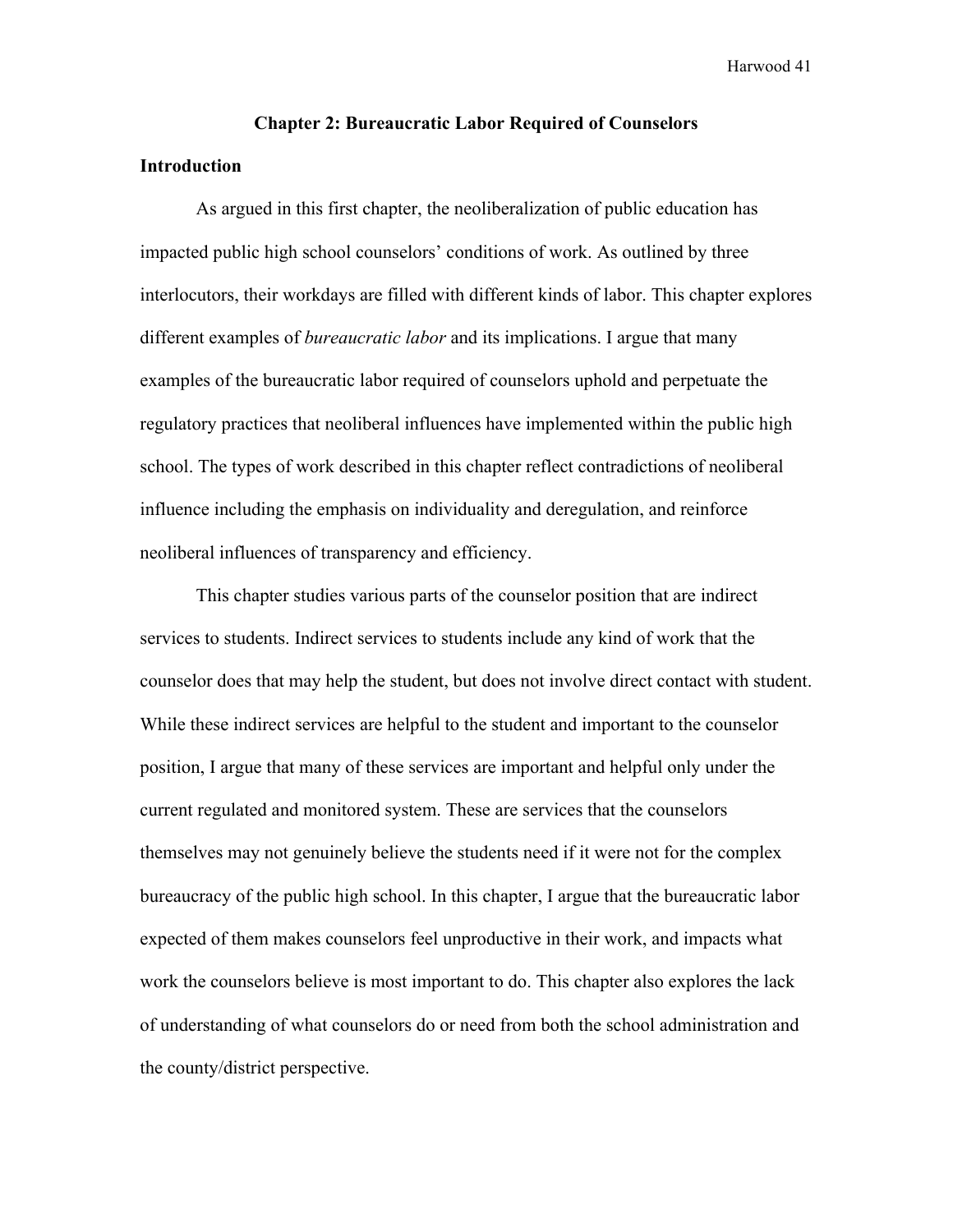As stated in my introduction, I use the term *bureaucratic labor* to describe work that someone does to uphold the physical functioning of an organization within a greater system. For example, public educators' bureaucratic labor includes the fulfilment of work that allows the school to function within the greater county/district. For high school counselors, this work is often similar to administrative tasks, such as computer and data analysis work. Bureaucratic labor is absolutely necessary in the running of any public school, in order to ensure that it meets the regulations expected of them at a county, state, or national level. Regardless of the importance of bureaucratic labor, neoliberalinfluenced policies have had contradictory effects on the the counselor's work conditions, as evidenced by the increased forms of regulation and lack of individual freedom in the counselor role.

Certainly administrators and teachers were aware that their schools were under surveillance. School report cards, national rankings, admission numbers, test scores, and compliance with a slew of regulations were now determinants of success, however fragile. But the monitoring that was occurring seemed to be both virtual and located in the interstices of their very practice and identity. Furthermore, there emerged an odd feeling of powerlessness at the very moment of being assured one was autonomous and independent. Something unsettling was happening, and yet teachers and teacher educators were told that the introduction of new practices was for their own good and that the practices would empower them. $62$ 

Forms of accountability and regulation, as will be described throughout this chapter, are changing basic functions of public schools. This chapter studies these forms of monitoring, specifically in relation to the work conditions for counselors and the ways that it makes my interlocutors feel.

 <sup>62</sup> Taubman, *Teaching By Numbers,* 64.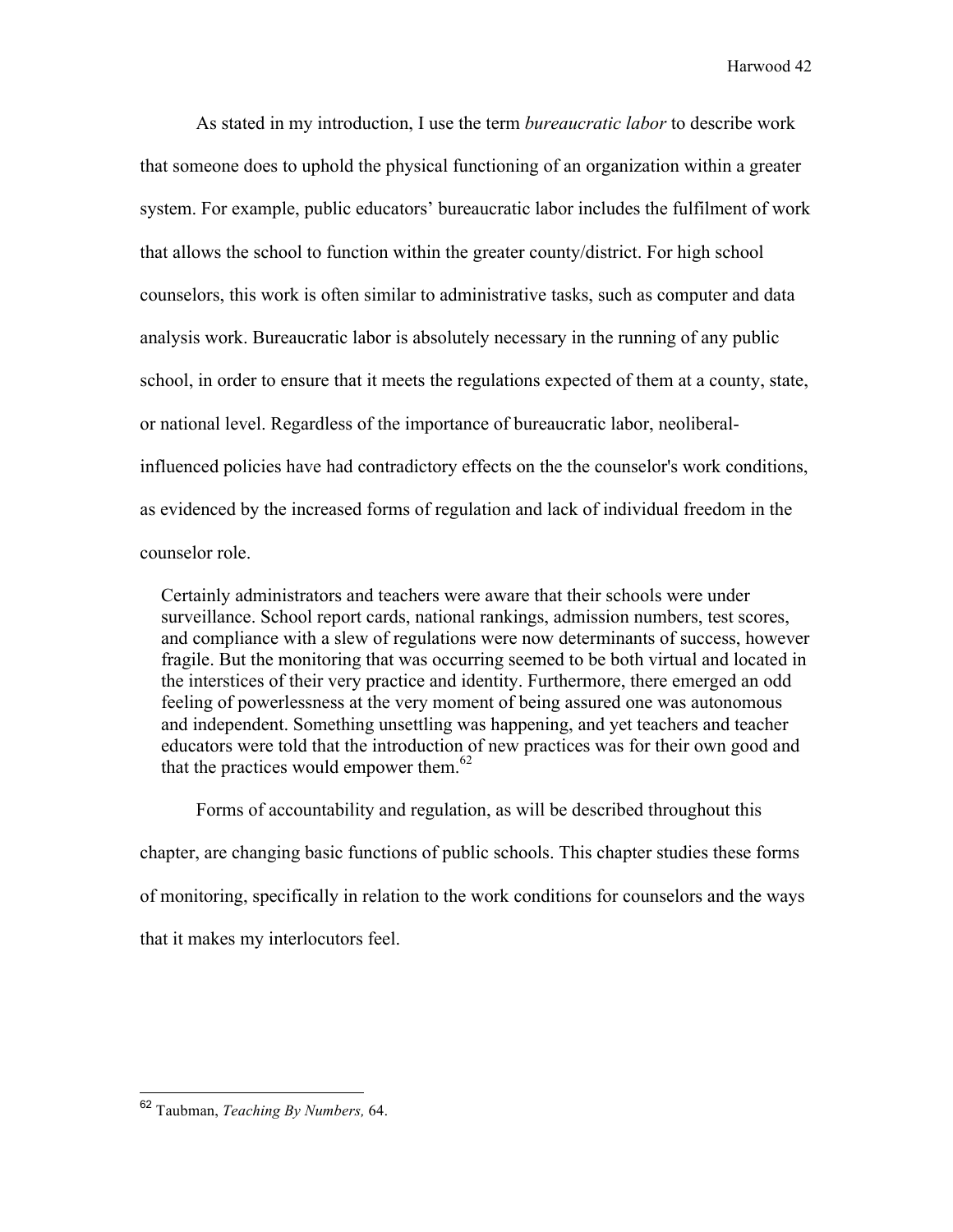#### **Example of Counselors' Bureaucratic Labor**

#### *Emails*

One necessary quality of a school counselor is their ability to constantly communicate with different kinds of people. Not only are they advising students, but counselors are also in frequent communication with parents, as they are often the most accessible adult in the school for the parent to reach out to via email. Parental demands affect many of my interlocutors, including Ms. Harris who describes constantly feeling a sense of dread and guilt about not being able to respond to all of the emails she has. She mentioned how there are "always parents emailing about this, that, and beyond. It could be a number of things, like when school pictures are." While parent-counselor communication is requirement in some counselor job descriptions, like that of Montgomery County's, it is important to examine why counselors are the staff that parents contact in relation to their student.<sup>63</sup> Counselors take up many forms of work that do not neatly fit into roles of other public educators. As one of my interlocutors put it, counselors are "the dumping ground" or the "jacks of all trades." In reality, most people do not actually understand all that counselors do. As an alternate example, people have a general understanding about what it is that teachers do on a daily basis. There is a clear picture that comes to mind when someone imagines a teacher doing their job. However, there is less of a defined understanding about counselors, as evidenced by my own interest in this project, by counselor representations in movies and television, and by

 <sup>63</sup> "Office of Human Resources - Montgomery County Public Schools," accessed April 21, 2019, https://montgomeryschoolsmd.org/departments/personnel/classification/descriptions/description.aspx?fn=1 051-337.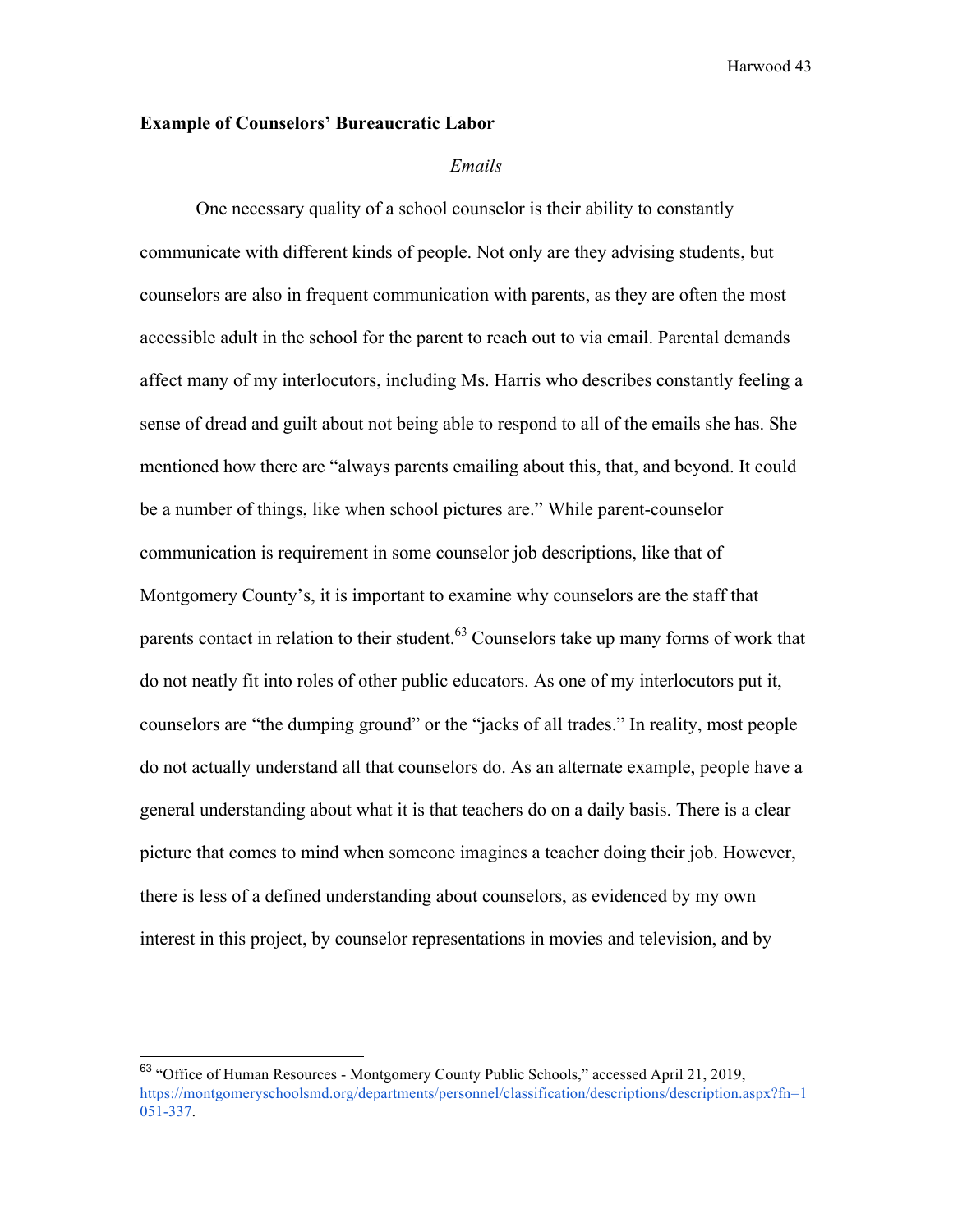reports on counselors.<sup>64 65</sup> This makes it easier for people outside of a counseling team to pile requests or demands onto counselors.

The intense demand for email responses is something that is particularly frustrating for Ms. Harris:

Especially if someone is in my office crying, I'm sorry if your email had to take the backseat to the kid. That's the more frustrating part of the job is they don't see what my days look like, they think I'm slacking off but it's not true. It's just that there are days when I can barely even look at my computer.

Counselors are positioned as a liaison for many people. For this reason, they are heavily relied on by both administration, parents, and students. Many of the counselors I interviewed have close working relationships to their school's administration, because of both close office proximity and because administration frequently seeks out counselors to help them on their own projects. My interlocutors described that administration does not rely on teachers in the same way. For this reason, counselors pick up a lot of extra responsibilities. Because school administrations work closely with their school counseling teams on different projects, it gives off the impression that the administration understands the everyday duties and schedules for counselors. However, there are no observation hours for the counselors I interviewed as there are for teachers in their schools. This means there is no one coming by their offices at various points throughout the year evaluating the kinds of work that they are completing. Counselors are neglected by their own administrations as they are not taking an interest into trying to better understand counselors' workload.

<sup>&</sup>lt;sup>64</sup> *Easy A*, accessed April 21, 2019, http://www.imdb.com/title/tt1282140/.<br><sup>65</sup> Corrie Stone-Johnson, "That's Not in My Job Description!": Personnel Management in the Accountability Era," *Journal of Cases in Educational Leadership* 18, no. 4 (December 1, 2015): 294–308, https://doi.org/10.1177/1555458915606767.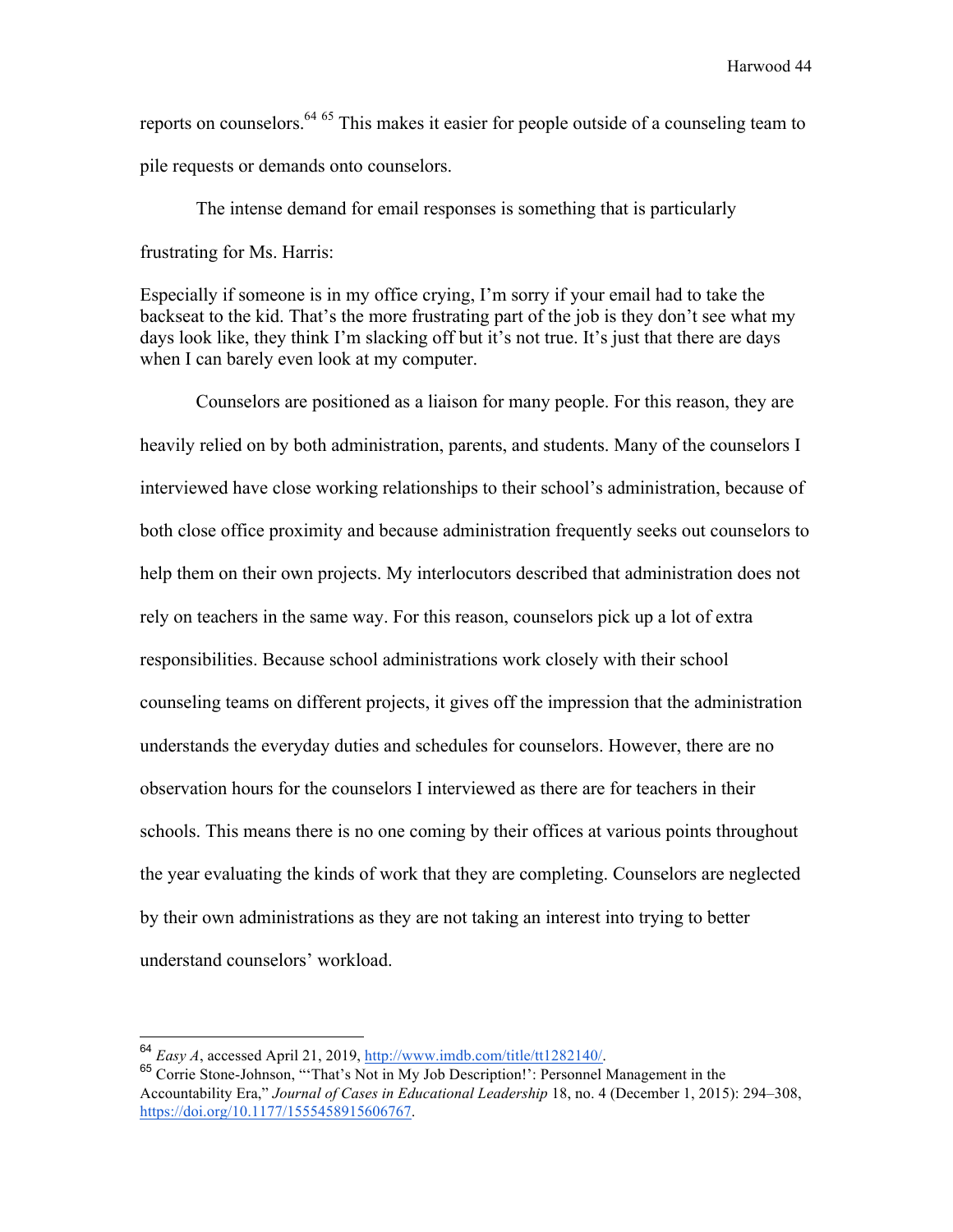The emails are an aspect of the job that many counselors feel pressured to uphold. Mr. Liu described how he distinctly felt this pressure at the high school in California where he was formerly employed, which had an affluent student body. He described the kinds of demands and extraneous questions he would receive from parents and the stress he felt to accommodate them. Mr. Liu stated how invested particular affluent parents were in their kids' schools because "if you have a home in that district you're paying extra taxes for education, so you feel like you have a stake in that school." Ms. Matthews, a public high school counselor, described similar pressures at her affluent, high-achieving public high school in Connecticut. She stated "we're expected to answer an email within 24 hours, so we want to make sure our families feel heard and respected... I think that that is challenging." Often times, these emails consist of questions or requests that are either out of the counselor's range of ability, or could be answered by a simple google search. Nevertheless, counselors feel pressured to respond and believe it is a part of their job, no matter what the question is.

Corporate training exercises intentionally mold compliant yet risk-taking employees, or 'flexible bodies,' who thrive upon instability and labor intensification (Martin, 1994). Schools reinforce these identities by teaching students the values of multitasking, reskilling and conforming to industry demands and market vicissitudes (Monahan, 2005).<sup>66 67 68</sup>

The pressure that counselors feel due to both their "instability and labor intensification," allows the school to keep their parents content as counselors overexert their energy to fulfill parents' requests. Seeing as communication to parents is a formal

<sup>&</sup>lt;sup>66</sup> Aaron Kupchik and Torin Monahan, "The New American School: Preparation for Post industrial Discipline," *British Journal of Sociology of Education* 27, no. 5 (November 2006): 617–31, https://doi.org/10.1080/01425690600958816, 620.

<sup>67</sup> Torin Monahan, *Globalization, Technological Change, and Public Education* (Routledge, 2013).

<sup>68</sup> Emily Martin, *Flexible Bodies: Tracking Immunity in American Culture from the Days of Polio to the Age of AIDS* (Beacon Press, 1994).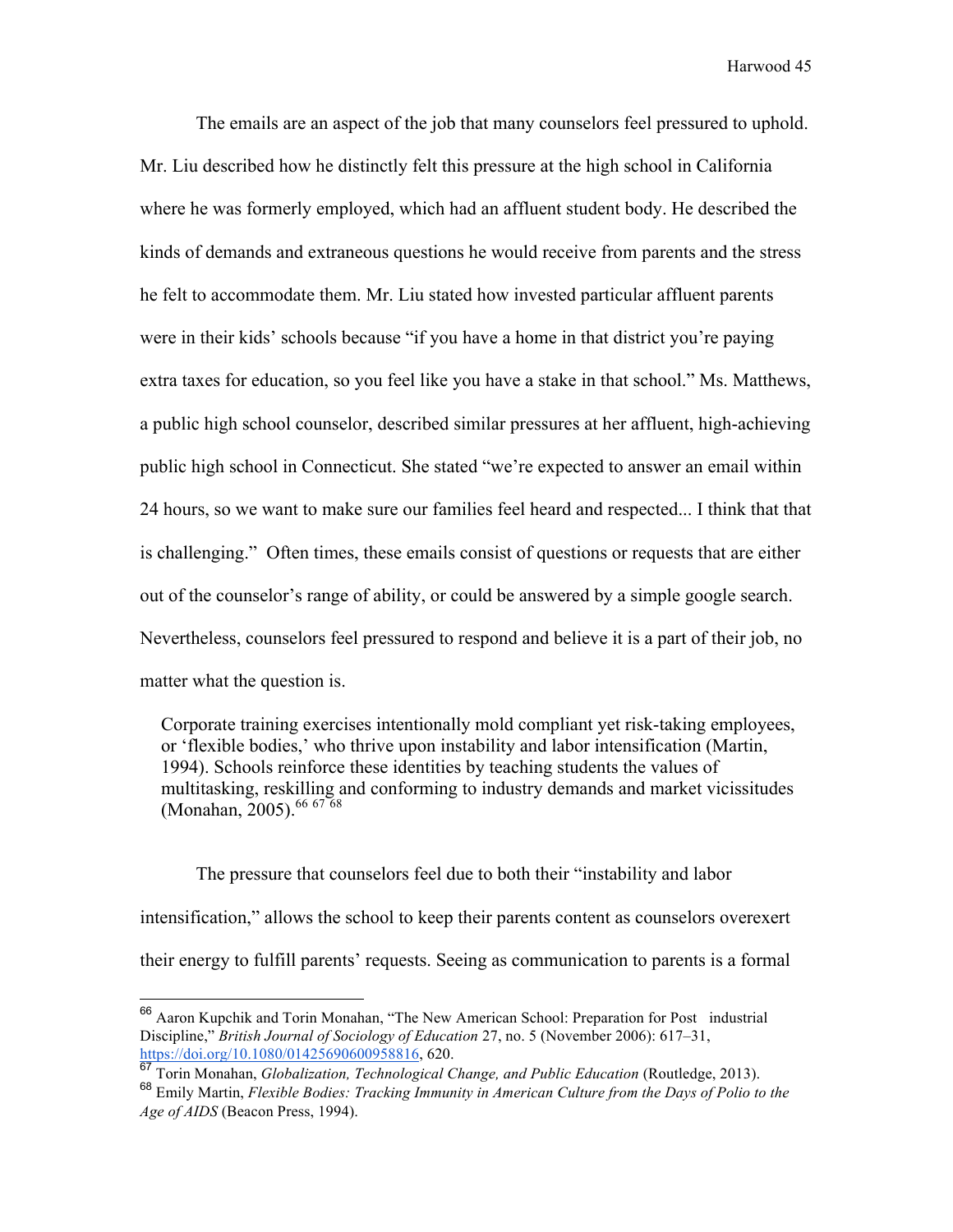requirement for some counselor positions, counselors' jobs depend on their willingness to respond to parental concerns or questions, no matter how outrageous or simple they are.

# *Inputting of Grades*

One of Ms. Harris' responsibilities includes inputting grades into transcripts for new students who start at their school from outside of the county. This is a tedious task that includes hand entering every single grade they have on their previous transcripts into the computer. Ms. Harris described how easy it is to fall behind on this task because of its tedious and time-consuming nature, and the way the transcripts can quickly pile up. Ms. Harris described how relieving it feels when she completes the inputting of new student grades.

I took a day recently where I said my only goal is to get through these folders, get them into the system and get them filed away. And now I'm down to three, so I felt really good after meeting that goal at the end of that day. I was so intentional about getting it done.

This task absolutely has to get done in order for the student to be put into the school's system. Ms. Harris had to dedicate a entire day at work to manually inputting the grades into transcripts. The inputting of grades is a perfect example of the timeconsuming, but necessary administrative labor that school counselors have to complete. Because there are not enough paid staff in the school, this type of labor was most likely handed to a counselor as they are someone who frequently refers to transcripts throughout a student's four high school years to ensure that they can graduate on time. Just because they analyze and keep track of these transcripts does not mean that they should be completing a task like the manual inputting of the grades. It is worth mentioning that this task is technically considered "inappropriate" by the American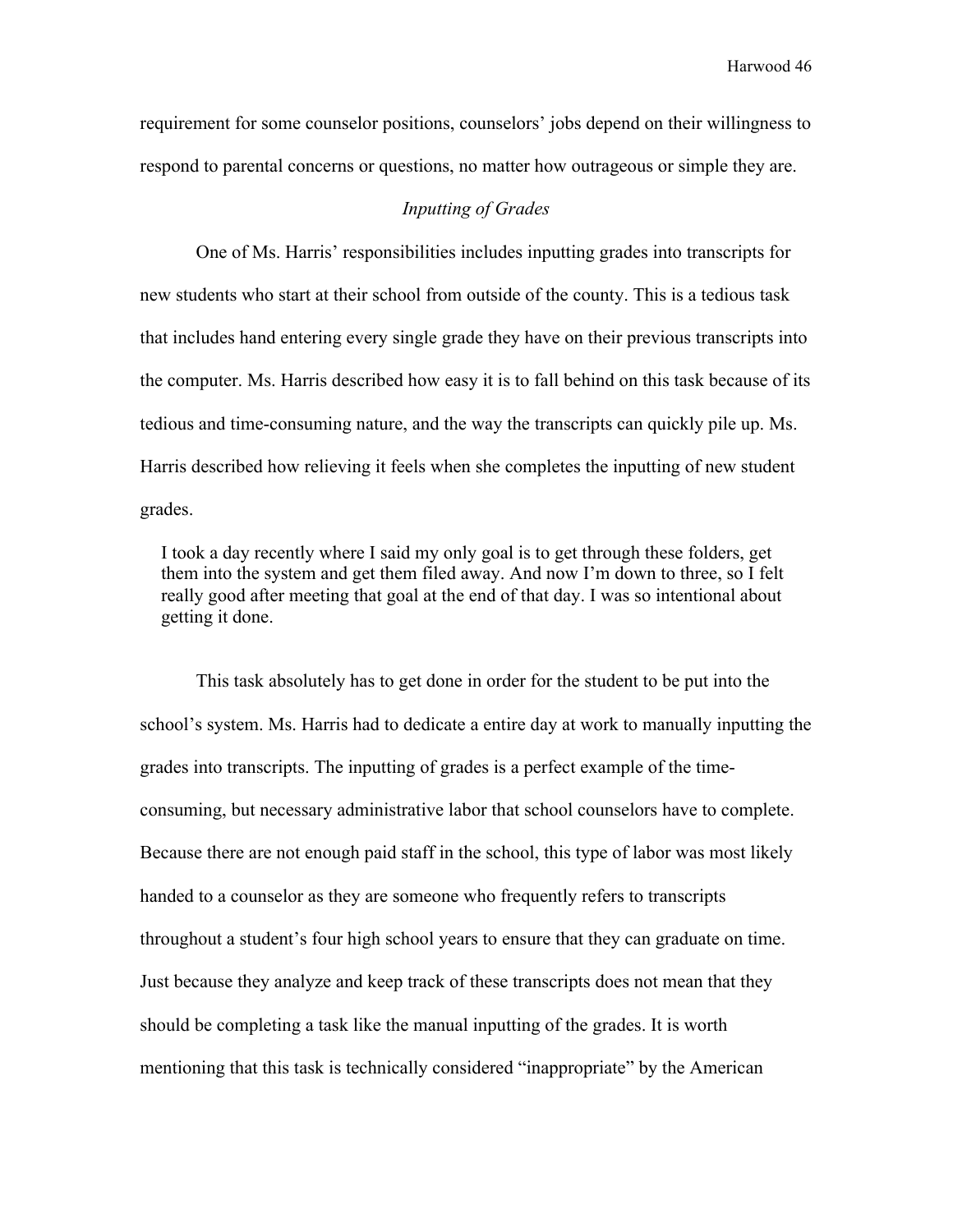School Counselor Association model.<sup>69</sup> For a whole day, Ms. Harris spent all of her time completing an inappropriate task for the counselor job because if she didn't do it, no one else would, and the student's future would be at stake.

This represents the fact that Ms. Harris' time is taken up having to manage data more than manage the students' actual academic career. The school needed the students' inputting of grades to be done in order for it to function properly for the student. For these reasons, if Ms. Harris cares about the success of the school, and the success of the student, she is forced to dedicate her day to inputting those grades. However, this is not the work that she was trained to do nor is it the appropriate kind of work for her to do within her professional realm.

What is particularly interesting to note here is that even though it is not work that she was trained nor wanted to do, she described completing this as a great feeling. She explained how the completion of this task, which can tangibly be accomplished in a full day's work, marks the end of a good work day. The demands of this bureaucratic labor make it so that she feels "productive" only when finishing the administrative need. This puts the counselor in a difficult position. If the counselor does not get their work done, they will fall behind, and will not leave work feeling good about their day. However, when the counselor is not "getting their work done," it is because they are spending time directly serving their students as individual students visit their office for a plethora of possible reasons.

Ms. Harris' need to input new students' grades is an impact of the defunding of public education. Ms. Harris' school may not be able to afford to hire a separate

 <sup>69</sup> "Careers/Roles | American School Counselor Association (ASCA)," accessed April 21, 2019, https://www.schoolcounselor.org/school-counselors-members/careers-roles.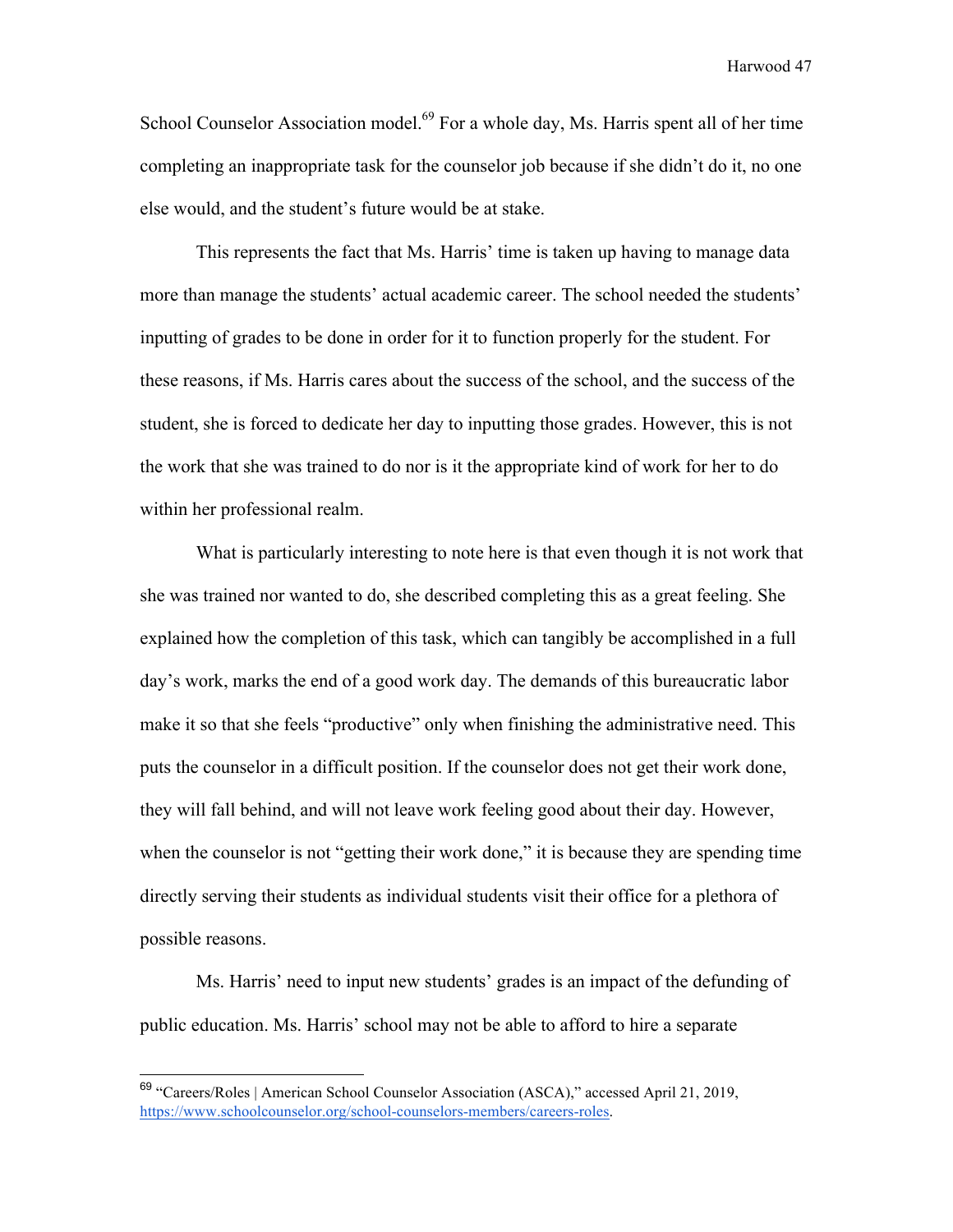administrative staff who is better suited for this kind of task or another counselor to lessen the workload. As a result, not only is time taken away from the appropriate and direct services Ms. Harris can provide to her students, but she begins to place more value, and assess her ability to be productive on the pressing administrative task at hand. For this reason, I argue that the neoliberalization of the public high school, as seen through the defunding of public education, affects not only the conditions of the counselor's work, but also the ways in which they view their own productivity.

## *Test Proctoring*

Another influence of the neoliberalization of the public high school, as was already argued in the first chapter, is the standardization of public schools, most significantly through the increase in testing for students. The increased use of standardized tests has significant impacts on both students and teachers. Teachers have to teach to the test instead of teaching what they think is valuable to students. Students have to learn to the test instead of developing their own unique critical-thinking skills. However, students and teachers are often not the only people affected by standardized testing within the public high school. For a vast majority of the counselors I interviewed, an important aspect of the counselor position is that they are in charge of proctoring standardized tests.

The proctoring of standardized tests reflects arguments about neoliberal theory and audit culture proposed by both Harvey and Strathern. Harvey discusses how neoliberal theory promotes the marketization of often non-marketable goods:

It holds that the social good will be maximized by maximizing the reach and frequency of market transactions, and it seeks to bring all human action into the domain of the market. This requires technologies of information creation and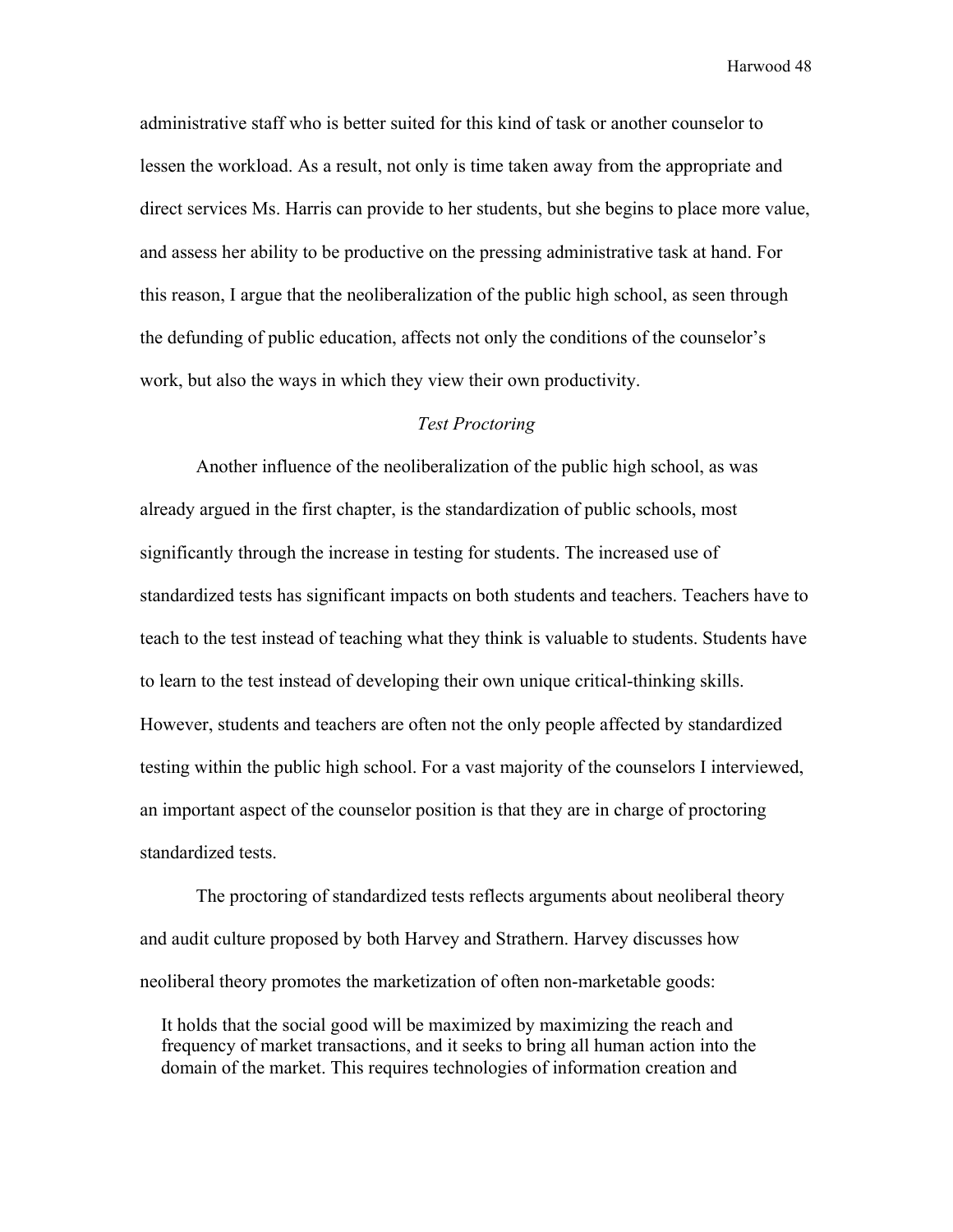capacities to accumulate, store, transfer, analyse, and use massive databases to guide decisions in the global marketplace.<sup>70</sup>

Harvey stresses the importance of the creation of technologies that support these forms of marketization. The implementation of databases and technologies also requires the learning of how to use and incorporate those systems into professions that did not once utilize them. These technologies or database systems have impacts on people who have to learn how to use them and keep up with their updates. The proctoring of test is itself a system that has to be carefully managed and maintained in order to accurately assess each student and make sure the testing process runs smoothly. Mr. Liu mentioned this kind of bureaucratic labor required of him, alongside other school staff, when describing the management of standardized tests in his school:

For example, yesterday we had an SAT day where the whole entire school was given a PSAT or SAT. So in order for that to happen… it's a lot of labor, and the custodial staff and administration help with that so I didn't go around moving chairs and stuff…But at the end of the test, all the boxes come in with everyone's tests and they need help sorting and boxing them up…which is manual labor. That's what we did for 3 or 4 hours yesterday and that's fine…in order to make a school run you just have to do what you have to do.

This is an important example of many staff in the public high school coming together to do work that is not tied to their own professional realms, but is necessary in order to maintain the functioning of the school. It is physical, administrative labor that is engrained to many counselor jobs. While some interlocutors wish they did not have to do it, as Mr. Liu stated, it is just something that has to get done. It is also clear that the proctoring and organizing of tests is an incredibly tedious project, as it took three to four

 $70$  Harvey, 3.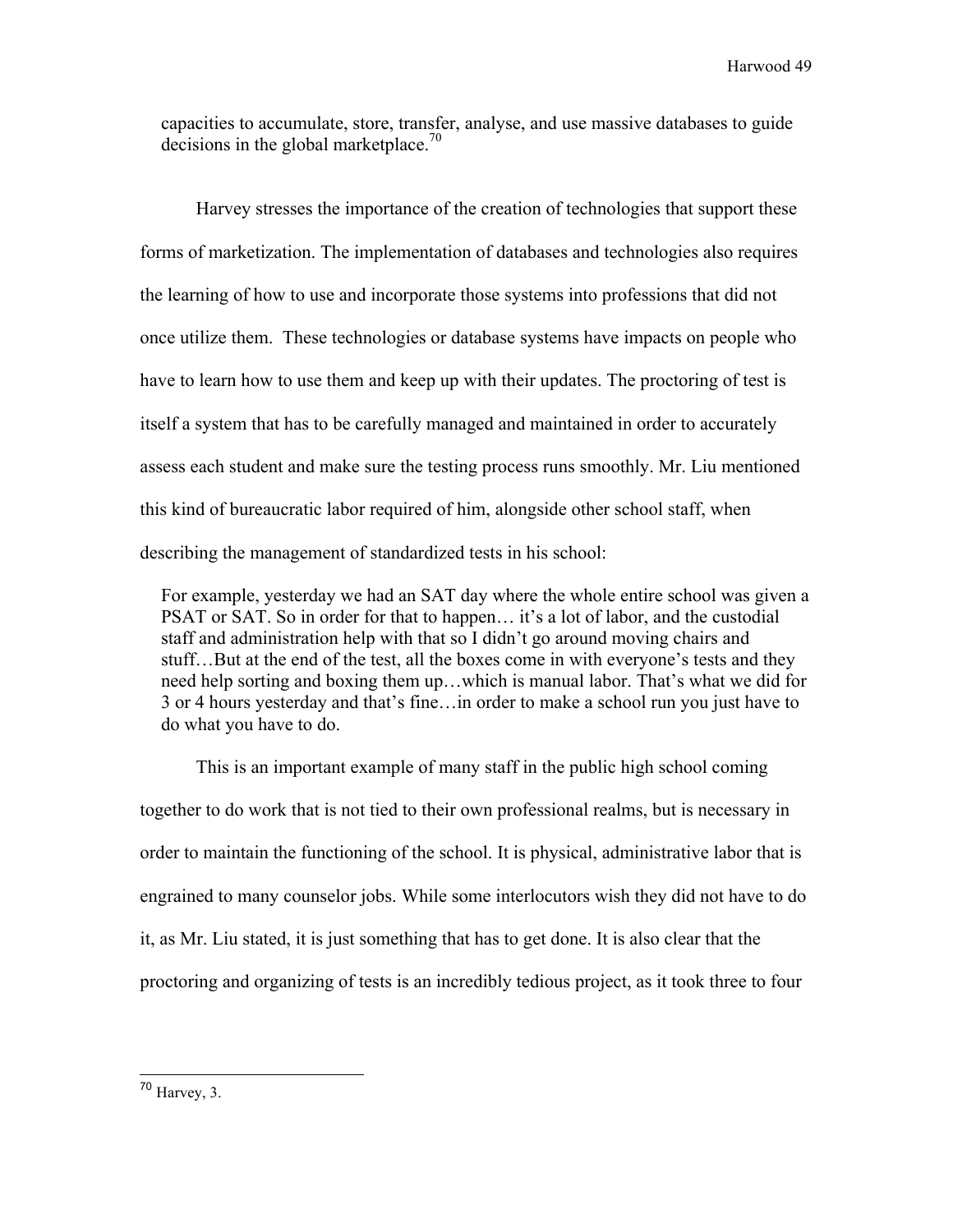hours out of Mr. Liu's day. Ms. Harris also described the time-consuming nature of managing and proctoring standardized tests:

Yesterday, Ms. Gonzalez and I tested kids from 8:30-11:00 am and then from 11:45- 2:00 pm, giving them the PERK test which is a graduation requirement…We do a lot of the AP testing too, so those are days when you probably won't get to your office at all, maybe only 30 minutes.

This testing not only takes up large amounts of these counselors' time, but it is work that a valued professional has to prioritize over their own individual tasks. The proctoring of tests is also unavoidably an instance in which school counselors perpetuate the presence of the test-taking industry within public schools, whether they believe in standardized testing or not. Proctoring the standardized tests is a crucial task for the general functioning of the school. Therefore, if school counselors care about the operations of the school and the success of their students, they have to do this work. The proctoring of tests is an example of their own work, among other school staffs' work, continually creating space for neoliberal influence in public schools, and taking space away from counselors to do the actual advising work that they are capable of.

# *In-Class Presentations and Attendance Intervention Plans*

Another task required for many counselors is in-class presentations for students discussing a variety of topics relating to college and career exploration, deadlines for the college application process, etc. Many of the counselors I interviewed discussed how time-consuming these presentations often are. Ms. Roberts disclosed her problem with having to do specific presentations that she did not see fit for the students at her high school school:

So we have this program Naviance, and Naviance has all these little tasks and pathways that you can do. They're now requiring that you [the counselor] do lessons with our students in the classroom...Right now counselors are supposed to go into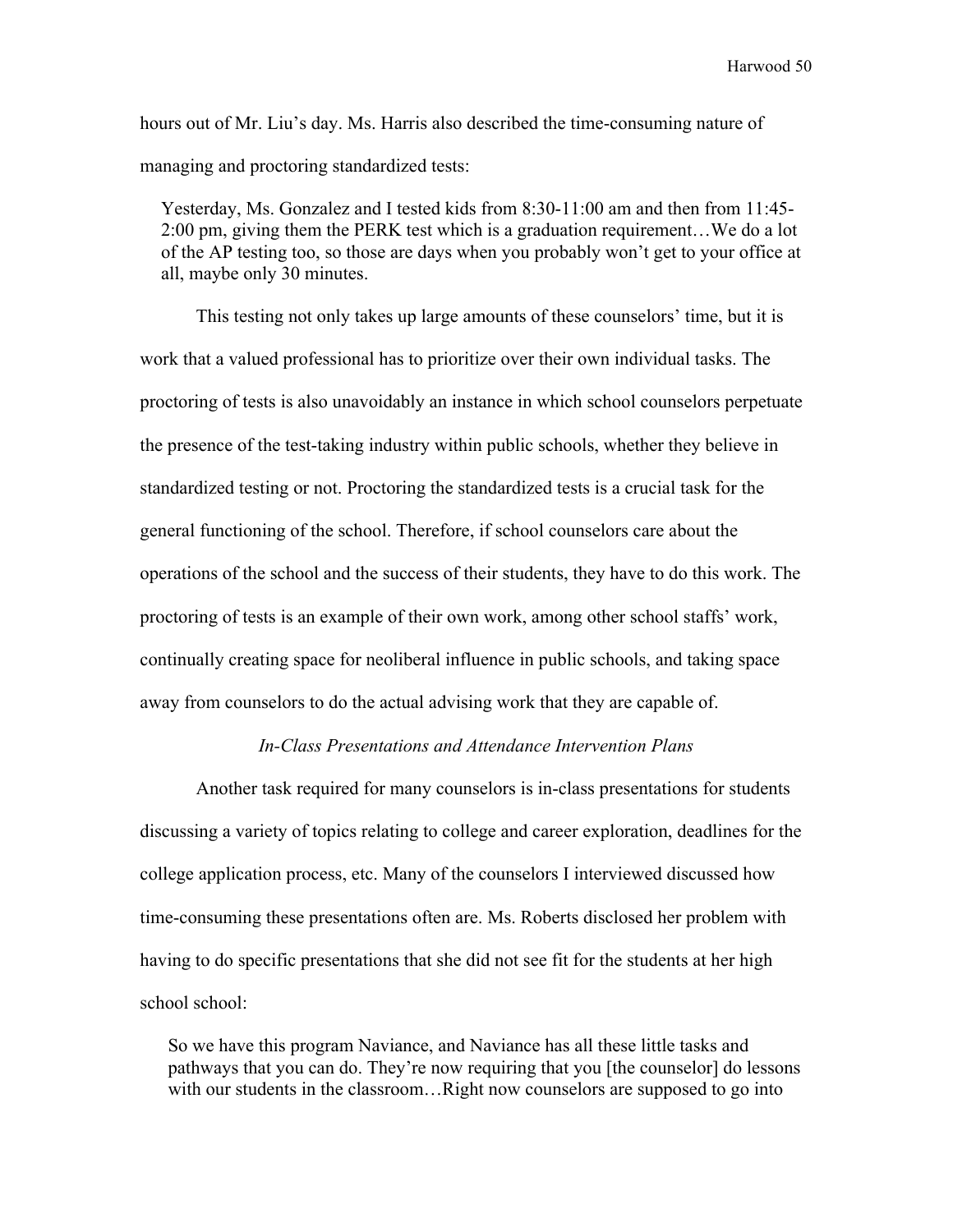classrooms at every grade level, every quarter, to do these Naviance lessons with kids. That's sixteen times that counselors need to get in the classroom…then we also do a personal body safety lesson so that's another classroom time. Now you're at seventeen times that counselors are going to classrooms in a year, plus what we think we need to do in terms of applying to college. We go in in the spring to talk with juniors, we go in in the fall to talk with seniors, we work with ninth graders on college planning, plus you have the rest of the job with counseling. So the issue is that the county throws this stuff our way and says go do it when I'm not sure that's the best thing for our school anyway.

These Naviance lessons are an example of the county regulating the schools and making decisions for the counselors who might not actually agree that those presentations are helpful for their students. What I find particularly significant about this quote is when Ms. Roberts differentiated between what the county thinks and "what we think we need to do in terms of applying to college." In this moment, Ms. Roberts made a clear separation between what the county thinks students need, versus what the counselors think students need. This regulation of public education takes up large amounts of time that the counselor cannot get back, and all for work that the counselors themselves do not see fit. By Ms. Roberts completing these tasks, not only is she taking away time from the valuable work that she, as a head counselor with decades of experience, believes is important work, but she also is supporting the regulatory practices of the county.

#### Taubmann states

it seemed as if valuable, although perhaps vulnerable, professional judgment and wisdom were being replaced by a measurable, defendable, and supposedly neutral process, in which educators and students were themselves constructed in terms of quantifiable outcomes<sup>71</sup>

These problems stem from neoliberal influence in the public school system, through the standardization of testing and the homogenization of policies for schools in each county. However, they in fact represent a contradiction to neoliberalism, as they

 <sup>71</sup> Peter Maas Taubman, *Teaching By Numbers : Deconstructing the Discourse of Standards and Accountability in Education* (Routledge, 2010), https://doi.org/10.4324/9780203879511, 89.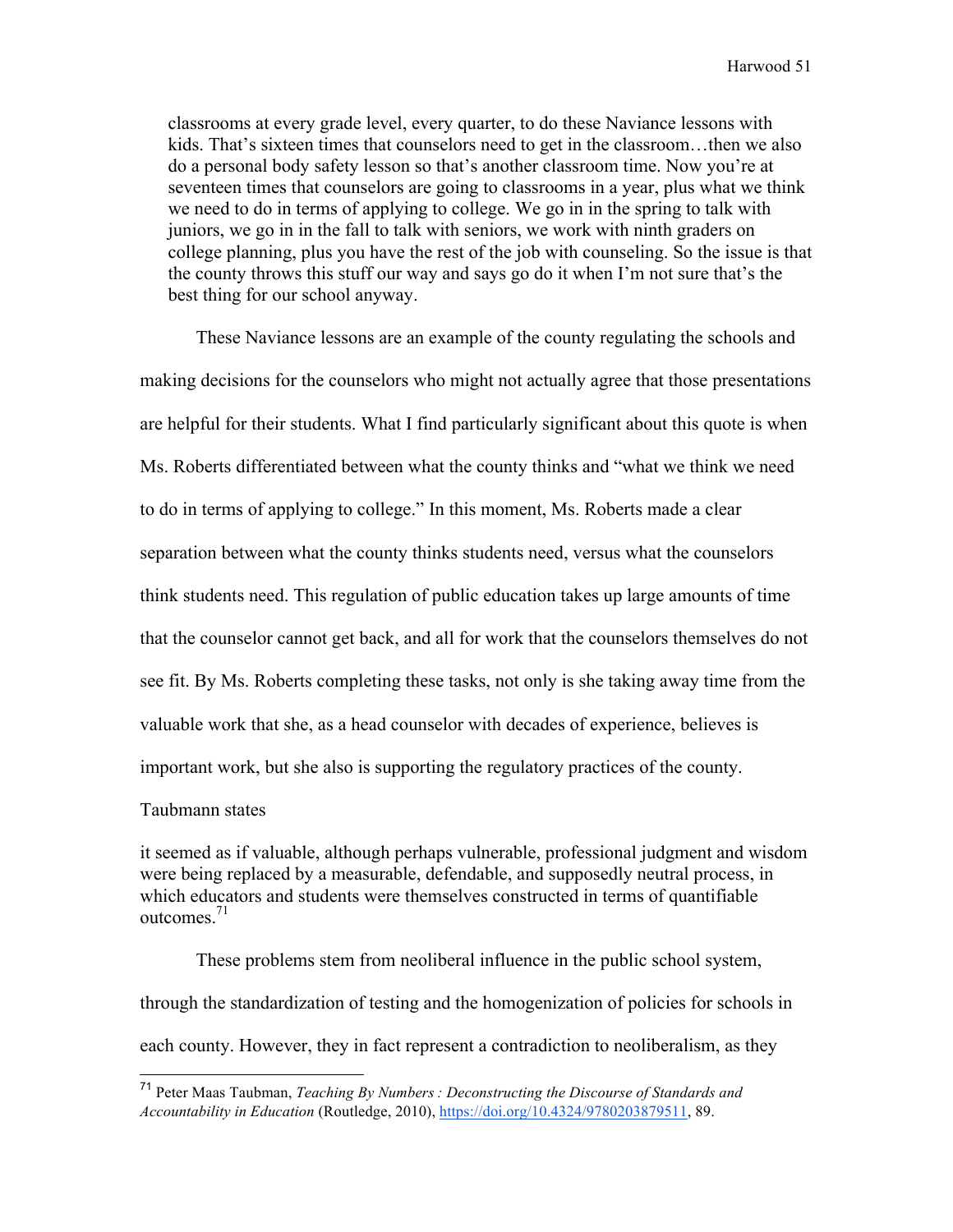take away counselors' ability to make decisions for themselves and for the students on their caseload. Instead, counselors are given countywide policies that they might not even agree with.

The enforcement of in-class presentations by the county also indicate increased forms surveillance within public institutions:

Where audit is applied to public institutions—medical, legal, educational—the state's overt concern may be less to impose day-to-day direction than to ensure that internal controls, in the form of monitoring techniques, are in place. That may require the setting up of mechanisms where none existed before, but the accompanying rhetoric is likely to be that of helping (monitoring) people help (monitor) themselves, including helping people get used to this new 'culture'.72

Strathern exposes the complexities of introducing new kinds of work, such as the Naviance presentations, to an already functioning school system. Now, the high school counselors in Ms. Roberts' county have to prepare for and perform presentation that are implemented as a form of "monitoring" the school. These presentations are an example of mechanisms of monitoring that impact counselors' time and energy.

More examples of monitored mechanisms within audit culture are the attendance intervention plans required of Ms. Roberts and the other counselors in her county. After a student on her caseload is absent five times, Ms. Roberts is required to create an intervention plan for the student. This process includes finding a time to meet with the student, creating the actual intervention plan, and talking the student through their next steps. This was a generally new task for the counselors within Ms. Roberts' counseling team when I shadowed Ms. Roberts for the day at her school. The attendance intervention plans were the talk of the office, as the counselors were incredibly frustrated that their time was being wasted implementing plans that they did not think were necessary after

 <sup>72</sup> Strathern, *Audit Cultures,* 3.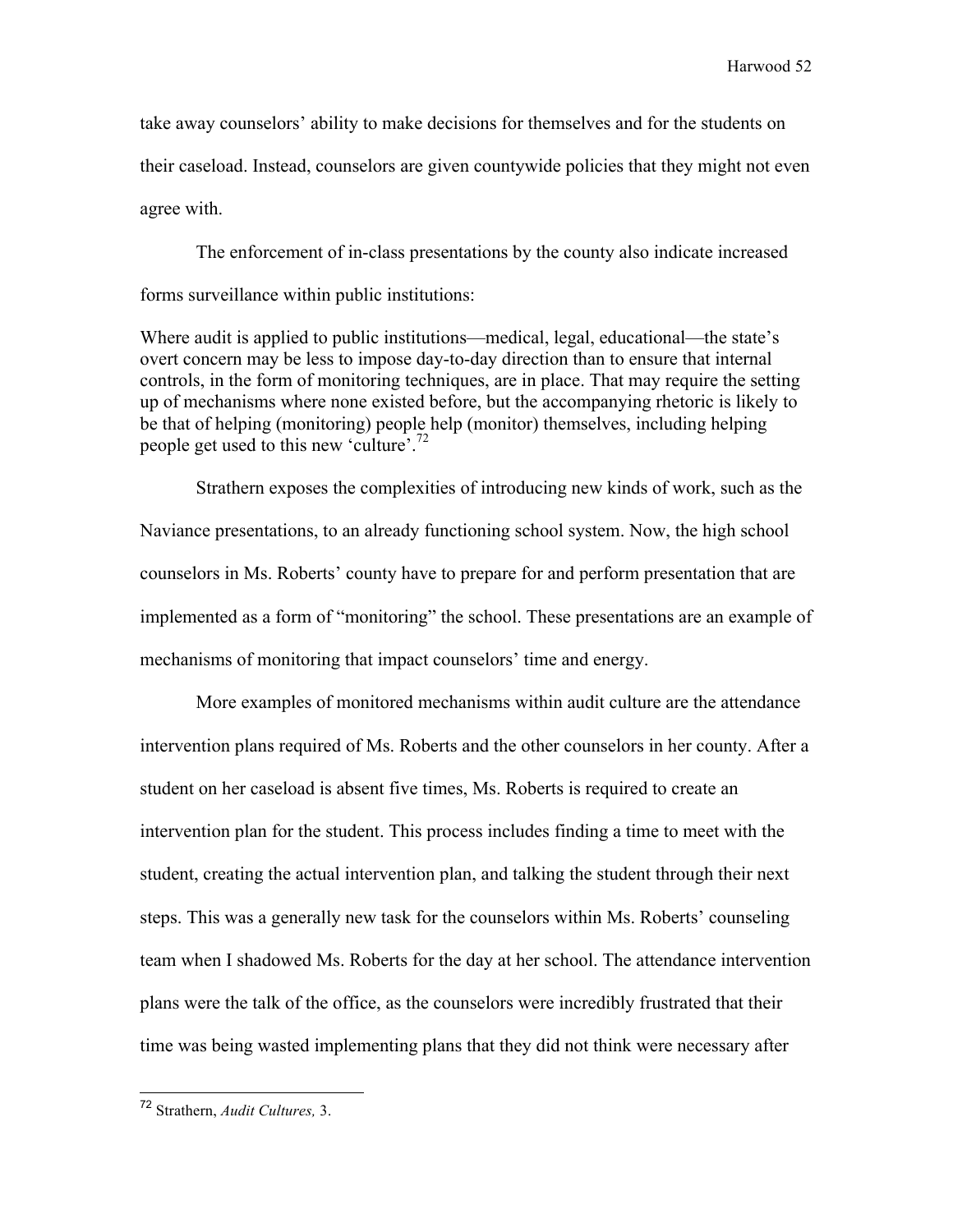five absences. In response, the counselors met with the administration of the school to fight for policy changes so they would not have to complete the plans.

Resisting the work itself takes both labor and time as was evident when I spent time with Ms. Roberts in her office. She showed me her email threads with other counseling teams in the county as she attempted to get responses from other counselors to prove to her own administration, who did not trust her judgment, that these attendance plans were unnecessary and only distracted counselors from more important tasks. She cared so deeply about alleviating stress for herself and her other counselors that she was emailing back and forth with the principal, trying to prove that other high schools were not implementing this policy. However, she knew that she would have to talk to the county in order to see a change in policy. Clearly, there was a lot of labor involved in trying to convince her administration that she was right, just so she could go to the county to convince them that she was right, too. Not only do the actual attendance intervention plans take time, but so does trying to resist them.

It is troubling that Ms. Roberts, a head counselor with decades of experience, has to fight with her administration and the county on topics such as counseling students about attendance, which is a part of her own expertise. She argued that "part of the issue is that the county tends to throw roadblocks…people make decisions from the central office who aren't necessarily in schools, and haven't been in schools for a long time." Ms. Roberts revealed this lack of understanding from a county perspective, as is described in the next section.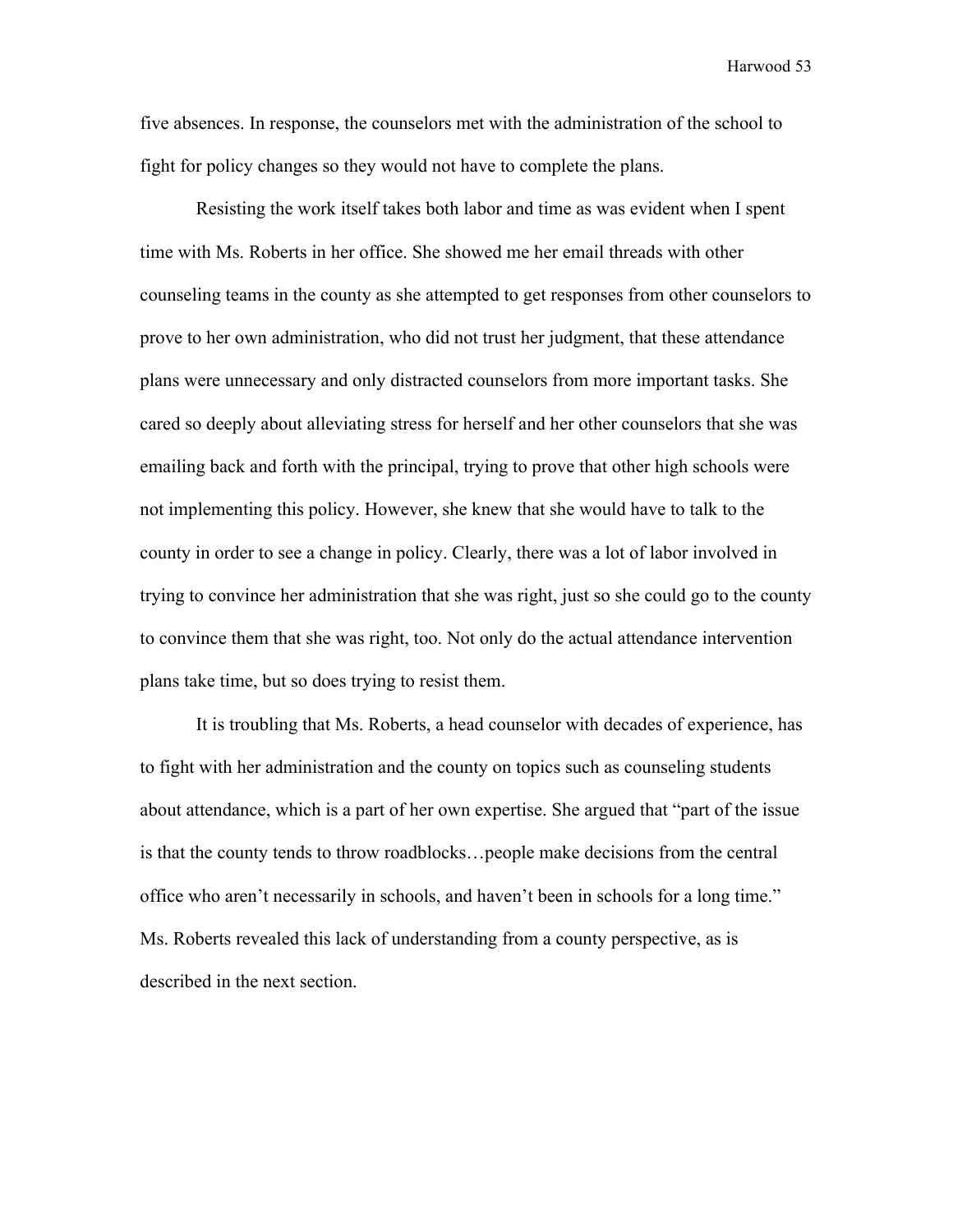## **The Administration and County's Lack of Perspective**

Despite close working relationships between counselors and administrators, it was made clear to me that counselors often feel misunderstood or unsupported by the administrators of their schools. Some administrators set high expectations for their counselors, which explains why counselors receive many different kinds of tasks from administration. For example, when I interviewed the principal at a public high school in California, he made it clear that he expects a lot from his counselors.

I believe that our guidance counselors need to be Jack and Jill's of all trades. At one second you're a mental health therapist, the next time you're a technical expert at our database system and you're able to change a class or use prior achievement data to make an informed decision about placement… I expect our counselors to go to our school dances, I expect our counselors to hang out with kids and to help supervise at break at lunch, and by immersing yourself in the culture of this school and immersing yourself in students.

Mr. Schuman lays out his expectations for counselors to switch back and forth between forms of labor very clearly. This statement marks a disconnect between himself and his counselors. It is important to note that public high school counselor positions do not require therapy licenses. It is simply not a part of counselor credential programs. If he expects his counselors to be therapists, he is misinformed and expecting work that they cannot offer. Another aspect of the counselor job, which my interlocutors described to be more complex than they expected, is the data analysis and computer work required of them. This is another example of their principal expecting a task that counselors cannot be expected to have mastered.

In a focus group with California high school counselors, one of the counselors touched on the impacts of fast turnover rates for administrators:

When new administration comes in they don't always know the work that a counseling team does, so often times they might be more quick to be reactionary rather than to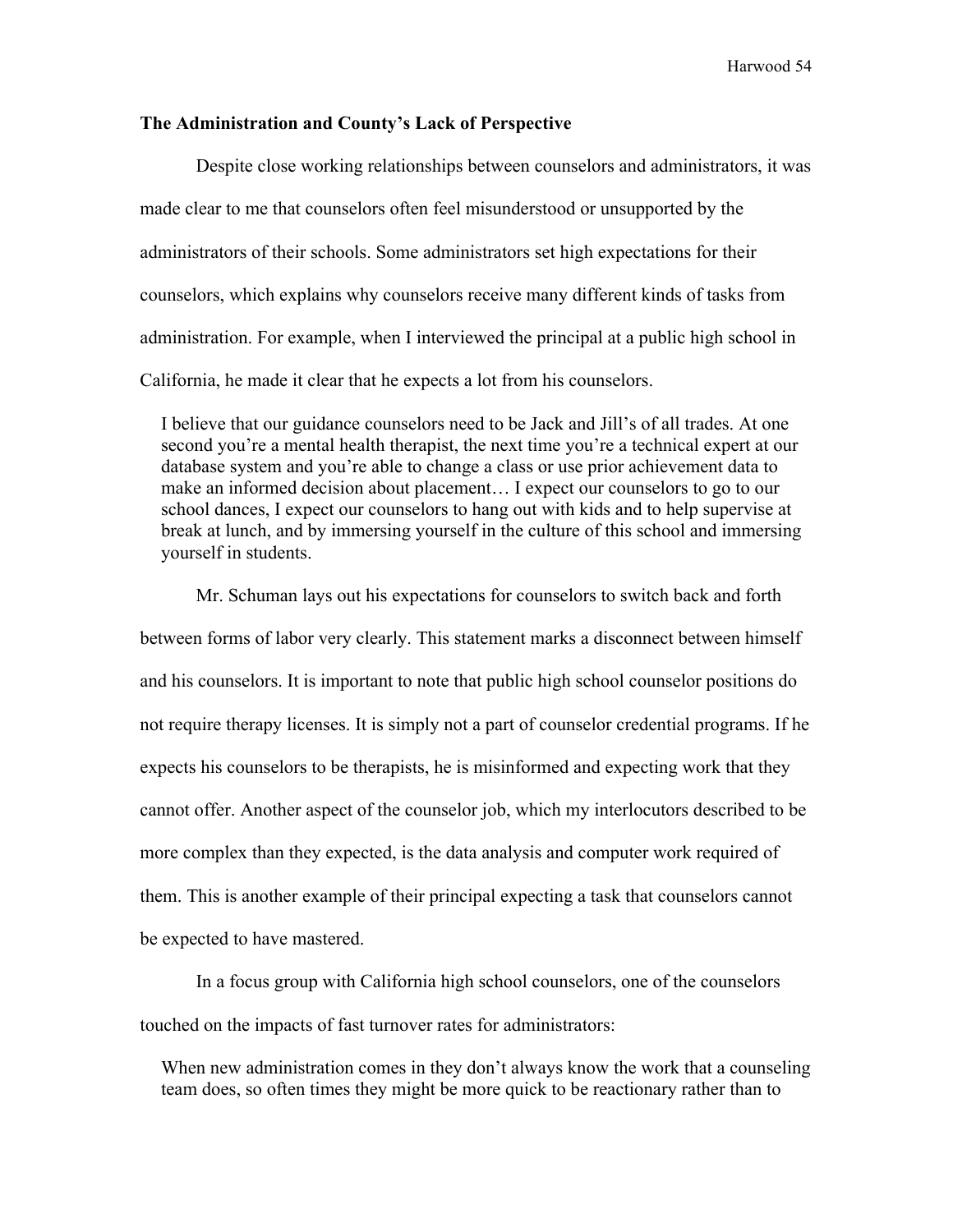just sit back and ask questions and allow the counseling team to show them the work that they do. Sometimes that causes some strife between administration and counseling because there's a lack of communication, and a lot of time it's because the right questions aren't being asked. Sometimes it doesn't look like a supportive administration team to the counseling department. But we all want the same things, it's just there's a breakdown in communication, and right when you get to the point that an administrator understands the role that a department plays, in a new one will come in.

Communication is crucial in order for counselors to be able to advocate for

themselves and have their work understood by their administrators. However, when

administration does not give counselors the chance to express their own opinions,

relationships are damaged and there is little advocacy for counselors. The counselor here

points out how change is slow because once a new administration begins to understand

the counselors, another one takes their position and it repeats the cycle of counselors

having to advocate for themselves until they are finally trusted.

Ms. Jacobs similarly expressed frustration about the lack of understanding of

counselors, but at a district/county level.

We barely have time to get the stuff that we need to in the day-to-day basis done yet alone document every moment or every thing that we do. So a lot of times there's not a lot of tangible evidence to show how supportive a campus is but typically once counselors are removed its one of those, like oh wow yeah, we need a counselor on campus again.

Here, Ms. Jacobs is discussing the fact that there are no administrators or officials observing counselors' work. For this reason, she states that the only way that they could understand the importance of what counselors are doing every day is by the counselors themselves documenting every task. However, this puts all the more responsibility on counselors and none on administrators or county officials to take the time to understand just what is going on in counselors' offices.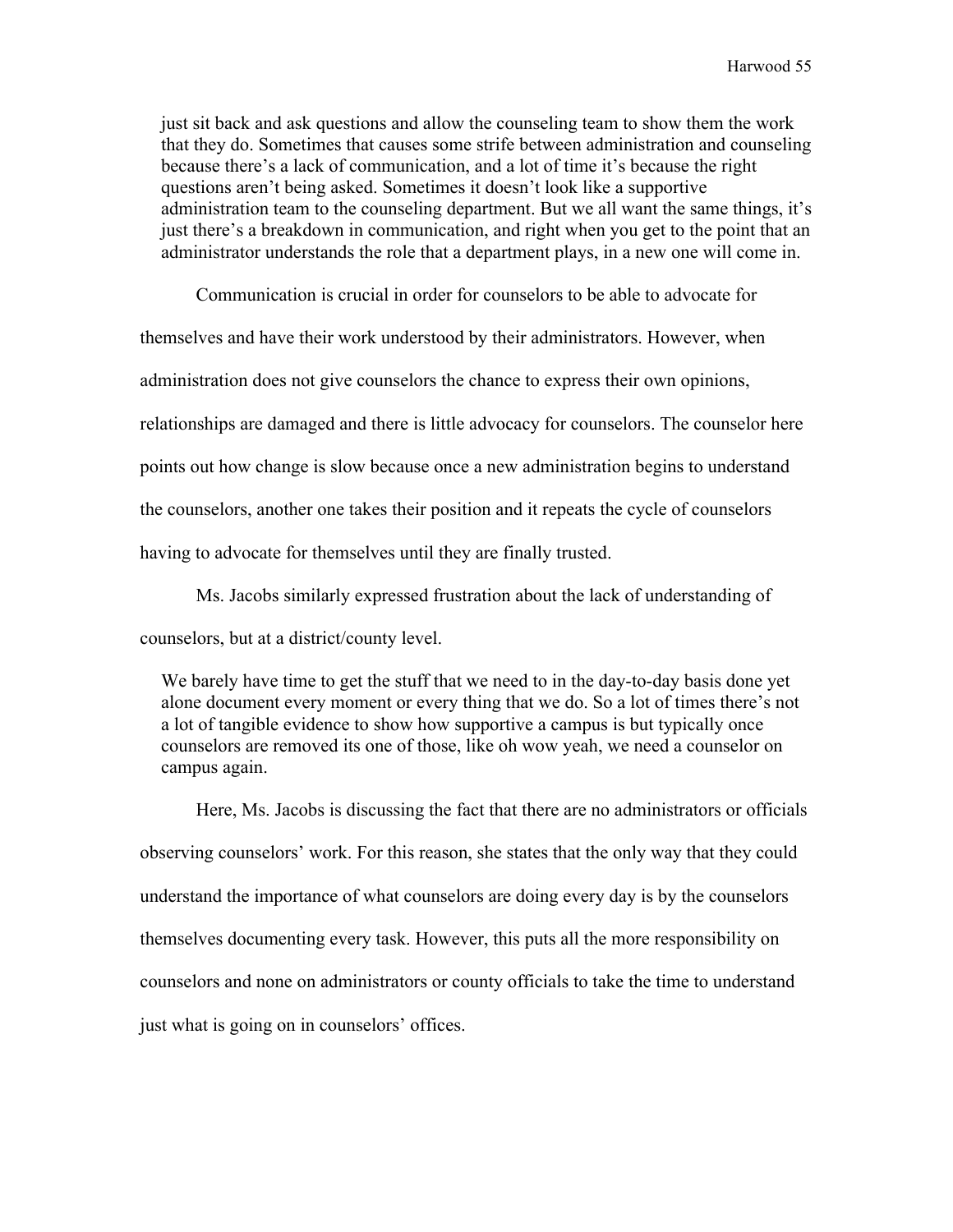Because of this lack of understanding, counselors are often grouped in with teachers, regardless of the fact that they do completely separate jobs. An example of this is that counselors are on the same contract as teachers. This is important because, first, it means that they receive the same salary as teachers. Second, it implies that teachers' time spent with students is the same as counselors' time spent with students. Teachers are evaluated by the amount of time they spend in their classroom. Because counselors are recognized as teachers contractually, they are also evaluated by their "classroom hours," which do not exist because counselors do not have classrooms. Third, counselors are not recognized in their contract title, which symbolically signifies the invisibility of counselors within the high school's eyes. While for the most part this mainly affects contractual logistics, Ms. Wilson expressed clear frustration at the ways in which their contracts affects her daily tasks and her time available to do the work she wants to do:

Sometimes we get tied to doing teacher professional development that has nothing to do with our lives. Yesterday I wasted an hour of my life doing teacher development that had nothing to do with me so because we're not tied to a bell, we're not tied to students… Most of the time an administrator doesn't know the role of a counselor so they don't know what to create or how we could utilize a staff professional development day, but all they need to say is 'hey you tell me what you're department needs and we will support you,' instead they don't have those conversations, instead they just throw us in with the teachers because they don't know where to put us.

The lack of communication here hurts not only the counselor's ability to get the work that they find important done, but also damages the relationships between administration and the counseling team. It demonstrates administrators' inability to trust counselors to make decisions regarding their own work.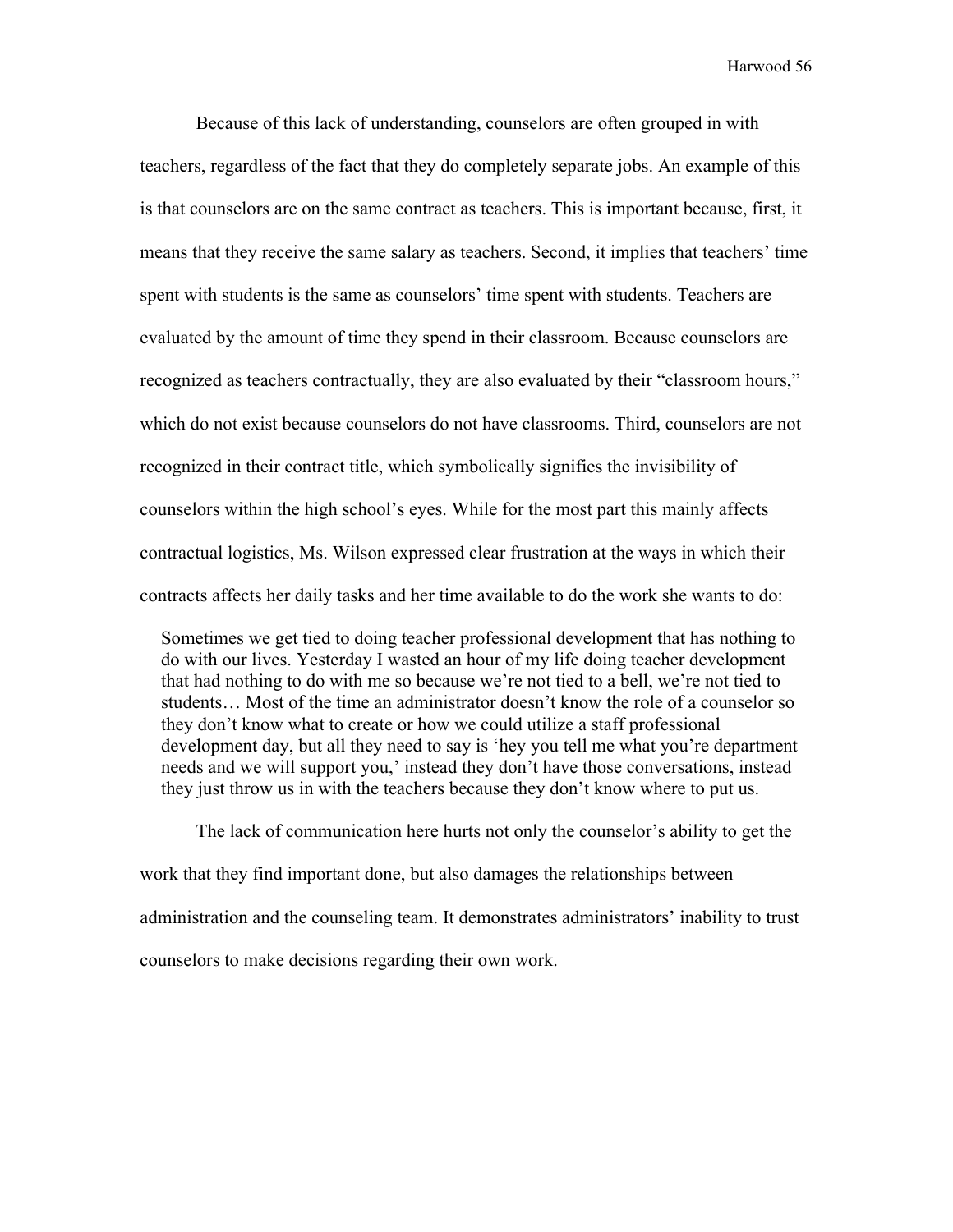# **Conclusion**

This chapter sought to outline different examples of bureaucratic labor that counselors perform on a daily basis. These examples of bureaucratic labor include, but are certainly not limited to emailing, proctoring standardized tests, creating and enforcing attendance intervention plans, and making in-class presentations throughout the year. These kinds of work are important because they 1) distract counselors from providing for direct services to students, 2) represent impacts of neoliberal influence within the public high school, 3) make counselors assess their productivity based on their administrative work and less on their direct work with students, and lastly, 4) represent a lack of understanding, respect, or trust from the county/district and the school's administration. Through forms of surveillance, the implementation of technologies, and the lack of individual authority or control given to counselors, their work conditions represent neoliberal influence and the powerful changes made to the school system through audit culture. This bureaucratic labor makes it hard for counselors to find time for direct services for students, which often involve care labor. Care labor will be the focus of the third, and final chapter of this thesis.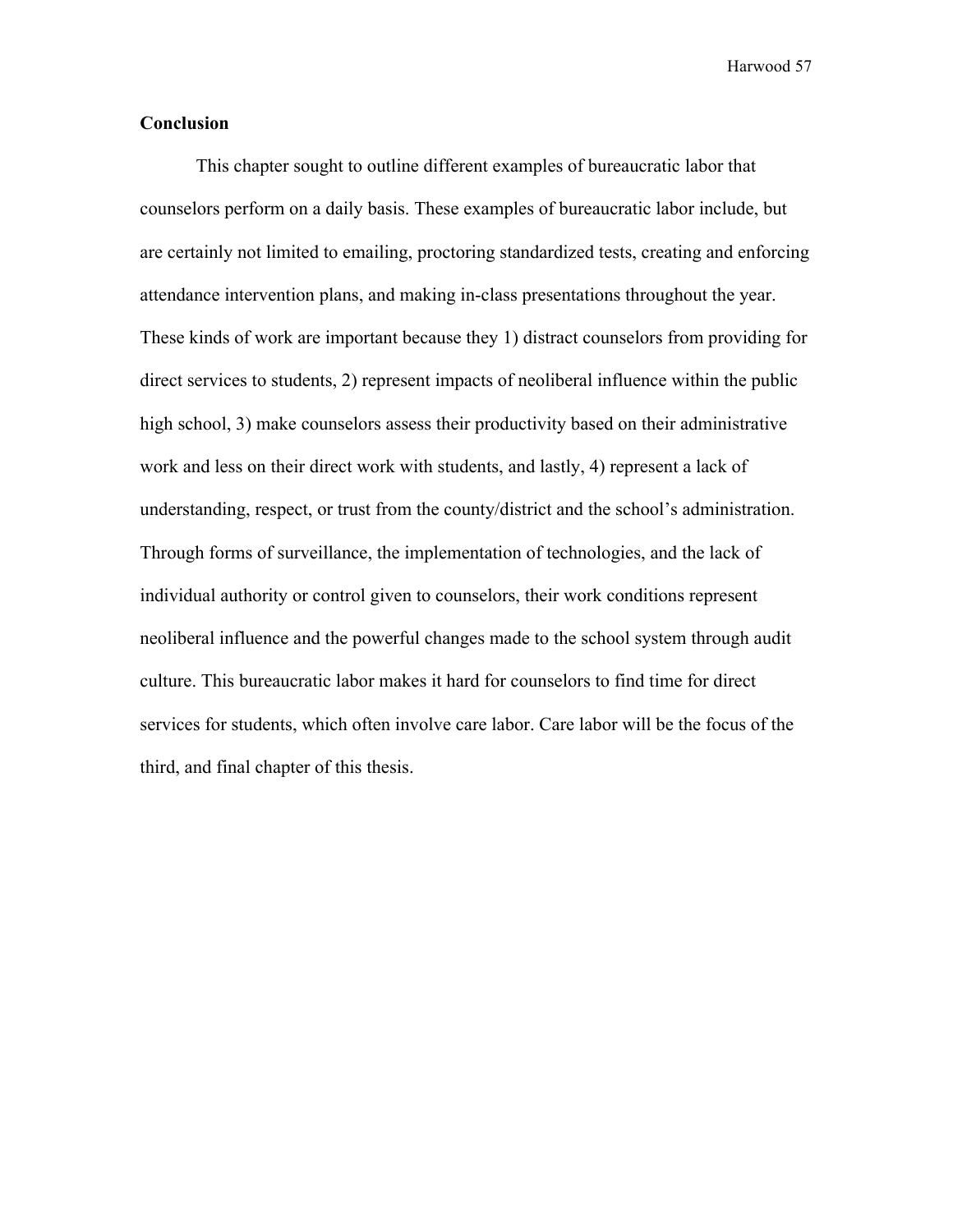#### **Chapter 3: Counselors' Investments in Care Labor**

# **Introduction**

Growing up in the U.S., based on media I consumed, I assumed that my school guidance counselor was someone that I could, and would, go to when I wanted someone to listen and talk through problems.<sup>73</sup> However, in my own high school experience, I did not find my counselor available to me for that kind of emotional support. I never visited my high school counselor to tell seek any social-emotional guidance. Because of this experience, I assumed that other high schoolers felt similarly about their relationships to their counselors. However, in doing this thesis, I have quickly learned that this is far from the truth. One of the most demanding parts of the occupation is the *care labor* required daily of school counselors. The counselors I interviewed spoke of all the reasons for which students frequently visit their office, ranging anywhere from requesting a change in their schedule to having a mental breakdown.

Counselors' care labor is incredibly important not just for the students, but also for the counselors. It is labor that is often the most energy-demanding, but is concurrently the most fulfilling for counselors. Because of the many indirect services, which are often bureaucratic labor, that take up a lot of counselors' days, most of the care labor that they perform is a responsive service. This means they perform care labor when a student comes to them with a certain problem or crisis, rathering than intentionally performing it by reaching out to the student. This differentiation between responsive and intentional service is important to the analysis in this chapter because counselors' responsive services are often less recognized by others in the school. Counselors take control of situations that come to their office by responding to them regardless of if they expected to

 <sup>73</sup> *Glee*, accessed April 16, 2019, http://www.imdb.com/title/tt1327801/.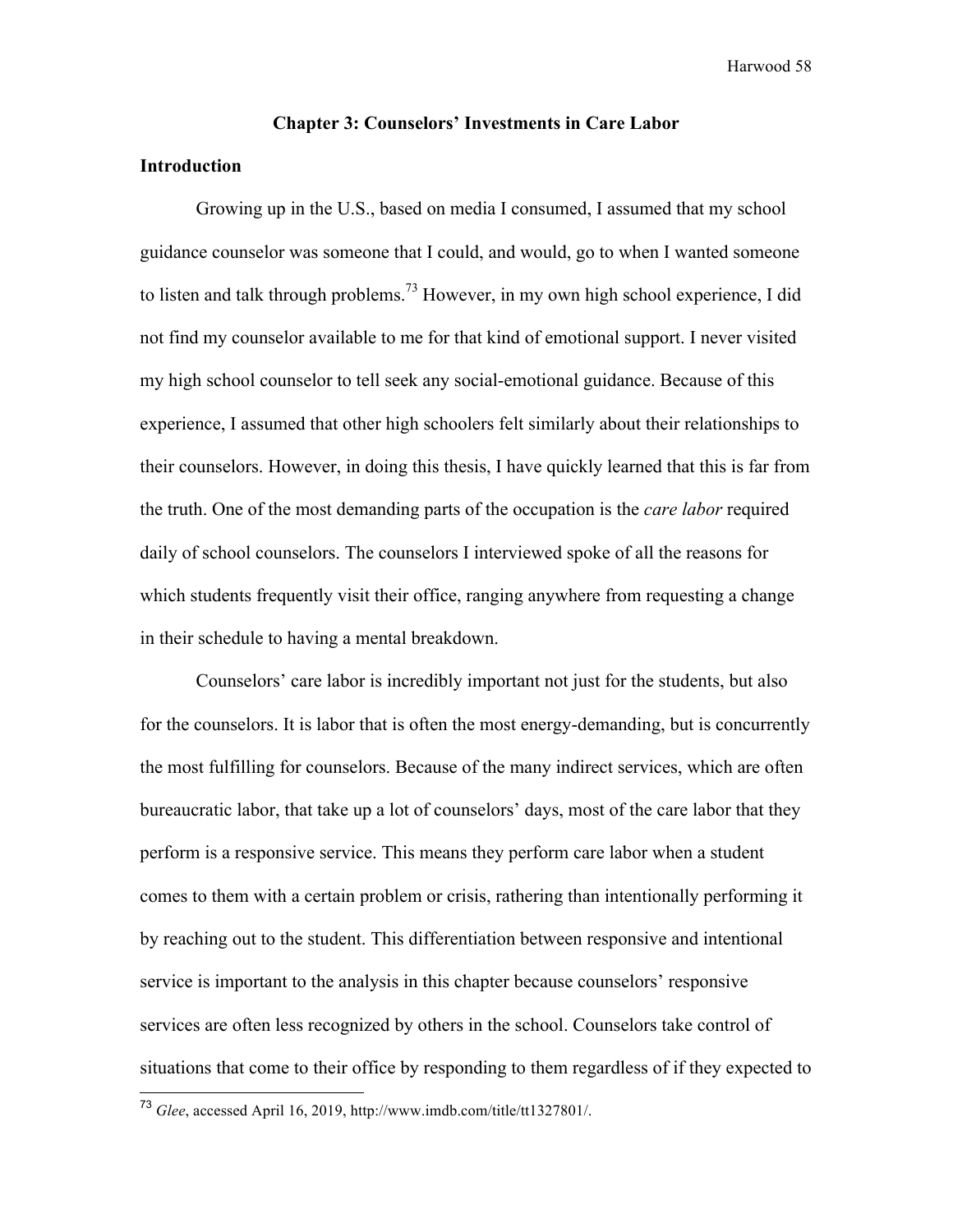do that work or not. In this chapter, I argue that counselors' care labor are often band aid solutions to a larger, complex problems about mental health in schools.<sup>74</sup>

The care labor needed of counselors in response to students' crises or conflicts can often keep them from completing the bureaucratic labor that the school demands of them. However, when I asked my interlocutors about their favorite parts of being a counselor, they all mentioned their passion for working directly with students. Because the individual connections to students are important to counselors, they work extremely hard at making themselves available to the students, regardless of what the student might ask of the counselor. When they are met with students' emergencies, counselors attempt to support the student in the best ways they know how because it is the only time they can perform care labor.

What is remarkable about the care labor described in this chapter is that counselors never refuse to perform the labor, even when it may fall out of their professional realm (seeing as they are not trained therapists). When counselors push themselves to perform the care labor in every moment that a student asks for it, their job becomes even harder because it can cause them to feel unproductive, as it takes their time away from their bureaucratic labor. For this reason, their care labor not only fulfills the counselors, but also adds to their stress as they are pressured by neoliberal discourses such as productivity and efficiency. As our society increasingly adopts self-managing neoliberal influences, counselors' care labor becomes all the most important to helping students manage themselves in school. These neoliberal values, I argue, exploit counselors' care labor. This chapter also explores gender dynamics within two

 <sup>74</sup> "Mental Health In Schools: A Hidden Crisis Affecting Millions Of Students," NPR.org, accessed April 16, 2019, https://www.npr.org/sections/ed/2016/08/31/464727159/mental-health-in-schools-a-hiddencrisis-affecting-millions-of-students.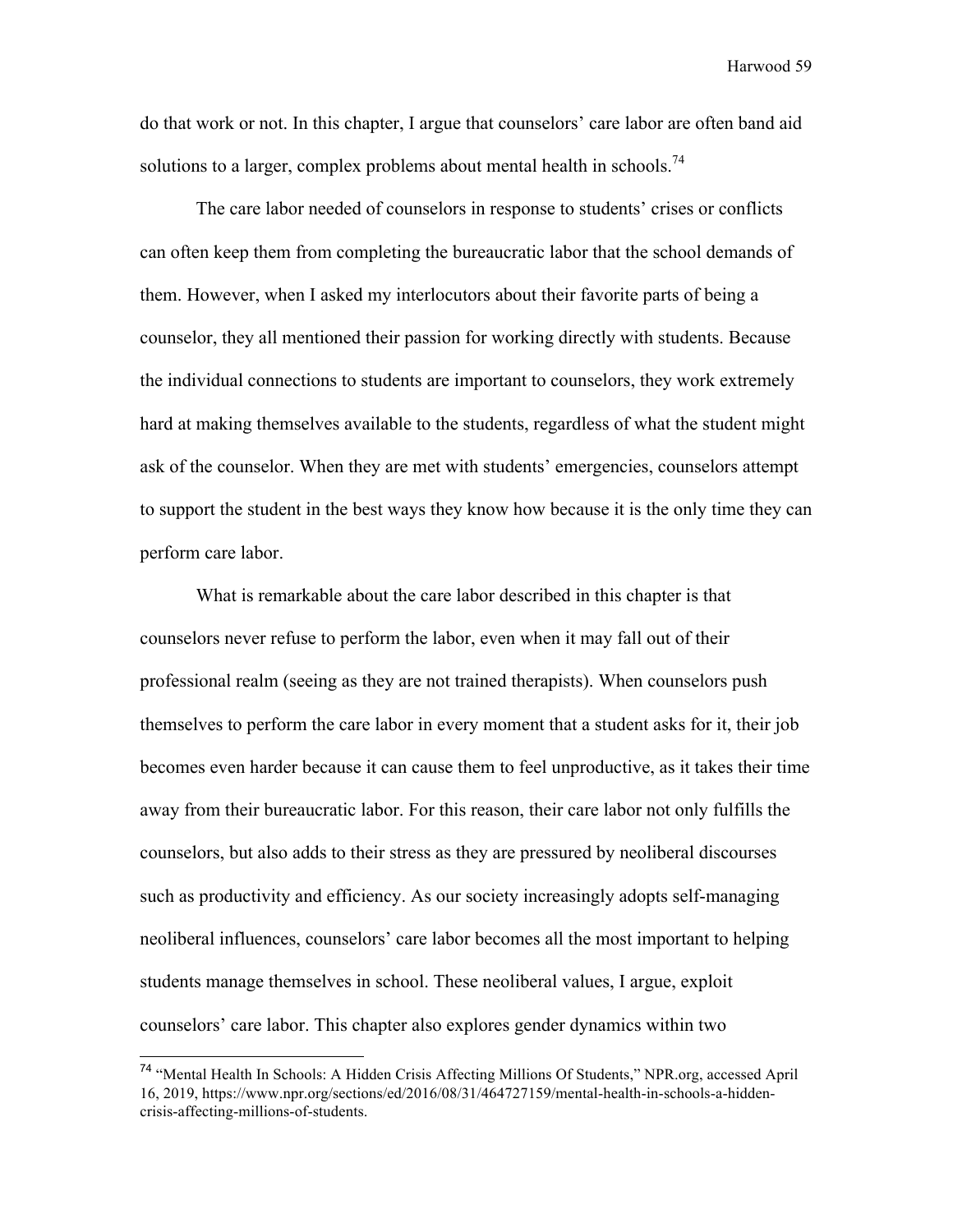interlocutors' counseling teams, and the way it impacts the amount of care labor that female counselors have to perform.

#### **Care Labor Theory**

As stated in the introduction, research on care labor accurately describes some of the complex work of public high school counselors. Duffy, Albelda, and Hammonds define *care labor* as one-on-one care that helps someone who cannot be held responsible for taking care of themselves and maintains the greater system within which they are situated.<sup>75</sup> Whether recognized or not, the care labor of counselors maintains the neoliberal high school as their labor can not only saves students' lives, but also keeps students on track to graduate.

Duffy, Albelda, and Hammonds describe other important aspects of care labor theory that relate to the complexities of the counselor position. They describe the exploitative nature of care labor due to the distinct relational qualities associated with the work, and how investment in these relationships can mean unintentionally working more hours and increasing forms of labor exploitation. In addition, they explore the deep values of care labor in the ways that it often impacts more people than just the "direct recipient," and even supports greater communities of people.<sup>76</sup> They discuss the ways that care labor's "market price fails to reflect the true usefulness of the service because many benefit who do not pay."<sup>77</sup> In this sense, care labor is worth more than can be quantified, measured, or even appreciated. Another important aspect of care labor is its relationship to productivity, and the ways that assessments of productivity often do not accurately

 <sup>75</sup> Duffy, Albelda, and Hammonds, "Counting Care Work," 147.

 $^{76}$  Duffy, Albelda, and Hammonds, 150.<br> $^{77}$  Ibid.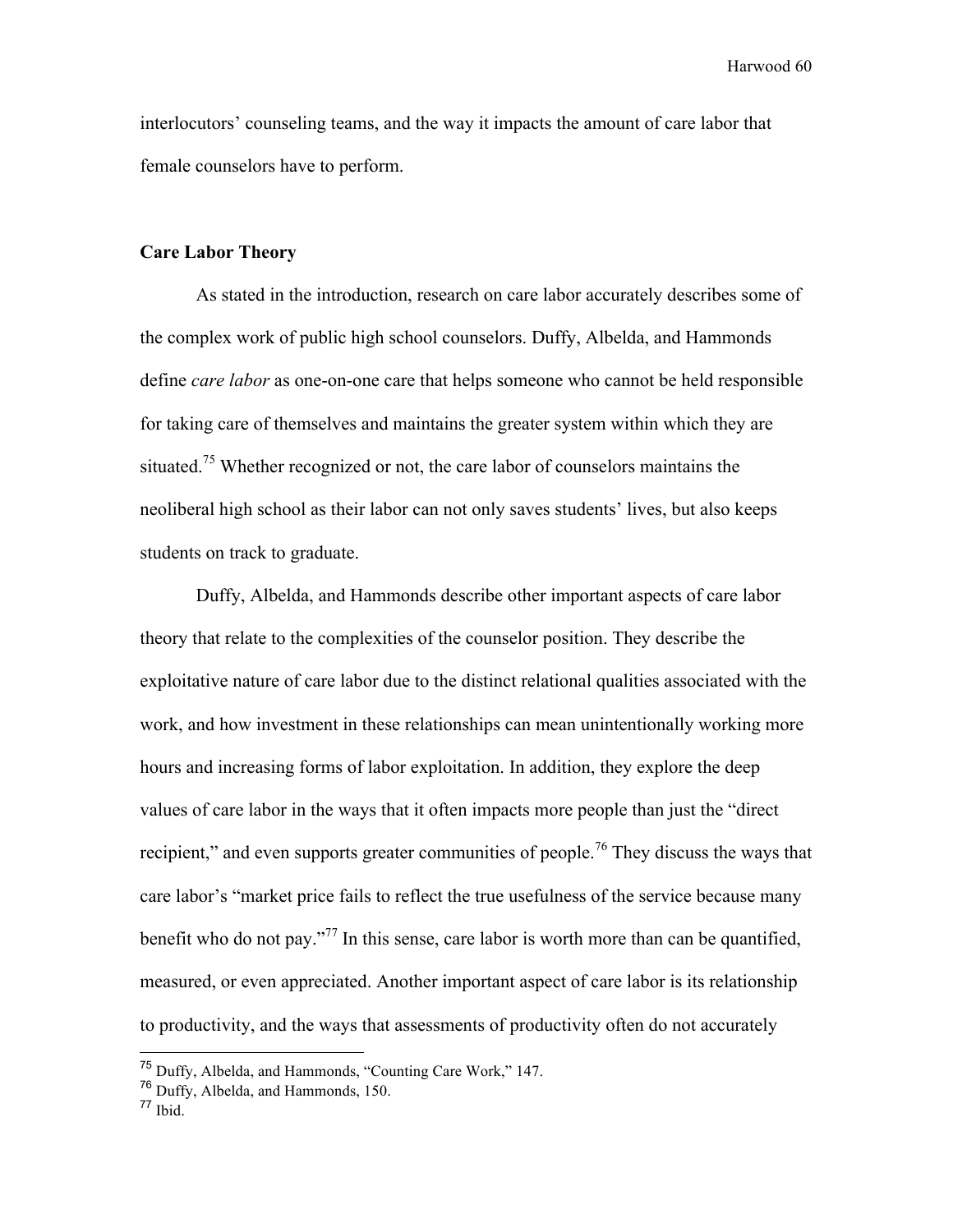represent care labor that is performed.<sup>78</sup> For counselors whose jobs are already misunderstood, these inherent qualities of care labor make their job, and their own perceptions of them, even harder.

In this chapter, I use the term *care labor* to relate counselors to their relationships with morality. In Elana Buch's "Senses of Care," Buch discusses home care worker relationships to their jobs and their perceptions of morality.<sup>79</sup> Buch thoughtfully examines the difficult boundaries of performing the necessary amounts of care labor and when excessive care labor becomes exploited by analyzing home care aides' performing of these kinds of labor. From the perspectives of home care workers, she describes how, "workers regularly exceeded their official job descriptions."<sup>80</sup> When seeing the living situations of disabled seniors, home care workers often do more than is expected of them in order to make their employers lives more safe and comfortable. Bush states

While workers' relationships with and subsequent commitments to clients can contribute to their own exploitation (e.g., when they work extra hours without pay), they also play a key role in workers' experience and understanding of themselves as moral persons and "caring selves.<sup>81</sup>

These home care workers unintentionally perpetuate their labor exploitation because it helps them feel content in their work as a caring presence for seniors. Home care workers' desires to empathize begin to control their work and can put them in dangerous, exploitative situations where they perform care labor excessively. This relates to the counselor experience, as is explored in this chapter, in the ways that counselors

78 Ibid.

<sup>79</sup>Elana D. Buch, "Senses of Care: Embodying Inequality and Sustaining Personhood in the Home Care of Older Adults in Chicago," *American Ethnologist* 40, no. 4 (2013): 637–50, https://doi.org/10.1111/amet.12044, 638.<br><sup>80</sup> Buch, 638.

<sup>81</sup> Buch, 639.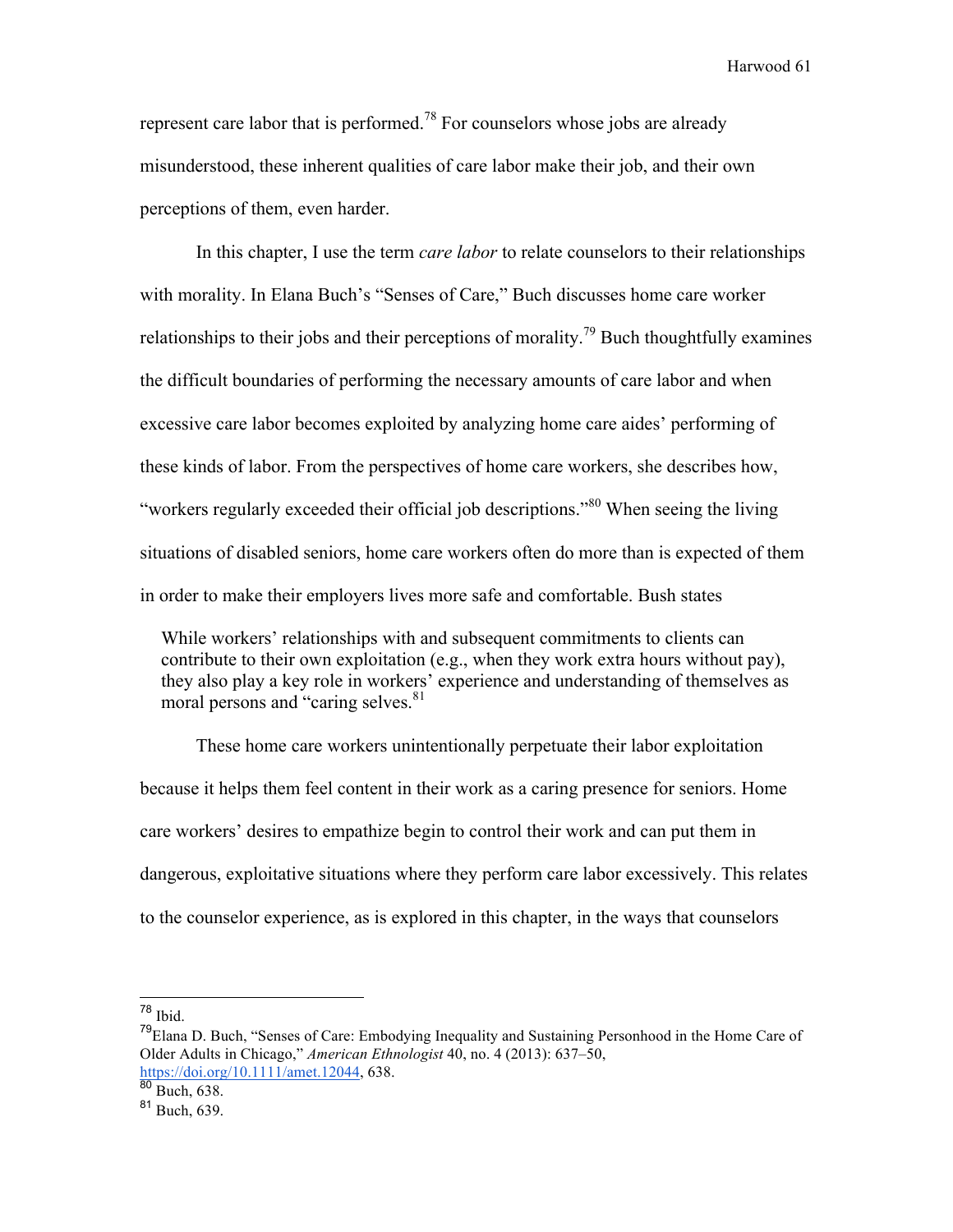push themselves to best perform care labor even when there is a lot going on or when it falls outside of their professional training.

Buch also describes how the separation between the laborers and their employers often makes it hard to form a similar understanding of the work that's going on:

Yet those who control workers' labor, including older adults, agency personnel, and policy makers, are not similarly positioned to develop empathic knowledge of the embodied toll exacted by home care labor and magnified by the instability produced by low wages and lack of benefits. Through the daily, intimate labor of paid care, hierarchies between persons become embodied by workers and incorporated into their subjectivities, thus reinforcing broader processes of stratified reproduction.<sup>82</sup>

As this was already discussed in chapter two, counselors and their relationships with administration are often complex, and a source of distress due to a lack of understanding of what is going on everyday for the counselor. Buch explores how a lack of communication and a the physical separation between employers and their home care workers' actual locations of work make it easier for their care labor to be exploited or misunderstood. Similar complexities are evident in the counselor role, as education representatives at the county/district level are unable to get an intimate understanding of the care labor that counselors perform due to their lack of physical proximity to the labor, and their lack of interest in evaluating the labor.

There is a consistent demand for care labor from staff within the public school system. Both teachers and counselors form close relationships with their students that are crucial to learning, as David Brooks argues in his NYT opinion piece, "Students Learn From People They Love." Brooks discusses his own experiences discovering the importance of social-emotional learning within the classroom in his experience as a professor. He describes a time when he was emotionally vulnerable with his students and

<sup>&</sup>lt;sup>82</sup> Buch, "Senses of Care," 647.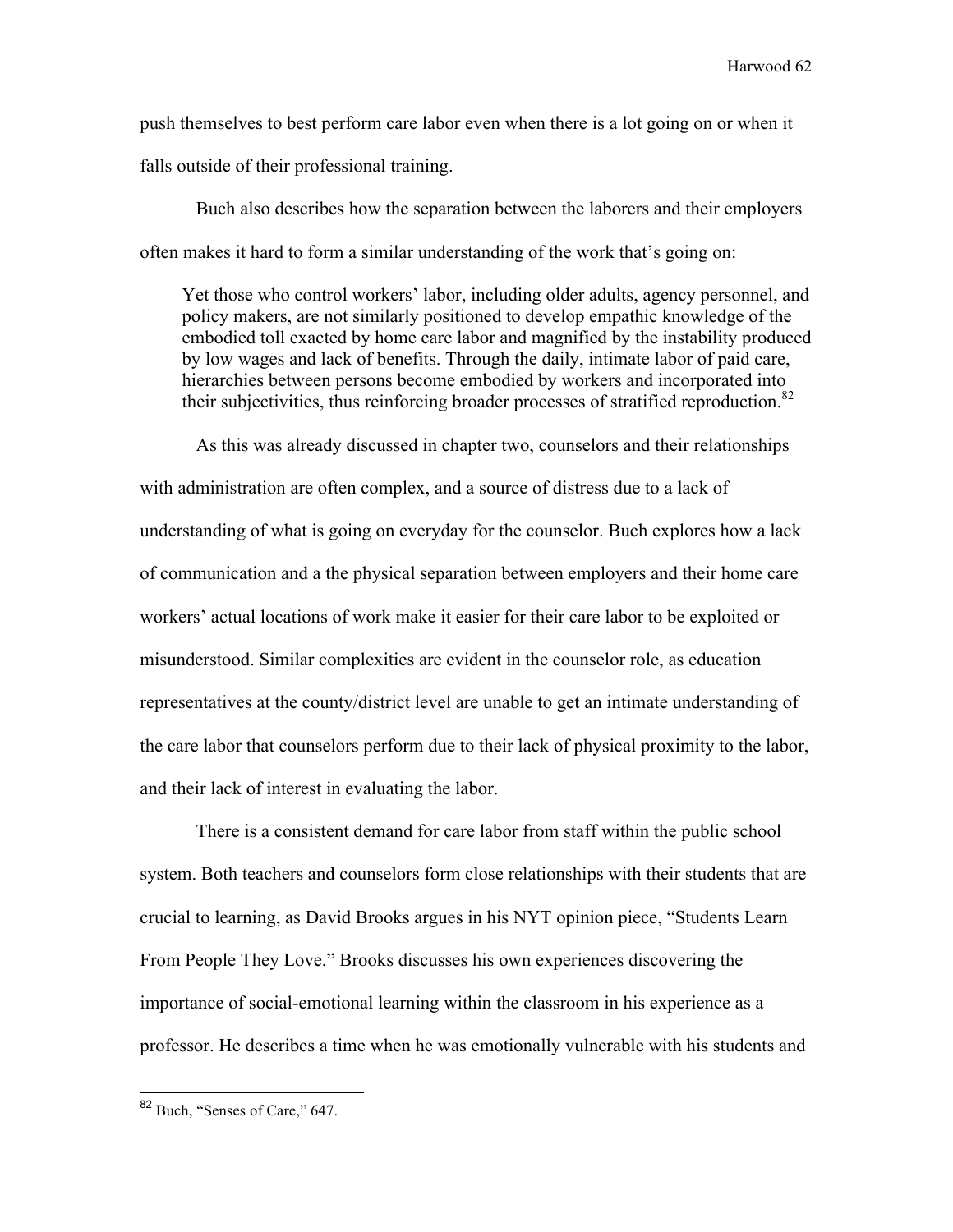states "that unplanned moment illustrated for me the connection between emotional relationships and learning."83 Using Antonio Damasio's own theoretical work, Brooks argues that "emotion is not the opposite of reason; it's essential to reason. Emotions assign value to things. If you don't know what you want, you can't make good decisions."<sup>84 85</sup> However, the homogenization of education through the implementation of the test-taking industry has made it so social-emotional learning processes are hard to find in schools. As stated in earlier chapters, the defunding of public education has made it so that there are less professionals in the school to go through these learning processes with. For the teachers and counselors that are in schools, their jobs are more difficult as they have to navigate heavier caseloads or class sizes, the difficulty of teaching to standardized tests, and the time it takes proctor those tests.

While counselors do not directly teach in the classroom, they are a tremendously valuable resource for students who are looking for social-emotional guidance and support. However, amidst caseloads averaging nationally at 482 students, it is nearly impossible to properly support that many students.<sup>86</sup> For this reason, that kind of socialemotional learning and development that all students need is not being adequately provided to them, by teacher or counselors. The following two case studies study a plethora of situations in which both Ms. Roberts and Ms. Harris performed care labor, and the ways that their labor impacts their own perceptions of their work.

 <sup>83</sup> David Brooks, "Opinion | Students Learn From People They Love," *The New York Times*, January 28, 2019, sec. Opinion, https://www.nytimes.com/2019/01/17/opinion/learning-emotion-education.html. <sup>84</sup> Brooks. 85 Antonio Damasio, *Descartes' Error: Emotion, Reason, and the Human Brain*, Reprint edition (London:

Penguin Books, 2005).

<sup>86 &</sup>quot;National Association for College Admission Counseling- State-by-State Student-to-Counselor Ratio Report."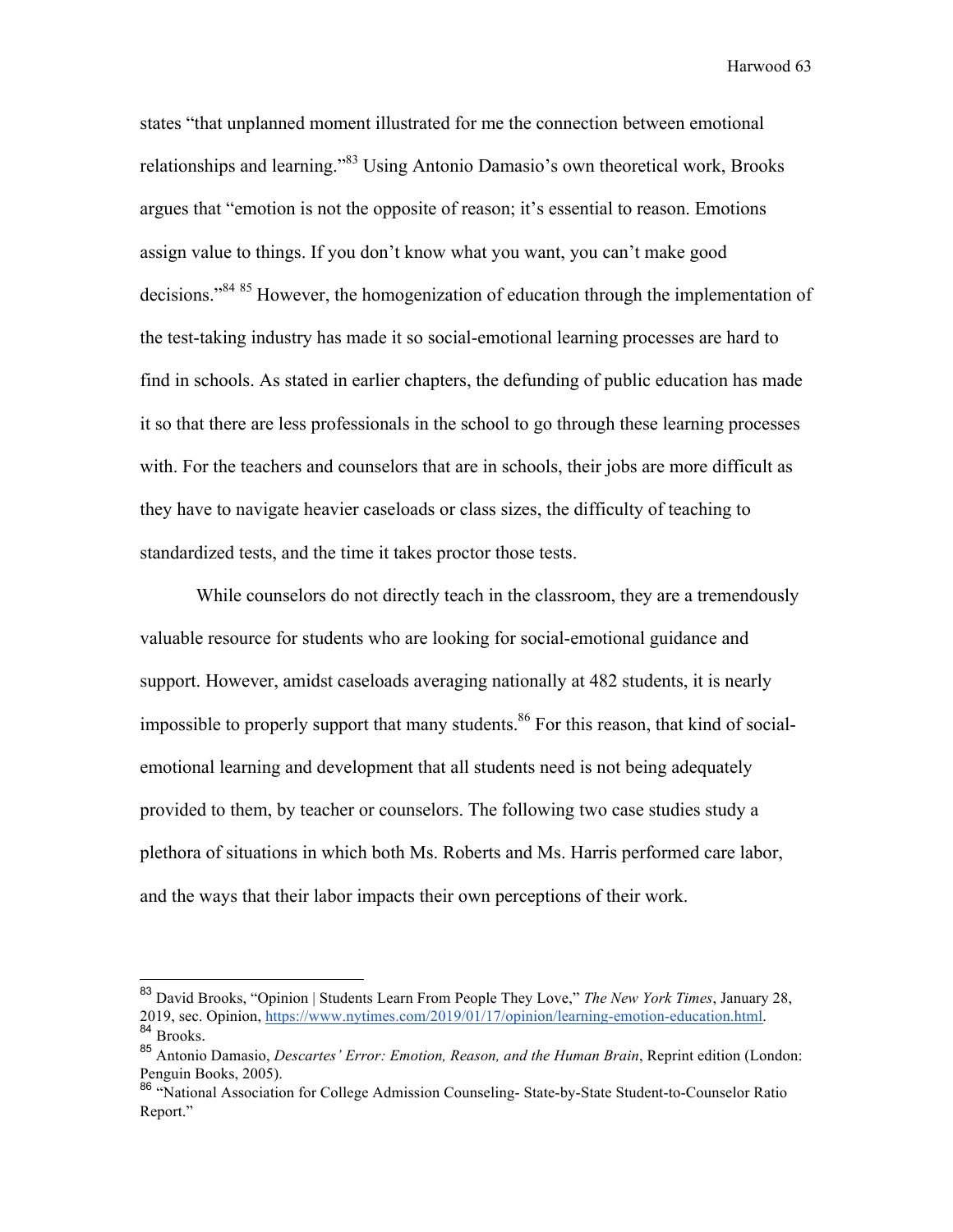## **Ms. Roberts Case Study**

Ms. Roberts is the head counselor of the counseling team at her high school in Maryland. On the day of our interview, Ms. Roberts described walking into a crisis situation, where a student's peer claimed they were suicidal:

I went and pulled that student from her class and I had a long conversation with her, and I had to make a decision about whether or not I thought she needed to be referred to the crisis center, which is usually what we do with kids who are suicidal...She was willing to have a conversationwith her father about getting herself some help...I called dad and then I talked to dad for a little while and shared my concerns with him, and I asked him if he wanted to talk with her...I let them talk alone and in the meantime I went next door to the other counselor to say 'hey this is what I'm doing, I wanna make sure you think this this is the right thing.'

Many counselors I interviewed separate the different kinds of work they do into

two categories: intentional and responsive services, the latter is exemplified in the

anecdote above. During my focus group with high school counselors in California, one

counselor differentiated between the two kinds of services.

Where we want to spend the majority of our time is in doing intentional services for students so that we can be preventative. What administration and parents sometimes want is to spend the majority of our time in responsive services, which is what we refer to as random acts of guidance; someone walks in the door and now you have to switch gears and do this, or a parents calls and you have to switch gears and do that. So we have to center our programs around what our needs are for our students so we frontload our service before the need rises so we spend less time putting out fires and more time doing intentional guidance for students.

In Ms. Roberts' situation, she is "putting out the fire" that was posed in front of her, without warning, with her care labor. She provided next steps to solve the problem in the moment by providing emotional support to the student. There was no time set aside in her schedule that day to support this student, or to prepare for an emergency situation like this, but she had to respond as soon as it was clear that there was something wrong.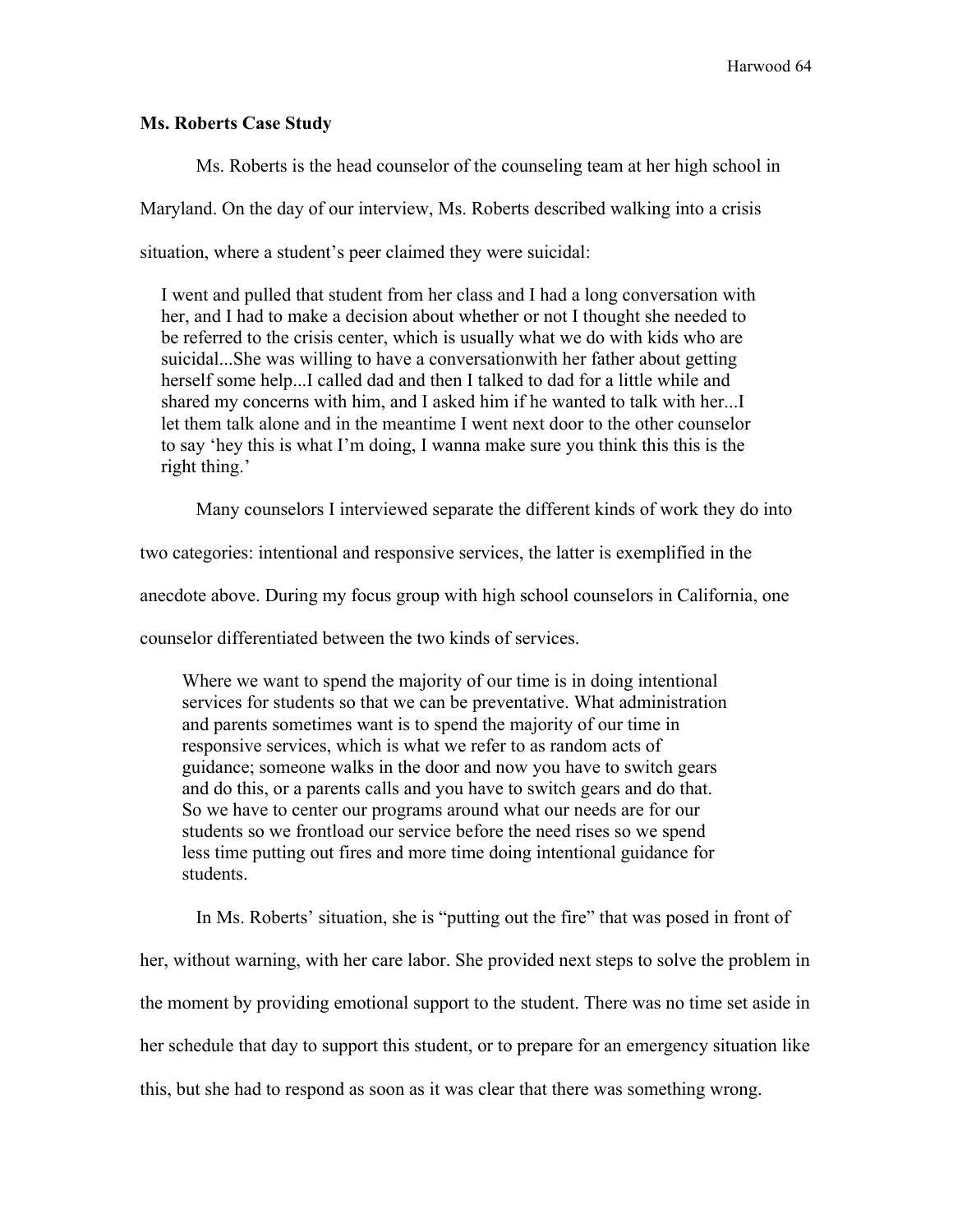This labor was necessary because someone had to respond to this situation. However, counselors often prefer to perform care labor through intentional services in order to prevent crisis situations like these from happening. For example, Ms. Roberts expressed how she wished she could run support groups for students, as a form of intentional care labor, rather than just reacting to emergency situations. However, in the current position counselors are in, they are not given the time to intentionally enact these services.

It does not take someone with highly advanced social skills to know that when someone is threatening to hurt themselves, immediate responsive action should be taken. However, Ms. Roberts' responsive service is important because while it helped one individual student, it did not help her in achieving her other tasks for the day. She did not come to work that day with the intention of solving a problem like that, and she continued to move on with her day as soon as she found next steps to solve the problem. She is forced to continue her day without letting that stressful moment affect her ability to complete the rest of her work. Not only do moments like that increase stress as they keep her from doing the rest of the work she was originally planning to do, but also the care labor will not be recognized as "productive" work.

Productivity increase in the care sector are limited (and pressures to increase productivity may be undesirable for outcomes), making the care sector an economic laggard compared to other sectors. The foundational importance of paid and unpaid care work to sustained economic growth and societal well-being requires government support to address these inherent imbalances.<sup>87</sup>

School counselors are in complex positions because only a portion of their job needs their care labor, while other portions of the job require bureaucratic or other forms

 <sup>87</sup> Duffy, Albelda, Hammonds, 150.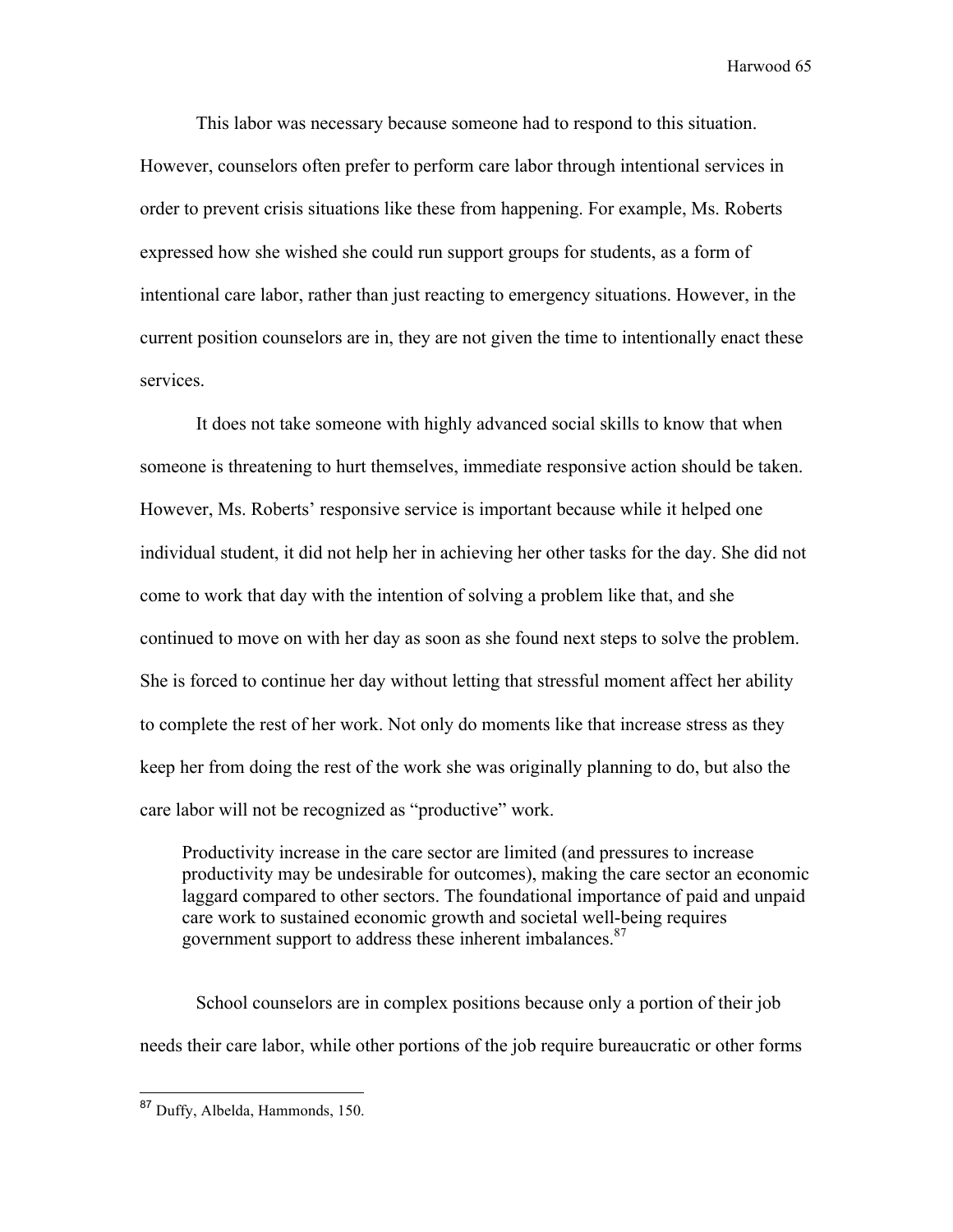of labor. These different kinds of labor are then compared to each other as if their productivity can be similarly measured. If Ms. Roberts compared her care and bureaucratic labor in relation to their productivity or efficiency, it would negatively impact the care labor that she performs. She would not be able to provide the individual care that she does currently if she prioritized the *efficiency* of her care labor over the *quality* of it.

Ms. Roberts also mentioned another example of a responsive service that used her care labor in response to the passing of one of her school's teachers:

So I got a call Monday night from the principal saying 'Hey, Mr. Dennis passed away, I need you to come in early tomorrow we need to plan.' So I texted all the counselors and psychologists and said this just happened I need you guys to come as early tomorrow as possible. So I got in at 6:30 on Tuesday morning and he [the principal] had already come up with what to do, which is that he wanted to make an announcement at 8am, and for any students who were concerned go down to the auditorium and then the counselors would be down there to talk to them. So that's what we did and we were there for an hour and a half probably with students. And then I was also checking on teachers, so again that was a day where I had allotted time to get work done and I wound up staying until 5:30 on Tuesday.

This is a moment in which the unfortunate nature of her job means that she is always a stand in for emergency situations. This passing was unavoidable, but is another moment where her need to perform care labor as a responsive service makes her job consistently stressful, as she is never able to fully know what is coming for her on any given day. Regardless, the school depends on her stepping in to do that work, which only takes away her time from being able to implement more intentional services for students. This care labor is less tangible because it cannot be easily documented in the way that her bureaucratic labor can be. It is a form of cheap labor because, while schools cannot hire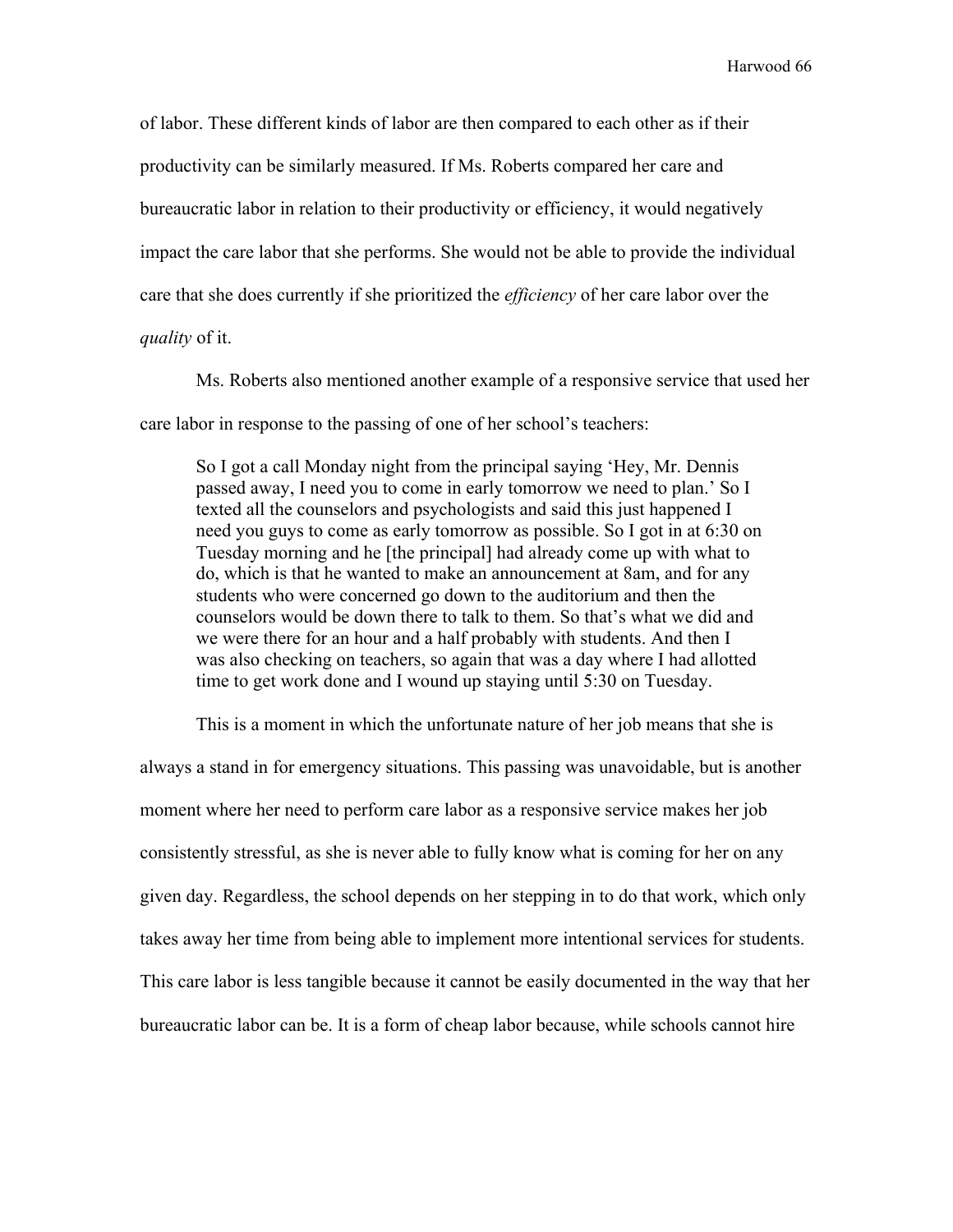the sufficient amount of therapists due to a lack of funding, they know they always have counselors to rely on.

Ms. Roberts herself does not fully recognize her own care labor retrospectively. After providing this anecdote, Ms. Roberts stated "again that was a day where I had allotted time to get work done and I wound up staying until 5:30 on Tuesday." Here, she is differentiating between the responsive services she provided and the work she originally planned to do. She stayed later, not just because she needed to do in order to complete her tasks, but also so she could end her day feeling "productive." Her care labor helped maintain the basic functioning of the school amidst many people's grief, but because it did not fit the constraints or expectations of her work necessarily for that day, it was not given the recognition it deserved.

She made it clear, both during our interview and throughout the day that I spent in her office, that care labor leaves her feeling fulfilled with her work.

Today was great, I got to see six kids today. That rarely happens maybe once a week do I get to see six kids in a day, so yeah I'm doing much more administrative work and that's partly because of my role and I'm in charge, but also because of the counselor job... I think that we don't get to spend enough time with kids for sure. But today I will leave feeling very invigorated because I got to meet with kids.

Clearly, the individual connections she gets to form with her students mean a lot to her own perceptions of her work. She values the care labor she's doing, and especially enjoys when it can be intentional care rather than responsive care. The care labor she performs is a big the reason why she enjoys the work she does. Because of the value she places on her care labor, it is difficult to notice the ways in which it can be unintentionally exploited by staff who expect counselors to handle responsive services.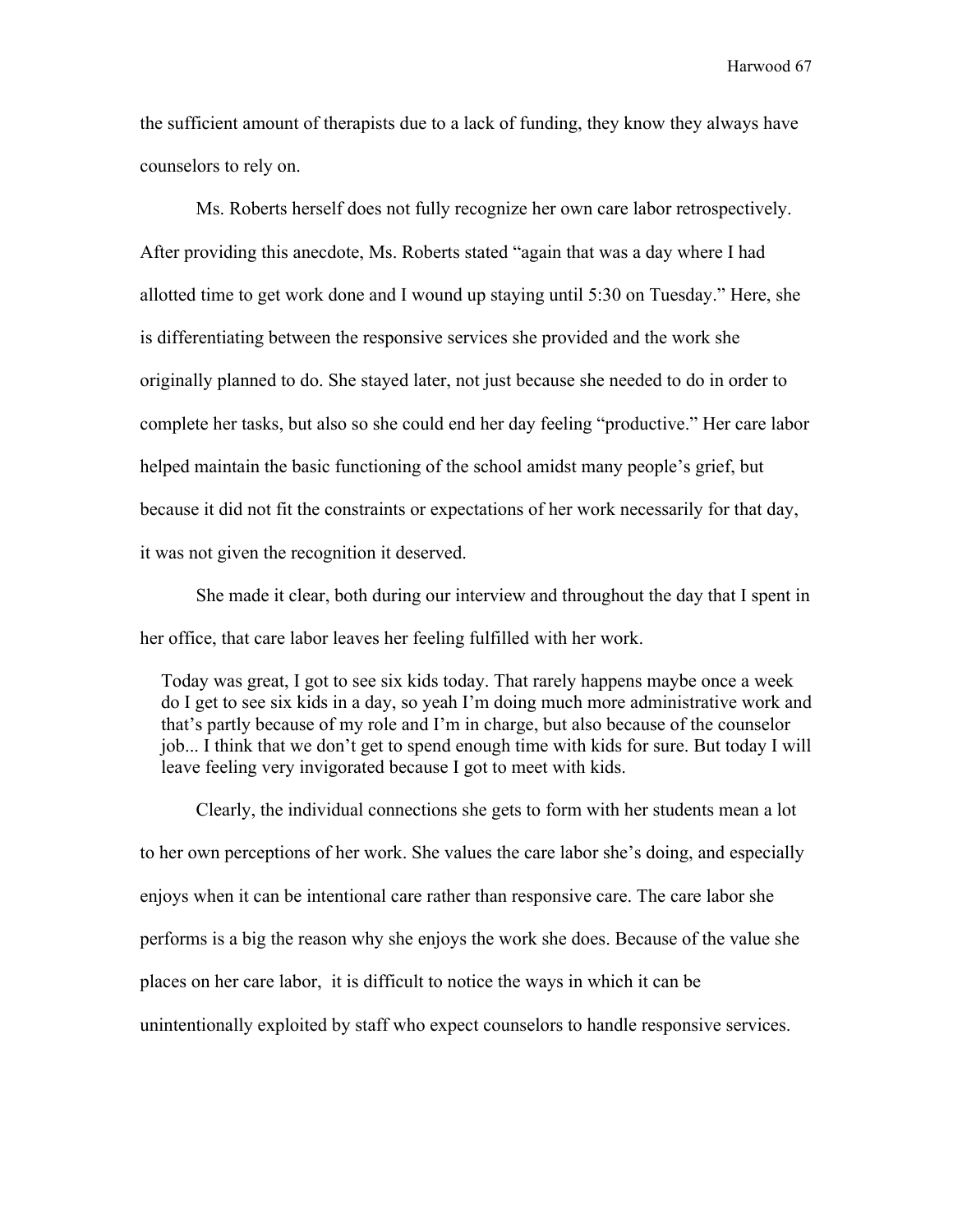## **Ms. Harris Case Study**

Ms. Harris is another example of a counselor that deeply values her care labor. She has a 450 student caseload at her high school in Florida. She is currently the 11th grade counselor, but because her counseling team divides up the students by grade, she will follow her caseload through their four years of high school. However, as I heard from those who used to attend her high school, she is a popular counselor for many students, even those who are not on her caseload. Her dedication to many of the students at her school does not come at an easy price. She works hard to complete the bureaucratic labor that her school expects of her, while also attempting to wholeheartedly support each student who comes into her office on a daily basis. By performing this care labor generously, she finds fulfillment in her role in school, but also makes the job harder on herself.

When Ms. Harris described her day in the office during our interview, she described when she cared for a student whose father was put on life support.

She was really upset...all of a sudden she just felt really overwhelmed...I talked to her for a while about that and tried to tell her that all those feelings are normal, that it was normal to feel overwhelmed and the best thing to do was to feel all the feels... I have this really good book about that [grief] and it's actually a kids book...I was showing her the pictures and she said 'Would it be ok if I sat here and read this?' So I sat there and answered emails and she sat there, read, and cried her eyeballs out. When she was done she looked up at me and said 'That helped me so much' and I said 'Well I'm really glad.' She said 'Is there any way you would let me check it out and take it home to my sister?' I responded 'Of course you can,' so she took it home for her sister to read. So you can see where there's a lot of different aspects to my job and anything can walk in.

In this moment, according to Duffy, Albelda, and Hammonds' definition of care labor, Ms. Harris was performing care labor with this student by providing a student under the age of eighteen individualized care that supported her wellbeing as well as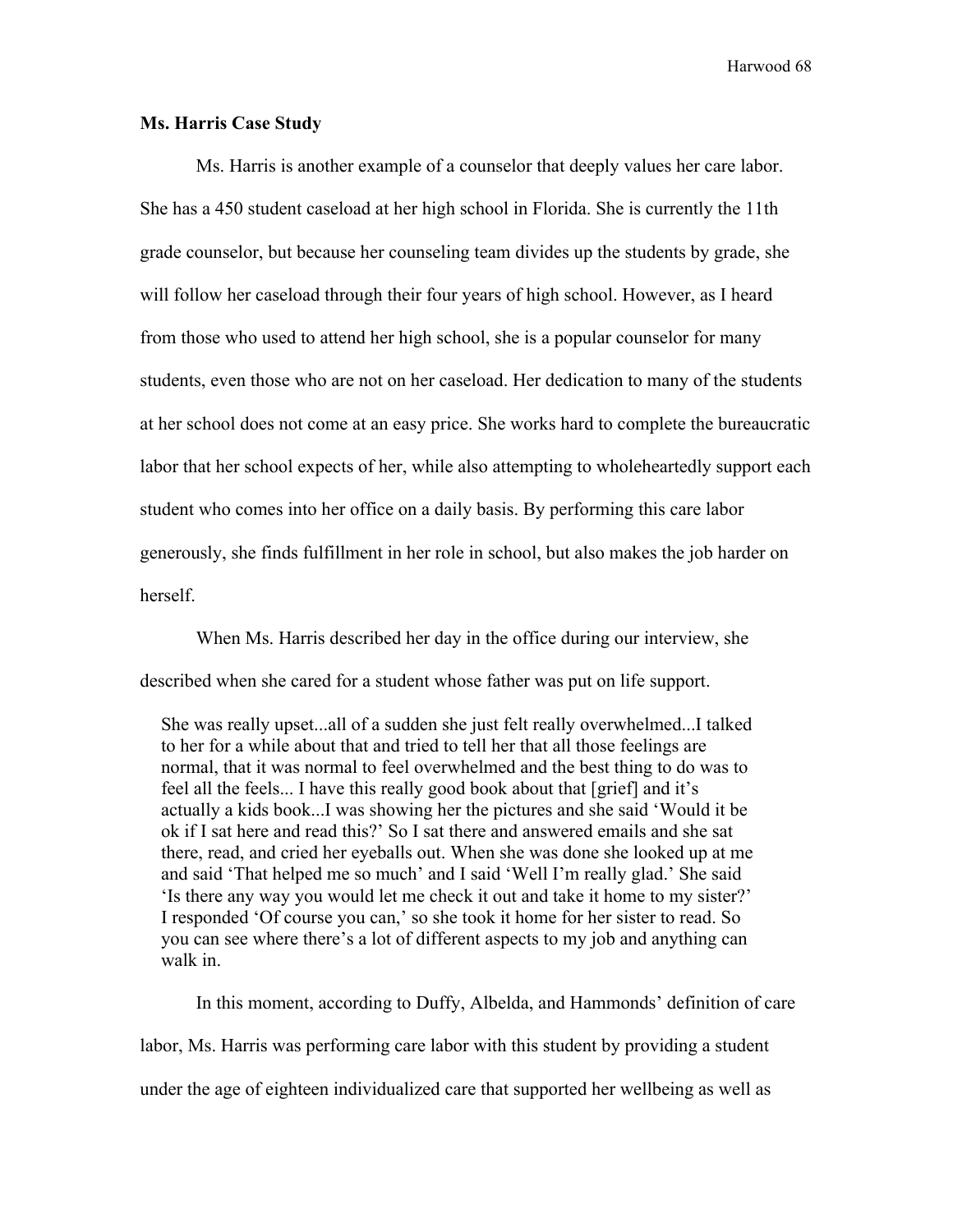maintained the infrastructure of the school, by ensuring that someone was able to support their student who needed that assistance.<sup>88</sup> Ms. Harris provided a space for the student to go within the school to openly share her grief and be met with support and guidance. She was open to having that student stay in her office as long as she needed to. As she describes, the student stayed in her office as Ms. Harris answered emails. In this moment, Ms. Harris was simultaneously completing two forms of labor, both bureaucratic and care labor. She worked on her administrative demands while also attending to her grieving student. Ms. Harris willingly performed more care labor than was necessary by allowing the student to stay in her office. Therefore, Ms. Harris demonstrated her dedication to the student's well-being. In this moment, Ms. Harris performs care labor similarly to home care workers in Buch's "Senses of Care" whose labor is often exploited because of their own desires to best help the seniors they worked for and because of their feelings of morality.

Similar to Ms. Roberts' care labor, Ms. Harris' care labor in this moment is a responsive service. It is not possible for Ms. Harris to meet with every student on her caseload to discuss all of their social-emotional issues. Therefore, she performs care labor mainly as a responsive service to students who visit her office unexpectedly. She cannot know about all of her students' problems or what they are going through until a crisis or conflict is brought to her attention.

Ms. Harris then described another moment she had with a student:

Oh I forgot this, Ms. Watts came to get me this morning because one of my students tried to kill herself last night. We don't know why, her brother came in this morning... just weeping his eyes out saying that she was in the hospital because his mother got the pills away from her. They had to call the police, take her into a mental facility, and put her on a pyschold. He's traumatized

 <sup>88</sup> Duffy, Albelda, and Hammonds, 147.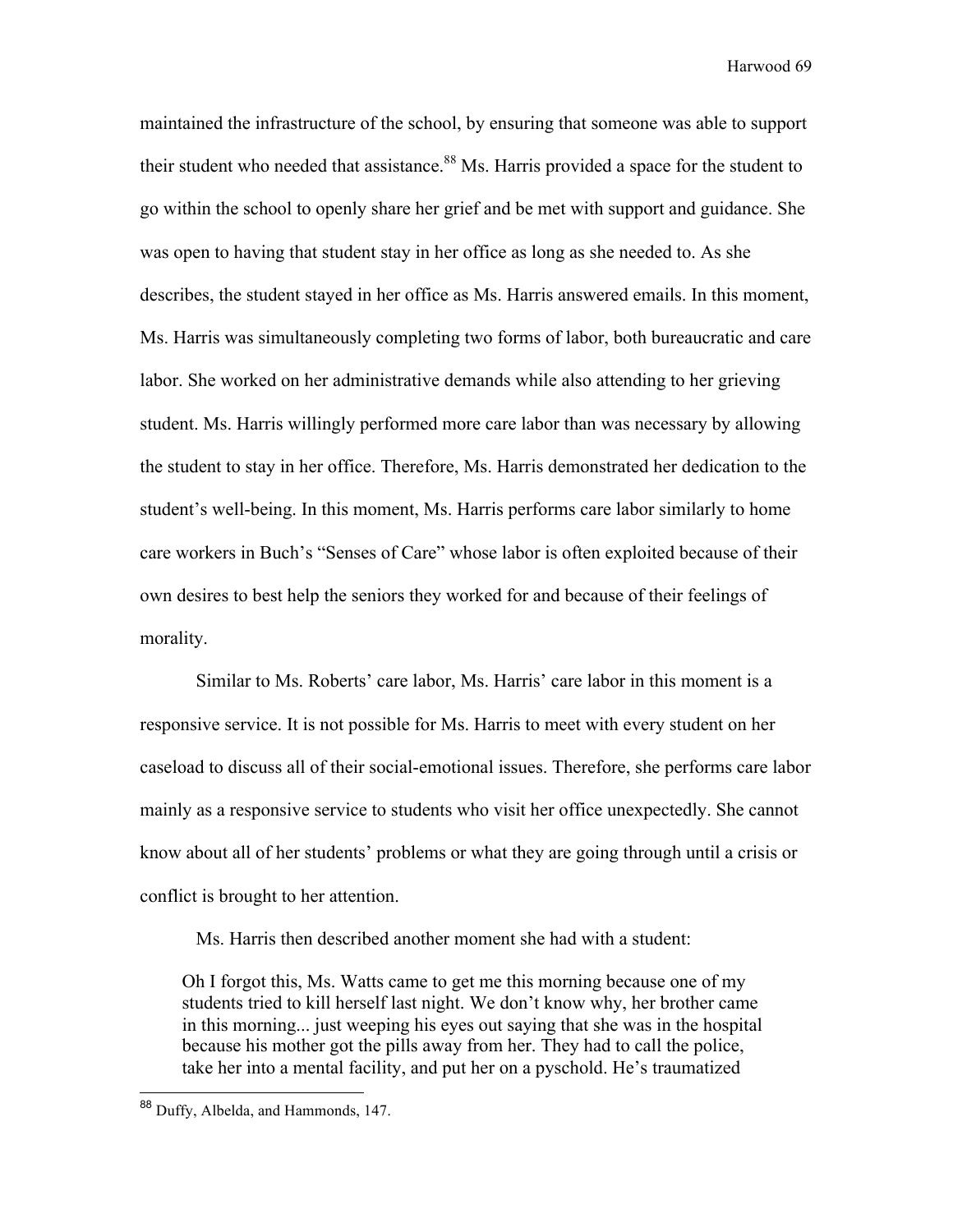and his counselor was tied up at the moment, so Ms. Watts came to get me so I had to go tend to him for a while. So this is my day, there are days where you literally cannot get any work done.

Ms. Harris made evident the normalcy of these crisis moments when she forgot to mention this part of her day until the end of our conversation. She performed her care labor in order to support the student who was not even on her caseload. It is important to point out that she ends this story by saying, "there are days when you literally cannot get any work done." Regardless of the care labor she gave to the students, she does not count it as "work." Because she was giving this care labor as a response to an emergency for one of her students and not because she intentionally sought to give the student that labor, she does not count it as something she got "done." In addition to the work she is doing to fulfill her formal role as an 11th grade counselor, she is also dealing with situations like this that present itself without warning. This care labor becomes a reality of her "work," even if she, or the school, does not recognize it as work.

Ms. Harris' differentiation between her "productive" bureaucratic labor and her valuable care labor represents the powerful neoliberal influences within the school in a variety of ways. First, the defunding of public education means that counseling teams are understaffed, which increases the amount of both bureaucratic and care labor that counselors have to do. The increased intensity of both forms of labor makes it so that the counselors have to work especially hard manage their workload. Second, neoliberal discourses that emphasize "productivity" and "efficiency" make it so that counselors constantly stress over how to get as much work done as possible, even if it is not the work that they necessarily believe in. These kinds of work include the attendance intervention plans or the proctoring of standardized tests as are described in the second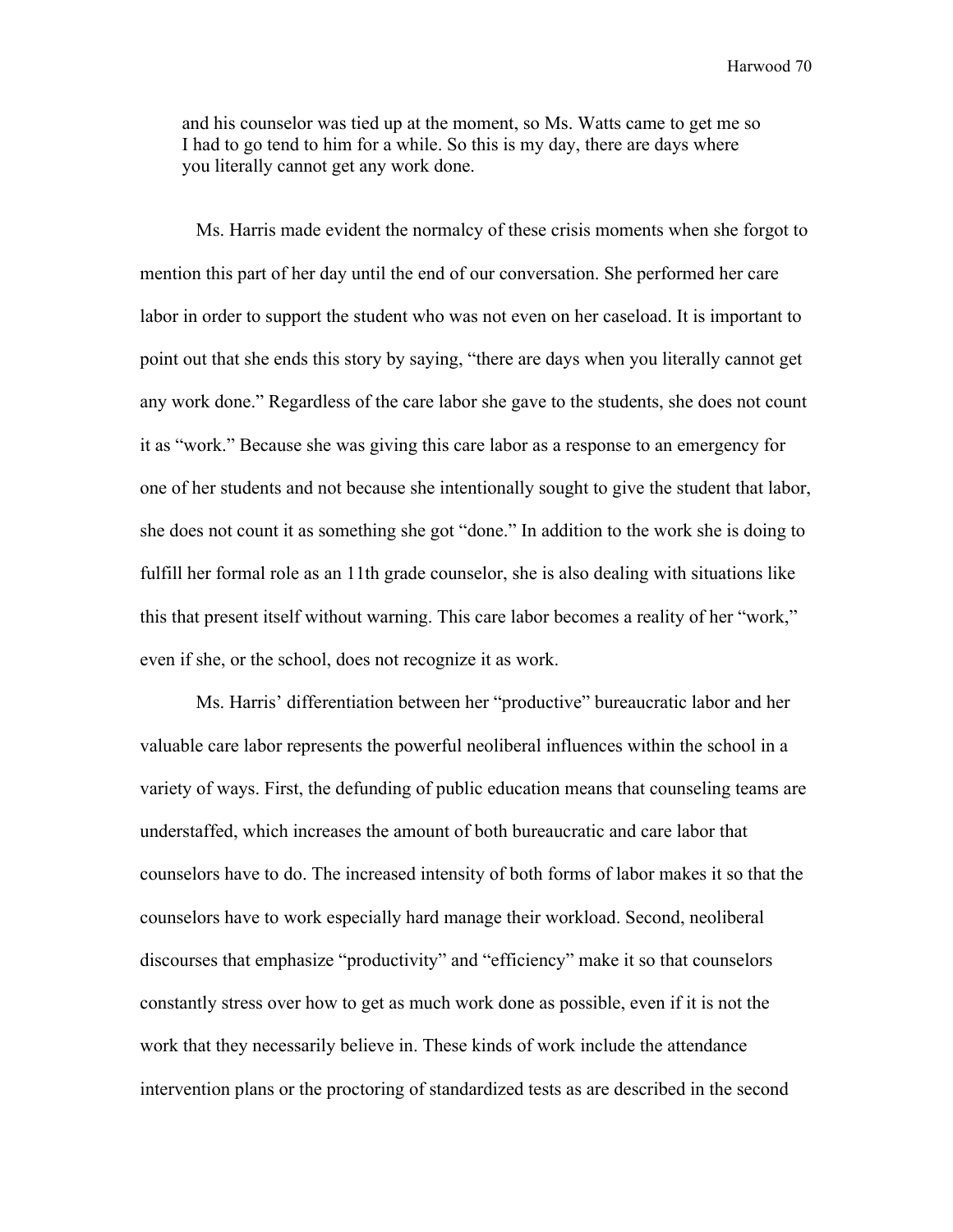chapter of this thesis. Third, the increased amount of regulation within schools increases the bureaucratic labor that counselors have to do. By having more tangible, bureaucratic tasks that can be monitored alongside demands for more "efficient" work, counselors feel the pressure to complete those tasks in order to maintain the functioning of the school. These tasks takes their time away from being able to perform intentional care labor.

This was not the end of Ms. Harris' day. In fact, she went above and beyond to check in with more students, which in effect made it harder for herself:

A girl came in today to ask me about getting her form for the PERK test…I said 'Can I share an observation I had at the meeting?' I said 'Maybe there's something else going on with you and your dad, I don't know what it is, but I sense there's some real tension.' And then she lost it...I said 'Well do you want to talk about that?' And she goes on…so that was another part of my day today. Not all of the stuff I do is bad. That made me so incredibly happy, she left with a smile on her face I was like 'take a deep breath, when you walk out this door you just took the first step in changing the direction of where you were going' and she looked over her shoulder smiled at me and said 'Thank you Ms. Shumpert' and I said 'Thank you for being willing to talk and deal with your feelings, you did all the work not me.'

This was a moment of intentional care labor because she raised the emotional conversation with the student instead of the student asking for the labor. Ms. Harris did not have to do this labor, she actively brought that out of the student. She then worked with the student through this emotional development. It is impressive that she was able to do this after having worked with two other students through other emotional moments that day. She also mentions that it made her "incredibly happy" to work with this student. Even if she will not count this care labor as a task the she was able to complete, that moment made her feel good because she knew that she was helping that student. This is why she became a counselor, to be that form of support for students. After sharing that story she described how this work makes her feel.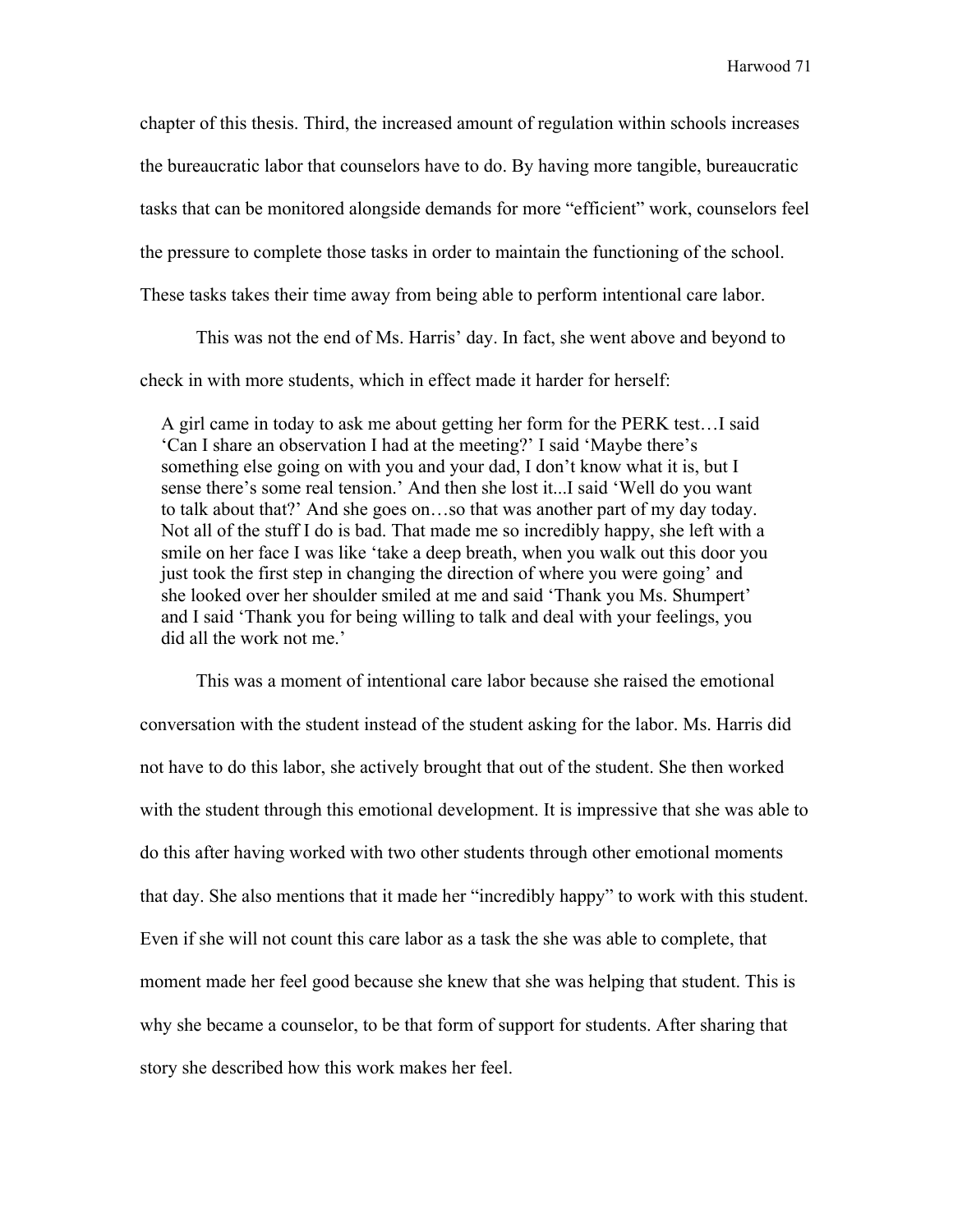Even though there's a lot of emotional stuff, not all of its bad, some of it leaves you feeling super warm and fuzzy, and you're like 'I love this job this is why I do it!' because that kid has walked out feeling a whole heck of a lot better than she felt walking in. So I don't want it to sound like its all heavy, that was really heavy, but it was heavy in a really good way. It turned out to be really positive, yeah every day comes with some drama, but it's not all bad.

Ms. Harris values this care labor because it makes her feel good, and because, in these moments, she is able to fulfill the purpose that she hoped to as a school counselor. However, under the current conditions of her job, most of her care labor is done through responsive services, rather than intentional labor. She is not afforded the time to proactively perform this labor because of the high number of students she has, and the high loads of administrative kinds of work she has to complete. Therefore, when an opportunity to help a student comes up, Ms. Harris puts all her energy into supporting that student in the best ways that she knows how, even if it means she has to overexert her care labor or risk her ability to complete her other work. Ms. Harris' situation is representative of other counselors I interviewed who described the heavy demands of care labor, especially for those with significantly higher caseloads.

These neoliberal influences on the counselor position have impacted the reality of the counselor role, but have not changed the perceptions that outsiders have about what it is that counselors do. For this reason, people who want to do that kind of socialemotional support work that is often assumed of counselors still enter the profession, without understanding the bureaucratic barriers that stand in the way of their care labor. When I shadowed Ms. Roberts at her high school, a few of her fellow counselors mentioned how they wished they had known how much "computer busy work" they would have to do as a high school counselor. This represents the way that neoliberal influences have become so ingrained to what we all understand to be foundational aspects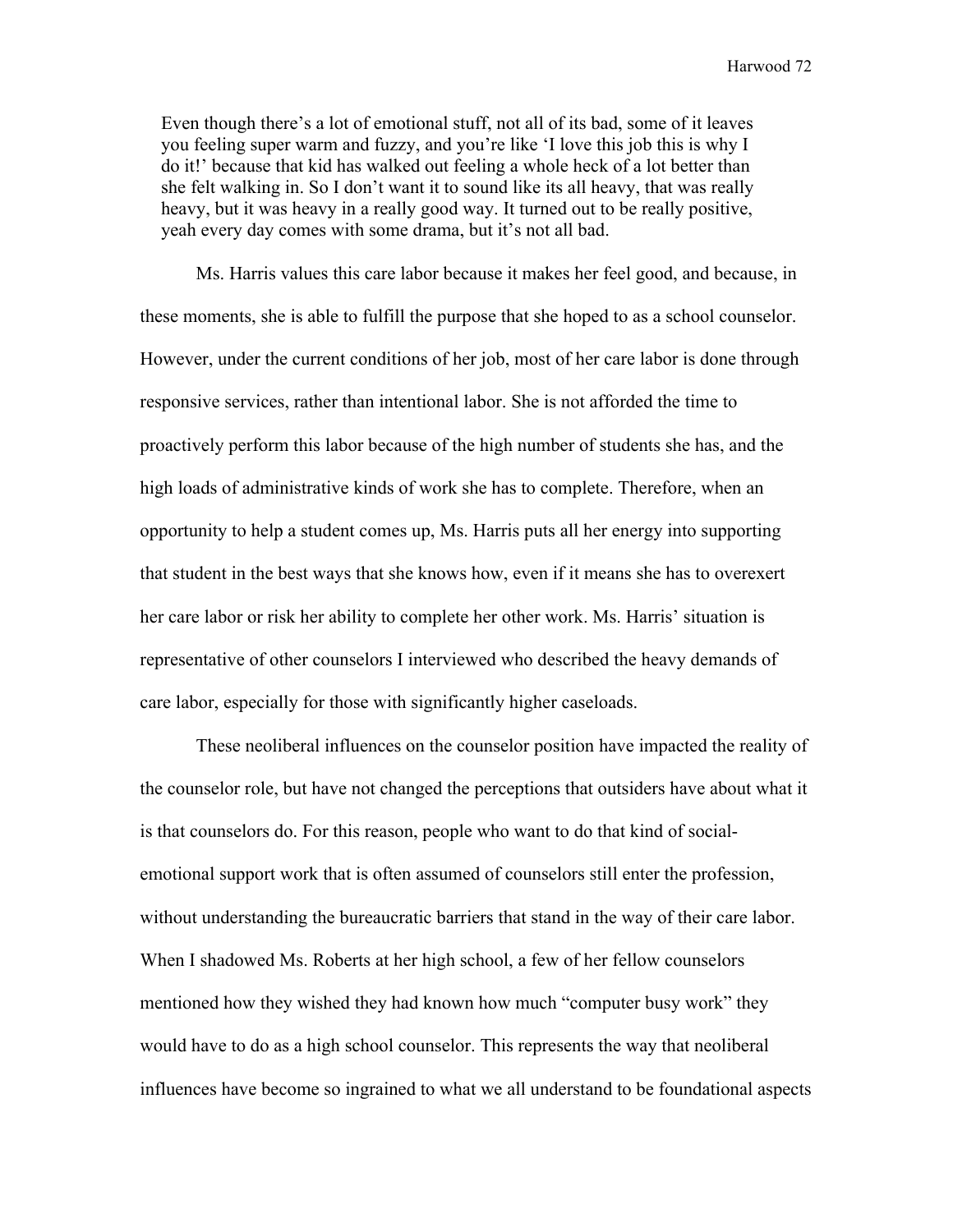of our society, which makes it harder to notice their impacts. The counselors' work is different because of regulatory policies and the implementation of standardized testing, but it is not different *enough* to change who decides to become counselors. Neoliberal influences make it so that Ms. Harris' care labor through responsive services is not just her normal, but is also what fuels her, because she gets to feel like she is having an impact on the student. It is the work that Mr. Harris connects to her own perceptions of morality, similarly to how Elana Buch describes morality in "Senses of Care." Buch states, "Home care workers articulated a sense of their own moral value as stemming from their willingness and ability to prioritize others' bodily needs and desires over their own."<sup>89</sup> In the case, Ms. Harris is similarly prioritizing her students' needs over her own bureaucratic labor regardless of how it might impact her ability to get the rest of her work done.

While her care labor is work that fuels her, it is also makes her feel unproductive. The care labor that keeps Ms. Harris happy in her job is also the labor that makes her feel constantly behind on her other tasks. Mr. Harris' perceptions towards the "productiveness" of her care labor represent my other interlocutors' relationships toward their care labor. The other counselors I interviewed described their care labor as rewarding and meaningful, but also similarly described that labor in conflict with the other demands of their job. Their descriptions of their care labor taking away from their ability to "get things done" demonstrate how the neoliberal values of "productivity" and "efficiency" negatively impacts their perceptions towards their own labor. Counselors' care labor keeps them from facing burnout while at the same time keeps them from feeling satisfied with their work each day. Counselors are stuck in a cycle of exploiting

 <sup>89</sup> Buch, "Senses of Care," 644.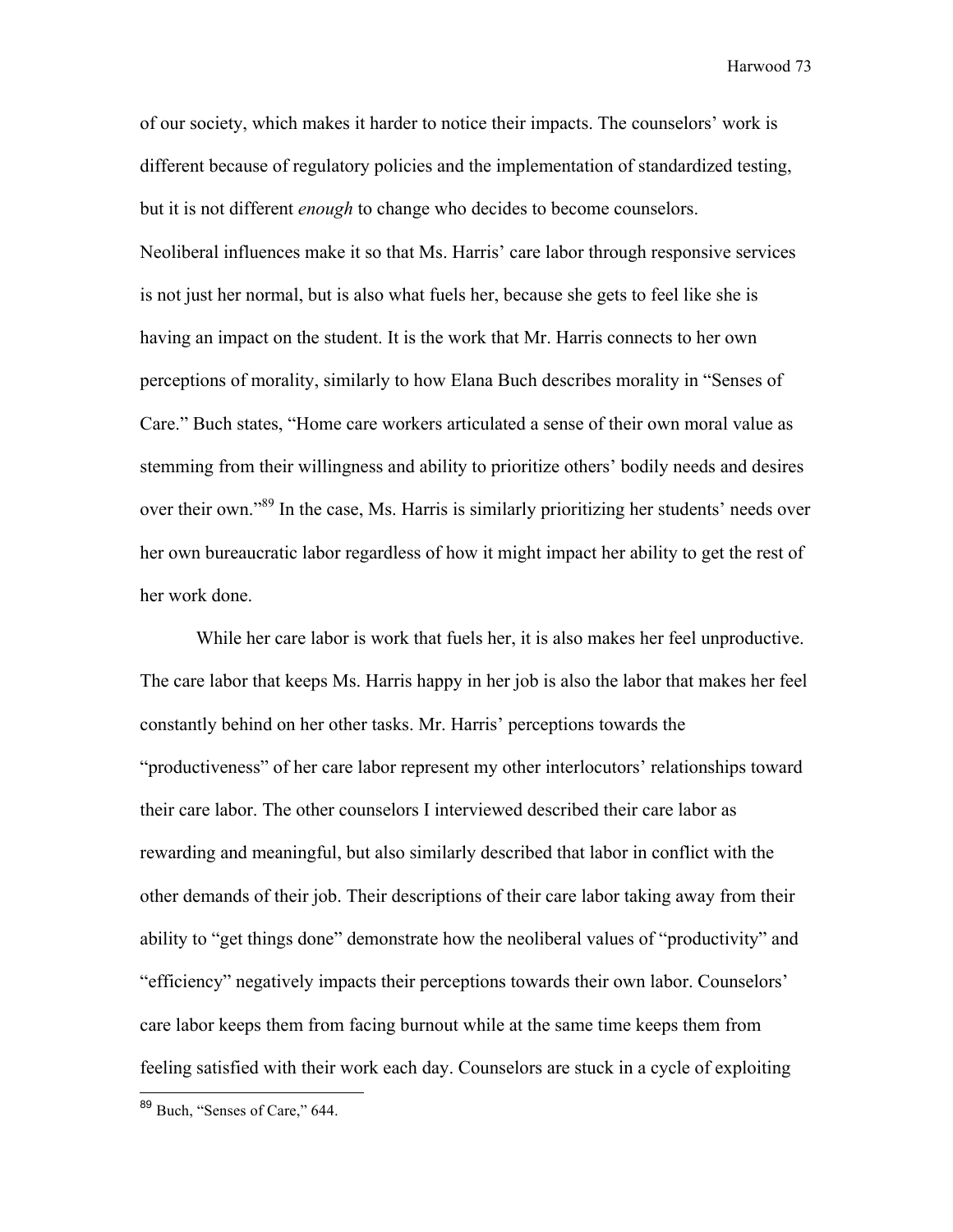their own labor to fulfill themselves, which then only makes them more stressed. Their schools depend on counselors' labor exploitation in order to maintain a functioning of the school as a safe and supportive place for students to be.

#### **Gendered Dynamics of Care Labor**

Another interesting facet of the counselor job is the gendered dynamics of counseling teams. In the year 2017, females made up 73.3% of high school counselors in the U.S. $^{90}$  The uneven balance of gender representation in high school counseling teams provides an interesting opportunity to further this analysis of care labor. Of the seven counselors I interviewed, two were male and five were female. While I personally did not notice any striking differences between the ways in which the male counselors and the female counselors discussed their own day-to-day experiences and labor practices, a few counselors mentioned gendered dynamics within their teams. Both Ms. Matthews and Ms. Jacobs referenced some of their male counterparts' inability to step into crisis moments with students where care labor was needed. Ms. Matthews stated, "we have one [male] counselor and he is awesome at college [advising], you can ask him any question about college and he knows it. But as soon as a girl came in crying he would pass her off to somebody else." Here, Ms. Matthews is implying that the male counselor in her office was less willing to give the student his responsive care labor. It is interesting in this case, to think about those counselors who he passes that student off to. Someone is making up for his lack of care labor, adding to another counselor's load. This relates to Duffy, Albelda, and Hammonds' discussion of care labor as inherently "feminine."

 <sup>90</sup> "Counselors | Data USA," accessed April 23, 2019, https://datausa.io/profile/soc/211010/#demographics.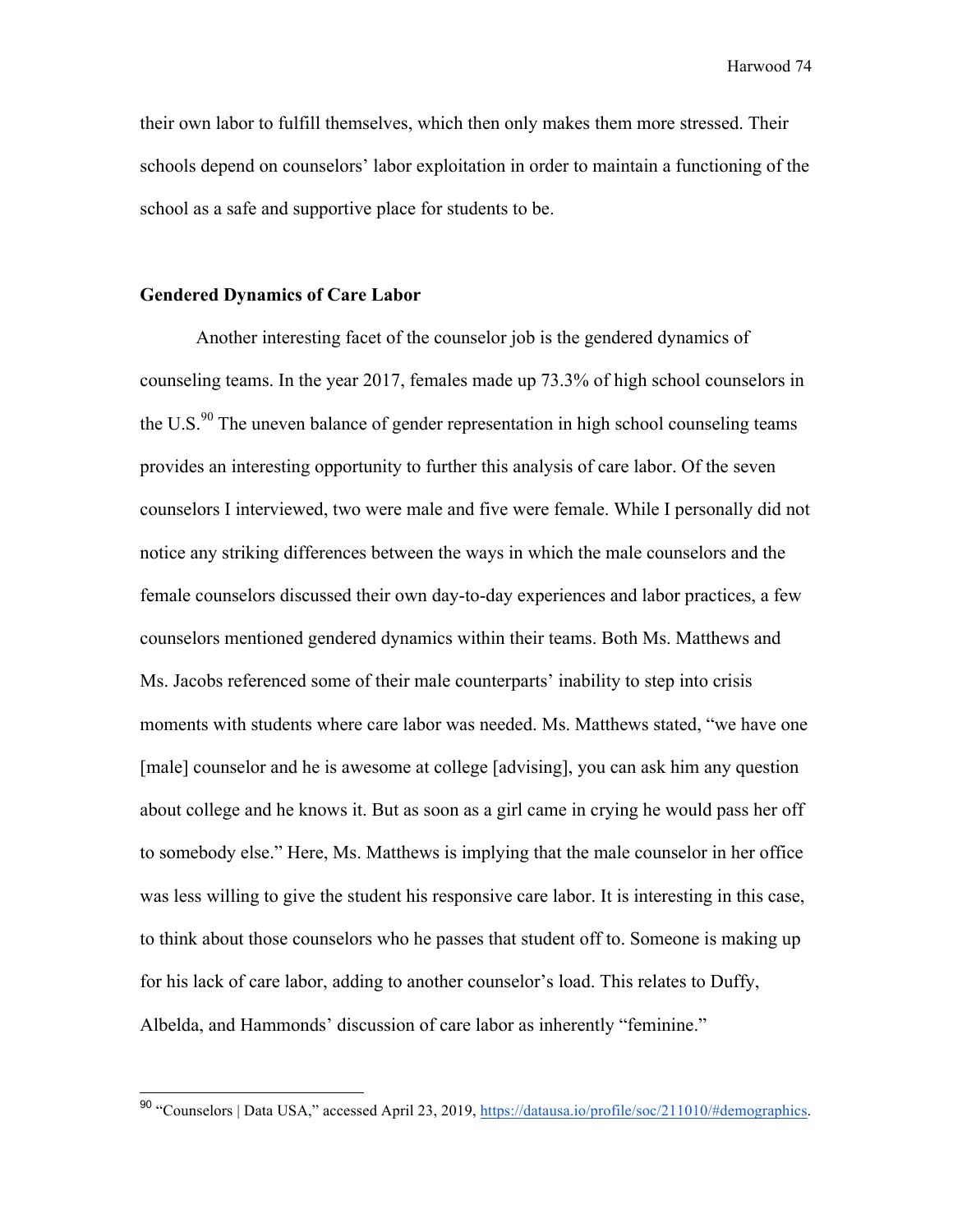The notion that care work involves a unique labor process embedded in relationship and emotional connection builds on a feminist tradition in philosophy, psychology, sociology, and economics that identified care as the "feminine" antithesis to the "masculine" values of individualism, competition, and rationality that pervade capitalist society.<sup>91</sup>

These preconceived notions about care labor make it easy to naturally exploit female counselors' care labor. This adds another complex layer to both male and female counselors' relationship to their labor. Ms. Jacobs mentioned a similar situation which took place with a male counselor on her team. She described walking into a situation with a student who said she was suicidal when she arrived back at her office: "We had a situation because the counselor that she was meeting with was a male, and she just wasn't feeding into him as much as someone would hope to. So she opened up a little bit more to me." Here, Ms. Jacobs stepped into the situation because the student was more willing to discuss her feelings with Ms. Jacobs. The gender dynamics in these two scenarios impact the counselors' own perceptions of their ability, or lack thereof, to provide the substantial care labor needed. These patterns of passing care labor onto female counselors increases the chances of labor exploitation for those female counselors who take on the care labor of their male counterparts.

### **Conclusion**

This chapter explored examples and implications of counselors' care labor that they perform daily for their students. Counselors perform this labor through responsive services, as they are viewed by both students and staff as someone who can be relied on to provide care labor in crisis or emergency situations. Counselors value the care labor that they provide for their students, as is exemplified by both Ms. Roberts and Ms.

 <sup>91</sup> Duffy, Albelda, and Hammonds, 148.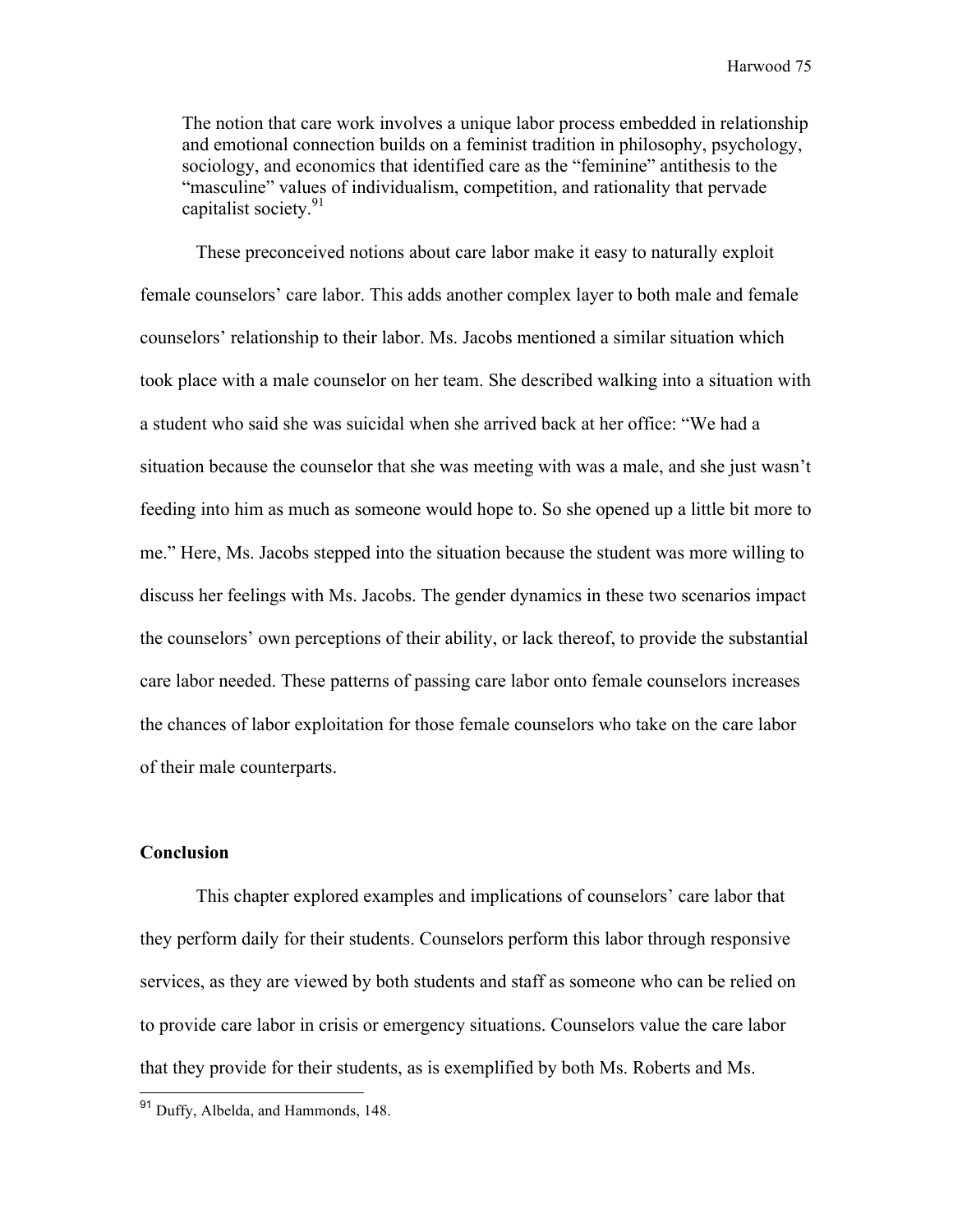Harris' anecdotes of supporting their students and staff in school. However, neoliberal values have poisoned our public school system and manipulated reform efforts, which try to fix systemic issues by regulating and monitoring public education and by emphasizing the importance of productivity, transparency and efficiency. These impacts make counselors compare the "effectiveness" of their care labor to the "effectiveness" of their bureaucratic labor, which only makes them feel unproductive and inefficient their care labor, no matter how important they think the care labor is. It's additionally making them feel trapped in their work and in a cycle of exploitation that the school benefits off of. The school takes advantage of counselors' supporting of students and simultaneously maintaining the bureaucracy of the school by reinforcing perceptions of efficiency and what it looks like to be productive. These chances of labor exploitation are even higher for female counselors within counseling teams where gendered dynamics increase the care labor that those female counselors have to perform.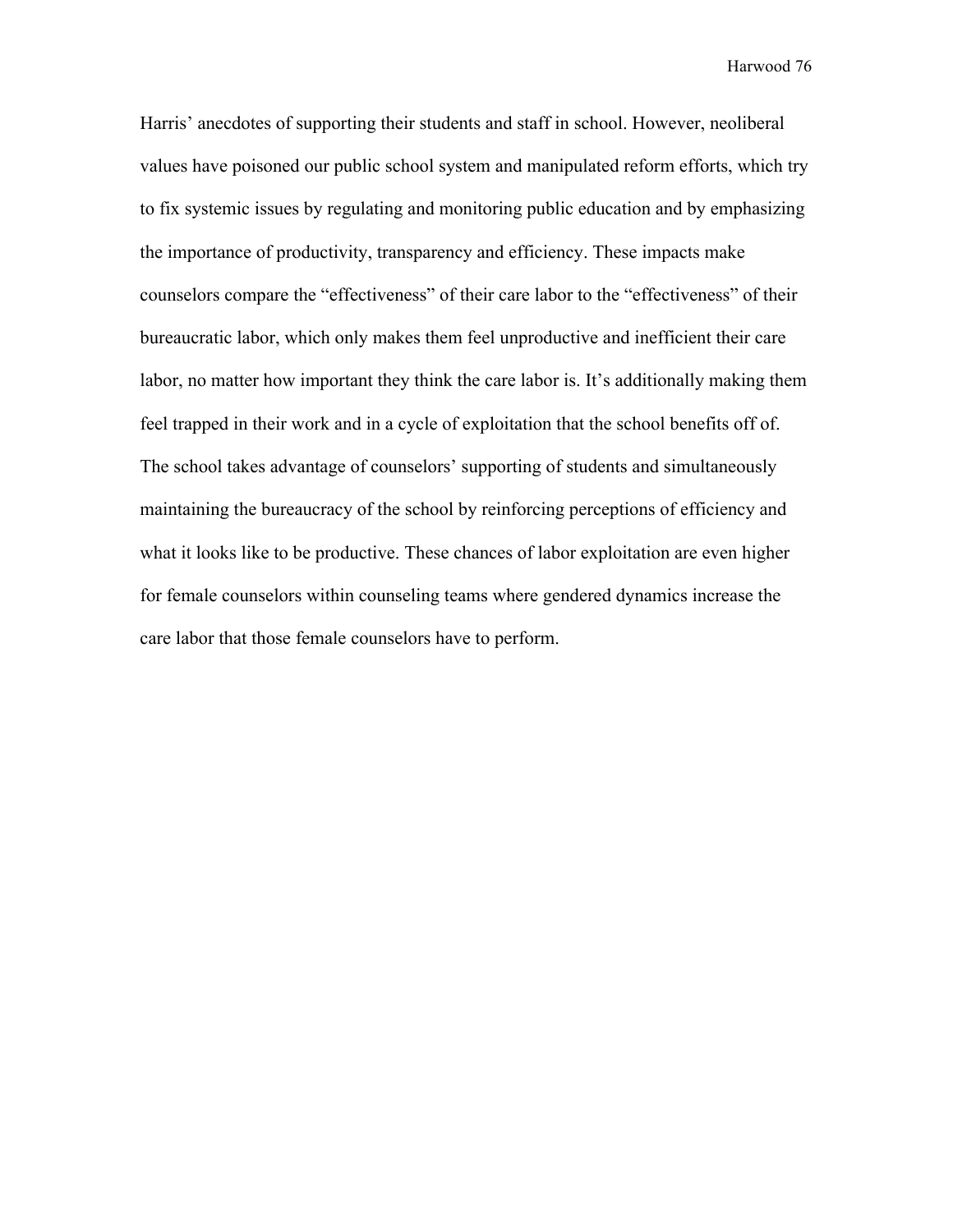#### **Conclusion**

In this thesis, I have explored the realities of the public high school counselor position and counselors' own understanding and perceptions of their labor. Based off of the varied counselor perspectives that I studied through my interviews and participant observation, students come into counselors' offices unloading their trauma because there are not enough therapists for the students to go to. There are not therapists for students to go to because public high schools have faced years of defunding as a result of the privatization of public education. Privatizing education, alongside homogenizing education through the increased enforcement of standardized testing, also changes the kinds of work that educators have to do in public schools. For counselors, these changes demand more *bureaucratic labor* and an emphasis on how to *efficiently* or *productively* complete work that is demanded of them. These tasks, such as the proctorting of tests or regulatory practices that monitor both the student and counselor often come from the county/district level, where those representatives only understand counselors' labor from a distance. In the meantime, counselors continue to maintain the proper functioning of their schools by overexerting themselves as they support the mental health needs of their students, which exploits their *care labor*. These two competing forms of labor, bureaucratic and care, trap counselors in a cycle of exploitation, as they constantly attempt to properly serve each student through the proper amount of social-emotional care, regardless of how it will make them perceive their own abilities to be productive and "get work done."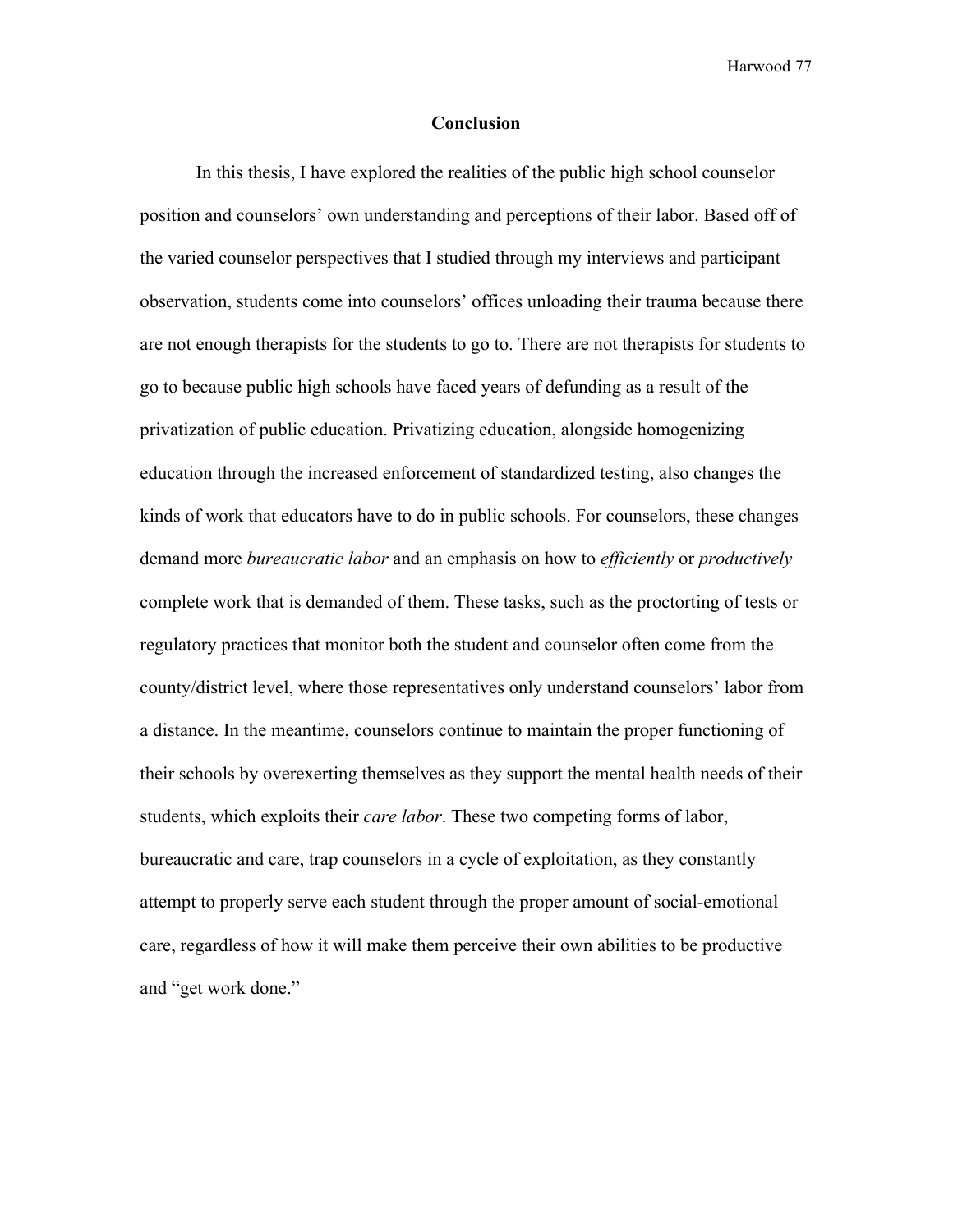## **Counselors' Visions for Progress**

In every interview I completed with a high school counselor, I asked whether or not they felt overworked in their current positions. Ms. Roberts stated "I feel like counselors have a lot on their plates, so that I don't think I feel like the staying late [past school hours] makes me feel overworked, but I think that just the scope of our jobs makes me feel like we're overworked." Mr. Liu responded "I definitely felt like I was overworked at my last school because the demands from my community were too inappropriate or unreasonable." Even Ms. Johnson, who has a caseload of under 200 students at her affluent Connecticut high school, disclosed "I feel like I could definitely use an extra day to really do the job I want to do with all my students."

After asking this question in my interviews, I would open up a conversation with my interlocutors about what kinds of changes could be made to make the counseling position more stable and effective. In my focus group, answers included "More counselors, smaller caseload, more pay, a component in administrator's credentialing programs...one whole class on counseling so they have an understanding of what counselors do and the ASCA national model." They also discussed how observation hours of counselors would be helpful for their administrators to see both the intense pace of the counselor job and what kinds of work counselors are doing each day. Ms. Jacobs stated that that for counselors, she would appreciate "having somebody at the district office that has background knowledge within counseling, that has been in the shoes of a counselor, that could be there to help develop program support that could be our main go to." Ms. Harris hopes for a smaller caseload in order to lessen the demand for each counselor. She also wants to see a change in her labor demands by uninvolving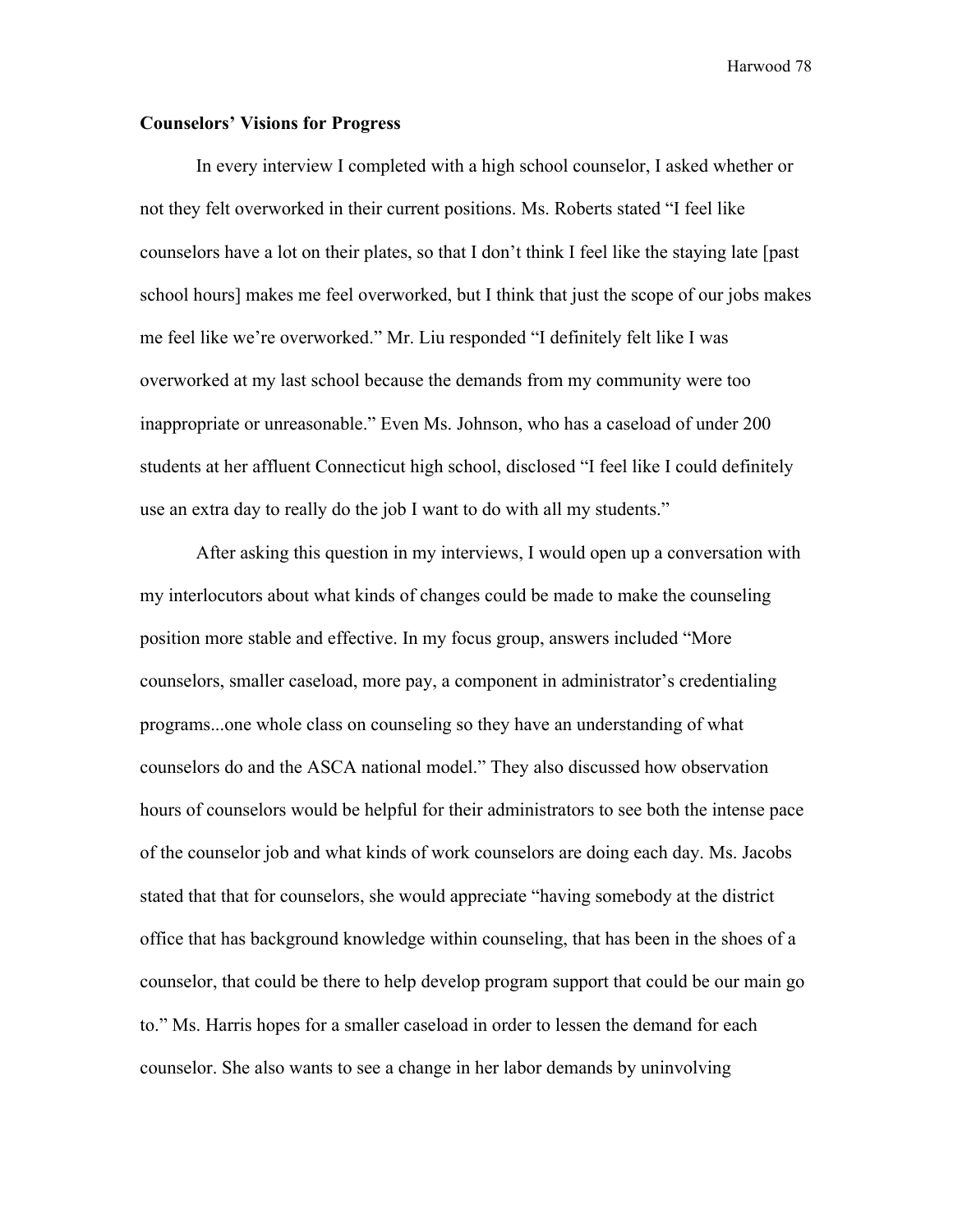counselors in the proctoring of standardized testing. In general, my interlocutors expressed their desire for administrators and county/district level representatives to make an effort to understand what counselors actually do every day. The counselors I spoke to hope that this effort could help lessen their workload once decision-makers (both administrator and county/district level representatives) can see the kinds of pressure that counselors are under.

# **Ways to Continue This Research**

There are many ways to further topics studied in this thesis. The size of counseling teams and counselors' perceptions of their labor can depend greatly on the school's socio-economic status. While I did not incorporate these complexities into my analysis of counselors' labor, there are many important implications of the affluence of a high school. This would be an interesting way to continue this research and to pull out distinct and varying perspectives of counselors at different kinds of high schools.

It is important to note that while counselors are deeply affected by neoliberal influences, they are not the only public educators in the high school who feel their impacts. There is no shortage of information about teachers' relationships to these impacts within the classroom, which is why I hoped to highlight the understudied perspectives of school counselors in this thesis. However, I think it would be equally interesting to study how other the working conditions of administrators in public high schools are also impacted by the neoliberalization of public education and the ways it influences their own perceptions of their labor.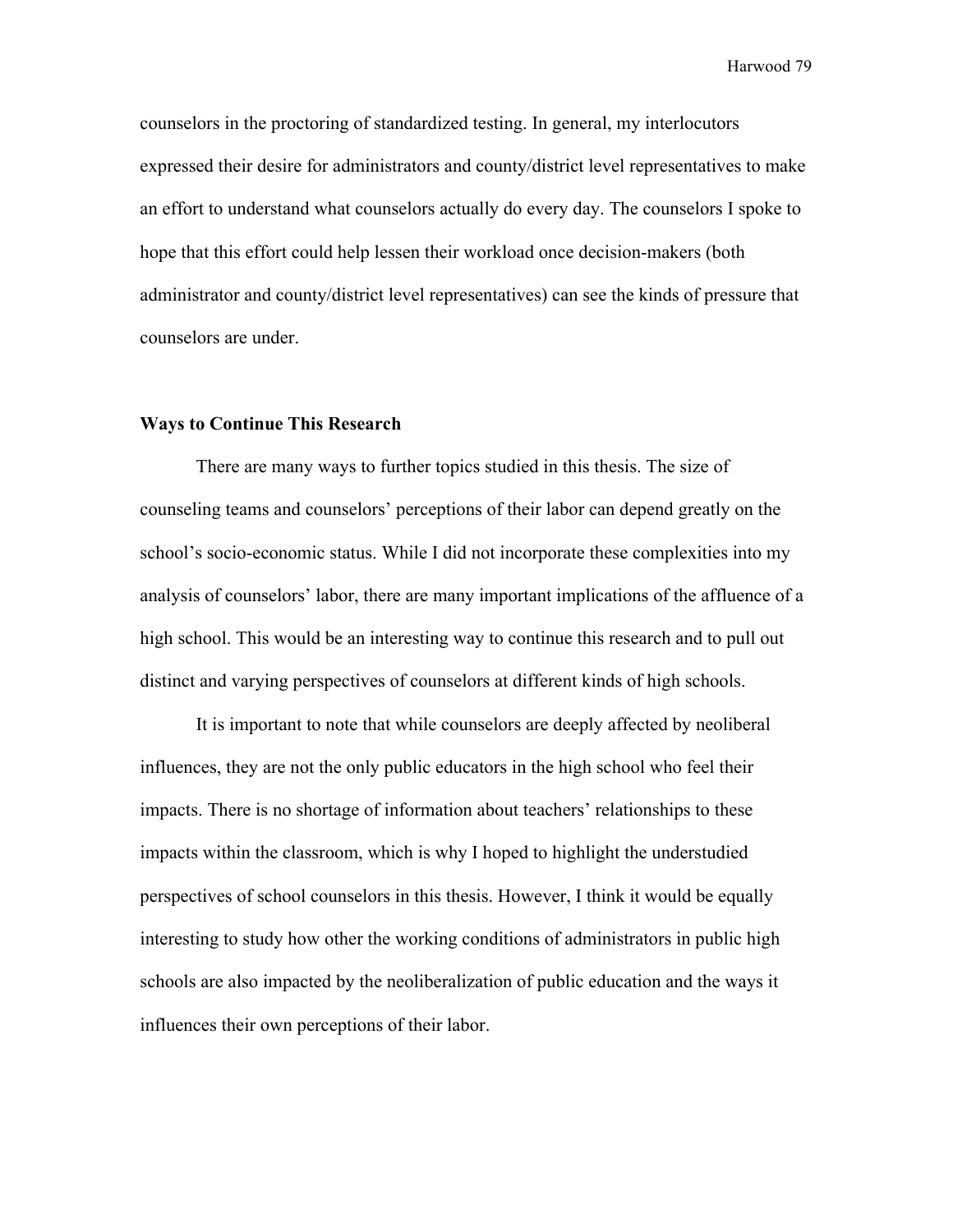## **Final Thoughts**

When I asked a principal of a California high school if he thought his counselors were overworked, he responded,

Do I think or do they think? Haha I'll be honest I think no of course not, but do they think so? Of course, of course, of course. And here's what I'm going to come back to and this applies to everyone, I would argue this is one of the reasons why we struggle in this country as public educators really to garner the complete and unequivocal support of the public, is that we as public educators whine and complain about how hard we work constantly.

This response illustrates his lack of understanding of what counselors are faced

with in school every day. This lack of communication between administrators and counselors has negative implications on counselors' day-to-day realities as they are not only overworked, but are also misunderstood. This impacts counselors' own perceptions of their effectiveness as a counselor. However, the reality is that the demands put on counselors do not set them up for success, as the expectations set for counselors are unattainable and only ensure that the counselor will not be able to properly serve each student on their caseload. Each student who seeks an education through the U.S. public school system deserves access to the forms of support and advising that they need to graduate and seek post-secondary opportunities. However, the current realities of the counselor role make it difficult for the counselor to provide the proper guidance that they themselves wish they could.

It is imperative that we listen to counselors and honor the ways they hope to improve their day-to-day realities. Labor exploitation of counselors not only negatively impacts their perceptions of their work, but also negatively impacts students' access to a safe and supportive school environment. Teacher strikes in both LA and Oakland are fighting to see these counselors and students' realities improve. Just as Keith Brown,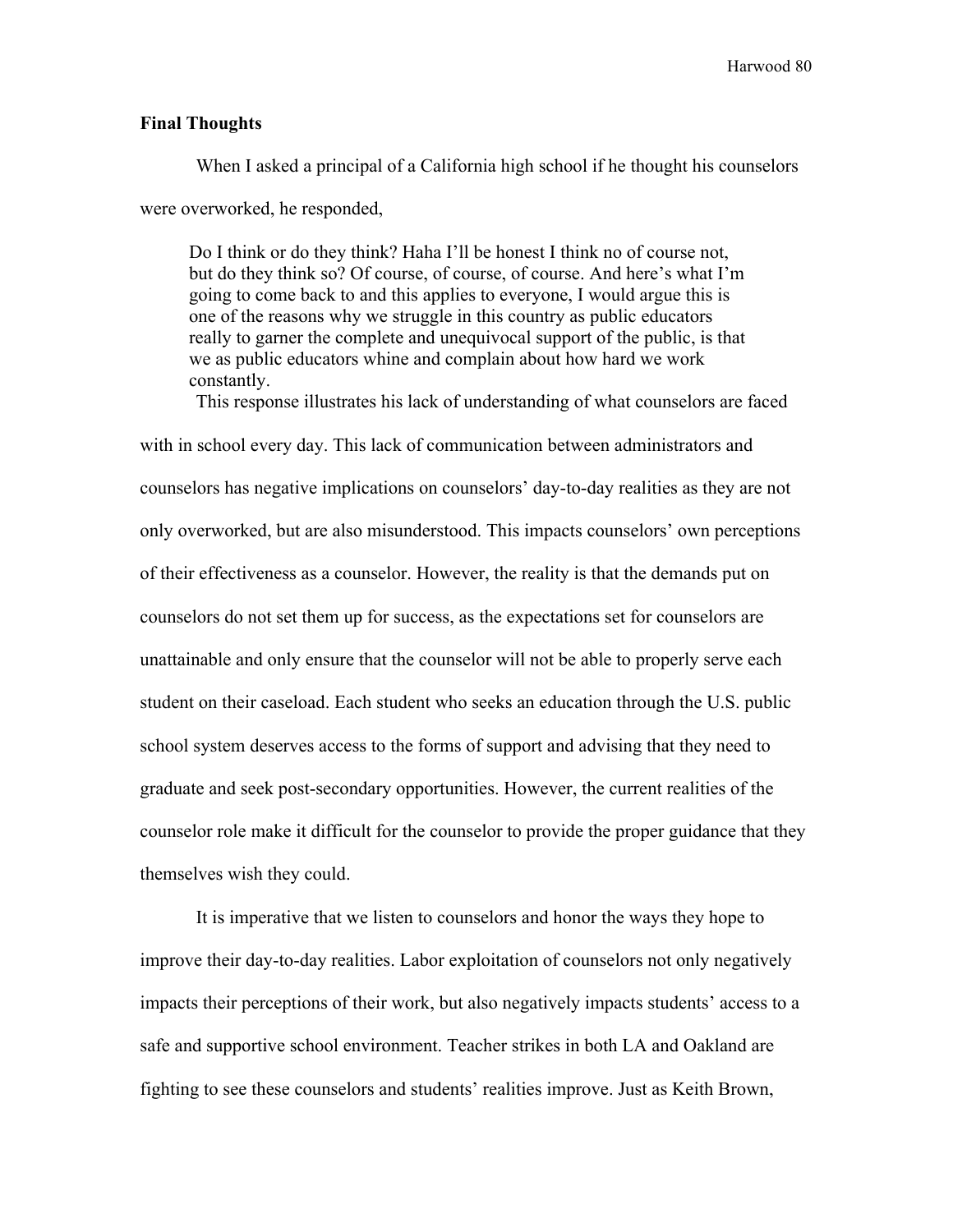president of the Oakland Education Association argued, "you can't feed the minds of our students by starving their schools."<sup>92</sup> If we want to properly feed the minds of students, we have to set public educators up for success in their professions.

<sup>&</sup>lt;sup>92</sup> Valerie Strauss. "Why Oakland Teachers Are Striking: 'You Can't Feed the Minds of Our Students by Starving Their Schools'" *The Washington Post.* February 21, 2019,

https://www.washingtonpost.com/education/2019/02/21/why-oakland-teachers-are-striking-quite-simplyyou-cant-feed-minds-our-students-by-starving-their-schools/?utm\_term=.97487cbf4d39.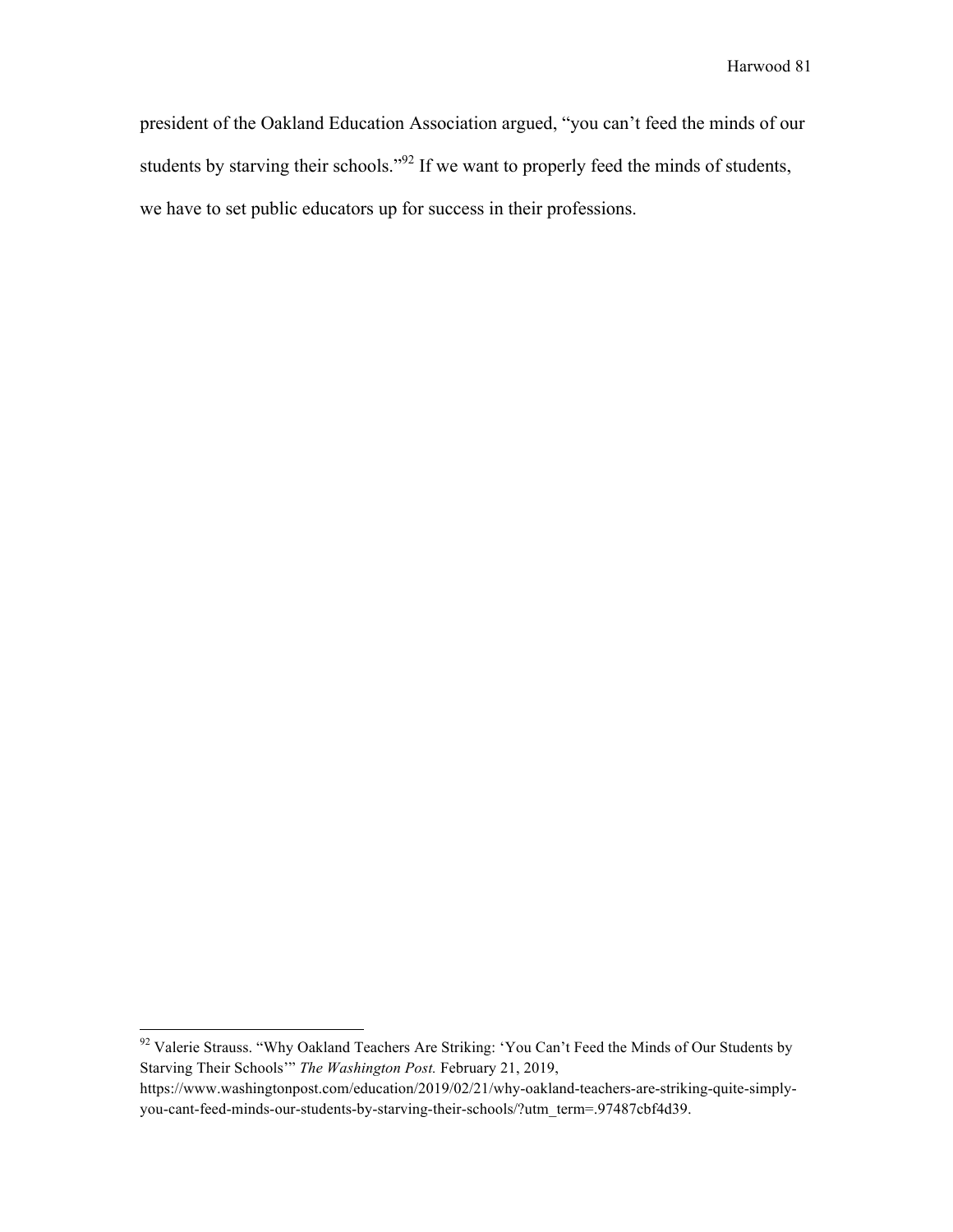### **References**

- "A Punishing Decade for School Funding." Center on Budget and Policy Priorities, November 27, 2017. https://www.cbpp.org/research/state-budget-and-tax/a-punishing-decade-forschool-funding.
- Bartlett, Lesley. "Women Teaching Class: Emotional Labor in Brazilian Literacy Classes." *Anthropology of Work Review* 22, no. 3 (2001): 22–26. https://doi.org/10.1525/awr.2001.22.3.22.
- Bartlett, Lesley, Marla Frederick, Thaddeus Gulbrandsen, and Enrique Murillo. "The Marketization of Education: Public Schools for Private Ends." *Anthropology & Education Quarterly* 33, no. 1 (March 1, 2002): 5–29. https://doi.org/10.1525/aeq.2002.33.1.5.
- Bridgeland, John, and Mary Bruce. *2011 National Survey of School Counselors: Counseling at a Crossroads*. College Board Advocacy & Policy Center, 2011. https://eric.ed.gov/?id=ED527749.
- Brooks, David. "Opinion | Students Learn From People They Love." *The New York Times*, January 28, 2019, sec. Opinion. https://www.nytimes.com/2019/01/17/opinion/learningemotion-education.html.
- Browne, Paul Leduc. "The Dialectics of Health and Social Care: Toward a Conceptual Framework." *Theory and Society* 39, no. 5 (September 1, 2010): 575–91. https://doi.org/10.1007/s11186-010-9120-6.
- Buch, Elana D. "Senses of Care: Embodying Inequality and Sustaining Personhood in the Home Care of Older Adults in Chicago." *American Ethnologist* 40, no. 4 (2013): 637–50. https://doi.org/10.1111/amet.12044.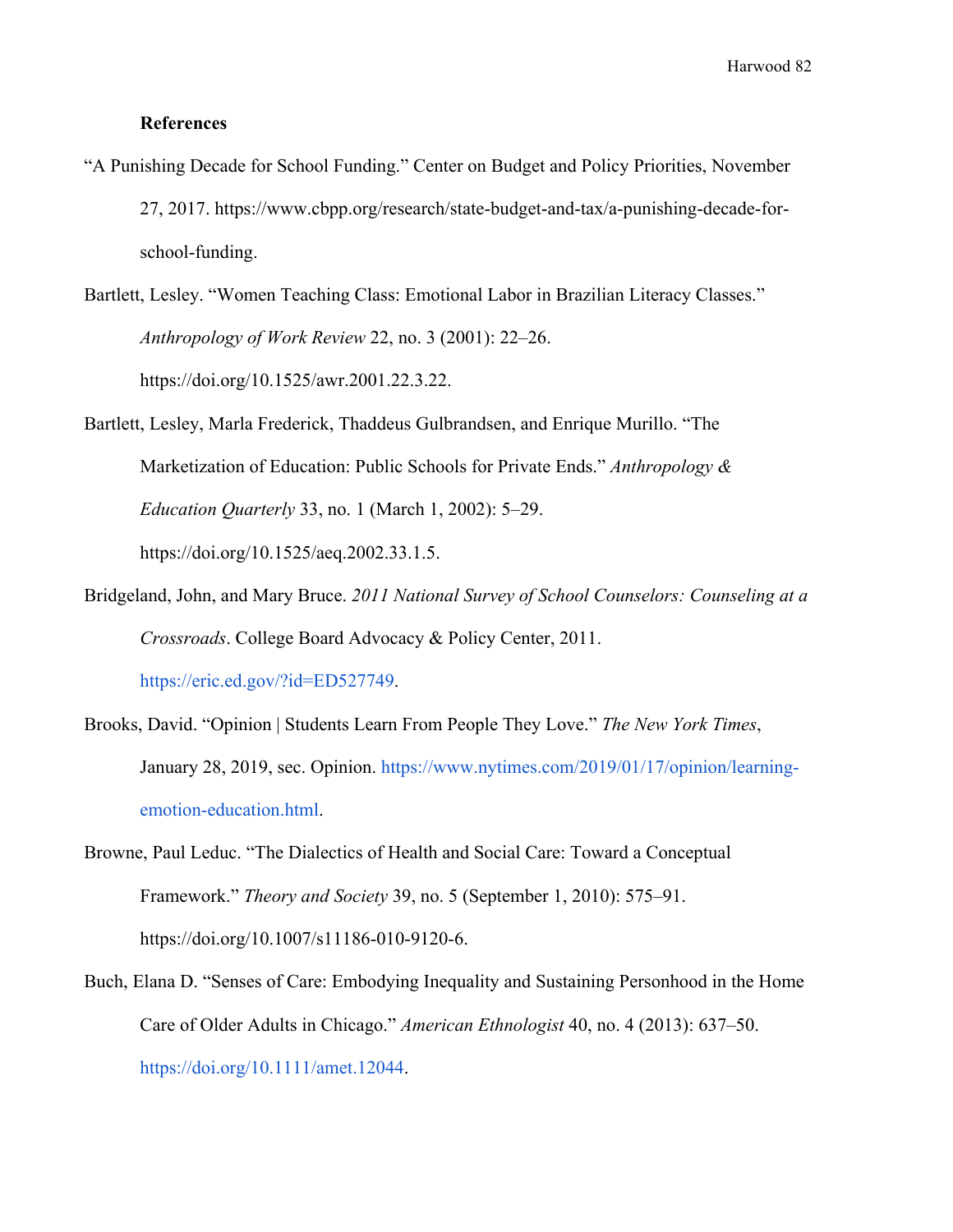- "Careers/Roles | American School Counselor Association (ASCA)." Accessed April 21, 2019. https://www.schoolcounselor.org/school-counselors-members/careers-roles.
- Cleary, Joseph. "Neoliberalism inside Two American High Schools." *British Journal of Sociology of Education* 38, no. 3 (April 3, 2017): 325–43. https://doi.org/10.1080/01425692.2015.1081090.
- Cochran, Judith A. "Disillusionment with Higher Education in the Middle East and the United States." *Forum on Public Policy Online* 2011, no. 3 (2011).

https://eric.ed.gov/?id=EJ969857.

"College Board Search — Pricing and Payment Policies — The College Board." Accessed April 13, 2019.

https://collegeboardsearch.collegeboard.org/pastudentsrch/support/licensing/pricingpayment-policies.

Dahl, Robert A. *Politics, Economics, and Welfare*. Routledge, 1992.

https://doi.org/10.4324/9781351308168.

- Dakkak, Nafez. "Obstacles towards Curriculum Reform in the Middle East Using Jordan and the UAE as Case Studies.," n.d., 10.
- Damasio, Antonio. *Descartes' Error: Emotion, Reason, and the Human Brain*. Reprint edition. London: Penguin Books, 2005.
- Duffy, Mignon, Randy Albelda, and Clare Hammonds. "Counting Care Work: The Empirical and Policy Applications of Care Theory." *Social Problems* 60, no. 2 (May 1, 2013): 145– 67. https://doi.org/10.1525/sp.2013.60.2.145.
- *Easy A*. Accessed April 21, 2019. http://www.imdb.com/title/tt1282140/.
- Fairclough, Norman. *Discourse and Social Change*. Cambridge, UK ; Polity Press, 1992.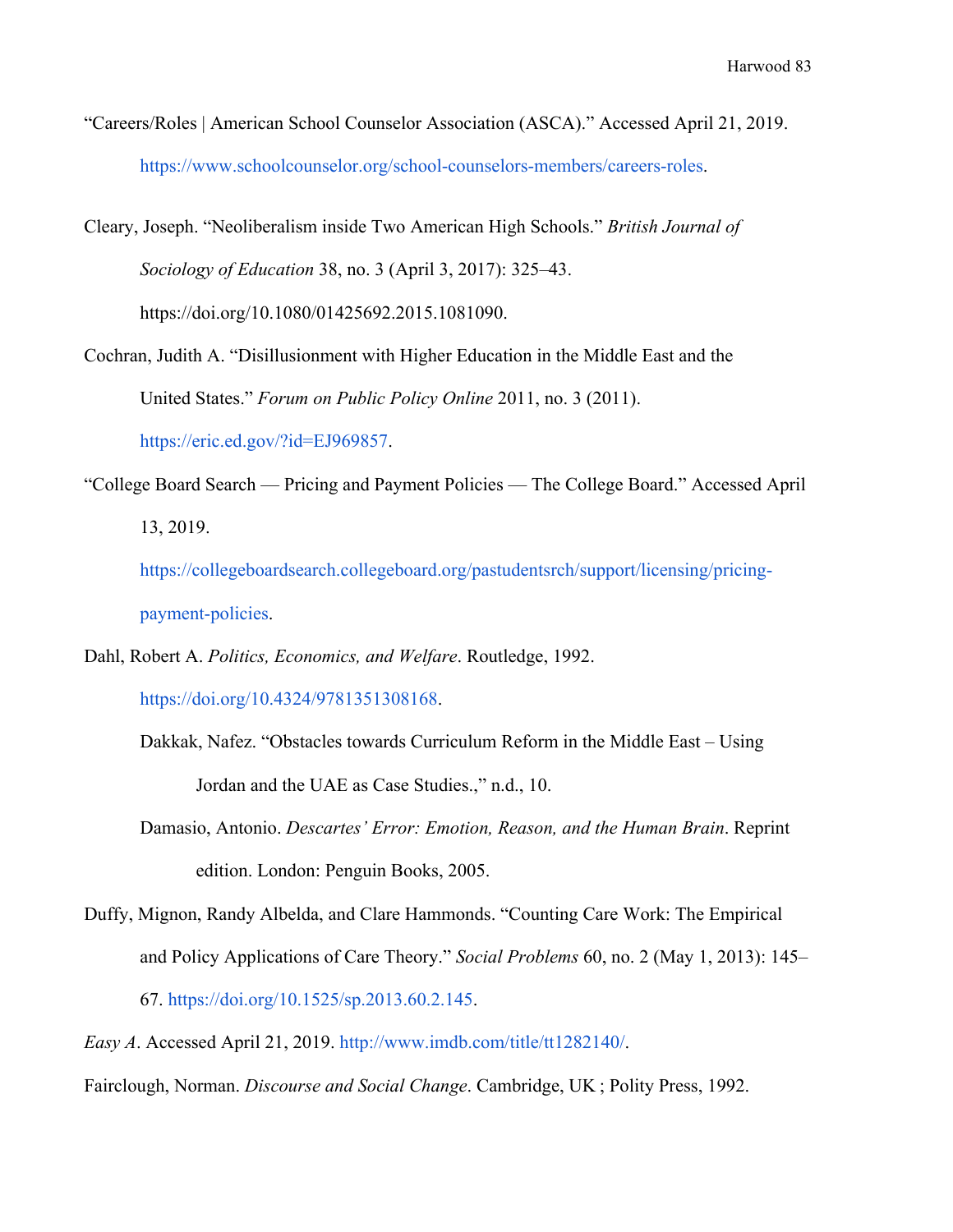"Fact Sheet -- Race to the Top." Pamphlets, August 8, 2011.

https://www2.ed.gov/programs/racetothetop/factsheet.html.

*Glee*. Accessed April 16, 2019. http://www.imdb.com/title/tt1327801/.

Greenhouse, Carol J. *Ethnographies of Neoliberalism*. Philadelphia, UNITED STATES: University of Pennsylvania Press, 2012.

http://ebookcentral.proquest.com/lib/claremont/detail.action?docID=3441589.

Harvey, David. *A Brief History of Neoliberalism*. Oxford, UNITED KINGDOM: Oxford University Press USA - OSO, 2005.

http://ebookcentral.proquest.com/lib/claremont/detail.action?docID=422896.

- Isenbarger, Lynn, and Michalinos Zembylas. "The Emotional Labour of Caring in Teaching." *Teaching and Teacher Education* 22, no. 1 (January 1, 2006): 120–34. https://doi.org/10.1016/j.tate.2005.07.002.
- Kupchik, Aaron, and Torin Monahan. "The New American School: Preparation for Postindustrial Discipline." *British Journal of Sociology of Education* 27, no. 5 (November 2006): 617–31. https://doi.org/10.1080/01425690600958816.
- Lander, Jessica. "Why School Counselors Matter." *The Boston Globe.* November 23, 2018. https://www.bostonglobe.com/opinion/editorials/2018/11/23/why-school-counselorsmatter/FueD3N5wJvlKdDWLj2aiyJ/story.html.
- Loveless, Douglas, Ed., Pamela Sullivan Ed., Katie Dredger Ed., and Jim Burns Ed. *Deconstructing the Education-Industrial Complex in the Digital Age*. IGI Global. 701 East Chocolate Avenue Suite 200, Hershey, PA 17033, 2017. Lee, Mikyoung, and Stephen van Vlack. "Teachers' Emotional Labour, Discrete Emotions, and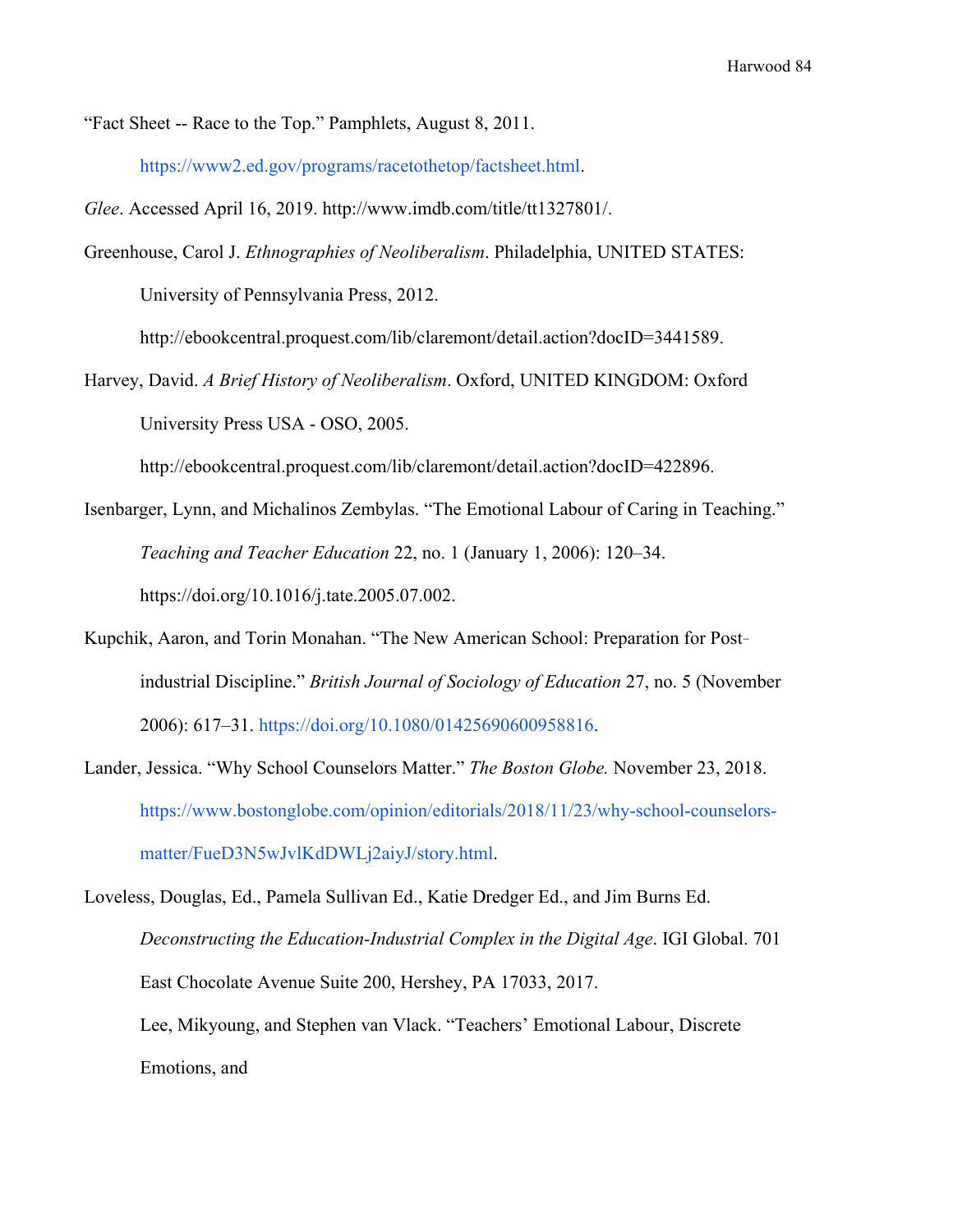Classroom Management Self-Efficacy." *Educational Psychology* 38, no. 5 (May 28, 2018): 669–86. https://doi.org/10.1080/01443410.2017.1399199.

Lee, Ye Hoon. "Emotional Labor, Teacher Burnout, and Turnover Intention in High-School Physical Education Teaching." *European Physical Education Review* 25, no. 1 (February 1, 2019): 236–53. https://doi.org/10.1177/1356336X17719559.

Leistyna, Pepi. "Corporate Testing: Standards, Profits, and the Demise of the Public Sphere." Teacher Education Quarterly 34, no. 2 (January 1, 2007): 59–84.

- Martin, Emily. *Flexible Bodies: Tracking Immunity in American Culture from the Days of Polio to the Age of AIDS*. Beacon Press, 1994.
- Mau, Wei-Cheng J., Jiaqi Li, and Kimberly Hoetmer. "Transforming High School Counseling: Counselors' Roles, Practices, and Expectations for Students' Success." *Administrative Issues Journal: Connecting Education, Practice, and Research* 6, no. 2 (January 1, 2016): 83–95.
- Medina, Jennifer, and Dana Goldstein. "Los Angeles Braces for Major Teachers' Strike." *The New York Times*, January 10, 2019, sec. U.S.

https://www.nytimes.com/2019/01/07/us/teacher-strike-lausd-utla.html.

"Mental Health In Schools: A Hidden Crisis Affecting Millions Of Students." NPR.org. Accessed April 16, 2019.

https://www.npr.org/sections/ed/2016/08/31/464727159/mental-health-in-schools-ahidden-crisis-affecting-millions-of-students.

Monahan, Torin. *Globalization, Technological Change, and Public Education*. Routledge, 2013.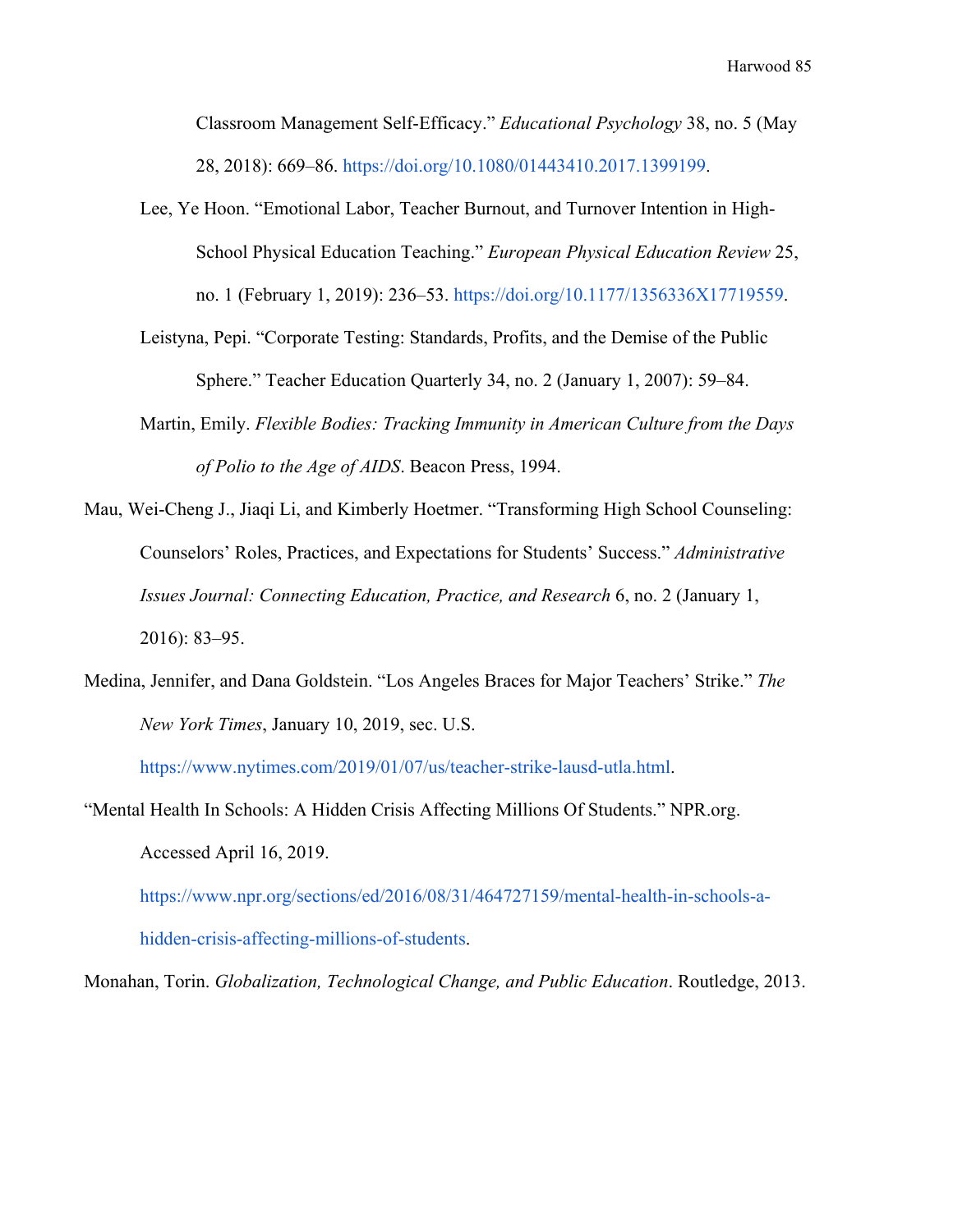- "National Association for College Admission Counseling- State-by-State Student-to-Counselor Ratio Report." Accessed September 26, 2018. https://www.nacacnet.org/news- publications/Research/state-by-state-student-to-counselor-ratio-report2/.
- "Office of Human Resources Montgomery County Public Schools." Accessed April 7, 2019. https://montgomeryschoolsmd.org/departments/personnel/classification/descriptions/desc ription.aspx?fn=1051-337.
- Ravitch, Diane. *The Death and Life of the Great American School System: How Testing and Choice Are Undermining Education*. Basic Books, 2016.
- Reilly, Katie. "The History of American Teacher Strikes—And Where Los Angeles Fits In." *Time*. January 10, 2019. http://time.com/5498897/history-american-teacher-strike-losangeles/.
- Reilly, Katie. "'I Work 3 Jobs And Donate Blood Plasma to Pay the Bills.' This Is What It's Like to Be a Teacher in America." *Time*. September 13, 2018. http://time.com/longform/teaching-in-america/.

"Report on 41 Regions." Accessed April 20, 2019.

http://urbancharters.stanford.edu/summary.php.

- Robertson, Susan L. "'Remaking the World': Neo-Liberalism and the Transformation of Education and Teachers' Labour," n.d., 19.
- "Role of the School Counselor | American School Counselor Association (ASCA)." Accessed September 25, 2018. https://www.schoolcounselor.org/administrators/role-of-the-schoolcounselor.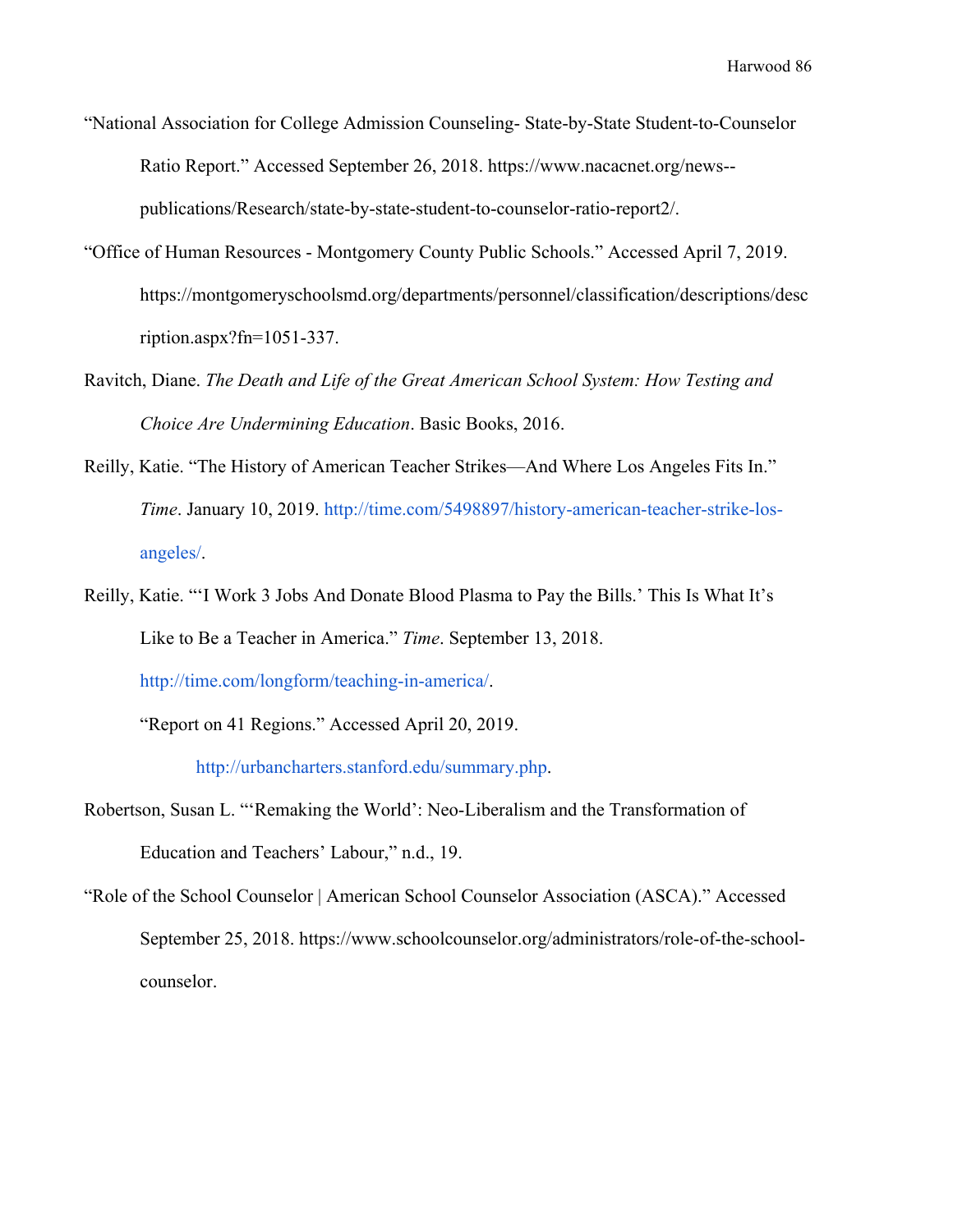- Stone-Johnson, Corrie. "'That's Not in My Job Description!': Personnel Management in the Accountability Era." *Journal of Cases in Educational Leadership* 18, no. 4 (December 1, 2015): 294–308. https://doi.org/10.1177/1555458915606767.
- Strathern, Marilyn. *Audit Cultures: Anthropological Studies in Accountability, Ethics and the Academy*. 1 edition. London New York: Routledge, 2000.
- Taubman, Peter Maas. *Teaching By Numbers : Deconstructing the Discourse of Standards and Accountability in Education*. Routledge, 2010. https://doi.org/10.4324/9780203879511.

Slater, Graham B., and C. Bradford Griggs. "Standardization and Subjection: An Autonomist Critique of Neoliberal School Reform." *Review of Education, Pedagogy, and Cultural Studies* 37, no. 5 (October 20, 2015): 438–59. https://doi.org/10.1080/10714413.2015.1091259.

- Strauss, Valerie. "Why Oakland Teachers Are Striking: 'You Can't Feed the Minds of Our Students by Starving Their Schools'" *The Washington Post.* February 21, 2019. https://www.washingtonpost.com/education/2019/02/21/why-oakland-teachers-arestriking-quite-simply-you-cant-feed-minds-our-students-by-starving-theirschools/?utm\_term=.97487cbf4d39.
- Strauss, Valerie. "Why the Movement to Privatize Public Education Is a Very Bad Idea." Washington Post. July 14, 2016. https://www.washingtonpost.com/news/answersheet/wp/2016/07/14/why-the-movement-to-privatize-public-education-is-a-very-badidea/.
- "The Elementary and Secondary Education Act (The No Child Left Behind Act of 2001)." Laws, December 6, 2010. https://www2.ed.gov/policy/elsec/leg/esea02/index.html. "Waiting for 'Superman' (2010) - IMDb." Accessed December 10, 2018.